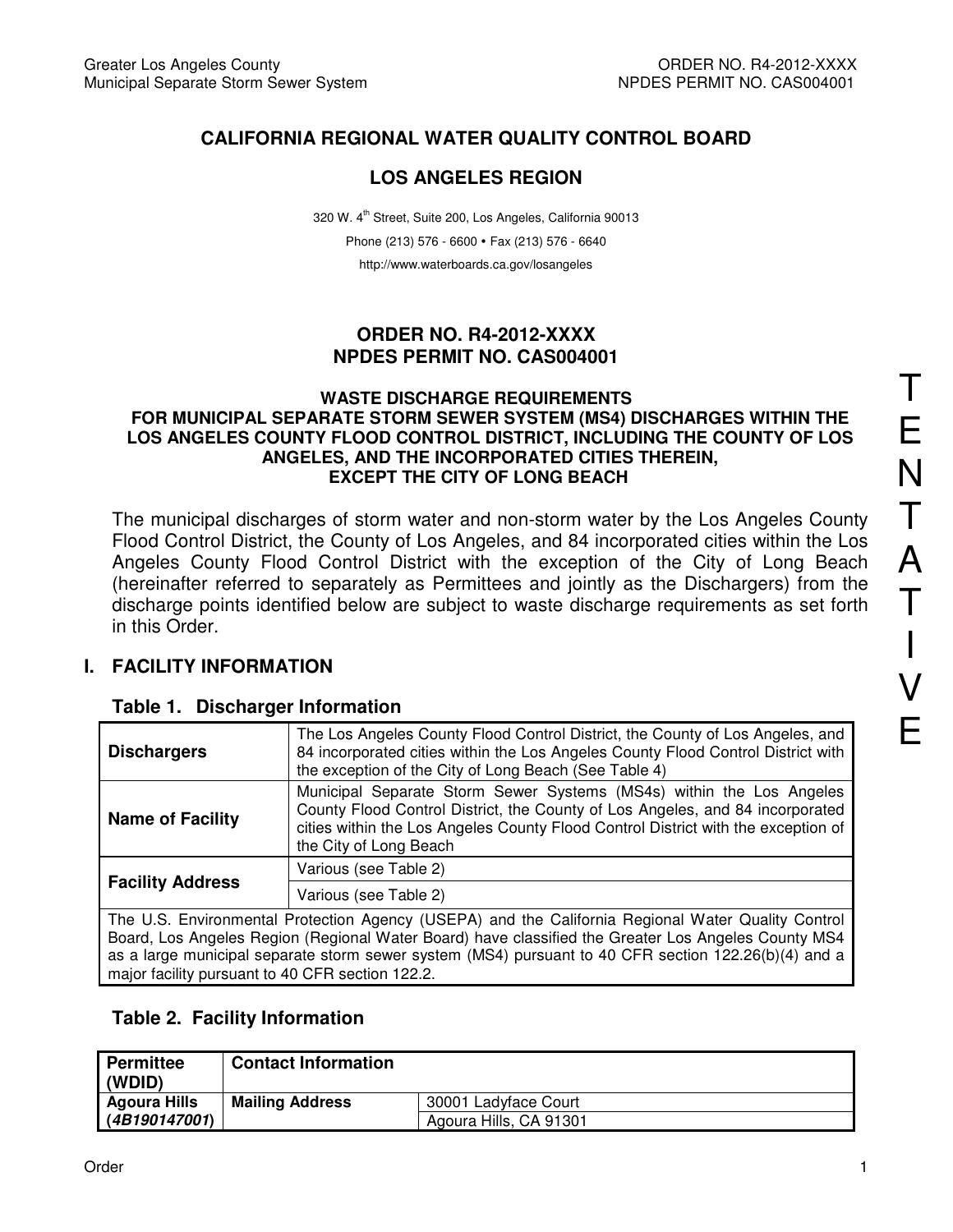| <b>Permittee</b>     | <b>Contact Information</b>      |                                                       |  |  |
|----------------------|---------------------------------|-------------------------------------------------------|--|--|
| (WDID)               |                                 |                                                       |  |  |
|                      | <b>Facility Contact, Title,</b> | Ken Berkman, City Engineer                            |  |  |
|                      | and E-mail                      | kberkman@agoura-hills.ca.us                           |  |  |
|                      | <b>Mailing Address</b>          | 111 South First Street                                |  |  |
| Alhambra             |                                 | Alhambra, CA 91801-3796                               |  |  |
| (4B190148001)        | Facility contact, title,        | David Dolphin                                         |  |  |
|                      | and E-mail                      | ddolphin@cityofalhambra.org                           |  |  |
| <b>Arcadia</b>       | <b>Mailing Address</b>          | P.O. Box 60021                                        |  |  |
| (4B190149001)        |                                 | Arcadia, CA 91066-6021                                |  |  |
|                      | <b>Facility Contact, Title,</b> | Susannah Turney, Environmental Services Officer       |  |  |
|                      | and E-mail                      | vhevener@ci.arcadia.ca.us                             |  |  |
|                      | <b>Mailing Address</b>          | 18747 Clarkdale Avenue                                |  |  |
| <b>Artesia</b>       |                                 | Artesia, CA 90701-5899                                |  |  |
| (4B190150001)        | <b>Facility Contact, Title,</b> | Maria Dadian, Director of Public Works                |  |  |
|                      | and E-mail                      | mdadian@cityofartesia.ci.us                           |  |  |
|                      | <b>Mailing Address</b>          | 213 East Foothill Boulevard                           |  |  |
| Azusa                |                                 | Azusa, CA 91702                                       |  |  |
| (4B190151001)        | <b>Facility Contact, Title,</b> | Carl Hassel, City Engineer                            |  |  |
|                      | and E-mail                      | chassel@ci.azusa.ca.us                                |  |  |
|                      | <b>Mailing Address</b>          | 14403 East Pacific Avenue                             |  |  |
| <b>Baldwin Park</b>  |                                 | Baldwin Park, CA 91706-4297                           |  |  |
| (4B190152001)        | <b>Facility Contact, Title,</b> | David Lopez, Associate Engineer                       |  |  |
|                      | and E-mail                      | dlopez@baldwinpark.com                                |  |  |
|                      | <b>Mailing Address</b>          | 6330 Pine Avenue                                      |  |  |
| <b>Bell</b>          |                                 | Bell, CA 90201-1291                                   |  |  |
| (4B190153001)        | <b>Facility Contact, Title,</b> | Terri Rodrigue, City Engineer                         |  |  |
|                      | and E-mail                      | trodrigue@cityofbell.org                              |  |  |
|                      | <b>Mailing Address</b>          | 7100 South Garfield Avenue                            |  |  |
| <b>Bell Gardens</b>  |                                 | Bell Gardens, CA 90201-3293                           |  |  |
| (4B190139002)        | Facility contact, title,        | John Oropeza, Director of Public Works (562) 806-7700 |  |  |
|                      | and Phone                       |                                                       |  |  |
|                      | <b>Mailing Address</b>          | 16600 Civic Center Drive                              |  |  |
| <b>Bellflower</b>    |                                 | Bellflower, CA 90706-5494                             |  |  |
| (4B190154001)        | <b>Facility Contact, Title,</b> | Bernie Iniguez, Management Analyst                    |  |  |
|                      | and E-mail                      | biniguez@bellflower.org                               |  |  |
|                      | <b>Mailing Address</b>          | 455 North Rexford Drive                               |  |  |
| <b>Beverly Hills</b> |                                 | Beverly Hills, CA 90210                               |  |  |
| (4B190132002)        | <b>Facility Contact, Title,</b> | Vincent Chee, Project Civil Engineer                  |  |  |
|                      | and E-mail                      | kgettler@beverlyhills.org                             |  |  |
|                      | <b>Mailing Address</b>          | 600 Winston Avenue                                    |  |  |
| <b>Bradbury</b>      |                                 | Bradbury, CA 91010-1199                               |  |  |
| (4B190155001)        | Facility contact, title,        | Elroy Kiepke, City Engineer                           |  |  |
|                      | and E-mail                      | mkeith@cityofbradbury.org                             |  |  |
|                      | <b>Mailing Address</b>          | P.O. Box 6459                                         |  |  |
| <b>Burbank</b>       |                                 | Burbank, CA 91510                                     |  |  |
| (4B190101002)        | Facility contact, title,        | Bonnie Teaford, Public Works Director                 |  |  |
|                      | and E-mail                      | bteaford@ci.burbank.ca.us                             |  |  |
|                      | <b>Mailing Address</b>          | 26135 Mureau Road                                     |  |  |
| <b>Calabasas</b>     |                                 | Calabasas, CA 91302-3172                              |  |  |
| (4B190157001)        | Facility contact, title,        | Alex Farassati, ESM                                   |  |  |
|                      | and E-mail                      | afarassati@cityofcalabasas.com                        |  |  |
| Carson               | <b>Mailing Address</b>          | P.O. Box 6234                                         |  |  |
| (4B190158001)        |                                 | Carson, CA 90745                                      |  |  |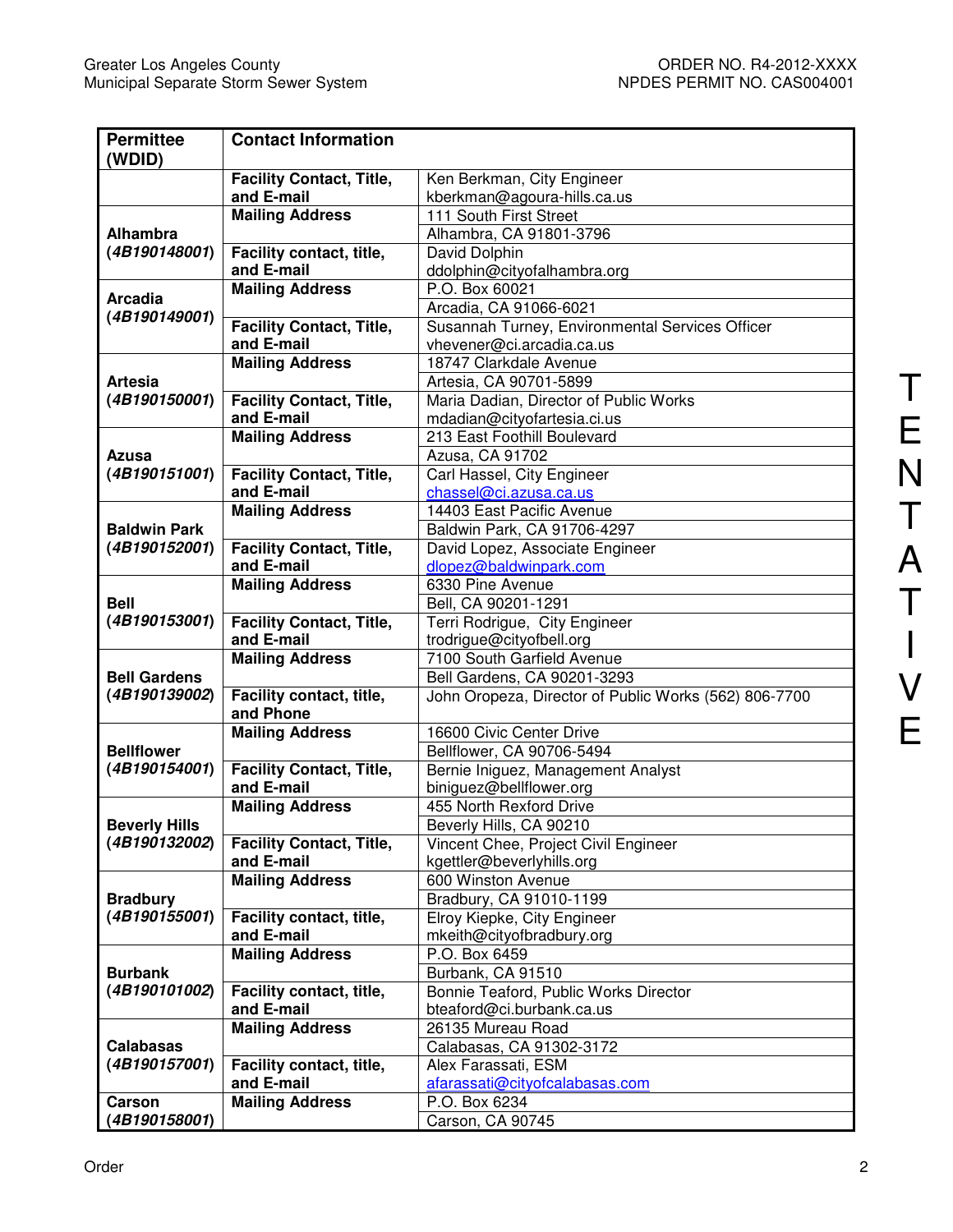| <b>Permittee</b><br>(WDID) | <b>Contact Information</b>             |                                                                        |  |  |  |
|----------------------------|----------------------------------------|------------------------------------------------------------------------|--|--|--|
|                            | Facility contact, title,<br>and E-mail | Patricia Elkins, Building Construction Manager<br>pelkins@carson.ca.us |  |  |  |
|                            | <b>Mailing Address</b>                 | P.O. Box 3130                                                          |  |  |  |
| <b>Cerritos</b>            |                                        | Cerritos, CA 90703-3130                                                |  |  |  |
| (4B190159001)              | <b>Facility Contact, Title,</b>        | Mike O'Grady, Environmental Services                                   |  |  |  |
|                            | and E-mail                             | mo'grady@cerritos.us                                                   |  |  |  |
|                            | <b>Mailing Address</b>                 | 207 Harvard Avenue                                                     |  |  |  |
| <b>Claremont</b>           |                                        | Claremont, CA 91711-4719                                               |  |  |  |
| (4B190160001)              | <b>Facility Contact, Title,</b>        | Craig Bradshaw, City Engineer                                          |  |  |  |
|                            | and E-mail                             | cbradshaw@ci.claremont.ca.us                                           |  |  |  |
|                            | <b>Mailing Address</b>                 | 2535 Commerce Way                                                      |  |  |  |
| <b>Commerce</b>            |                                        | Commerce, CA 90040-1487                                                |  |  |  |
| (4B190161001)              | Facility contact, title,               | Gina Nila                                                              |  |  |  |
|                            | and E-mail                             | gnila@ci.commerce.ca.us                                                |  |  |  |
|                            | <b>Mailing Address</b>                 | 205 South Willowbrook Avenue                                           |  |  |  |
| Compton                    |                                        | Compton, CA 90220-3190                                                 |  |  |  |
| (4B190162001)              | Facility contact, title,               | Hien Nguyen, Assistant City Engineer                                   |  |  |  |
|                            | and Phone                              | 310-761-1476                                                           |  |  |  |
|                            | <b>Mailing Address</b>                 | 125 East College Street                                                |  |  |  |
| Covina                     |                                        | Covina, CA 91723-2199                                                  |  |  |  |
| (4B190163001)              | <b>Facility Contact, Title,</b>        | Charles Redden, Environmental Services Manager                         |  |  |  |
|                            | and E-mail                             | vcastro@covinaca.gov                                                   |  |  |  |
|                            | <b>Mailing Address</b>                 | P.O. Box 1007                                                          |  |  |  |
| Cudahy                     |                                        | Cudahy, CA 90201-6097                                                  |  |  |  |
| (4B190164001)              | Facility contact, title,               | Hector Rodriguez, City Manager                                         |  |  |  |
|                            | and E-mail                             | hrodriguez@cityofcudahy.ca.us                                          |  |  |  |
|                            | <b>Mailing Address</b>                 | 9770 Culver Boulevard                                                  |  |  |  |
| <b>Culver City</b>         |                                        | Culver City, CA 90232-0507                                             |  |  |  |
| (4B190165001)              | Facility contact, title,               | Damian Skinner, Manager                                                |  |  |  |
|                            | and Phone                              | 310-253-6421                                                           |  |  |  |
|                            | <b>Mailing Address</b>                 | 21825 East Copley Drive                                                |  |  |  |
| <b>Diamond Bar</b>         |                                        | Diamond Bar, CA 91765-4177                                             |  |  |  |
| (4B190166001)              | <b>Facility Contact, Title,</b>        | David Liu, Director of Public Works                                    |  |  |  |
|                            | and E-mail                             | dliu@diamondbarca.gov                                                  |  |  |  |
|                            | <b>Mailing Address</b>                 | P.O. Box 7016                                                          |  |  |  |
| <b>Downey</b>              |                                        | Downey, CA 90241-7016                                                  |  |  |  |
| (4B190167001)              | Facility contact, title,               | Yvonne Blumberg                                                        |  |  |  |
|                            | and E-mail                             | yblumberg@downeyca.org                                                 |  |  |  |
|                            | <b>Mailing Address</b>                 | 1600 Huntington Drive                                                  |  |  |  |
| <b>Duarte</b>              |                                        | Duarte, CA 91010-2592                                                  |  |  |  |
| (4B190168001)              | Facility contact, title,               | Steve Esbenshades, Engineering Division Manager                        |  |  |  |
|                            | and Phone                              | (626) 357-7931 ext. 233                                                |  |  |  |
|                            | <b>Mailing Address</b>                 | P.O. Box 6008                                                          |  |  |  |
| <b>El Monte</b>            |                                        | El Monte, CA 91731                                                     |  |  |  |
| (4B190169001)              | Facility contact, title,               | James A Enriquez, Director of Public Works                             |  |  |  |
|                            | and Phone                              | (626) 580-2058                                                         |  |  |  |
|                            | <b>Mailing Address</b>                 | 350 Main Street                                                        |  |  |  |
| El Segundo                 |                                        | El Segundo, CA 90245-3895                                              |  |  |  |
| (4B190170001)              | <b>Facility Contact, Title,</b>        | Ron Fajardo, Wastewater Supervisor                                     |  |  |  |
|                            |                                        |                                                                        |  |  |  |
| Gardena                    | <b>Mailing Address</b>                 | P.O. Box 47003                                                         |  |  |  |
| (4B190118002)              |                                        | Gardena, CA 90247-3778                                                 |  |  |  |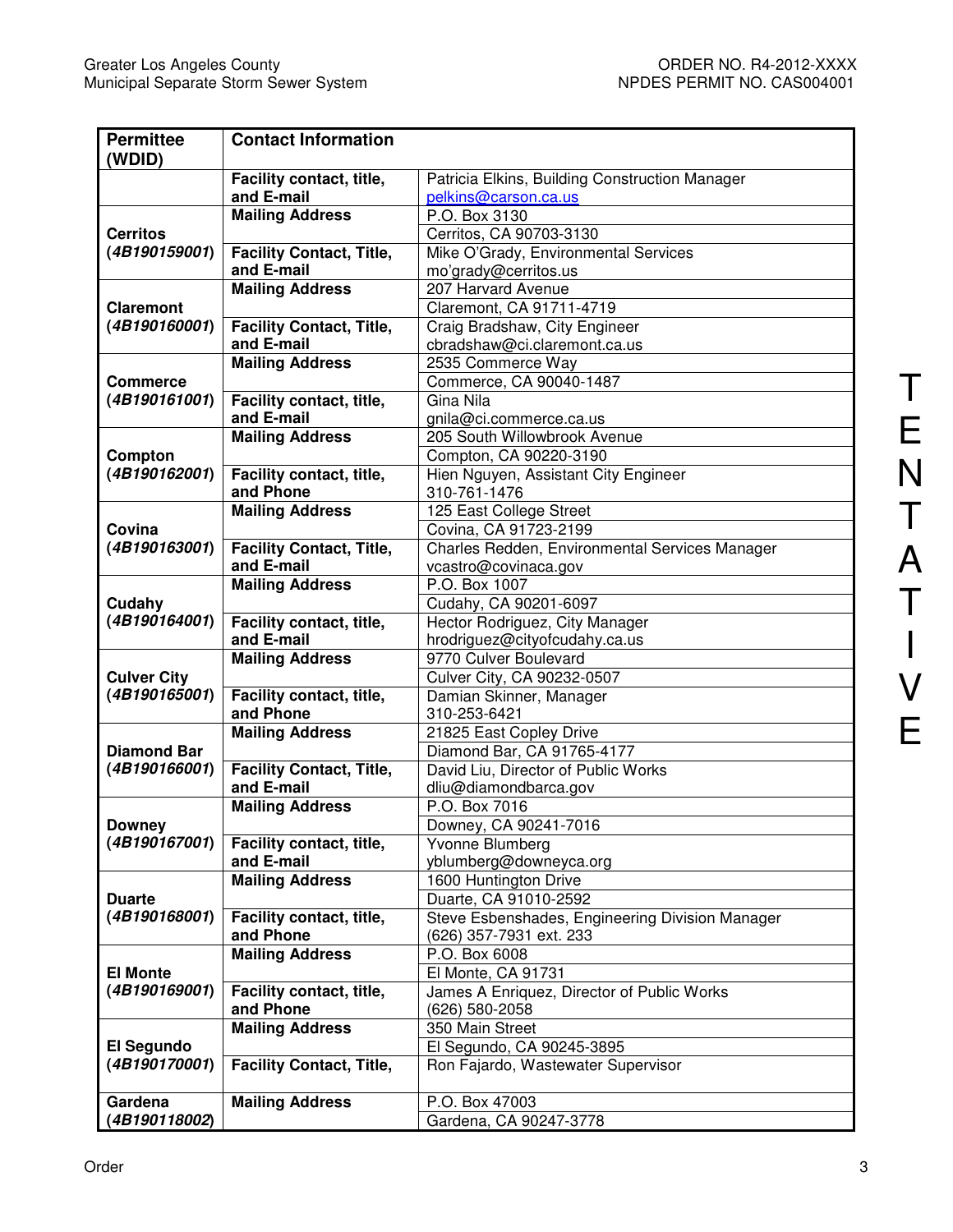| <b>Permittee</b><br>(WDID)     | <b>Contact Information</b>                                |                                                                                          |  |  |  |
|--------------------------------|-----------------------------------------------------------|------------------------------------------------------------------------------------------|--|--|--|
|                                | <b>Facility Contact, Title,</b>                           | Ron Jackson, Building Maintenance Supervisor                                             |  |  |  |
|                                | and E-mail                                                | jfelix@ci.gardena.ci.us                                                                  |  |  |  |
|                                | <b>Mailing Address</b>                                    | Engineering Section, 633 East Broadway, Room 209                                         |  |  |  |
|                                |                                                           | Glendale, CA 91206-4308                                                                  |  |  |  |
| Glendale                       | Facility contact, title,                                  | Maurice Oillataguerre, Senior Environmental Program                                      |  |  |  |
| (4B190171001)                  | and E-mail                                                | Scientist                                                                                |  |  |  |
|                                |                                                           | moillataguerre@ci.glendale.ca.us                                                         |  |  |  |
|                                | <b>Mailing Address</b>                                    | 116 East Foothill Boulevard                                                              |  |  |  |
| Glendora                       |                                                           | Glendora, CA 91741                                                                       |  |  |  |
| (4B190172001)                  | <b>Facility Contact, Title,</b>                           | Dave Davies, Deputy Director of Public Works                                             |  |  |  |
|                                | and E-mail                                                | ddavies@ci.glendora.ca.us                                                                |  |  |  |
| <b>Hawaiian</b>                | <b>Mailing Address</b>                                    | 21815 Pioneer Boulevard                                                                  |  |  |  |
| Gardens                        |                                                           | Hawaiian Gardens, CA 90716                                                               |  |  |  |
| (4B190173001)                  | <b>Facility Contact, Title,</b>                           | Joseph Colombo, Director of Community Development                                        |  |  |  |
|                                | and E-mail                                                | jcolombo@ghcity.org                                                                      |  |  |  |
|                                | <b>Mailing Address</b>                                    | 4455 West 126 <sup>th</sup> Street                                                       |  |  |  |
| <b>Hawthorne</b>               |                                                           | Hawthorne, CA 90250-4482                                                                 |  |  |  |
| (4B190174001)                  | <b>Facility Contact, Title,</b><br>and E-mail             | Arnold Shadbehr, Chief General Service and Public Works                                  |  |  |  |
|                                |                                                           | Arnold Shadbehr, Chief General Service and Public Works<br>ashadbehr@cityofhawthorne.org |  |  |  |
|                                | <b>Mailing Address</b>                                    |                                                                                          |  |  |  |
| <b>Hermosa</b>                 |                                                           | 1315 Valley Drive<br>Hermosa Beach, CA 90254-3884                                        |  |  |  |
| <b>Beach</b>                   | <b>Facility Contact, Title,</b>                           | Homayoun Behboodi, Associate Engineer                                                    |  |  |  |
| (4B190175001)                  | and E-mail                                                | hbehboodi@hermosabch.org                                                                 |  |  |  |
|                                |                                                           |                                                                                          |  |  |  |
|                                | <b>Mailing Address</b>                                    | 6165 Spring Valley Road                                                                  |  |  |  |
| <b>Hidden Hills</b>            |                                                           | Hidden Hills, CA 91302                                                                   |  |  |  |
| (4B190176001)                  | Facility contact, title,                                  | Kimberly Colberts, Environmental Coordinator                                             |  |  |  |
|                                | and Phone                                                 | (310) 257-2004                                                                           |  |  |  |
| <b>Huntington</b>              | <b>Mailing Address</b>                                    | 6550 Miles Avenue                                                                        |  |  |  |
| Park                           |                                                           | Huntington Park, CA 90255                                                                |  |  |  |
| (4B190177001)                  | Facility contact, title,                                  | Craig Melich, City Engineer and City Official                                            |  |  |  |
|                                | and Phone                                                 | 323-584-6253                                                                             |  |  |  |
| <b>Industry</b>                | <b>Mailing Address</b>                                    | P.O. Box 3366                                                                            |  |  |  |
| (4B190178001)                  |                                                           | Industry, CA 91744-3995                                                                  |  |  |  |
|                                | <b>Facility Contact, Title,</b><br><b>Mailing Address</b> | Mike Nagaoka, Director of Public Safety<br>P.O. Box 6500                                 |  |  |  |
| Inglewood                      |                                                           | Inglewood, CA 90301-1750                                                                 |  |  |  |
| (4B190179001)                  | <b>Facility Contact, Title,</b>                           | Jim Davis, Administrative Analyst                                                        |  |  |  |
|                                | and E-mail                                                | eparker@cityofinglewood.org                                                              |  |  |  |
|                                | <b>Mailing Address</b>                                    | 5050 North Irwindale Avenue                                                              |  |  |  |
| <b>Irwindale</b>               |                                                           | Irwindale, CA 91706                                                                      |  |  |  |
| (4B190180001)                  | <b>Facility Contact, Title,</b>                           | Kwok Tam, Director of Public Works                                                       |  |  |  |
|                                | and E-mail                                                | ktam@ci.irwindale.ca.us                                                                  |  |  |  |
|                                | <b>Mailing Address</b>                                    | 1327 Foothill Boulevard                                                                  |  |  |  |
| La Canada<br><b>Flintridge</b> |                                                           | La Canada Flintridge, CA 91011-2137                                                      |  |  |  |
| (4B190181001)                  | Facility contact, title,                                  | Edward G. Hitti, Director of Public Works                                                |  |  |  |
|                                | and E-mail                                                | ehitti@lcf.ca.gov                                                                        |  |  |  |
| La Habra                       | <b>Mailing Address</b>                                    | 1245 North Hacienda Boulevard                                                            |  |  |  |
| <b>Heights</b>                 |                                                           | La Habra Heights, CA 90631-2570                                                          |  |  |  |
| (4B190182001)                  | <b>Facility Contact, Title,</b>                           | Shauna Clark, City Manager                                                               |  |  |  |
|                                | and E-mail                                                | shaunac@lhhcity.org                                                                      |  |  |  |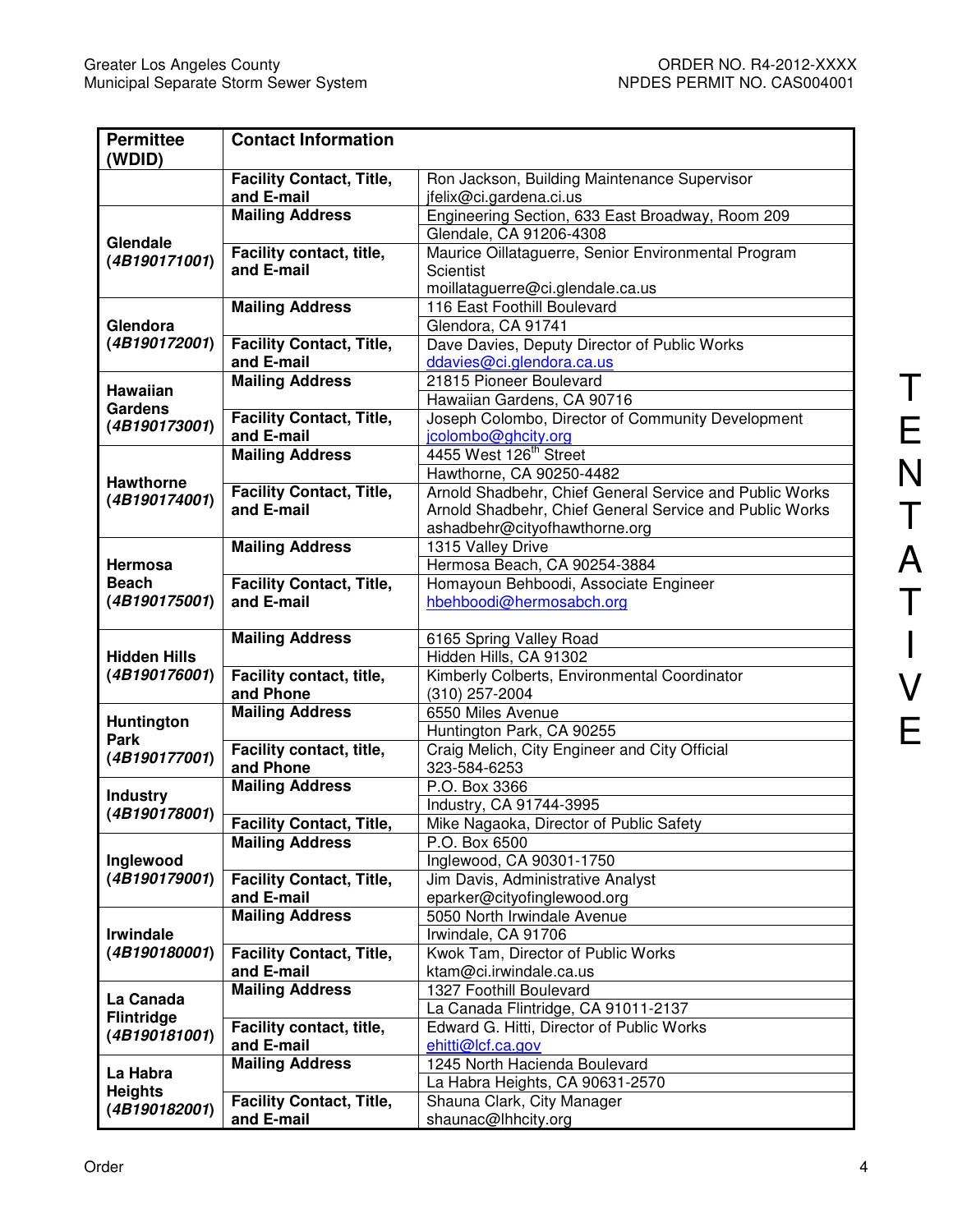| <b>Permittee</b>          | <b>Contact Information</b>                    |                                                          |  |  |  |
|---------------------------|-----------------------------------------------|----------------------------------------------------------|--|--|--|
| (WDID)                    |                                               |                                                          |  |  |  |
|                           | <b>Mailing Address</b>                        | 13700 La Mirada Boulevard                                |  |  |  |
| La Mirada                 |                                               | La Mirada, CA 90638-0828                                 |  |  |  |
| (4B190183001)             | <b>Facility Contact, Title,</b>               | Steve Forster, Public Works Director                     |  |  |  |
|                           | and E-mail                                    | sforster@cityoflamirada.org                              |  |  |  |
|                           | <b>Mailing Address</b>                        | 15900 East Marin Street                                  |  |  |  |
| La Puente                 |                                               | La Puente, CA 91744-4788                                 |  |  |  |
| (4B190184001)             | <b>Facility Contact, Title,</b>               | John DiMario, Director of Development Services           |  |  |  |
|                           | and E-mail                                    | jdimario@lapuente.org                                    |  |  |  |
|                           | <b>Mailing Address</b>                        | 3660 "D" Street                                          |  |  |  |
| La Verne                  |                                               | La Verne, CA 91750-3599                                  |  |  |  |
| (4B190185001)             | <b>Facility Contact, Title,</b><br>and E-mail | Daniel Keesey, Director of Public Works                  |  |  |  |
|                           |                                               | dkeesey@ci.la-verne.ca.us<br>P.O. Box 158                |  |  |  |
|                           | <b>Mailing Address</b>                        |                                                          |  |  |  |
| Lakewood<br>(4B190186001) |                                               | Lakewood, CA 90714-0158                                  |  |  |  |
|                           | Facility contact, title,<br>and E-mail        | Konya Vivanti                                            |  |  |  |
|                           | <b>Mailing Address</b>                        | kvivanti@lakewoodcity.org<br>14717 Burin Avenue          |  |  |  |
| Lawndale                  |                                               | Lawndale, CA 90260                                       |  |  |  |
| (4B190127002)             | <b>Facility Contact, Title,</b>               | Marlene Miyoshi, Senior Administrative Analyst           |  |  |  |
|                           | <b>Mailing Address</b>                        | P.O. Box 339                                             |  |  |  |
| Lomita                    |                                               | Lomita, CA 90717-0098                                    |  |  |  |
| (4B190187001)             | <b>Facility Contact, Title,</b>               | Tom A. Odom, City Administrator                          |  |  |  |
|                           | and E-mail                                    | d.tomita@lomitacity.com                                  |  |  |  |
|                           | <b>Mailing Address</b>                        | 1149 S. Broadway, 10th Floor                             |  |  |  |
| <b>Los Angeles</b>        |                                               | Los Angeles, CA 90015                                    |  |  |  |
| (4B190188001)             | Facility contact, title,                      | Shahram Kharaghani, Program Manager                      |  |  |  |
|                           | and Phone                                     | (213) 485-0587                                           |  |  |  |
|                           | <b>Mailing Address</b>                        | 11330 Bullis Road                                        |  |  |  |
| Lynwood                   |                                               | Lynwood, CA 90262-3693                                   |  |  |  |
| (4B190189001)             | Facility contact, title,                      | Josef Kekula                                             |  |  |  |
|                           | and Phone                                     | 310-603-0220 ext. 287                                    |  |  |  |
|                           | <b>Mailing Address</b>                        | 23815 Stuart Ranch Road                                  |  |  |  |
| <b>Malibu</b>             |                                               | Malibu, CA 90265-4861                                    |  |  |  |
| (4B190190001)             | <b>Facility Contact, Title,</b>               | Jennifer Voccola, Environmental Program Analyst          |  |  |  |
|                           | and E-mail                                    | jvoccola@malibucity.org                                  |  |  |  |
|                           | <b>Mailing Address</b>                        | 1400 Highland Avenue                                     |  |  |  |
| Manhattan                 |                                               | Manhattan Beach, CA 90266-4795                           |  |  |  |
| <b>Beach</b>              | <b>Facility Contact, Title,</b>               | Brian Wright, Water Supervisor                           |  |  |  |
| (4B190191001)             | and Email                                     | bwright@citymb.info                                      |  |  |  |
|                           |                                               |                                                          |  |  |  |
|                           | <b>Mailing Address</b>                        | 4319 East Slauson Avenue                                 |  |  |  |
| Maywood                   |                                               | Maywood, CA 90270-2897                                   |  |  |  |
| (4B190192001)             | Facility contact, title,                      | Andre Dupret, Project Manager                            |  |  |  |
|                           | and Phone                                     | 323-562-5721                                             |  |  |  |
|                           | <b>Mailing Address</b>                        | 415 South Ivy Avenue                                     |  |  |  |
| Monrovia<br>(4B190193001) |                                               | Monrovia, CA 91016-2888                                  |  |  |  |
|                           | Facility contact, title,<br>and E-mail        | <b>Heather Maloney</b>                                   |  |  |  |
|                           | <b>Mailing Address</b>                        | hmaloney@ci.monrovia.ca.gov                              |  |  |  |
| Montebello                |                                               | 1600 West Beverly Boulevard<br>Montebello, CA 90640-3970 |  |  |  |
| (4B190194001)             | Facility contact, title,                      | <b>Cory Roberts</b>                                      |  |  |  |
|                           | and Phone                                     | croberts@aaeinc.com                                      |  |  |  |
|                           |                                               |                                                          |  |  |  |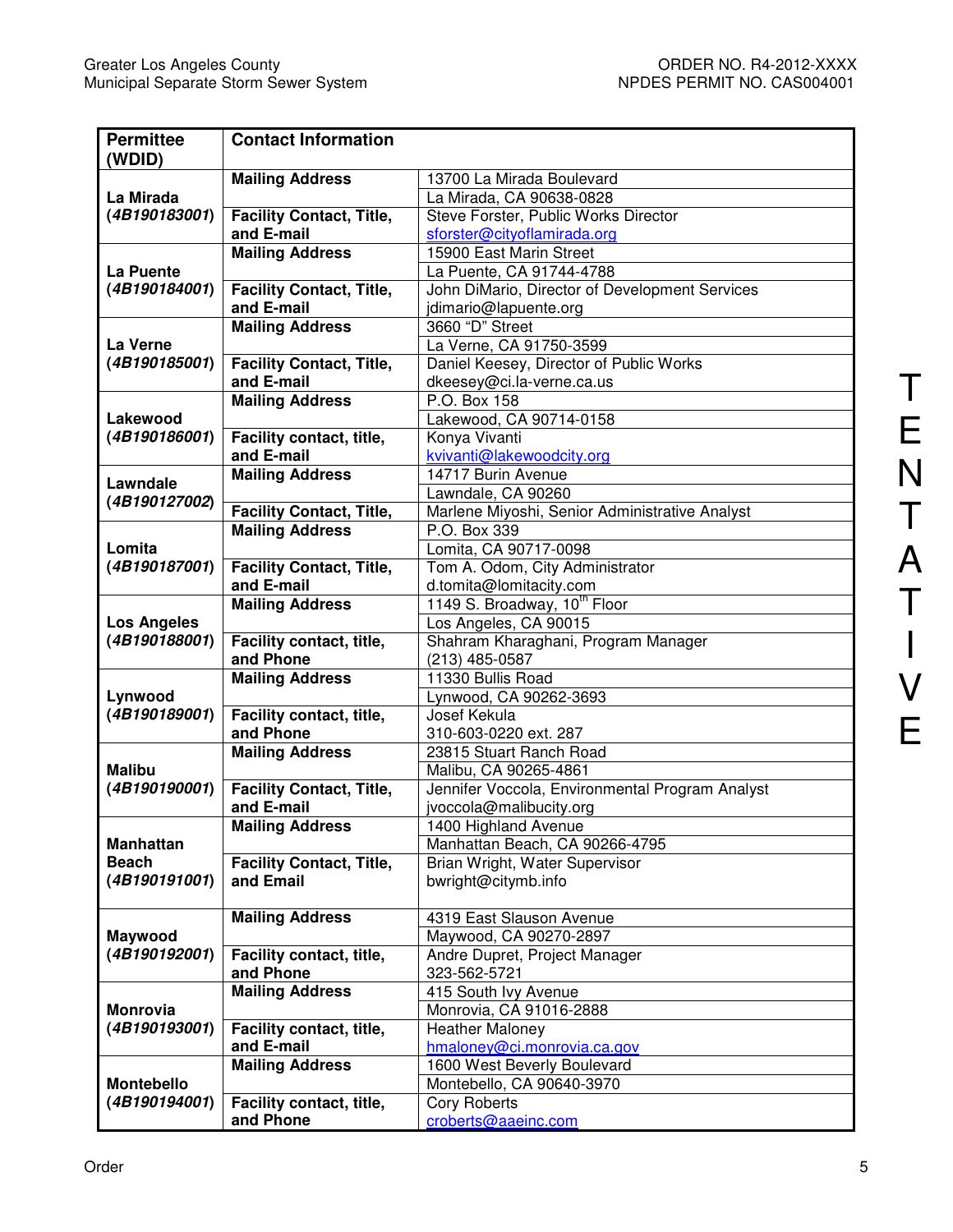| <b>Permittee</b>                  | <b>Contact Information</b>                    |                                                                                           |  |  |  |  |
|-----------------------------------|-----------------------------------------------|-------------------------------------------------------------------------------------------|--|--|--|--|
| (WDID)                            |                                               |                                                                                           |  |  |  |  |
|                                   | <b>Mailing Address</b>                        | 320 West Newmark Avenue                                                                   |  |  |  |  |
| <b>Monterey Park</b>              |                                               | Monterey Park, CA 91754-2896                                                              |  |  |  |  |
| (4B190195001)                     | Facility contact, title,                      | Amy Ho, 626-307-1383                                                                      |  |  |  |  |
|                                   | and E-mail                                    | amho@montereypark.ca.gov                                                                  |  |  |  |  |
|                                   |                                               | John Hunter (Consultant) at <i>jhunter@jhla.net</i>                                       |  |  |  |  |
| <b>Norwalk</b>                    | <b>Mailing Address</b>                        | P.O. Box 1030                                                                             |  |  |  |  |
| (4B190196001)                     |                                               | Norwalk, CA 90651-1030                                                                    |  |  |  |  |
|                                   | <b>Facility Contact, Title,</b>               | Chino Consunji, City Engineer                                                             |  |  |  |  |
| <b>Palos Verdes</b>               | <b>Mailing Address</b>                        | 340 Palos Verdes Drive West                                                               |  |  |  |  |
| <b>Estates</b>                    |                                               | Palos Verdes Estates, CA 90274                                                            |  |  |  |  |
| (4B190197001)                     | <b>Facility Contact, Title,</b>               | Allan Rigg, Director of Public Works                                                      |  |  |  |  |
|                                   | and E-mail                                    | arigg@pvestates.org                                                                       |  |  |  |  |
|                                   | <b>Mailing Address</b>                        | 16400 Colorado Avenue                                                                     |  |  |  |  |
| <b>Paramount</b>                  |                                               | Paramount, CA 90723-5091                                                                  |  |  |  |  |
| (4B190198001)                     | Facility contact, title,<br>and E-mail        | Chris Cash, Utility and Infrastructure Assistant Director                                 |  |  |  |  |
|                                   |                                               | ccash@paramountcity,org<br>P.O. Box 7115                                                  |  |  |  |  |
| Pasadena                          | <b>Mailing Address</b>                        |                                                                                           |  |  |  |  |
| (4B190199001)                     | Facility contact, title,                      | Pasadena, CA 91109-7215                                                                   |  |  |  |  |
|                                   | and E-mail                                    | Stephen Walker<br>swalker@cityofpasadena.net                                              |  |  |  |  |
|                                   | <b>Mailing Address</b>                        | P.O. Box 1016                                                                             |  |  |  |  |
|                                   |                                               | Pico Rivera, CA 90660-1016                                                                |  |  |  |  |
| <b>Pico Rivera</b>                | Facility contact, title,                      | Art Cervantes, Director of Public Works                                                   |  |  |  |  |
| (4B190200001)                     | and E-mail                                    | acervantes@pico-rivera.org                                                                |  |  |  |  |
|                                   |                                               |                                                                                           |  |  |  |  |
|                                   | <b>Mailing Address</b>                        | P.O. Box 660                                                                              |  |  |  |  |
|                                   |                                               |                                                                                           |  |  |  |  |
|                                   |                                               |                                                                                           |  |  |  |  |
| Pomona<br>(4B190145003)           |                                               | Pomona, CA 91769-0660                                                                     |  |  |  |  |
|                                   | <b>Facility Contact, Title,</b><br>and E-mail | Kimberly Colbert, Environmental Compliance Consultant<br>kimberly_colbert@ci.pomona.ca.us |  |  |  |  |
|                                   | <b>Mailing Address</b>                        | 30940 Hawthorne Boulevard                                                                 |  |  |  |  |
| <b>Rancho Palos</b>               |                                               | Rancho Palos Verdes, CA 90275                                                             |  |  |  |  |
| <b>Verdes</b>                     | <b>Facility Contact, Title,</b>               | Ray Holland, Interim Public Works Director                                                |  |  |  |  |
| (4B190201001)                     | and E-mail                                    | clehr@rpv.com                                                                             |  |  |  |  |
|                                   | <b>Mailing Address</b>                        | P.O. Box 270                                                                              |  |  |  |  |
| Redondo                           |                                               | Redondo Beach, CA 90277-0270                                                              |  |  |  |  |
| <b>Beach</b>                      | <b>Facility Contact, Title,</b>               | Mike Shay, Principal Civil Engineer                                                       |  |  |  |  |
| (4B190143002)                     | and E-mail                                    | mshay@redondo.org                                                                         |  |  |  |  |
|                                   | <b>Mailing Address</b>                        | 2 Portuguese Bend Road                                                                    |  |  |  |  |
| <b>Rolling Hills</b>              |                                               | Rolling Hills, CA 90274-5199                                                              |  |  |  |  |
| (4B190202001)                     | <b>Facility Contact, Title,</b>               | Greg Grammer, Assistant to the City Manager                                               |  |  |  |  |
|                                   | and E-mail                                    | ggrammer@rollinghillsestatesca.gov                                                        |  |  |  |  |
|                                   | <b>Mailing Address</b>                        | 4045 Palos Verdes Drive North                                                             |  |  |  |  |
| <b>Rolling Hills</b>              |                                               | Rolling Hills Estates, CA 90274                                                           |  |  |  |  |
| <b>Estates</b>                    | <b>Facility Contact, Title,</b>               | Greg Grammer, Assistant to the City Manager                                               |  |  |  |  |
| (4B190203001)                     | and E-mail                                    | ggrammer@rollinghillsestatesca.gov                                                        |  |  |  |  |
|                                   |                                               |                                                                                           |  |  |  |  |
|                                   | <b>Mailing Address</b>                        | 8838 East Valley Boulevard                                                                |  |  |  |  |
| Rosemead                          |                                               | Rosemead, CA 91770-1787                                                                   |  |  |  |  |
| (4B190204001)                     | Facility contact, title,                      | Chris Marcarello, Director of PW                                                          |  |  |  |  |
|                                   | and Phone                                     | 626-569-2118                                                                              |  |  |  |  |
| <b>San Dimas</b><br>(4B190205001) | <b>Mailing Address</b>                        | 245 East Bonita Avenue<br>San Dimas, CA 91773-3002                                        |  |  |  |  |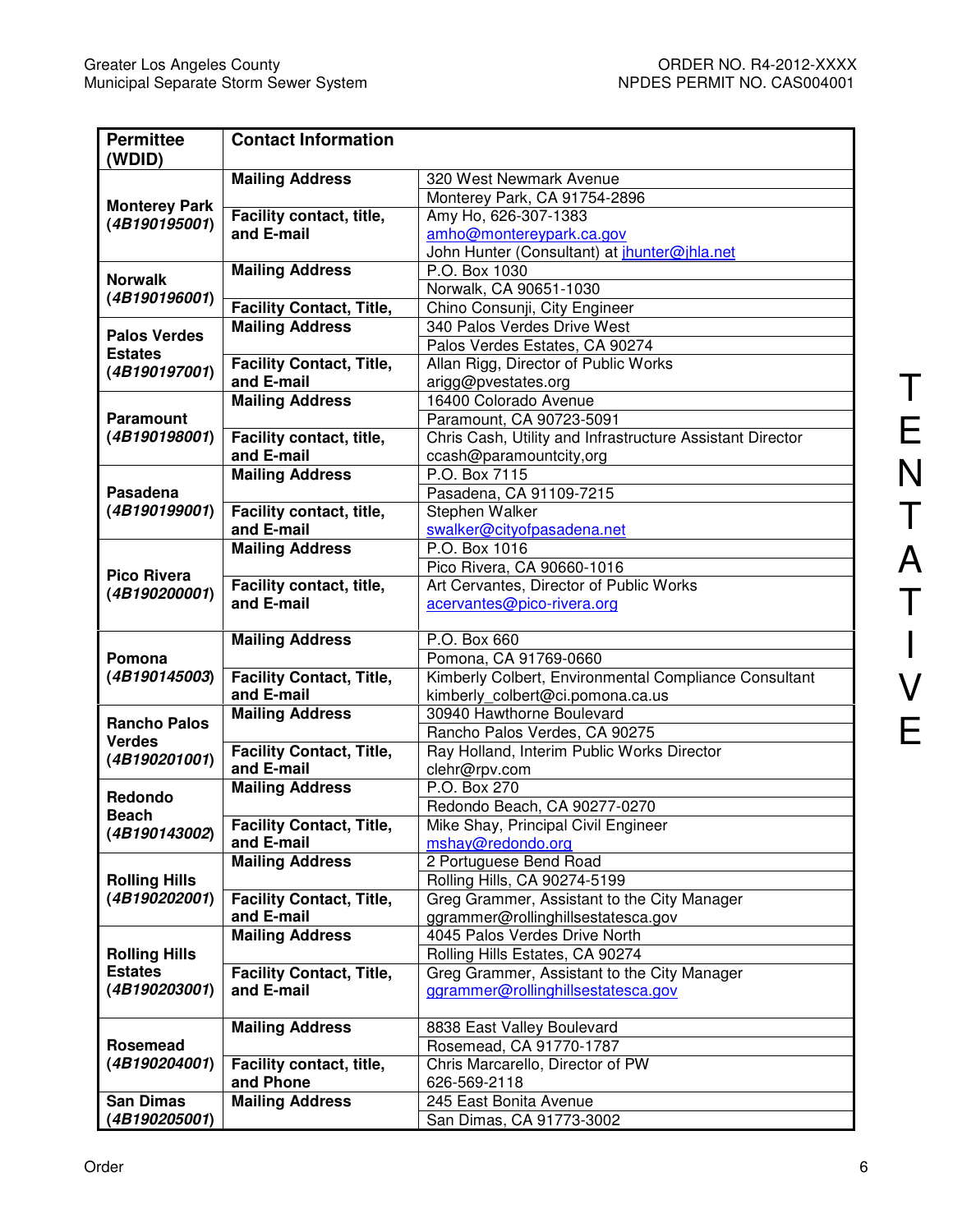| <b>Permittee</b><br>(WDID)            | <b>Contact Information</b>            |                                                              |
|---------------------------------------|---------------------------------------|--------------------------------------------------------------|
|                                       | <b>Facility Contact, Title,</b>       | Latoya Cyrus, Environmental Services Coordinator,            |
|                                       | and E-mail                            | lcyrus@ci.san-dimas.ca.us                                    |
|                                       | <b>Mailing Address</b>                | 117 Macneil Street                                           |
| San Fernando                          |                                       | San Fernando, CA 91340                                       |
| (4B190206001)                         | Facility contact, title,              | Ron Ruiz, Director of Public Works                           |
|                                       | and E-mail                            | rruiz@sfcity.org                                             |
|                                       | <b>Mailing Address</b>                | 425 South Mission Drive                                      |
| <b>San Gabriel</b>                    |                                       | San Gabriel, CA 91775                                        |
| (4B190207001)                         | Facility contact, title,              | Daren T. Grilley, City Engineer                              |
|                                       | and Phone                             | 626-308-2806 ext. 4631                                       |
|                                       | <b>Mailing Address</b>                | 2200 Huntington Drive                                        |
| <b>San Marino</b>                     |                                       | San Marino, CA 91108-2691                                    |
| (4B190208001)                         | Facility contact, title,              | Chuck Richie, Director of Parks and Public Works             |
|                                       | and E-mail                            | crichie@cityofsanmarino.org                                  |
|                                       | <b>Mailing Address</b>                | 23920 West Valencia Boulevard, Suite 300                     |
| <b>Santa Clarita</b><br>(4B190117001) |                                       | Santa Clarita, CA 91355                                      |
|                                       | Facility contact, title,<br>and Phone | Travis Lange, Environmental Services Manager<br>661-255-4337 |
|                                       | <b>Mailing Address</b>                | P.O. Box 2120                                                |
| Santa Fe                              |                                       | Santa Fe Springs, CA 90670-2120                              |
| <b>Springs</b>                        | <b>Facility Contact, Title,</b>       | Sarina Morales-Choate, Civil Engineer Assistant              |
| (4B190108003)                         | and E-mail                            | smorales-choate@santafesprings.org                           |
|                                       | <b>Mailing Address</b>                | 1685 Main Street                                             |
| <b>Santa Monica</b>                   |                                       | Santa Monica, CA 90401-3295                                  |
| (4B190122002)                         | <b>Facility Contact, Title,</b>       | Neal Shapiro, Urban Runoff Coordinator                       |
|                                       | and E-mail                            | nshapiro@smgov.net                                           |
|                                       | <b>Mailing Address</b>                | 232 West Sierra Madre Boulevard                              |
| <b>Sierra Madre</b>                   |                                       | Sierra Madre, CA 91024-2312                                  |
| (4B190209001)                         | Facility contact, title,              | James Carlson, Management Analyst                            |
|                                       | and phone                             | 626-355-7135 ext. 803                                        |
|                                       | <b>Mailing Address</b>                | 2175 Cherry Avenue                                           |
| <b>Signal Hill</b>                    |                                       | Signal Hill, CA 90755                                        |
| (4B190210001)                         | Facility contact, title,              | John Hunter 562-802-7880                                     |
|                                       | and Phone                             | jhunter@jlha.net                                             |
| South El                              | <b>Mailing Address</b>                | 1415 North Santa Anita Avenue                                |
| <b>Monte</b>                          | Facility contact, title,              | South El Monte, CA 91733-3389                                |
| (4B190211001)                         | and Phone                             | Anthony Ybarra, City Manager<br>626-579-6540                 |
|                                       | <b>Mailing Address</b>                | 8650 California Avenue                                       |
|                                       |                                       | South Gate, CA 90280                                         |
|                                       | Facility contact, title,              | John Hunter 562-802-7880                                     |
| <b>South Gate</b>                     | and E-mail                            | jhunter@jlha.net                                             |
| (4B190212001)                         |                                       |                                                              |
|                                       |                                       |                                                              |
|                                       |                                       |                                                              |
| <b>South</b>                          | <b>Mailing Address</b>                | 1414 Mission Street                                          |
| Pasadena                              |                                       | South Pasadena, CA 91030-3298                                |
| (4B190213001)                         | Facility contact, title,              | John Hunter 562-802-7880                                     |
|                                       | and E-mail                            | jhunter@jlha.net                                             |
| <b>Temple City</b>                    | <b>Mailing Address</b>                | 9701 Las Tunas Drive                                         |
| (4B190214001)                         |                                       | Temple City, CA 91780-2249                                   |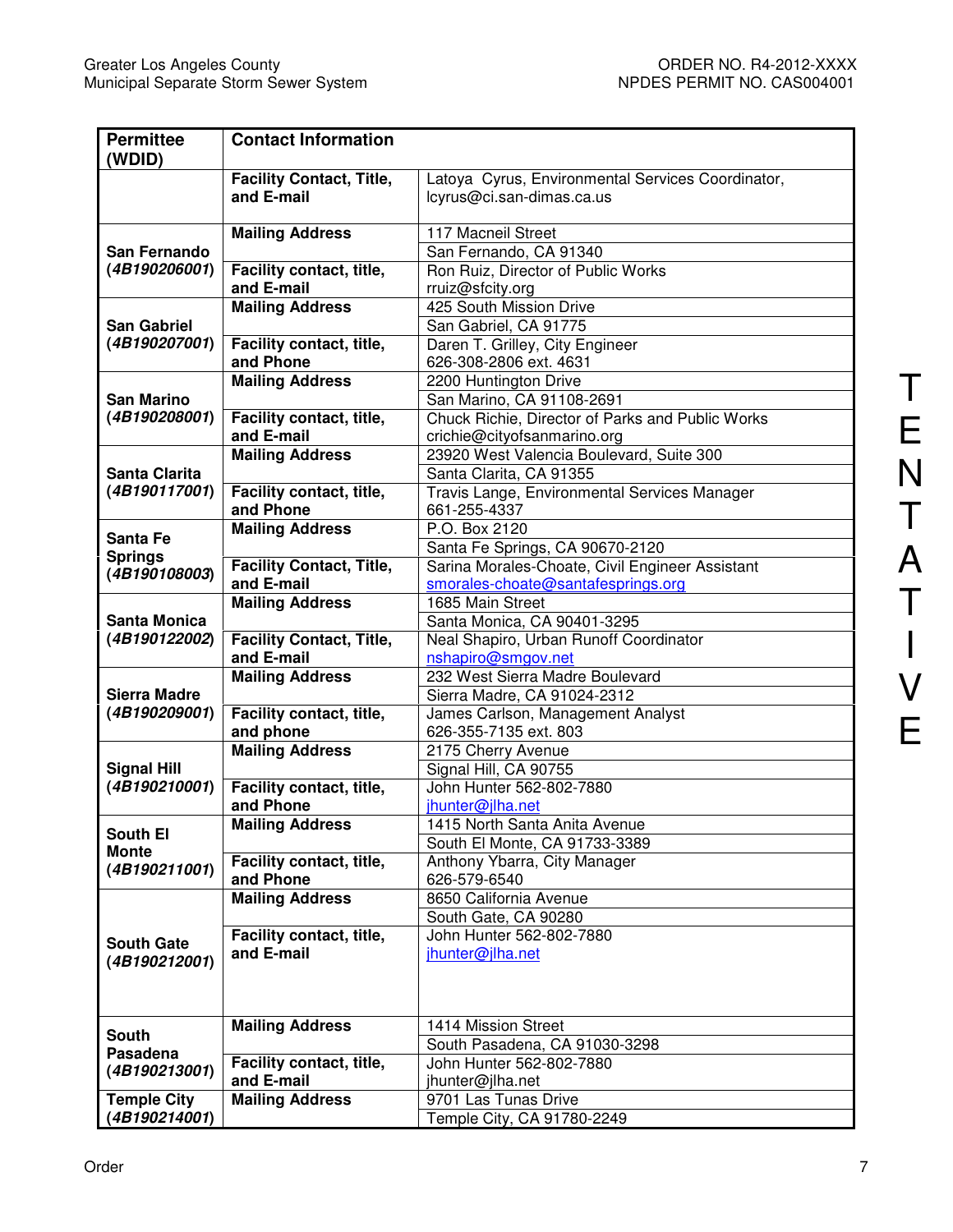| <b>Permittee</b><br>(WDID) | <b>Contact Information</b>                   |                                                |  |  |
|----------------------------|----------------------------------------------|------------------------------------------------|--|--|
|                            | Facility contact, title,                     | Joe Lambert at 626-285-2171 or                 |  |  |
|                            | and Phone                                    | John Hunter 562-802-7880                       |  |  |
|                            |                                              | jhunter@jlha.net                               |  |  |
|                            | <b>Mailing Address</b>                       | 3031 Torrance Boulevard                        |  |  |
| <b>Torrance</b>            |                                              | Torrance, CA 90503-5059                        |  |  |
| (4B190215001)              | <b>Facility Contact, Title,</b><br>and Phone | Leslie Cortez, Senior Administrative Assistant |  |  |
|                            | <b>Mailing Address</b>                       | 4305 Santa Fe Avenue                           |  |  |
| Vernon                     |                                              |                                                |  |  |
| (4B190216001)              | Facility contact, title,                     | Vernon, CA 90058-1786<br>Claudia Arellano      |  |  |
|                            | and Phone                                    | 323-583-8811                                   |  |  |
|                            | <b>Mailing Address</b>                       | P.O. Box 682                                   |  |  |
| Walnut                     |                                              | Walnut, CA 91788                               |  |  |
| (4B190217001)              | <b>Facility Contact, Title,</b>              | Jack Yoshino, Senior Management Assistant      |  |  |
|                            | and Phone                                    |                                                |  |  |
|                            | <b>Mailing Address</b>                       | P.O. Box 1440                                  |  |  |
| <b>West Covina</b>         |                                              | West Covina, CA 91793-1440                     |  |  |
| (4B190218001)              | <b>Facility Contact, Title,</b>              | Samuel Gutierrez, Engineering Technician       |  |  |
|                            | and E-mail                                   | sam.gutierrez@westcovina.org                   |  |  |
|                            | <b>Mailing Address</b>                       | 8300 Santa Monica Boulevard                    |  |  |
| West<br>Hollywood          |                                              | West Hollywood, CA 90069-4314                  |  |  |
|                            | <b>Facility Contact, Title,</b>              | Jan Harmon, Environmental Services Specialist  |  |  |
| (4B190219001)              | and E-mail                                   | jharmon@weho.org                               |  |  |
|                            | <b>Mailing Address</b>                       | 31200 Oak Crest Drive                          |  |  |
| Westlake                   |                                              | Westlake Village, CA 91361                     |  |  |
| Village<br>(4B190220001)   | <b>Facility Contact, Title,</b>              | Roxanne Hughes, Stormwater Program Coordinator |  |  |
|                            | and E-mail                                   | rhughes@wlv.org                                |  |  |
|                            | <b>Mailing Address</b>                       | 13230 Penn Street                              |  |  |
| Whittier                   |                                              | Whittier, CA 90602-1772                        |  |  |
| (4B190221001)              | <b>Facility Contact, Title,</b>              | David Mochizuki, Director of Public Works      |  |  |
|                            | and E-mail                                   | dmochizuki@cityofwhittier.org                  |  |  |
| <b>County of Los</b>       | <b>Mailing Address</b>                       | 900 South Fremont Avenue                       |  |  |
| <b>Angeles</b>             |                                              | Alhambra, CA 91803                             |  |  |
| (4B190107099)              | Facility contact, title,                     | Terri Grant, Division Engineer                 |  |  |
|                            | and Phone                                    | 626-458-4309                                   |  |  |
| <b>Los Angeles</b>         | <b>Mailing Address</b>                       | 900 South Fremont Avenue                       |  |  |
| <b>County Flood</b>        |                                              | Alhambra, CA 91803                             |  |  |
| <b>Control</b>             | Facility contact, title,                     | Terri Grant, Division Engineer                 |  |  |
| <b>District</b>            | and Phone                                    | 626-458-4309                                   |  |  |
| (4B190107101)              |                                              |                                                |  |  |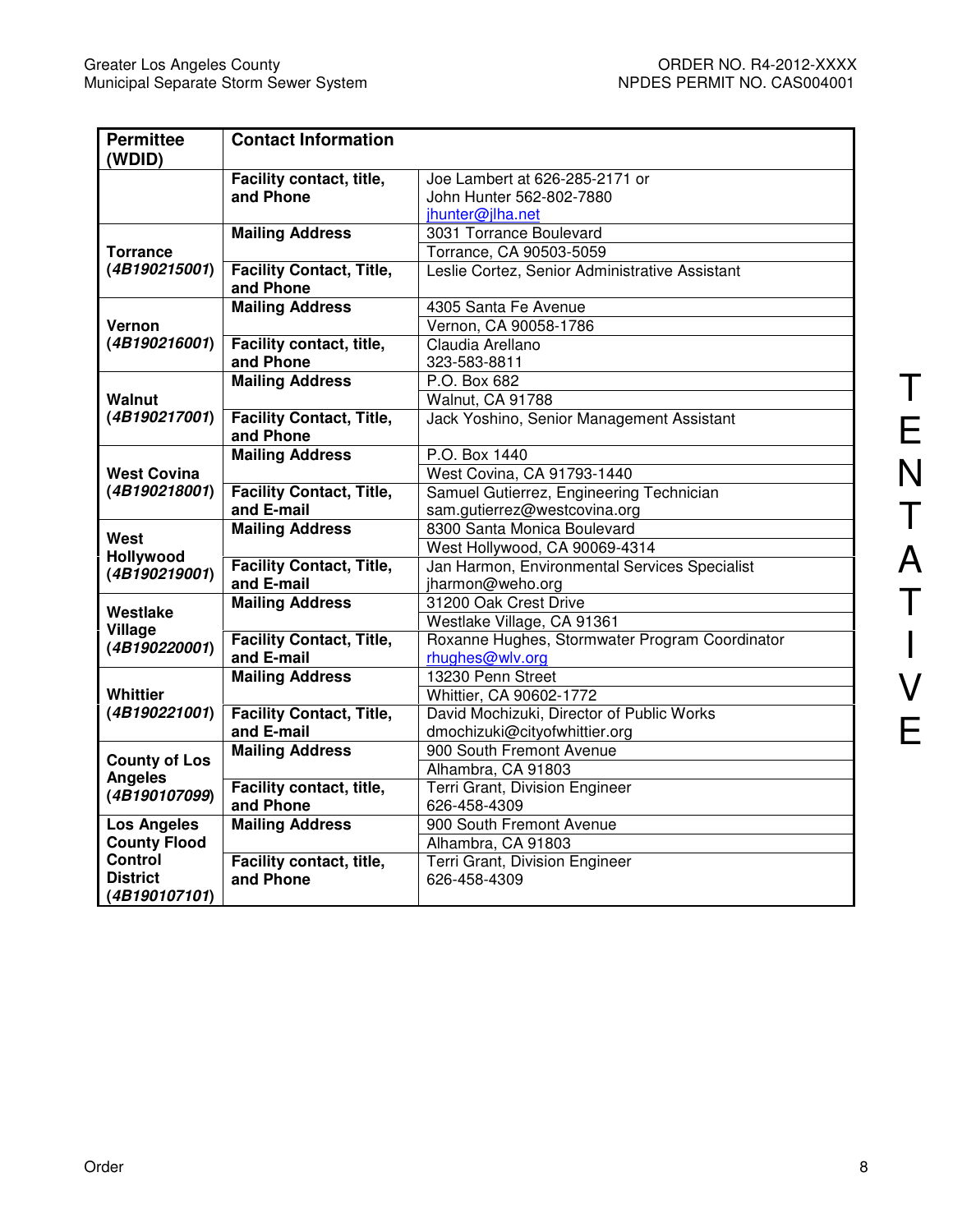**Table 3. Discharge Location** 

| <b>Discharge Point</b>                                                                                                                                                                                                                                                                                                            | <b>Effluent</b><br><b>Description</b>                | <b>Discharge</b><br><b>Point</b><br>Latitude | <b>Discharge</b><br><b>Point</b><br>Longitude | <b>Receiving Water</b>                                                                                                                                                                                                                                                                                                                                                                                                                                                                                                                                                                                                                                                                                                                                                                                                                                                                          |
|-----------------------------------------------------------------------------------------------------------------------------------------------------------------------------------------------------------------------------------------------------------------------------------------------------------------------------------|------------------------------------------------------|----------------------------------------------|-----------------------------------------------|-------------------------------------------------------------------------------------------------------------------------------------------------------------------------------------------------------------------------------------------------------------------------------------------------------------------------------------------------------------------------------------------------------------------------------------------------------------------------------------------------------------------------------------------------------------------------------------------------------------------------------------------------------------------------------------------------------------------------------------------------------------------------------------------------------------------------------------------------------------------------------------------------|
| All Municipal Separate<br><b>Storm Sewer System</b><br>discharge points within<br>the Los Angeles County<br><b>Flood Control District,</b><br>the County of Los<br>Angeles, and 84<br>incorporated cities<br>within the Los Angeles<br><b>County Flood Control</b><br>District with the<br>exception of the City of<br>Long Beach | <b>Storm Water</b><br>and Non-<br><b>Storm Water</b> | <b>Numerous</b>                              | <b>Numerous</b>                               | Surface waters identified in<br>Tables 2-1, 2-1a, 2-3, and 2-<br>4, and Appendix 1, Table 1 of<br>the Water Quality Control<br>Plan - Los Angeles Region<br>(Basin Plan for the Coastal<br>Watersheds of Los Angeles<br>and Ventura Counties), and<br>other unidentified tributaries<br>to these surface waters within<br>the<br>following<br>Watershed<br><b>Management Areas:</b><br>(1) Santa Clara River<br>Watershed;<br>(2) Santa Monica Bay<br><b>Watershed Management</b><br>Area, including Malibu Creek<br>Watershed and Ballona<br>Creek Watershed;<br>(3) Los Angeles River<br>Watershed:<br>(4) Dominguez Channel and<br>Greater Los Angeles/Long<br><b>Beach Harbors Watershed</b><br>Management Area;<br>(5) Los Cerritos Channel and<br>Alamitos Bay Watershed<br>Management Area;<br>(6) San Gabriel River<br>Watershed; and<br>(7) Santa Ana River<br>Watershed. <sup>1</sup> |

### **Table 4. Administrative Information**

| This Order was adopted by the California Regional Water Quality Control<br>Board, Los Angeles Region on:                                                                                                                                                                                           | <adoption date=""></adoption>                        |
|----------------------------------------------------------------------------------------------------------------------------------------------------------------------------------------------------------------------------------------------------------------------------------------------------|------------------------------------------------------|
| This Order becomes effective on:                                                                                                                                                                                                                                                                   | <effective date=""></effective>                      |
| This Order expires on:                                                                                                                                                                                                                                                                             | <expiration date=""></expiration>                    |
| In accordance with Title 23, Division 3, Chapter 9 of the California Code<br>of Regulations and Title 40, Part 122 of the Code of Federal Regulations,<br>each Discharger shall file a Report of Waste Discharge as application for<br>issuance of new waste discharge requirements no later than: | 180 days prior to the Order<br>expiration date above |

 $\frac{1}{1}$  Note that the Santa Ana River Watershed lies primarily within the boundaries of the Santa Ana Regional Water Quality Control Board. However, a portion of the Chino Basin subwatershed lies within the jurisdictions of Pomona and Claremont in Los Angeles County. The primary receiving water within the Los Angeles County portion of the Chino Basin subwatershed is San Antonio Creek.

T

E

N

T

A

T

I

V

E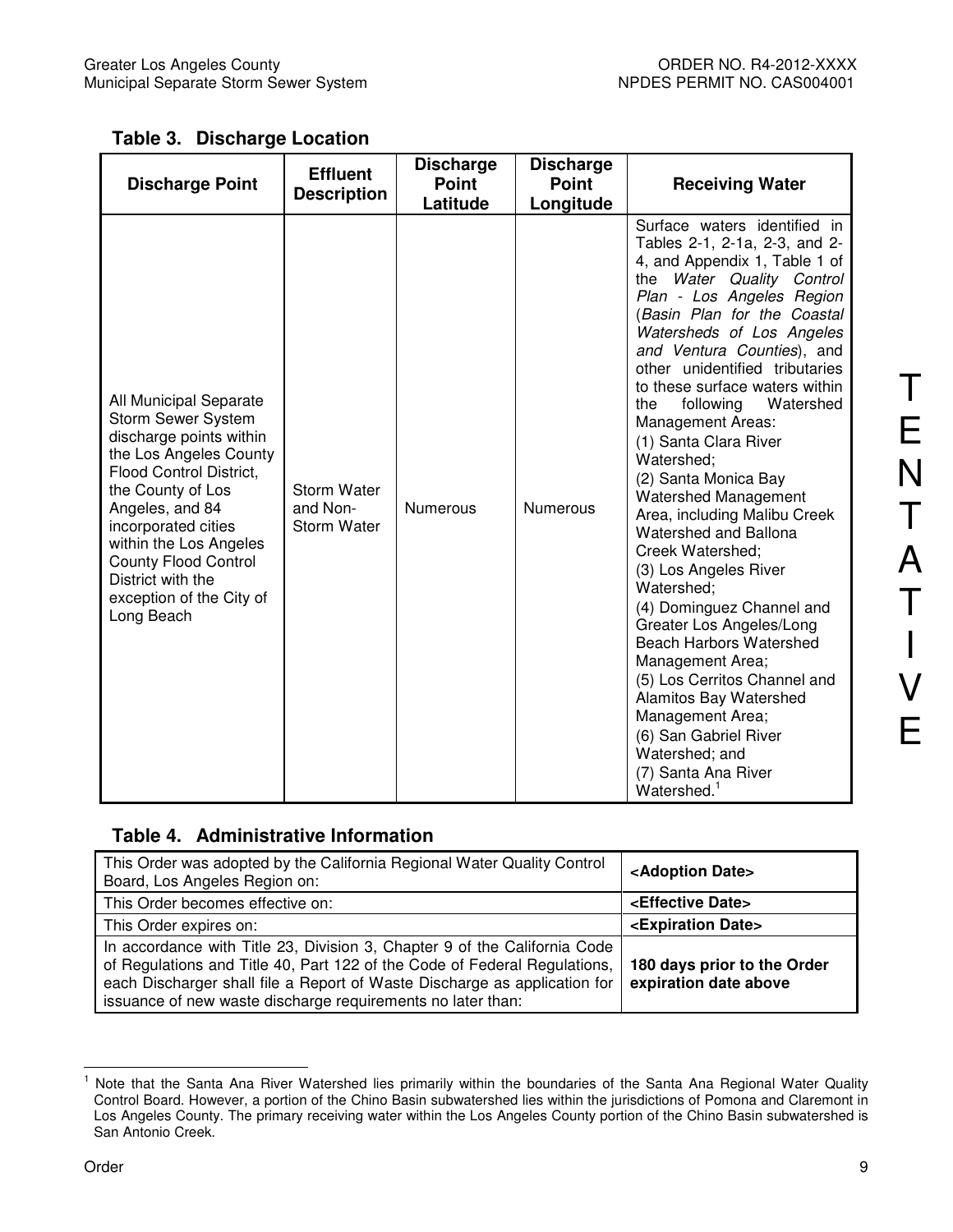In accordance with section 2235.4 of Title 23 of the California Code of Regulations, the terms and conditions of an expired permit are automatically continued pending issuance of a new permit if all requirements of the federal NPDES regulations on continuation of expired permits are complied with. Accordingly, if a new order is not adopted by the expiration date above, then the Permittees shall continue to implement the requirements of this Order until a new one is adopted.

I, Samuel Unger, Executive Officer, do hereby certify that this Order with all attachments is a full, true, and correct copy of an Order adopted by the California Regional Water Quality Control Board, Los Angeles Region, on <Adoption Date>.

> $\frac{1}{\sqrt{2}}$  ,  $\frac{1}{\sqrt{2}}$  ,  $\frac{1}{\sqrt{2}}$  ,  $\frac{1}{\sqrt{2}}$  ,  $\frac{1}{\sqrt{2}}$  ,  $\frac{1}{\sqrt{2}}$  ,  $\frac{1}{\sqrt{2}}$  ,  $\frac{1}{\sqrt{2}}$  ,  $\frac{1}{\sqrt{2}}$  ,  $\frac{1}{\sqrt{2}}$  ,  $\frac{1}{\sqrt{2}}$  ,  $\frac{1}{\sqrt{2}}$  ,  $\frac{1}{\sqrt{2}}$  ,  $\frac{1}{\sqrt{2}}$  ,  $\frac{1}{\sqrt{2}}$ Samuel Unger, Executive Officer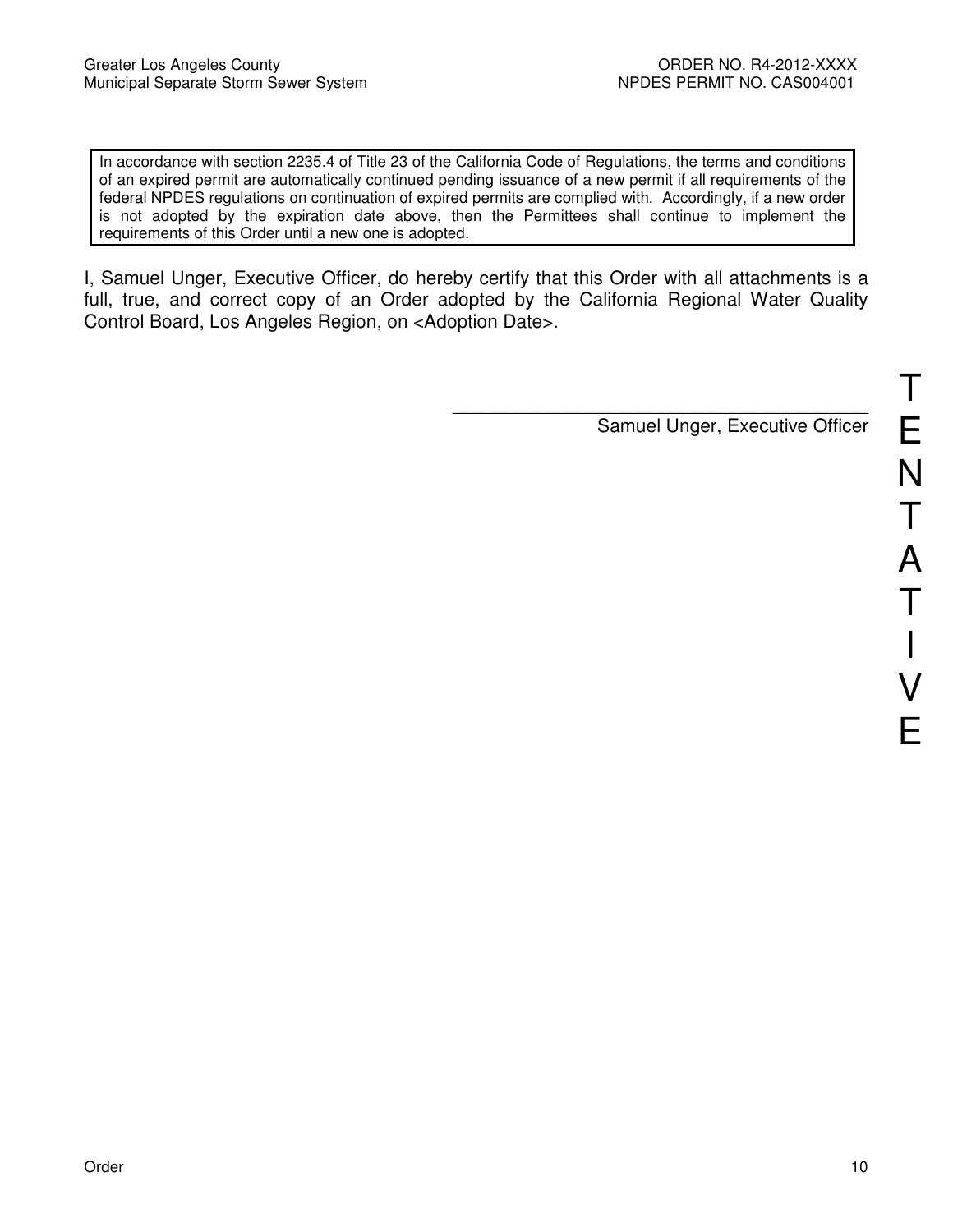## **Table of Contents**

| $\mathbf{L}$ |    |                                                             |  |
|--------------|----|-------------------------------------------------------------|--|
| Ш.           |    |                                                             |  |
| III.         |    |                                                             |  |
|              |    |                                                             |  |
| IV.          |    |                                                             |  |
|              |    |                                                             |  |
|              |    |                                                             |  |
|              |    |                                                             |  |
|              |    |                                                             |  |
|              |    |                                                             |  |
|              |    |                                                             |  |
| VI.          |    |                                                             |  |
|              | A. |                                                             |  |
|              |    |                                                             |  |
|              |    |                                                             |  |
|              | D. | Storm Water Management Program Minimum Control Measures  56 |  |
|              |    |                                                             |  |

# **List of Tables**

| Table 1.  |                                                                               |    |
|-----------|-------------------------------------------------------------------------------|----|
| Table 2.  |                                                                               |    |
| Table 3.  |                                                                               |    |
| Table 4.  |                                                                               |    |
| Table 5.  |                                                                               |    |
| Table 6.  |                                                                               |    |
| Table 7.  |                                                                               | 23 |
| Table 8.  | Required Conditions for Conditionally Exempt Non-Storm Water Discharges  33   |    |
| Table 9.  | Watershed Management Program Implementation Requirements 46                   |    |
| Table 10. |                                                                               |    |
| Table 11. |                                                                               |    |
| Table 12. |                                                                               |    |
| Table 13. |                                                                               |    |
| Table 14. | Additional BMPs Applicable to Construction Sites Disturbing 1 Acre or More 88 |    |
| Table 15. |                                                                               |    |
| Table 16. | Minimum Required BMPs for Roadway Paving or Repair Operation  89              |    |
| Table 17. |                                                                               |    |
| Table 18. |                                                                               |    |
| Table 19. |                                                                               |    |

T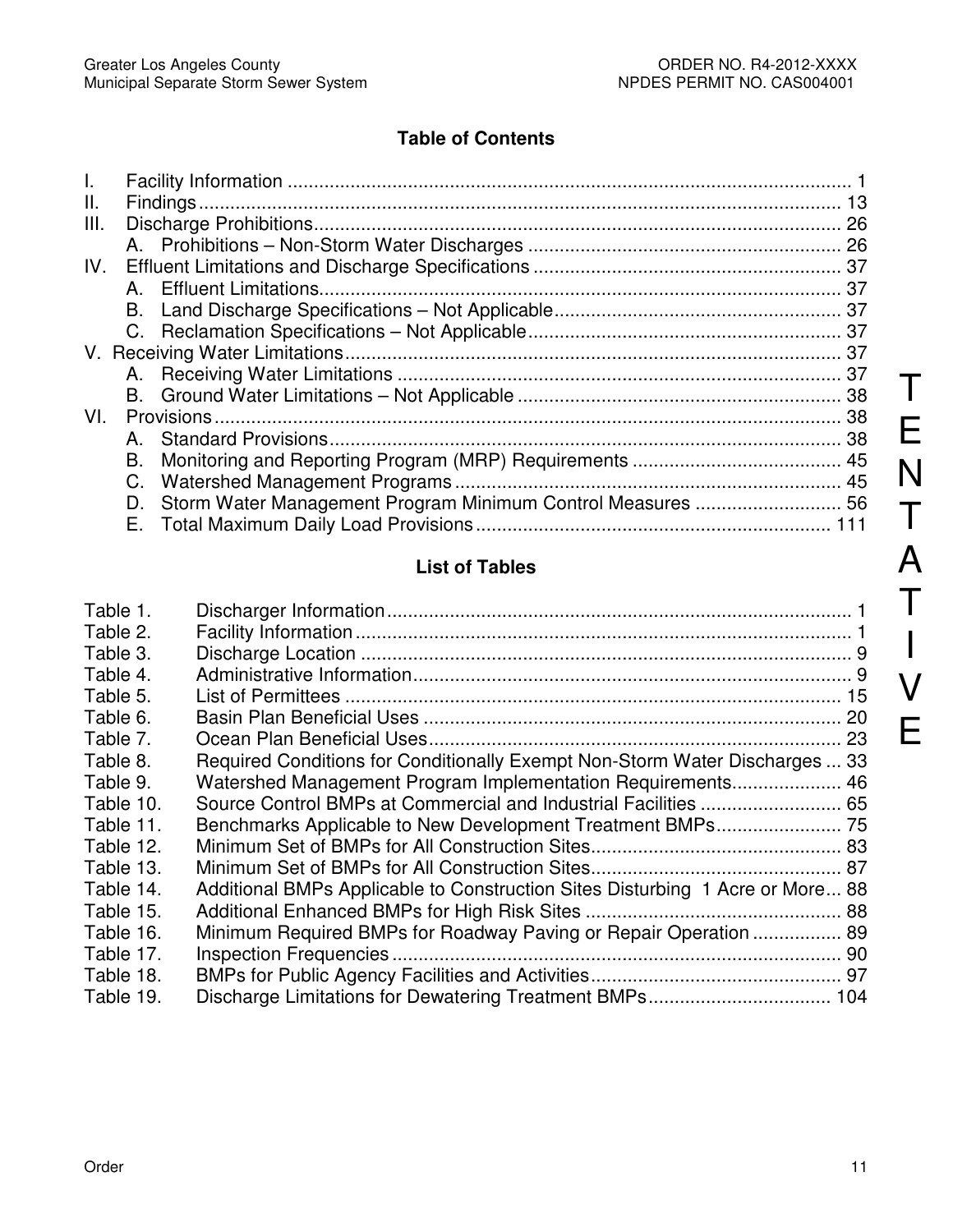## **List of Attachments**

| Attachment L - TMDL Provisions for Santa Clara River Watershed Management Area J-1 |  |
|------------------------------------------------------------------------------------|--|
| Attachment M - TMDL Provisions for Santa Monica Bay Watershed Management Area      |  |
| (including Malibu Creek, Ballona Creek, and Marina del Rey                         |  |
|                                                                                    |  |
| Attachment N - TMDL Provisions for Dominguez Channel and Greater Harbor Waters     |  |
| Watershed Management Area (including Machado Lake Subwatershed)  N-1               |  |
| Attachment O - TMDL Provisions for Los Angeles River Watershed Management AreaO-1  |  |
| Attachment P - TMDL Provisions for San Gabriel River Watershed Management Area P-1 |  |
| Attachment Q - TMDL Provisions for Los Cerritos Channel and Alamitos Bay Watershed |  |
|                                                                                    |  |
| Attachment R - TMDL Provisions for Middle Santa Ana River Watershed Management     |  |
| $R-1$                                                                              |  |
|                                                                                    |  |

T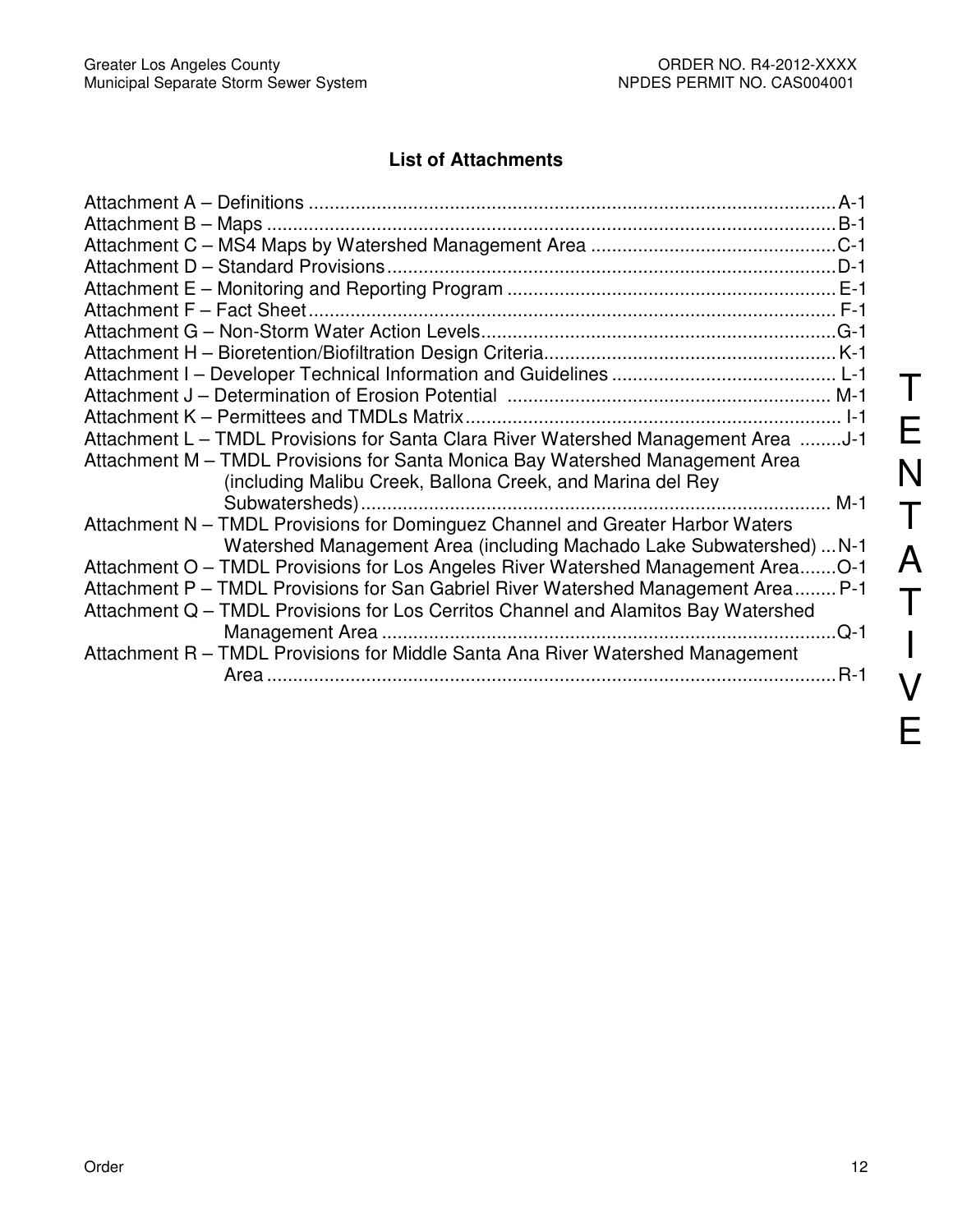#### **II. FINDINGS**

The California Regional Water Quality Control Board, Los Angeles Region (hereinafter Regional Water Board) finds:

#### **A. Nature of Discharges and Sources of Pollutants**

Storm water and non-storm water discharges consist of surface runoff generated from various land uses, which are conveyed via the municipal separate storm sewer system and ultimately discharged into surface waters throughout the region. Discharges of storm water and non-storm water from the Los Angeles County Municipal Separate Storm Sewer System (MS4) convey pollutants to surface waters throughout the Los Angeles Region. The primary pollutants of concern in these discharges, as identified by the Los Angeles County Flood Control District Integrated Receiving Water Impacts Report (1994-2000), are indicator bacteria, nutrients, total dissolved solids, turbidity, total suspended solids, total aluminum, dissolved cadmium, copper, lead, total mercury, nickel, zinc, cyanide, bis(2-ethylhexyl)phthalate, polycyclic aromatic hydrocarbons (PAHs), diazinon, and chlorpyrifos. Aquatic toxicity, particularly during wet weather, is also a concern based on a review of Annual Monitoring Reports from 2005-10. Storm water and non-storm water discharges of debris and trash are also a pervasive water quality problem in the Los Angeles Region.

Pollutants in storm water and non-storm water have damaging effects on both human health and aquatic ecosystems. Water quality assessments conducted by the Regional Water Board have identified impairment of beneficial uses of water bodies in the Los Angeles Region caused or contributed to by pollutant loading from municipal storm water and non-storm water discharges. As a result of these impairments, there are beach postings and closures, fish consumption advisories, local and global ecosystem and aesthetic impacts from trash and debris, reduced habitat for threatened and endangered species, among others. The Regional Water Board and USEPA have established 33 total maximum daily loads (TMDLs) that identify Los Angeles County MS4 discharges as one of the pollutant sources causing or contributing to these water quality impairments.

#### **B. Permit History**

Prior to the issuance of this Order, Regional Water Board Order No. 01-182 served as the NPDES Permit for MS4 storm water and non-storm water discharges within the County of Los Angeles. The requirements of Order No. 01-182 applied to the Los Angeles County Flood Control District, the unincorporated areas of Los Angeles County under County jurisdiction, and 84 Cities within the Los Angeles County Flood Control District with the exception of the City of Long Beach. The first county-wide MS4 permit for the County of Los Angeles and the incorporated areas therein was Order No. 90- 079, adopted by the Regional Water Board on June 18, 1990.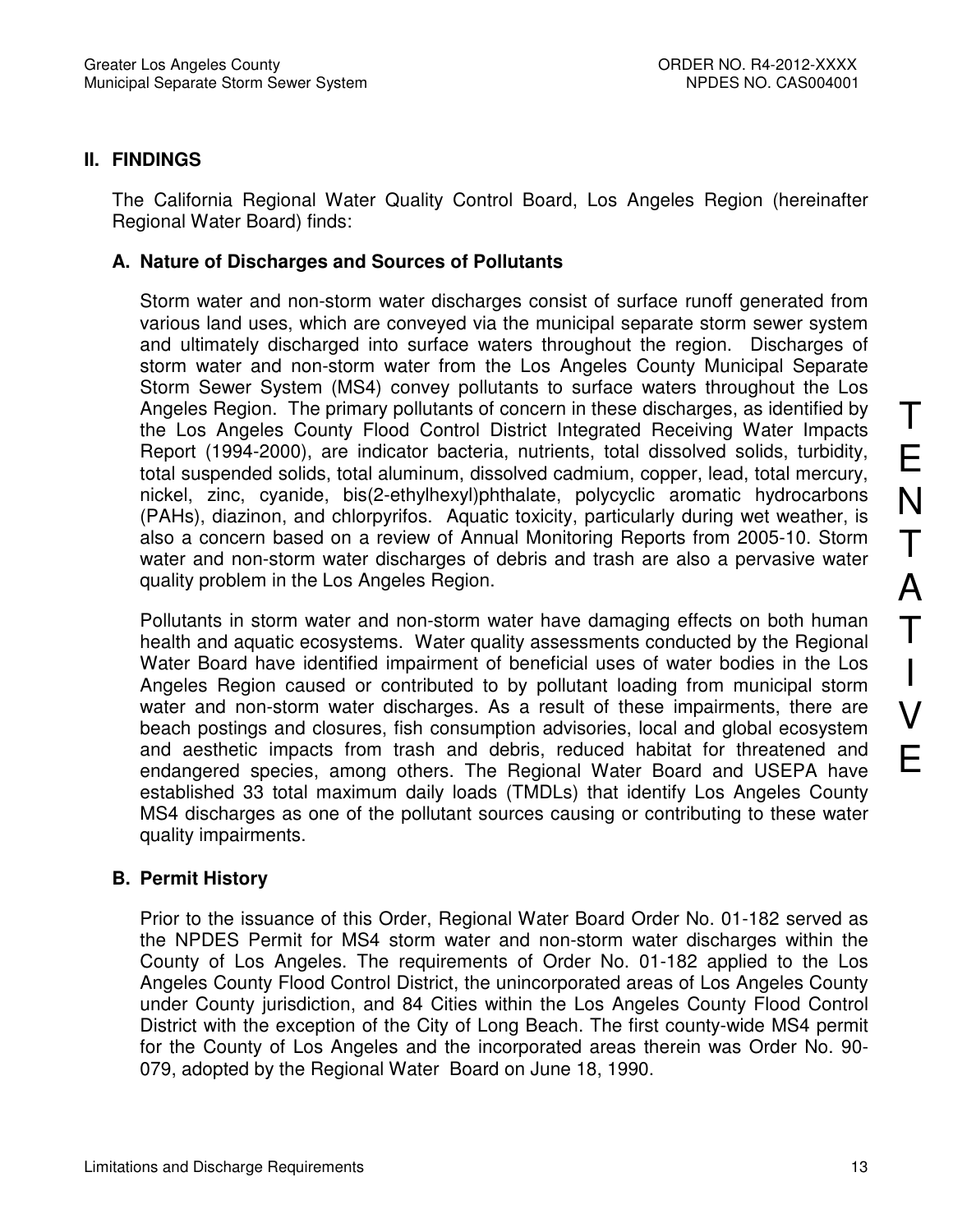Under Order No. 01-182, the Los Angeles County Flood Control District was designated the Principal Permittee, and the County of Los Angeles and 84 incorporated Cities were each designated Permittees. The Principal Permittee coordinated and facilitated activities necessary to comply with the requirements of Order No. 01-182, but was not responsible for ensuring compliance of any of the other Permittees. The designation of a Principal Permittee has not been carried over from Order No. 01-182.

Order No. 01-182 was subsequently amended by the Regional Water Board on September 14, 2006 by Order No. R4-2006-0074 to incorporate provisions consistent with the assumptions and requirements of the Santa Monica Bay Beaches Dry Weather Bacteria TMDL (SMB Dry Weather Bacteria TMDL) waste load allocations (WLAs). As a result of a legal challenge to Order No. R4-2006-0074, the Los Angeles County Superior Court issued a peremptory writ of mandate on July 23, 2010 requiring the Regional Water Board to void and set aside the amendments adopted through Order No. R4-2006-0074 in Order No. 01-182. The Court concluded that the permit proceeding at which Order No. R4-2006-0074 was adopted was procedurally deficient. The Court did not address the substantive merits of the amendments themselves, and thus made no determination about the substantive validity of Order No. R4-2006-0074. In compliance with the writ of mandate, the Regional Water Board voided and set aside the amendments adopted through Order No. R4-2006-0074 on April 14, 2011. This Order reincorporates requirements equivalent to the 2006 provisions to implement the SMB Dry Weather Bacteria TMDL.

In addition, Order No. 01-182 was amended on August 9, 2007 by Order No. R4-2007- 0042 to incorporate provisions consistent with the assumptions and requirements of the Marina del Rey Harbor Mothers' Beach and Back Basins Bacteria TMDL, and was again amended on December 10, 2009 by Order No. R4-2009-0130 to incorporate provisions consistent with the assumptions and requirements of the Los Angeles River Watershed Trash TMDL.

## **C. Permit Application**

On June 12, 2006, prior to the expiration date of Order No. 01-182, all of the Permittees filed Reports of Waste Discharge (ROWD) applying for renewal of their waste discharge requirements that serve as an NPDES permit to discharge storm water and authorized and conditionally exempt non-storm water through their MS4 to surface waters. Specifically, the Los Angeles County Flood Control District (LACFCD) submitted an ROWD application on behalf of itself, the County of Los Angeles, and 78 other Permittees. Several Permittees under Order No. 01-182 elected to not be included as part of the Los Angeles County Flood Control District's ROWD. On June 12, 2006, the Cities of Downey and Signal Hill each submitted an individual ROWD application requesting a separate MS4 Permit; and the Upper San Gabriel River Watershed Coalition, comprised of the cities of Azusa, Claremont, Glendora, Irwindale, and Whittier also submitted an individual ROWD application requesting a separate MS4 Permit for these cities. In 2010, the LACFCD withdrew from its participation in the 2006 ROWD submitted in conjunction with the County and 78 other co-permittees, and submitted a new ROWD also requesting an individual MS4 permit. The LACFCD also requested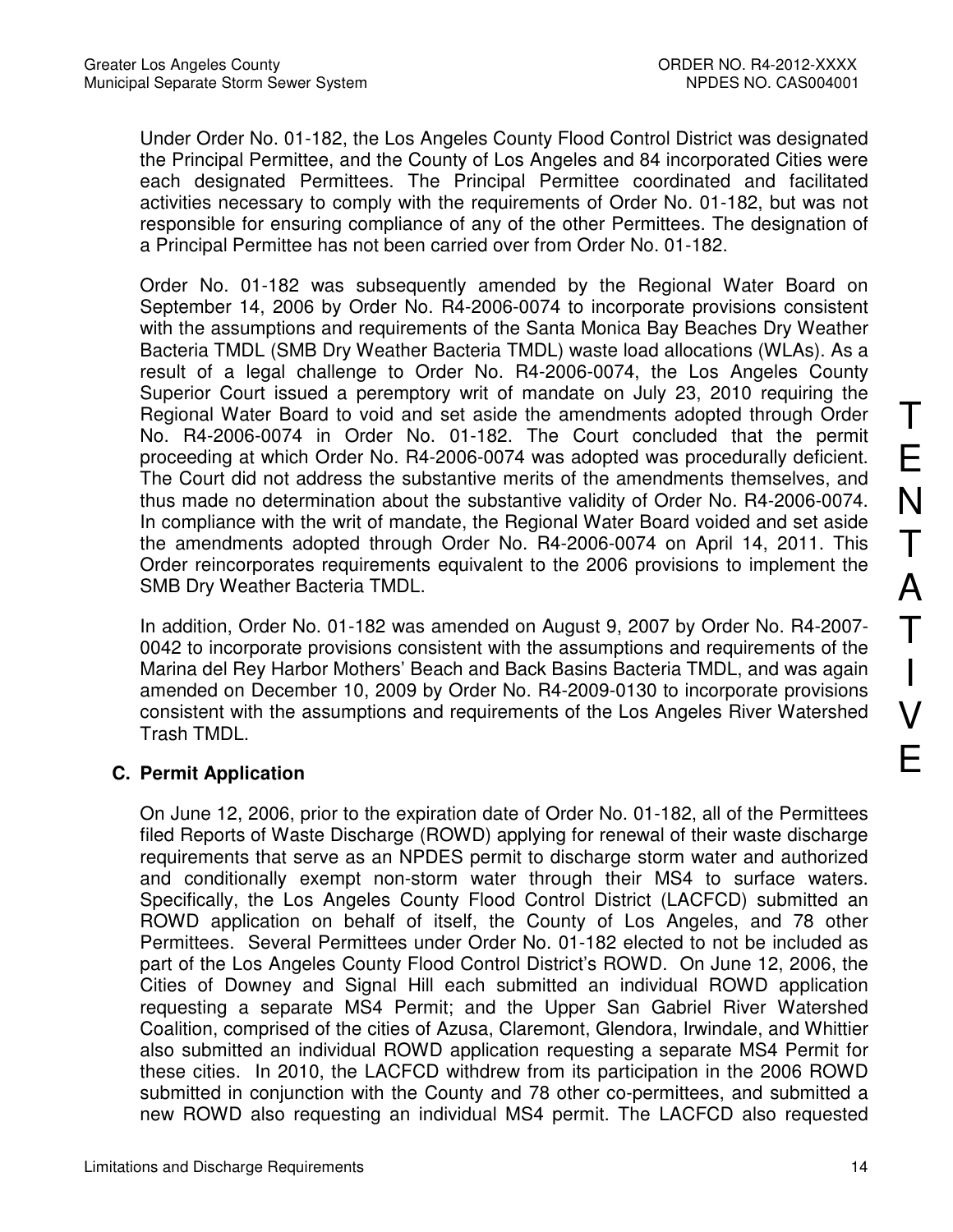that, if an individual MS4 permit was not issued to it, it no longer be designated as the Principal Permittee and it be relieved of Principal Permittee responsibilities. The Regional Water Board evaluated each of the 2006 ROWDs and notified all of the Permittees that their ROWDs did not satisfy federal storm water regulations contained in the USEPA Interpretive Policy Memorandum on Reapplication Requirements for Municipal Separate Storm Sewer Systems; Final Rule, August 9, 1996 (61 Fed Reg. 41697). Because each ROWD did not satisfy federal requirements, the Regional Water Board deemed all four 2006 ROWDs incomplete. The Regional Water Board also evaluated the LACFCD's 2010 ROWD and found that it too did not satisfy federal requirements for MS4s.

Though five separate ROWDs were submitted, the Regional Water Board retains discretion as the permitting authority to determine whether to issue permits for discharges from MS4s on a system-wide or jurisdiction-wide basis (Clean Water Act  $(CWA)$  § 402(p)(3)(B)(i); 40 CFR section 122.26, subdivisions (a)(1)(v) and (a)(3)(ii)). Because of the complexity and networking of the MS4 within Los Angeles County, which often results in commingled discharges, the Regional Water Board has previously adopted a system-wide approach to permitting MS4 discharges within Los Angeles County.

In evaluating the five separate ROWDs, the Regional Water Board considered the appropriateness of permitting discharges from MS4s within Los Angeles County on a system-wide or jurisdiction-wide basis or a combination of both. Based on that evaluation, the Regional Water Board again determined that, because of the complexity and networking of the MS4 within Los Angeles County, that one system-wide permit is appropriate. In order to provide individual Permittees with more specific requirements, certain provisions of this Order are organized by watershed management area, which is appropriate given the requirements to implement 33 watershed-based TMDLs. The Regional Water Board also determined that as the primary owner and operator of the Los Angeles County MS4, the LACFCD should remain a Permittee in the single systemwide permit; however, this Order relieves the LACFCD of its role as "Principal Permittee."

### **D. Permit Coverage and Facility Description**

The Los Angeles County Flood Control District, the County of Los Angeles, and 84 incorporated cities within the Los Angeles County Flood Control District with the exception of the City of Long Beach (see Table 5, List of Permittees), hereinafter referred to separately as Permittees and jointly as the Dischargers, discharge storm water and non-storm water from municipal separate storm sewer systems (MS4s), also called storm drain systems. For the purposes of this Order, references to the "Discharger" or "Permittee" in applicable federal and state laws, regulations, plans, or policy are held to be equivalent to references to the Discharger, or Permittees herein.

### **Table 5. List of Permittees**

| Agoura Hills | <b>Hawaiian Gardens</b> | Pomona              |
|--------------|-------------------------|---------------------|
| Alhambra     | Hawthorne               | Rancho Palos Verdes |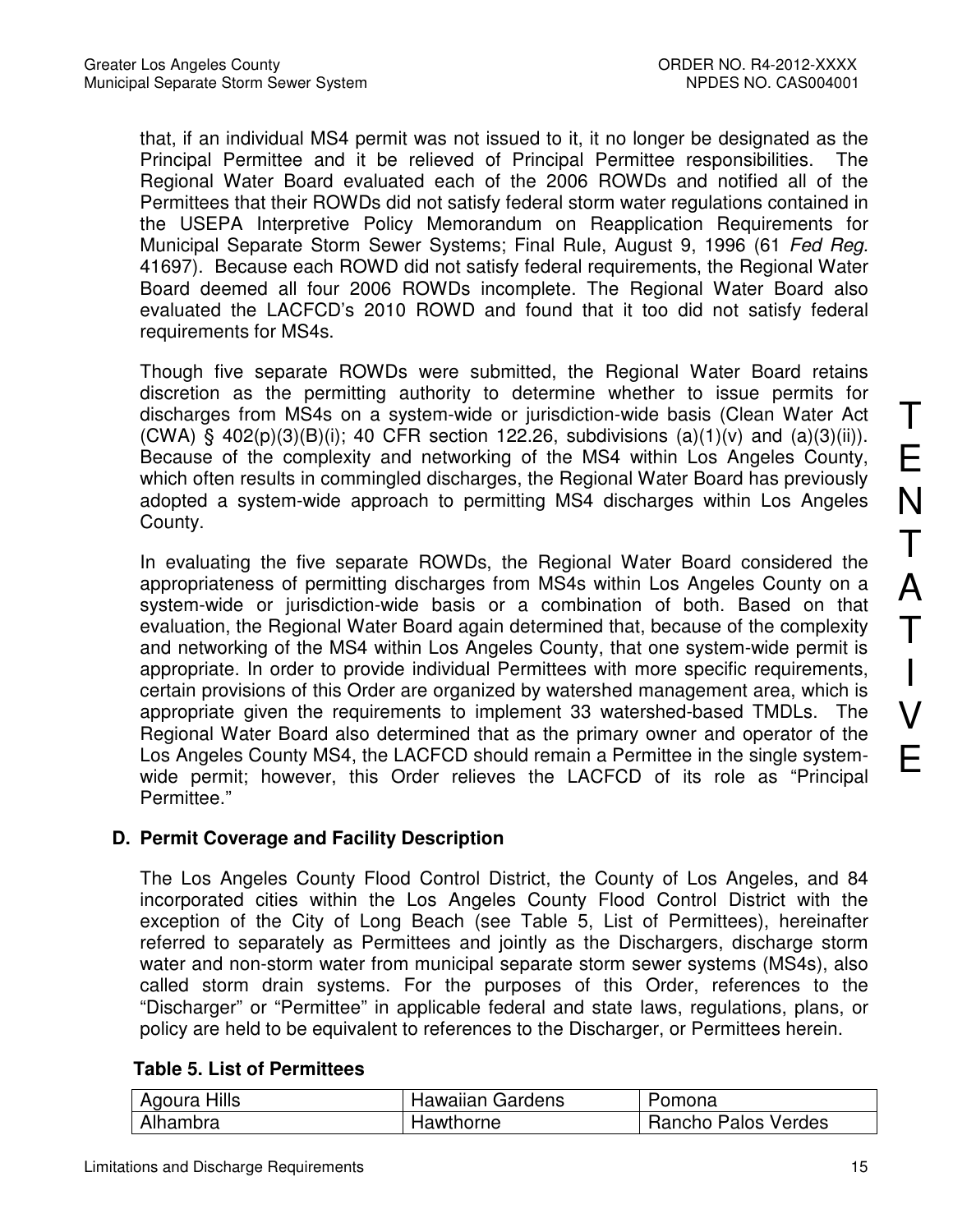| Arcadia              | Hermosa Beach               | Redondo Beach                |
|----------------------|-----------------------------|------------------------------|
| Artesia              | <b>Hidden Hills</b>         | <b>Rolling Hills</b>         |
| Azusa                | <b>Huntington Park</b>      | <b>Rolling Hills Estates</b> |
| <b>Baldwin Park</b>  | Industry                    | Rosemead                     |
| Bell                 | Inglewood                   | San Dimas                    |
| <b>Bell Gardens</b>  | Irwindale                   | San Fernando                 |
| <b>Bellflower</b>    | La Canada Flintridge        | San Gabriel                  |
| <b>Beverly Hills</b> | La Habra Heights            | San Marino                   |
| <b>Bradbury</b>      | La Mirada                   | Santa Clarita                |
| <b>Burbank</b>       | La Puente                   | Santa Fe Springs             |
| Calabasas            | La Verne                    | Santa Monica                 |
| Carson               | Lakewood                    | Sierra Madre                 |
| Cerritos             | Lawndale                    | Signal Hill                  |
| Claremont            | Lomita                      | South El Monte               |
| Commerce             | Los Angeles                 | South Gate                   |
| Compton              | Lynwood                     | South Pasadena               |
| Covina               | Malibu                      | <b>Temple City</b>           |
| Cudahy               | Manhattan Beach             | Torrance                     |
| <b>Culver City</b>   | Maywood                     | Vernon                       |
| Diamond Bar          | Monrovia                    | Walnut                       |
| Downey               | Montebello                  | <b>West Covina</b>           |
| Duarte               | <b>Monterey Park</b>        | West Hollywood               |
| El Monte             | <b>Norwalk</b>              | Westlake Village             |
| El Segundo           | <b>Palos Verdes Estates</b> | Whittier                     |
| Gardena              | Paramount                   | County of Los Angeles        |
| Glendale             | Pasadena                    | Los Angeles County Flood     |
| Glendora             | Pico Rivera                 | <b>Control District</b>      |

The Los Angeles County Flood Control District encompasses more than 3,000 square miles. The LACFCD contains a vast drainage network that serves incorporated and unincorporated areas in every Watershed Management Area within the Los Angeles Region. The drainage infrastructure includes approximately 500 miles of open channels, 2,900 miles of underground storm drains, and over 80,000 catch basins. Maps depicting the major drainage infrastructure of the Los Angeles County MS4 are included in Attachment C of this Order.

### **E. Permit Scope**

This Order regulates municipal discharges of storm water and non-storm water from the Permittees' MS4. Section 122.26(b)(8) of title 40 of the Code of Federal Regulations (CFR) defines an MS4 as "a conveyance or system of conveyances (including roads with drainage systems, municipal streets, catch basins, curbs, gutters, ditches, manmade channels, or storm drains): (i) [o]wned or operated by a State, city, town, borough, county, parish, district, association, or other public body (created by or pursuant to State law) having jurisdiction over disposal of sewage, industrial wastes, storm water, or other

T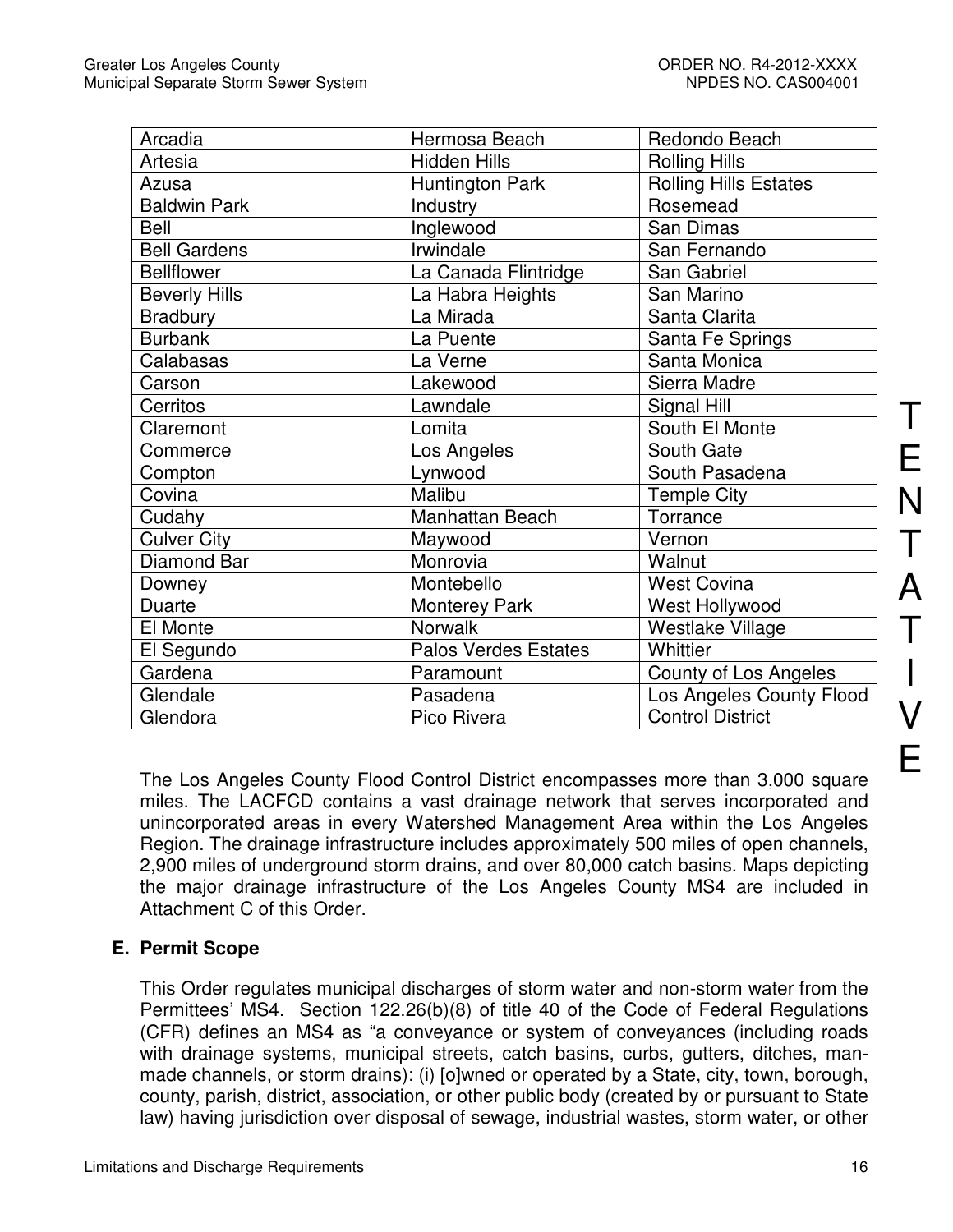wastes, including special districts under State law such as a sewer district, flood control district or drainage district, or similar entity, or an Indian tribe or an authorized Indian tribal organization, or a designated and approved management agency under section 208 of the CWA that discharges to waters of the United States; (ii) [d]esigned or used for collecting or conveying storm water; (iii) [w]hich is not a combined sewer; and (iv) [w]hich is not part of a Publicly Owned Treatment Works (POTW) as defined at 40 CFR 122.2."

Storm water discharges consist of those discharges that originate from precipitation events. Federal regulations define "storm water" as "storm water runoff, snow melt runoff, and surface runoff and drainage." (40 CFR § 122.26(b)(13).) While "surface runoff and drainage" is not defined in federal law, USEPA's preamble to its final storm water regulations demonstrates that the term is related to precipitation events such as rain and/or snowmelt. (55 Fed. Reg. 47990, 47995-96 (Nov. 16, 1990)).

Non-storm water discharges consist of all discharges through an MS4 that do not originate from precipitation events. Non-storm water discharges through an MS4 are prohibited unless authorized under a separate NPDES permit; authorized by USEPA pursuant to Sections 104(a) or 104(b) of the federal Comprehensive Environmental Response, Compensation and Liability Act (CERCLA); composed of natural flows; the result of emergency fire fighting activities; or conditionally exempted in this Order.

### **F. Geographic Coverage and Watershed Management Areas**

The municipal storm water and non-storm water discharges flow into receiving waters in the Watershed Management Areas of the Santa Clara River Watershed; Santa Monica Bay Watershed Management Area, including Malibu Creek Watershed and Ballona Creek Watershed; Los Angeles River Watershed; Dominguez Channel and Greater Los Angeles/Long Beach Harbors Watershed Management Area; Los Cerritos Channel and Alamitos Bay Watershed Management Area; San Gabriel River Watershed; and Santa Ana River Watershed.

This Order redefines Watershed Management Areas (WMAs) consistent with the delineations used in the Regional Water Board's Watershed Management Initiative. Permittees included in each of the WMAs are listed in Attachment K.

Maps depicting each WMA, its subwatersheds, and the major receiving waters therein are included in Attachment B.

Federal, state, regional or local entities in jurisdictions outside the Los Angeles County Flood Control District, and not currently named as Permittee to this Order, may operate MS4 facilities and/or discharge to the MS4 and water bodies covered by this Order. Pursuant to 40 CFR sections 122.26(d)(1)(ii) and 122.26(d)(2)(iv), each Permittee shall maintain the necessary legal authority to control the contribution of pollutants to its MS4 and shall include in its storm water management program a comprehensive planning process that includes intergovernmental coordination, where necessary.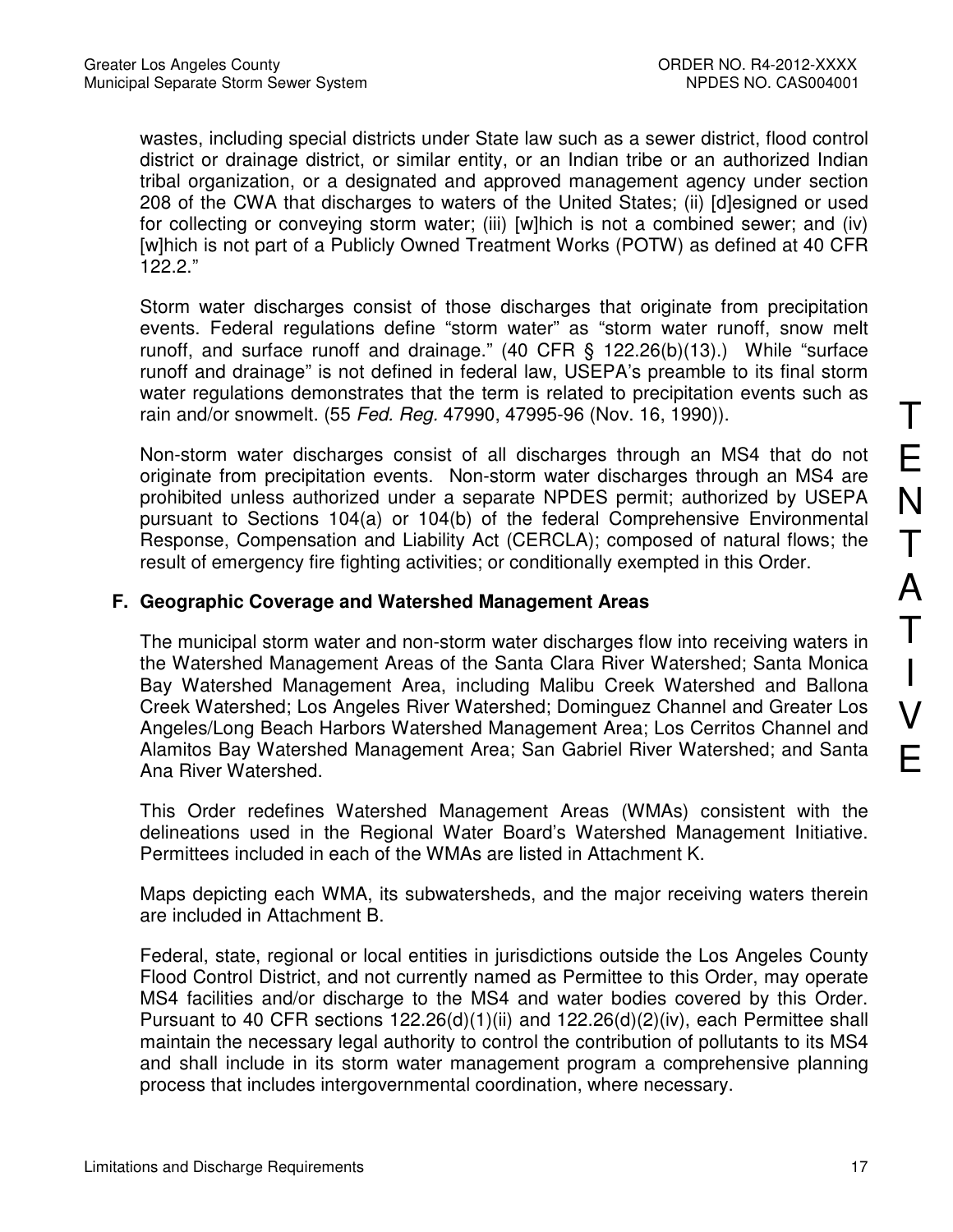Sources of MS4 discharges into receiving waters in the County of Los Angeles but not covered by this Order include the following:

- About 34 square miles of unincorporated area in Ventura County, which drain into Malibu Creek and then to Santa Monica Bay,
- About 9 square miles of the City of Thousand Oaks, which also drain into Malibu Creek and then to Santa Monica Bay, and
- About 86 square miles of area in Orange County, which drain into Coyote Creek and then into the San Gabriel River.

Specifically, the Orange County Flood Control District (OCFCD) owns and operates the Los Alamitos Retarding Basin and Pumping Station (Los Alamitos Retarding Basin). The Los Alamitos Retarding Basin is within the San Gabriel River Watershed, and is located adjacent to the Los Angeles and Orange County boundary. The majority of the 30-acre Los Alamitos Retarding Basin is in Orange County; however, the northwest corner of the facility is located in the County of Los Angeles. Storm water and nonstorm water discharges, which drain to the Los Alamitos Retarding Basin, are pumped to the San Gabriel River Estuary (SGR Estuary) through pumps and subterranean piping. The pumps and discharge point are located in the County of Los Angeles.

The OCFCD pumps the water within the Los Alamitos Retarding Basin to the San Gabriel River Estuary through four discharge pipes, which are covered by tide gates. The discharge point is located approximately 700 feet downstream from the 2nd Street Bridge in Long Beach. The total pumping capacity of the four pumps is 800 cubic feet per second (cfs). There is also a 5 cfs sump pump that discharges nuisance flow continuously to the Estuary though a smaller diameter uncovered pipe.

The discharge from the Los Alamitos Retarding Basin is covered under the Orange County Municipal NPDES Storm Water Permit (NPDES Permit No. CAS618030, Santa Ana Regional Water Quality Control Board Order No. R8-2010-0062), which was issued to the County of Orange, Orange County Flood Control District and Incorporated Cities on May 22, 2009. The Orange County MS4 Permit references the San Gabriel River Metals and Selenium TMDL (Metals TMDL). The waste load allocations listed in the Metals TMDL for Coyote Creek are included in the Orange County MS4 Permit. However, the Orange County MS4 Permit does not contain the dry weather copper waste load allocations assigned to the Estuary.

## **G. Legal Authorities**

This Order is issued pursuant to CWA section 402 and implementing regulations adopted by the USEPA and chapter 5.5, division 7 of the California Water Code (commencing with section 13370). This Order serves as an NPDES permit for point source discharges from the Los Angeles County MS4 to surface waters. This Order also serves as waste discharge requirements (WDRs) pursuant to article 4, chapter 4, division 7 of the California Water Code (commencing with Section 13260).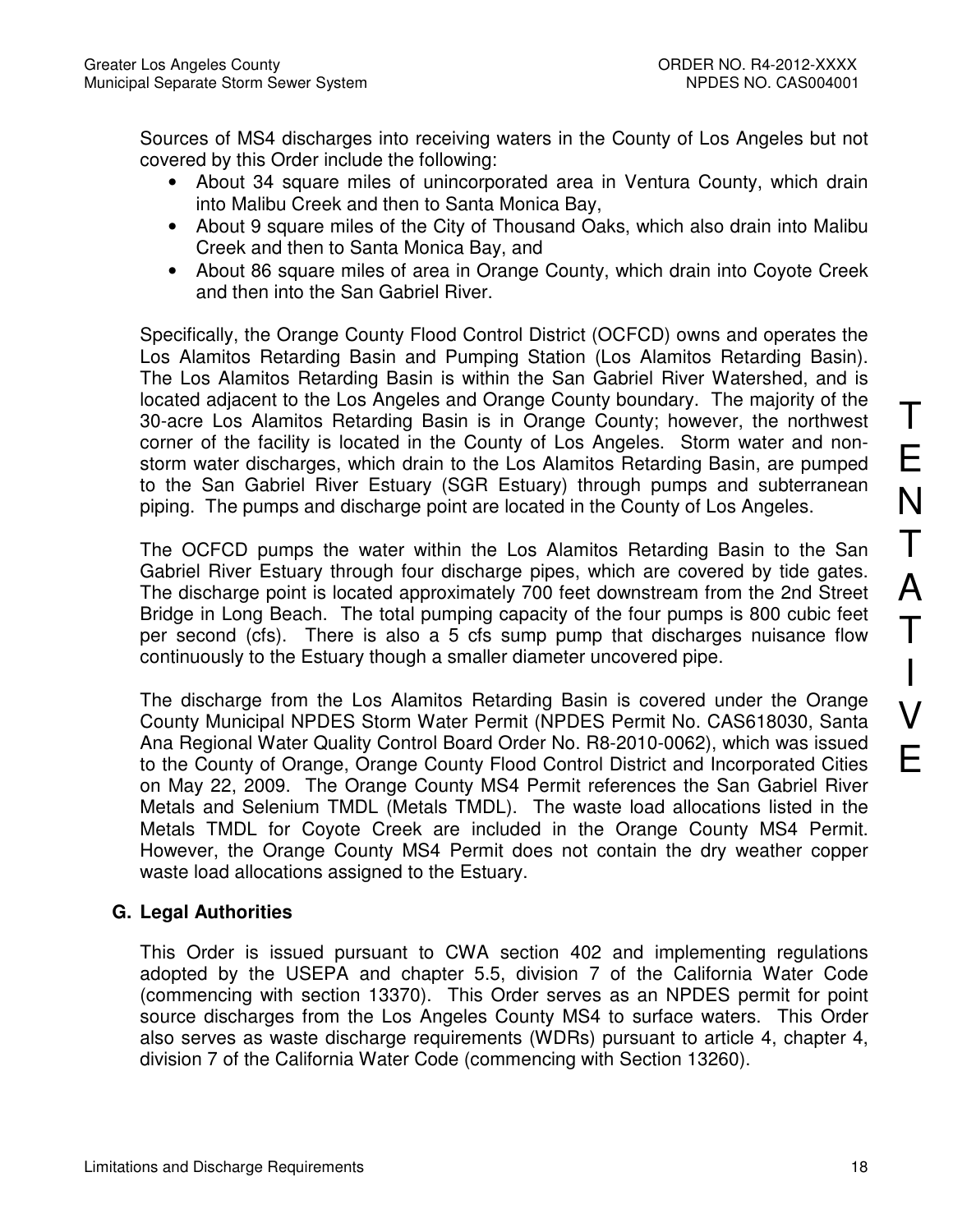**H. Municipal Separate Storm Sewer System Requirements.** The 1972 Clean Water Act<sup>2</sup> established the NPDES Program to regulate the discharge of pollutants from point sources to waters of the United States. However, pollution from storm water and dryweather urban runoff was largely unabated for over a decade. In response to the 1987 Amendments to the l Clean Water Act, USEPA developed Phase I of the NPDES Storm Water Permitting Program in 1990, which established a framework for regulating municipal and industrial discharges of storm water and non-storm water. The Phase I program addressed sources of storm water and dry-weather urban runoff that had the greatest potential to negatively impact water quality. In particular, under Phase I, USEPA required NPDES Permit coverage for discharges from medium and large MS4 with populations of 100,000 or more. Operators of MS4s regulated under the Phase I NPDES Storm Water Program were required to obtain permit coverage for municipal discharges of storm water and non-storm water to waters of the United States

Early in the history of the LA County MS4 Permit, the Regional Water Board designated the MS4s owned and/or operated by the incorporated cities and Los Angeles County unincorporated areas within the LACFCD as a large MS4 due to the total population of Los Angeles County, including that of unincorporated and incorporated areas, and the interrelationship between the MS4s throughout the LACFCD, pursuant to 40 CFR section 122.26(b)(4). The total population of the cities and County unincorporated areas covered by this Order was 9,519,338 in 2000 and has increased by approximately 300,000 to 9,818,605 in 2010, according to the United States Census.

This Order implements the federal Phase I NPDES Storm Water Program requirements. These requirements include three fundamental elements: (i) a requirement to effectively prohibit non-storm water discharges through the MS4, (ii) requirements to implement controls to reduce the discharge of pollutants to the maximum extent practicable, and (iii) other provisions that the Regional Water Board determines necessary for the control of pollutants in MS4 discharges in order to achieve water quality standards.

- **I. Background and Rationale for Requirements.** The Regional Water Board developed the requirements in this Order based on information submitted as part of the Permittees' applications, through monitoring and reporting programs, and other available information. In accordance with federal regulations at 40 CFR section 124.8, a Fact Sheet (Attachment F) has been prepared to explain the principal facts and the significant factual, legal, methodological, and policy questions considered in preparing this Order. The Fact Sheet is hereby incorporated into this Order and also constitutes part of the Findings of the Regional Water Board for this Order. Attachments A through E and G through R are also incorporated into this Order.
- **J. Water Quality Control Plans.** The Clean Water Act requires the Regional Water Board to establish water quality standards for each water body in its region. Water quality standards include beneficial uses, water quality objectives and criteria that are established at levels sufficient to protect those beneficial uses, and an antidegradation policy to prevent degrading waters. The Regional Water Board adopted a Water Quality

 $\overline{a}$ 2 Federal Water Pollution Control Act; 33 U.S.C. § 1251 et seq., which, as amended in 1977, is commonly known as the Clean Water Act.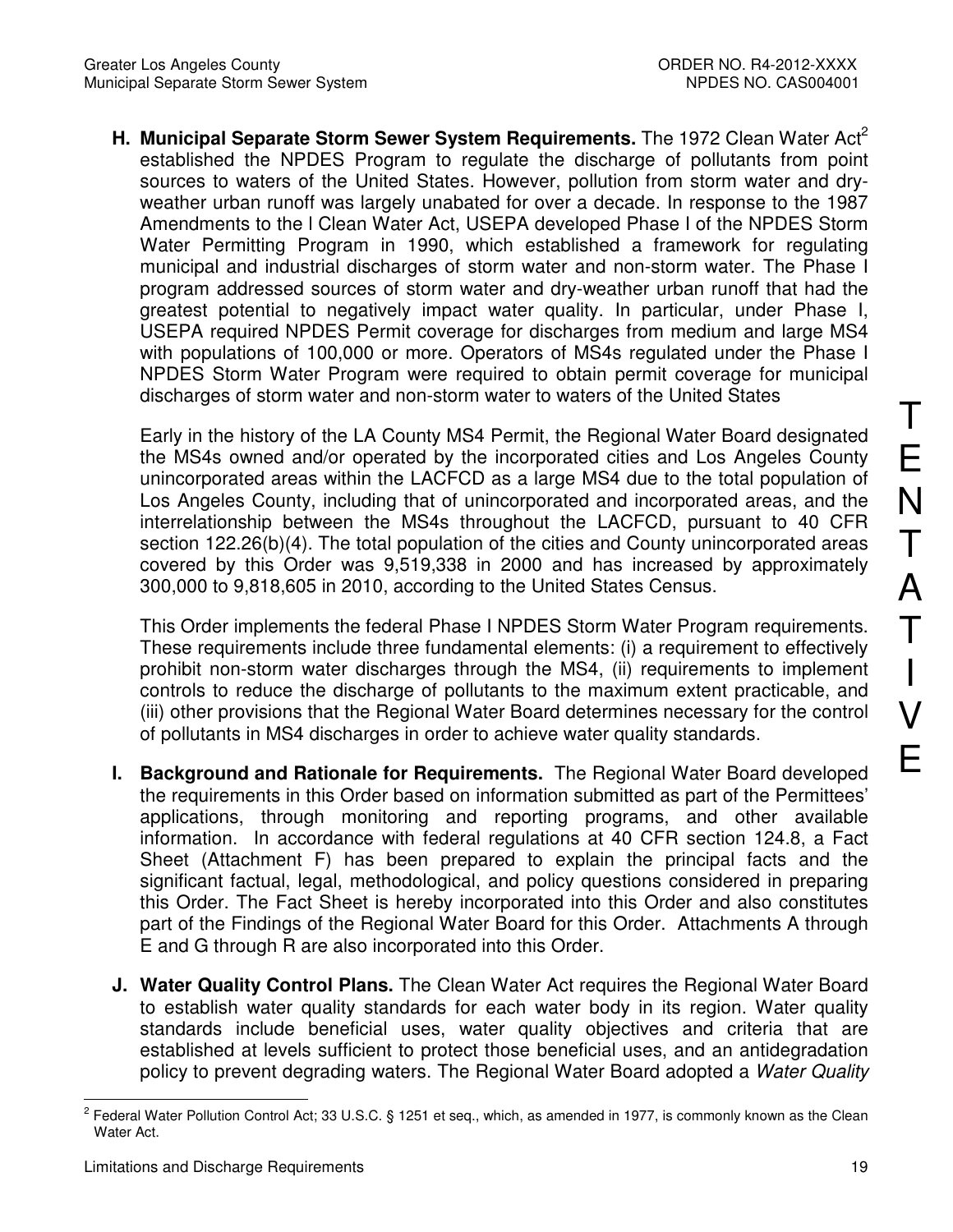Control Plan - Los Angeles Region (hereinafter Basin Plan) on June 13, 1994 and has amended it on multiple occasions since 1994. The Basin Plan designates beneficial uses, establishes water quality objectives, and contains implementation programs and policies to achieve those objectives for all waters in the Los Angeles Region. Pursuant to California Water Code section 13263(a), the requirements of this Order implement the Basin Plan. Beneficial uses applicable to the surface water bodies that receive discharges from the Los Angeles County MS4 generally include those listed below.

| <b>Discharge Point</b>                                                                                                                                                                                                                                                                                                                                           | <b>Receiving Water</b><br>Name                                | <b>Beneficial Uses</b>                                                                                                                                                                                                                                                                                                                                                                                                                                                                                                                                                                                                                                                                                                                                                                                                               |
|------------------------------------------------------------------------------------------------------------------------------------------------------------------------------------------------------------------------------------------------------------------------------------------------------------------------------------------------------------------|---------------------------------------------------------------|--------------------------------------------------------------------------------------------------------------------------------------------------------------------------------------------------------------------------------------------------------------------------------------------------------------------------------------------------------------------------------------------------------------------------------------------------------------------------------------------------------------------------------------------------------------------------------------------------------------------------------------------------------------------------------------------------------------------------------------------------------------------------------------------------------------------------------------|
| All Municipal<br>Separate Storm<br><b>Sewer Systems</b><br>(MS4s) discharge<br>points within the Los<br><b>Angeles County</b><br><b>Flood Control</b><br>District, the County<br>of Los Angeles, and<br>84 incorporated<br>cities within the Los<br><b>Angeles County</b><br><b>Flood Control</b><br>District with the<br>exception of the City<br>of Long Beach | Multiple surface<br>water bodies of the<br>Los Angeles Region | Municipal and Domestic Supply (MUN); Agricultural<br>Supply (AGR); Industrial Service Supply (IND); Industrial<br>Process Supply (PROC); Ground Water Recharge (GWR);<br>Freshwater Replenishment (FRSH); Navigation (NAV);<br>Hydropower Generation (POW); Water Contact<br>Recreation (REC-1); Limited Contact Recreation (LREC-<br>1); Non-Contact Water Recreation (REC-2); Commercial<br>and Sport Fishing (COMM); Warm Freshwater Habitat<br>(WARM); Cold Freshwater Habitat (COLD); Preservation<br>of Areas of Special Biological Significance (BIOL); Wildlife<br>Habitat (WILD); Preservation of Rare and Endangered<br>Species (RARE); Marine Habitat (MAR); Wetland Habitat<br>(WET); Migration of Aquatic Organisms (MIGR);<br>Spawning, Reproduction, and/or Early Development<br>(SPWN); Shellfish Harvesting (SHELL) |

|  | Table 6. |  |  | <b>Basin Plan Beneficial Uses</b> |  |
|--|----------|--|--|-----------------------------------|--|
|--|----------|--|--|-----------------------------------|--|

## **1. Total Maximum Daily Loads (TMDLs)**

Clean Water Act section 303(d)(1) requires each state to identify the waters within its boundaries that do not meet water quality standards. Water bodies that do not meet water quality standards are considered impaired and are placed on the state's "CWA Section 303(d) List". For each listed water body, the state is required to establish a TMDL of each pollutant impairing the water quality standards in that water body. A TMDL is a tool for implementing water quality standards and is based on the relationship between pollution sources and in-stream water quality conditions. The TMDL establishes the allowable pollutant loadings for a water body and thereby provides the basis to establish water quality-based controls. These controls should provide the pollution reduction necessary for a water body to meet water quality standards. A TMDL is the sum of the allowable pollutant loads of a single pollutant from all contributing point sources (the waste load allocations or WLAs) and nonpoint sources (load allocations or LAs), plus the contribution from background sources and a margin of safety. (40 CFR section 130.2(i).) MS4 discharges are considered point source discharges.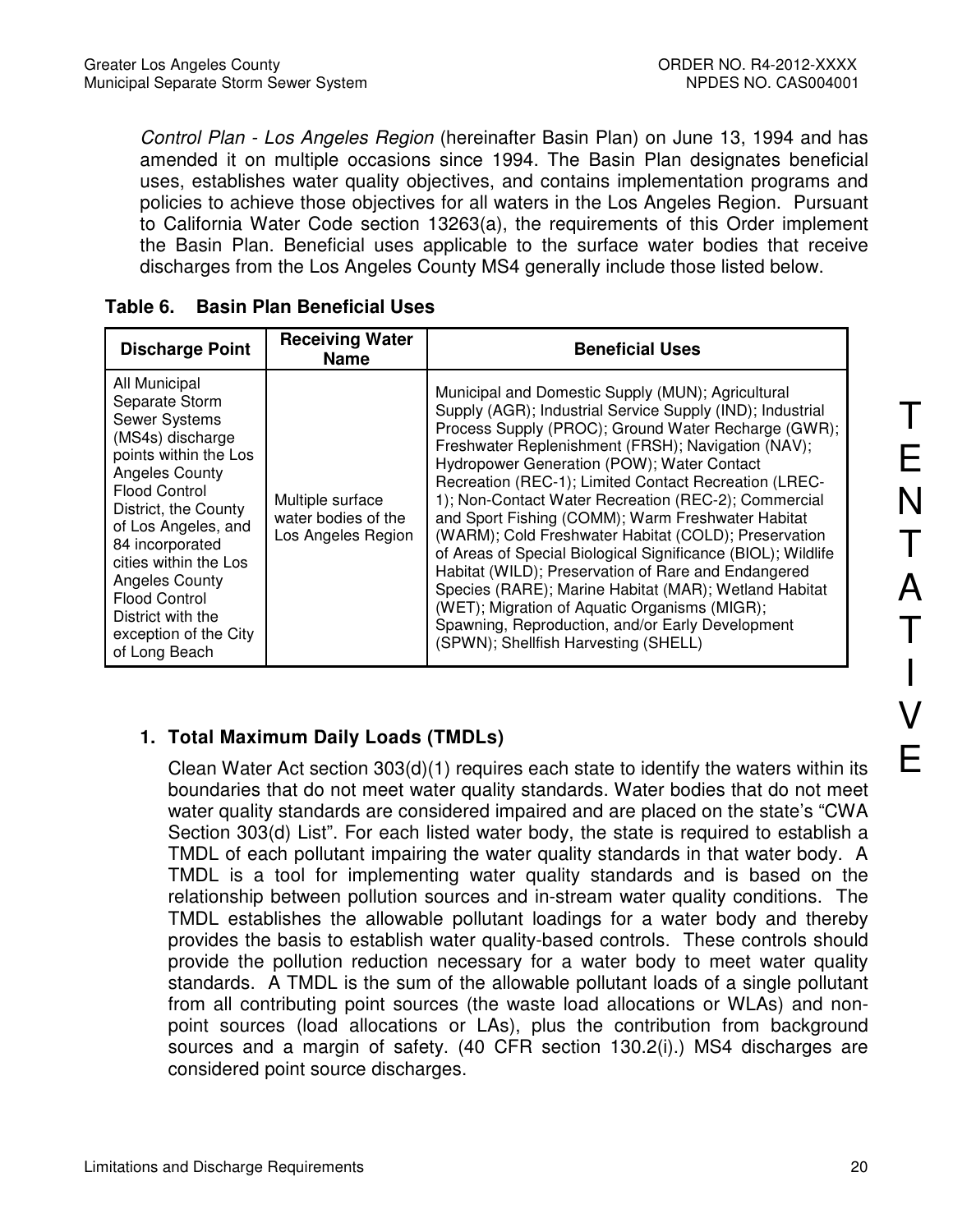Numerous receiving waters within Los Angeles County do not meet water quality standards or fully support beneficial uses and therefore have been classified as impaired on the State's 303(d) List. The Regional Water Board and USEPA have each established TMDLs to address many of these water quality impairments. Pursuant to CWA section  $402(p)(B)(3)(iii)$  and 40 CFR section  $122.44(d)(1)(vii)(B)$ , this Order includes requirements that are consistent with and implement WLAs that are assigned to discharges from the Los Angeles County MS4 from 33 Stateadopted and USEPA established TMDLs. This Order requires Permittees to comply with the TMDL Provisions in Part VI.E and Attachments L through R, which are consistent with the assumptions and requirements of the TMDL WLAs assigned to discharges from the Los Angeles County MS4. A comprehensive list of TMDLs by watershed management area and the Permittees subject to each TMDL is included in Attachment K.

Waste load allocations in these TMDLs are expressed in several ways depending on the nature of the pollutant and its impacts on receiving waters and beneficial uses. Bacteria WLAs assigned to MS4 discharges are expressed as the number of allowable exceedance days that a water body may exceed the Basin Plan water quality objectives for protection of the REC-1 beneficial use. Since the TMDLs and the WLAs contained therein are expressed as receiving water conditions, receiving water limitations have been included in this Order that are consistent with and implement the allowable exceedance day WLAs. Water quality-based effluent limitations are also included equivalent to the Basin Plan water quality objectives to allow the opportunity for Permittees to individually demonstrate compliance at an outfall or jurisdictional boundary, thus isolating the Permittee's pollutant contributions from those of other Permittees and from other pollutant sources to the receiving water.

WLAs for trash are expressed as progressively decreasing allowable amounts of trash discharges from a Permittee's jurisdictional area within the drainage area to the impaired water body. The Trash TMDLs require each Permittee to make annual reductions of its discharges of trash over a set period, until the numeric target of zero trash discharged from the MS4 is achieved. The Trash TMDLs specify a specific formula for calculating and allocating annual reductions in trash discharges from each jurisdictional area within a watershed. The formula results in specified annual amounts of trash that may be discharged from each jurisdiction into the receiving waters. Translation of the WLAs or compliance points described in the TMDLs into jurisdiction-specific load reductions from the baseline levels, as specified in the TMDL, logically results in the articulation of an annual limitation on the amount of a pollutant that may be discharged. The specification of allowable annual trash discharge amounts meets the definition of an "effluent limitation", as that term is defined in subdivision (c) of section 13385.1 of the California Water Code. Specifically, the trash discharge limitations constitute a "numeric restriction … on the quantity [or] discharge rate … of a pollutant or pollutants that may be discharged from an authorized location."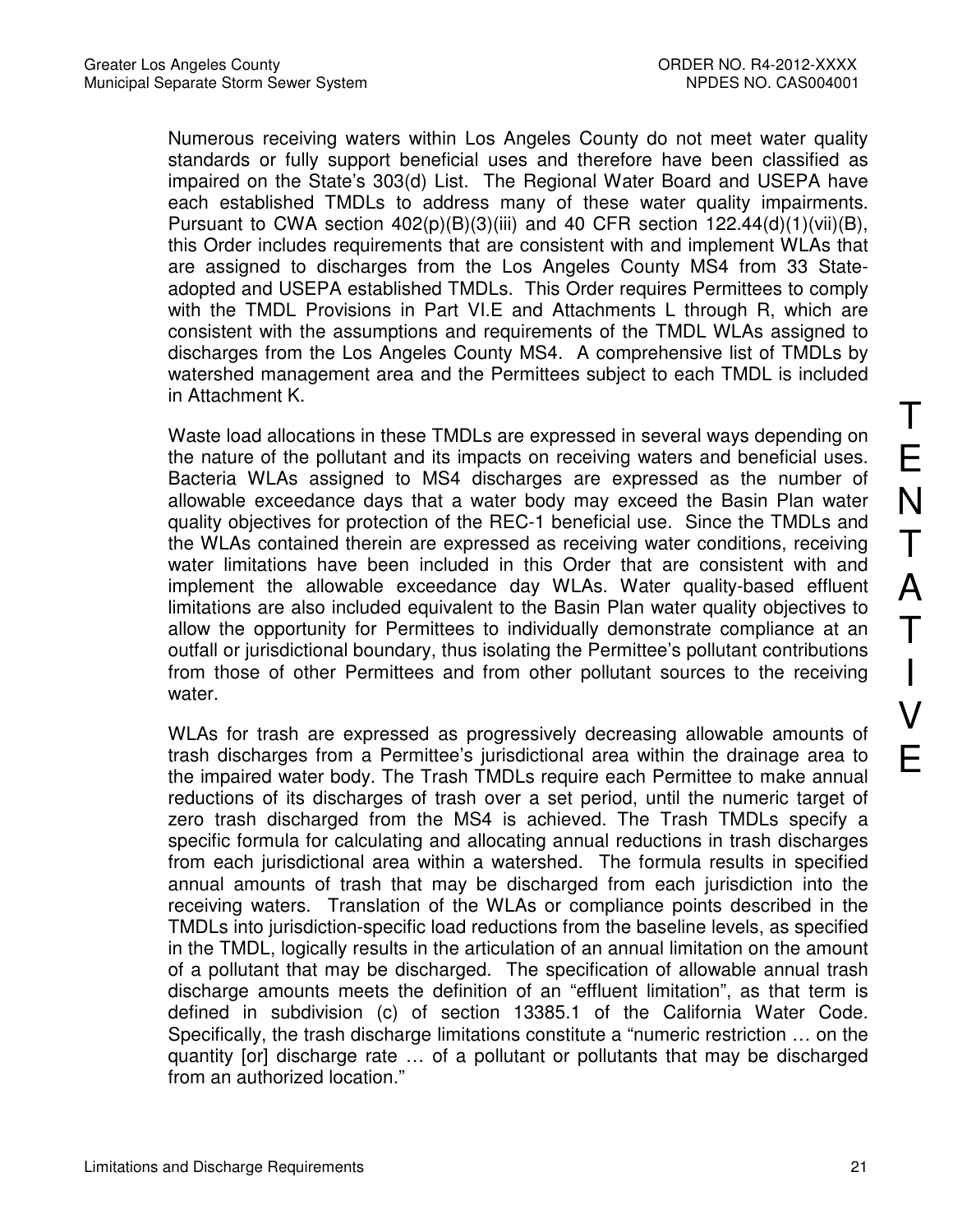TMDL WLAs for other pollutants (e.g., metals and toxics) are expressed as concentration and/or mass and water quality-based effluent limitations have been specified consistent with the expression of the WLA, including any applicable averaging periods. Some TMDLs specify that, if certain receiving water conditions are achieved, such achievement constitutes attainment of the WLA. In these cases, receiving water limitations and/or provisions outlining these alternate means of demonstrating compliance are included in the TMDL provisions in Part VI.E of this Order.

The inclusion of water quality-based effluent limitations and receiving water limitations to implement applicable WLAs provides a clear means of identifying required water quality outcomes within the permit and ensures accountability by Permittees to implement actions necessary to achieve the limitations.

A number of the TMDLs for bacteria, metals, and toxics establish WLAs that are assigned jointly to a group of Permittees whose storm water and/or non-storm water discharges are or may be commingled in the MS4 prior to discharge to the receiving water subject to the TMDL. TMDLs address commingled MS4 discharges by assigning a WLA to a group of MS4 Permittees based on co-location within the same subwatershed. Permittees with co-mingled MS4 discharges are jointly responsible for meeting the water quality-based effluent limitations and receiving water limitations assigned to MS4 discharges in this Order. "Joint responsibility" means that the Permittees that have commingled MS4 discharges are responsible for implementing programs in their respective jurisdictions, or within the MS4 for which they are an owner and/or operator, to meet the water quality-based effluent limitations and/or receiving water limitations assigned to such commingled MS4 discharges.

In these cases, federal regulations state that co-permittees need only comply with permit conditions relating to discharges from the MS4 for which they are owners or operators (40 CFR § 122.26(a)(3)(vi)). Individual co-permittees are only responsible for their contributions to the commingled MS4 discharge. This Order does not require a Permittee to individually ensure that a commingled MS4 discharge meets the applicable water quality-based effluent limitations included in this Order, unless such Permittee is shown to be solely responsible for an exceedance.

Additionally, this Order allows a Permittee to clarify and distinguish their individual contributions and demonstrate that its MS4 discharge did not cause or contribute to exceedances of applicable water quality-based effluent limitations and/or receiving water limitations. If such a demonstration is made, though the Permittee's discharge may commingle with that of other Permittees, the Permittee would not be held jointly responsible for the exceedance of the water quality-based effluent limitation or receiving water limitation. Individual co-permittees who demonstrate compliance with the water quality-based effluent limitations will not be held responsible for violations by non-compliant co-permittees.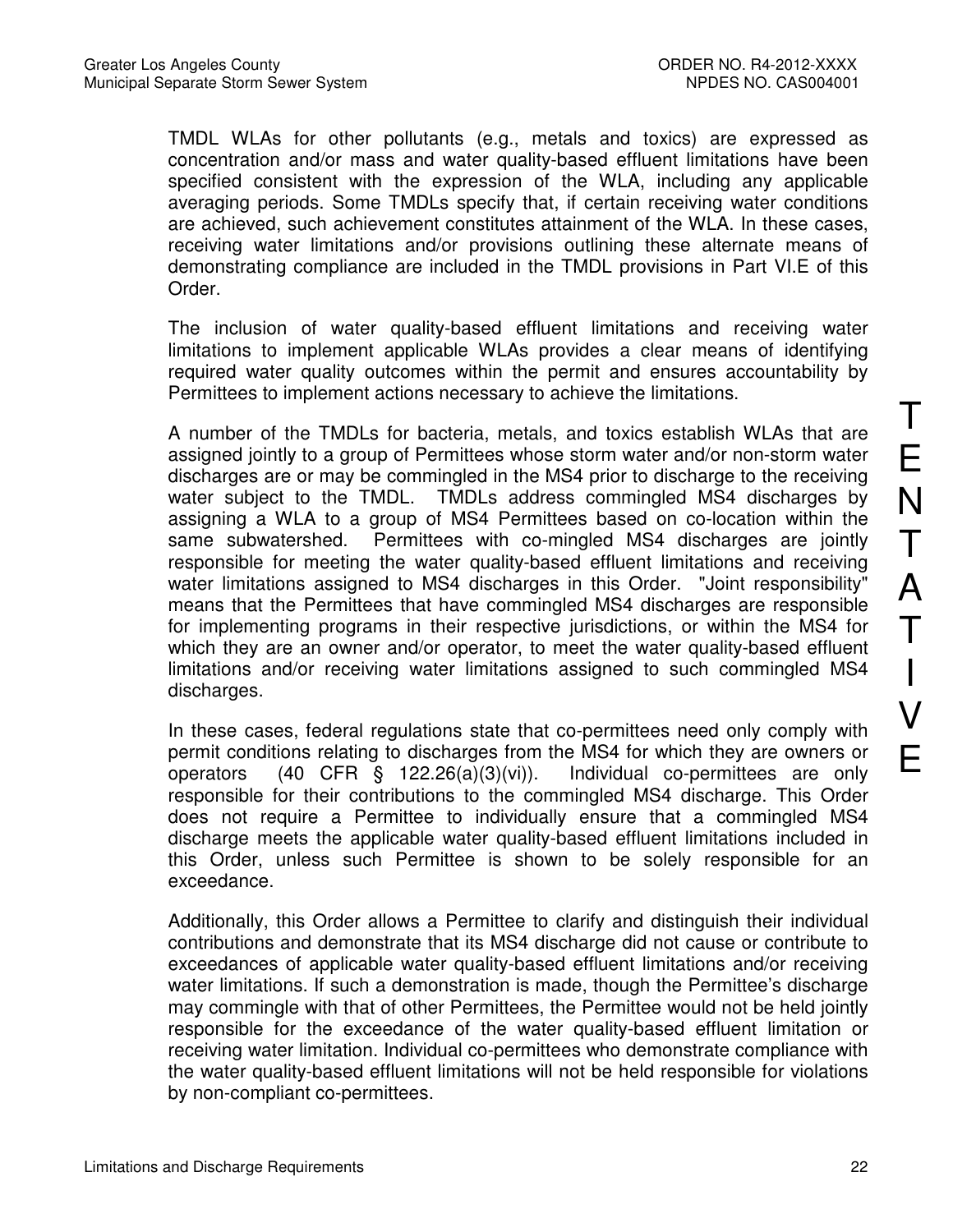Given the interconnected nature of the Los Angeles County MS4, however, the Regional Water Board expects Permittees to work cooperatively to control the contribution of pollutants from one portion of the MS4 to another portion of the system through inter-agency agreements or other formal arrangements.

**K. Ocean Plan.** In 1972, the State Water Resources Control Board (State Water Board) adopted the Water Quality Control Plan for Ocean Waters of California, California Ocean Plan (hereinafter Ocean Plan). The State Water Board adopted the most recent amended Ocean Plan on September 15, 2009. The Office of Administration Law approved it on March 10, 2010. On October 8, 2010, USEPA approved the 2009 Ocean Plan. The Ocean Plan is applicable, in its entirety, to the ocean waters of the State. In order to protect beneficial uses, the Ocean Plan establishes water quality objectives and a program of implementation. Pursuant to California Water Code section 13263(a), the requirements of this Order implement the Ocean Plan. The Ocean Plan identifies beneficial uses of ocean waters of the State to be protected as summarized in the table below.

| <b>Discharge Point</b>                                                                                                                                                                                                                                                                                                                                           | <b>Receiving Water</b><br><b>Name</b> | <b>Beneficial Uses</b>                                                                                                                                                                                                                                                                                                                                                                                                                              |
|------------------------------------------------------------------------------------------------------------------------------------------------------------------------------------------------------------------------------------------------------------------------------------------------------------------------------------------------------------------|---------------------------------------|-----------------------------------------------------------------------------------------------------------------------------------------------------------------------------------------------------------------------------------------------------------------------------------------------------------------------------------------------------------------------------------------------------------------------------------------------------|
| All Municipal<br>Separate Storm<br><b>Sewer Systems</b><br>(MS4s) discharge<br>points within the Los<br><b>Angeles County</b><br><b>Flood Control</b><br>District, the County<br>of Los Angeles, and<br>84 incorporated<br>cities within the Los<br><b>Angeles County</b><br><b>Flood Control</b><br>District with the<br>exception of the City<br>of Long Beach | Pacific Ocean                         | Industrial Water Supply (IND); Water Contact (REC-1) and<br>Non-Contact Recreation (REC-2), including aesthetic<br>enjoyment; Navigation (NAV); Commercial and Sport<br>Fishing (COMM); Mariculture; Preservation and<br>Enhancement of Designated Areas of Special Biological<br>Significance (ASBS); Rare and Endangered Species<br>(RARE); Marine Habitat (MAR); Fish Migration (MIGR);<br>Fish Spawning (SPWN) and Shellfish Harvesting (SHELL) |

### **Table 7. Ocean Plan Beneficial Uses**

## **L. Antidegradation Policy**

40 CFR section 131.12 requires that state water quality standards include an antidegradation policy consistent with the federal antidegradation policy. The State Water Board established California's antidegradation policy in State Water Board Resolution No. 68-16 ("Statement of Policy with Respect to Maintaining the Quality of the Waters of the State"). Resolution No. 68-16 incorporates the federal antidegradation policy where the federal policy applies under federal law. Resolution No. 68-16 requires that existing water quality be maintained unless degradation is justified based on specific findings. The Regional Water Board's Basin Plan implements, and incorporates by reference, both the state and federal antidegradation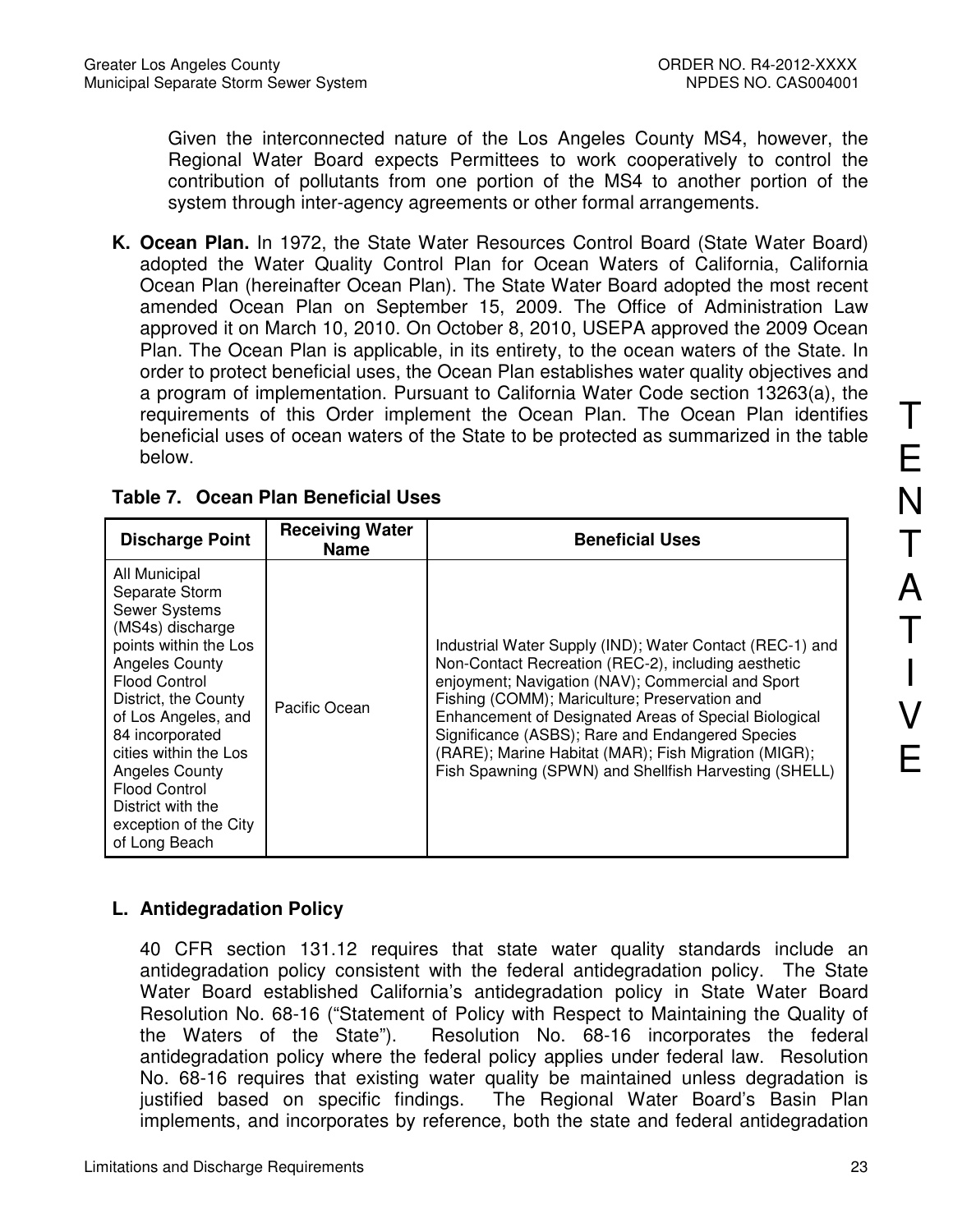policies. The permitted discharge is consistent with the antidegradation provision of section 131.12 and State Water Board Resolution No. 68-16.

- **M. Anti-Backsliding Requirements.** Section 402(o)(2) of the CWA and federal regulations at 40 CFR section 122.44(l) prohibit backsliding in NPDES permits. These anti-backsliding provisions require effluent limitations or other conditions in a reissued permit to be as stringent as those in the previous permit, with some exceptions where limitations or conditions may be relaxed. All effluent limitations and conditions in this Order are at least as stringent as the effluent limitations and conditions in the previous permit.
- **N. Endangered Species Act.** This Order does not authorize any act that results in the taking of a threatened or endangered species or any act that is now prohibited, or becomes prohibited in the future, under either the California Endangered Species Act (Fish and Game Code, §§ 2050 to 2115.5) or the Federal Endangered Species Act (16 U.S.C.A., §§ 1531 to 1544). This Order requires compliance with requirements to protect the beneficial uses of waters of the United States. Permittees are responsible for meeting all requirements of the applicable Endangered Species Act.
- **O. Monitoring and Reporting.** 40 CFR section 122.48 requires that all NPDES permits specify requirements for recording and reporting monitoring results. California Water Code sections 13267 and 13383 authorize the Regional Water Board to require technical and monitoring reports. The Monitoring and Reporting Program establishes monitoring and reporting requirements to implement federal and State requirements. This Monitoring and Reporting Program is provided in Attachment E.
- **P. Standard and Special Provisions.** Standard Provisions, which apply to all NPDES permits in accordance with 40 CFR section 122.41, and additional conditions applicable to specified categories of permits in accordance with 40 CFR section 122.42, are provided in Attachment D. Dischargers must comply with all standard provisions and with those additional conditions that are applicable under 40 CFR section 122.42 provided in Attachment D. The Regional Water Board has also included in Part VI of this Order various special provisions applicable to the Dischargers. A rationale for the various special provisions contained in this Order is provided in the attached Fact Sheet (Attachment F).

### **Q. Unfunded Mandates**

Article XIII B, Section 6(a) of the California Constitution provides that whenever "any state agency mandates a new program or higher level of service on any local government, the state shall provide a subvention of funds to reimburse that local government for the costs of the program or increased level of service." The requirements of this Order do not constitute state mandates that are subject to a subvention of funds for several reasons as described in detail in the attached Fact Sheet (Attachment F).

**R. Economic Considerations.** The California Supreme Court has ruled that although California Water Code section 13263 requires the State and Regional Water Boards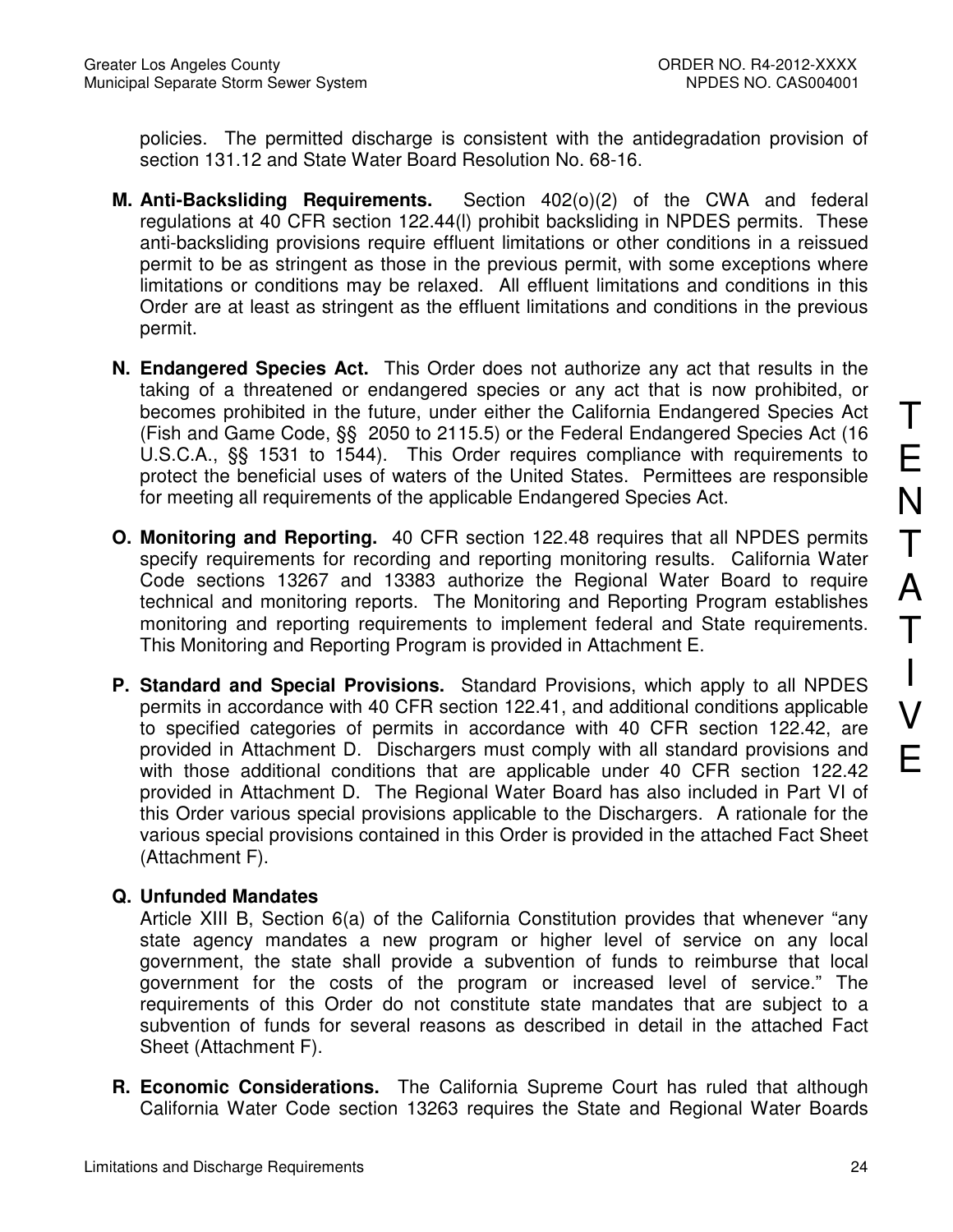(collectively, Water Boards) to consider the factors set forth in California Water Code section 13241 when issuing an NPDES permit, the Water Boards may not consider the factors to justify imposing pollutant restriction that are less stringent than the applicable federal regulations require. (City of Burbank v. State Water Resources Control Bd. (2005) 35 Cal.4th 613, 618, 627). However, when the pollutant restrictions in an NPDES permit are more stringent than federal law requires, California Water Code section 13263 requires that the Water Boards consider the factors described in section 13241 as they apply to those specific restrictions. As noted in the preceding finding, the Regional Water Board finds that the requirements in this permit are not more stringent than the minimum federal requirements. Therefore, a 13241 analysis is not required for permit requirements that implement the effective prohibition on the discharge of nonstorm water discharges into the MS4, or for controls to reduce the discharge of pollutants in storm water to the maximum extent practicable, or other provisions that the Regional Water Board has determined appropriate to control such pollutants, as those requirements are mandated by federal law. Notwithstanding the above, the Regional Water Board has developed an economic analysis of the permit's requirements, consistent with California Water Code section 13241. That analysis is provided in the Fact Sheet (Attachment F of this Order).

- **T. California Environmental Quality Act (CEQA).** This action to adopt an NPDES Permit is exempt from the provisions of Chapter 3 of the California Environmental Quality Act (CEQA) (Public Resources Code, § 21100, et seq.) pursuant to California Water Code section 13389. (County of Los Angeles v. Cal. Water Boards (2006) 143 Cal.App.4th 985.)
- **U. Notification of Interested Parties.** In accordance with State and federal laws and regulations, the Regional Water Board has notified the Permittees and interested agencies and persons of its intent to prescribe waste discharge requirements for the discharges authorized by this Order and has provided them with an opportunity to provide written and oral comments. Details of notification, as well as the meetings and workshops held on drafts of the permit, are provided in the Fact Sheet of this Order.
- **V. Consideration of Public Comment.** The Regional Water Board, in a public meeting, heard and considered all oral and written comments pertaining to the discharges authorized by this Order and the requirements contained herein. The Regional Water Board has prepared written responses to all timely comments, which are incorporated by reference as part of this Order.
- **W.** This Order serves as an NPDES permit pursuant to CWA section 402 or amendments thereto, and becomes effective fifty (50) days after the date of its adoption, provided that the Regional Administrator, USEPA, Region IX, expresses no objections.
- **X.** This Order supersedes Order No. 01-182 as amended, except for enforcement purposes.
- **Y. Review by the State Water Board.** Any person aggrieved by this action of the Regional Water Board may petition the State Water Board to review the action in accordance with California Water Code section 13320 and California Code of Regulations, title 23, sections 2050 and following. The State Water Board must receive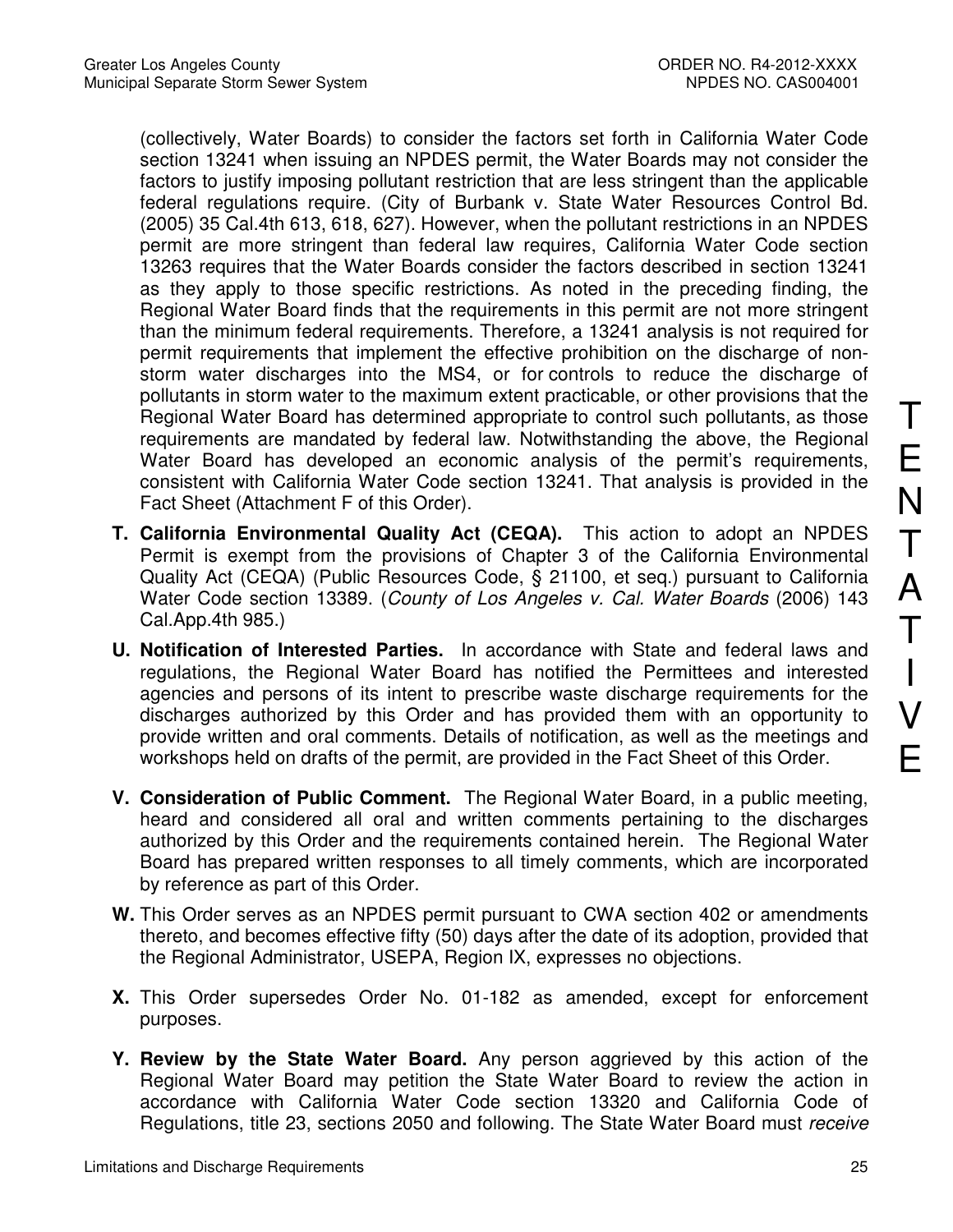the petition by 5:00 p.m., 30 days after the Regional Water Board action, except that if the thirtieth day following the action falls on a Saturday, Sunday, or state holiday, the petition must be received by the State Water Board by 5:00 p.m. on the next business day. Copies of the law and regulations applicable to filing petitions may be found on the Internet at: http://www.waterboards.ca.gov/public\_notices/petitions/water\_quality or will be provided upon request.

**THEREFORE, IT IS HEREBY ORDERED**, that the Dischargers, in order to meet the provisions contained in Division 7 of the California Water Code (commencing with section 13000), and regulations, plans, and policies adopted thereunder, and the provisions of the Clean Water Act and regulations and guidelines adopted thereunder, shall comply with the following requirements:

### **III. DISCHARGE PROHIBITIONS**

- **A. Prohibitions Non-Storm Water Discharges** 
	- **1. Prohibition of Non-Storm Water Discharges.** Each Permittee shall, for the portion of the MS4 for which it is an owner or operator, prohibit non-storm water discharges through the MS4 to receiving waters except where such discharges are either:
		- **a.** Authorized non-storm water discharges separately regulated by an individual or general NPDES permit;
		- **b.** Temporary non-storm water discharges authorized by USEPA<sup>3</sup> pursuant to sections 104(a) or 104(b) of the Comprehensive Environmental Response, Compensation, and Liability Act (CERCLA) that either: (i) will comply with water quality standards as applicable or relevant and appropriate requirements ("ARARs") under section  $121(d)(2)$  of CERCLA; or (ii) are subject to either (a) a written waiver of ARARs by USEPA pursuant to section 121(d)(4) of CERCLA or (b) a written determination by USEPA that compliance with ARARs is not practicable considering the exigencies of the situation pursuant to 40 CFR. section 300.415(j);
		- **c.** Authorized non-storm water discharges from emergency fire fighting activities  $(i.e.,$  flows necessary for the protection of life or property)<sup>4</sup>;
		- **d.** Natural flows, including:
			- **i.** Natural springs;
			- **ii.** Flows from riparian habitats and wetlands;

 $\overline{a}$  $3$  These typically include short-term, high volume discharges resulting from the development or redevelopment of groundwater extraction wells, or USEPA or State-required compliance testing of potable water treatment plants, as part of a USEPA authorized groundwater remediation action under CERCLA.

<sup>4</sup> Discharges from vehicle washing, building fire suppression system maintenance and testing (e.g., sprinkler line flushing), fire hydrant maintenance and testing, and other routine maintenance activities are not considered emergency fire fighting activities.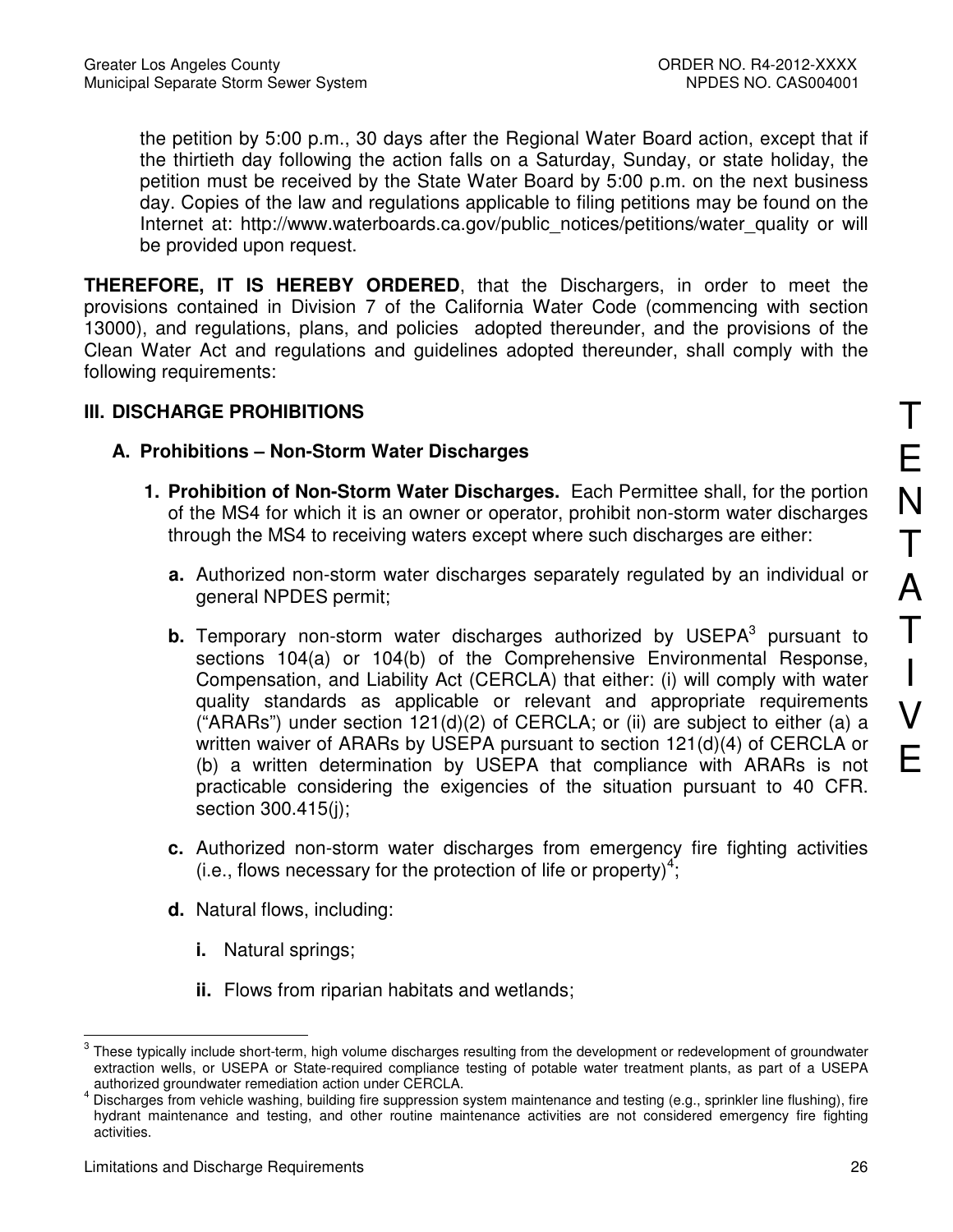- **iii.** Diverted stream flows, authorized by the State or Regional Water Board;
- iv. Uncontaminated ground water infiltration<sup>5</sup>;
- **v.** Rising ground waters, where ground water seepage is not otherwise covered by a NPDES permit<sup>6</sup>; or
- **e.** Conditionally exempt non-storm water discharges in accordance with Parts III.A.2 and III.A.3 below.
- **2. Conditional Exemptions from Non-Storm Water Discharge Prohibition.** The following categories of non-storm water discharges are conditionally exempt from the non-storm water discharge prohibition, provided they meet all required conditions specified below, or as otherwise approved by the Regional Water Board Executive Officer, in all areas regulated by this Order with the exception of direct discharges to Areas of Special Biological Significance (ASBS) within Los Angeles County. Conditional exemptions from the prohibition on non-storm water discharges through the MS4 to an ASBS are identified in Part III.A.3 below.
	- **a.** Conditionally Exempt Essential Non-Storm Water Discharges: These consist of those discharges that fall within one of the categories below; meet all required best management practices (BMPs) as specified in i. and ii. below, including those enumerated in the referenced BMP manuals; are essential public services discharge activities; and are directly or indirectly required by other state or federal statute and/or regulation:
		- **i.** Discharges from essential non-emergency fire fighting activities<sup>7</sup> provided appropriate BMPs are implemented based on the CAL FIRE, Office of the State Fire Marshal's Water-Based Fire Protection Systems Discharge Best Management Practices Manual (September 2011) for water-based fire protection system discharges, and based on Riverside County's Best Management Practices Plan for Urban Runoff Management (May 1, 2004) or equivalent BMP manual for fire training activities and post-emergency fire fighting activities;
		- **ii.** Discharges from potable water sources, where not otherwise regulated by an individual or general NPDES permit<sup>8</sup>, provided appropriate BMPs are

 5 Uncontaminated ground water infiltration is water other than waste water that enters the MS4 (including foundation drains) from the ground through such means as defective pipes, pipe joints, connections, or manholes. Infiltration does not include, and is distinguished from, inflow. (See 40 CFR § 35.2005(20).)

<sup>6</sup> A NPDES permit for discharges associated with ground water dewatering is required within the Los Angeles Region.

 $<sup>7</sup>$  This includes fire fighting training activities, which simulate emergency responses, and routine maintenance and testing</sup> activities necessary for the protection of life and property, including building fire suppression system maintenance and testing (e.g. sprinkler line flushing) and fire hydrant testing and maintenance. Discharges from vehicle washing are not considered essential and as such are not conditionally exempt from the non-storm water discharge prohibition. 8

Potable water distribution system releases means sources of flows from drinking water storage, supply and distribution systems (including flows from system failures), pressure releases, system maintenance, distribution line testing, and flushing and dewatering of pipes, reservoirs, and vaults, and minor non-invasive well maintenance activities not involving chemical addition(s) where not otherwise regulated by NPDES Permit No. CAG674001, NPDES Permit No. CAG994005, or an other separate NPDES permit.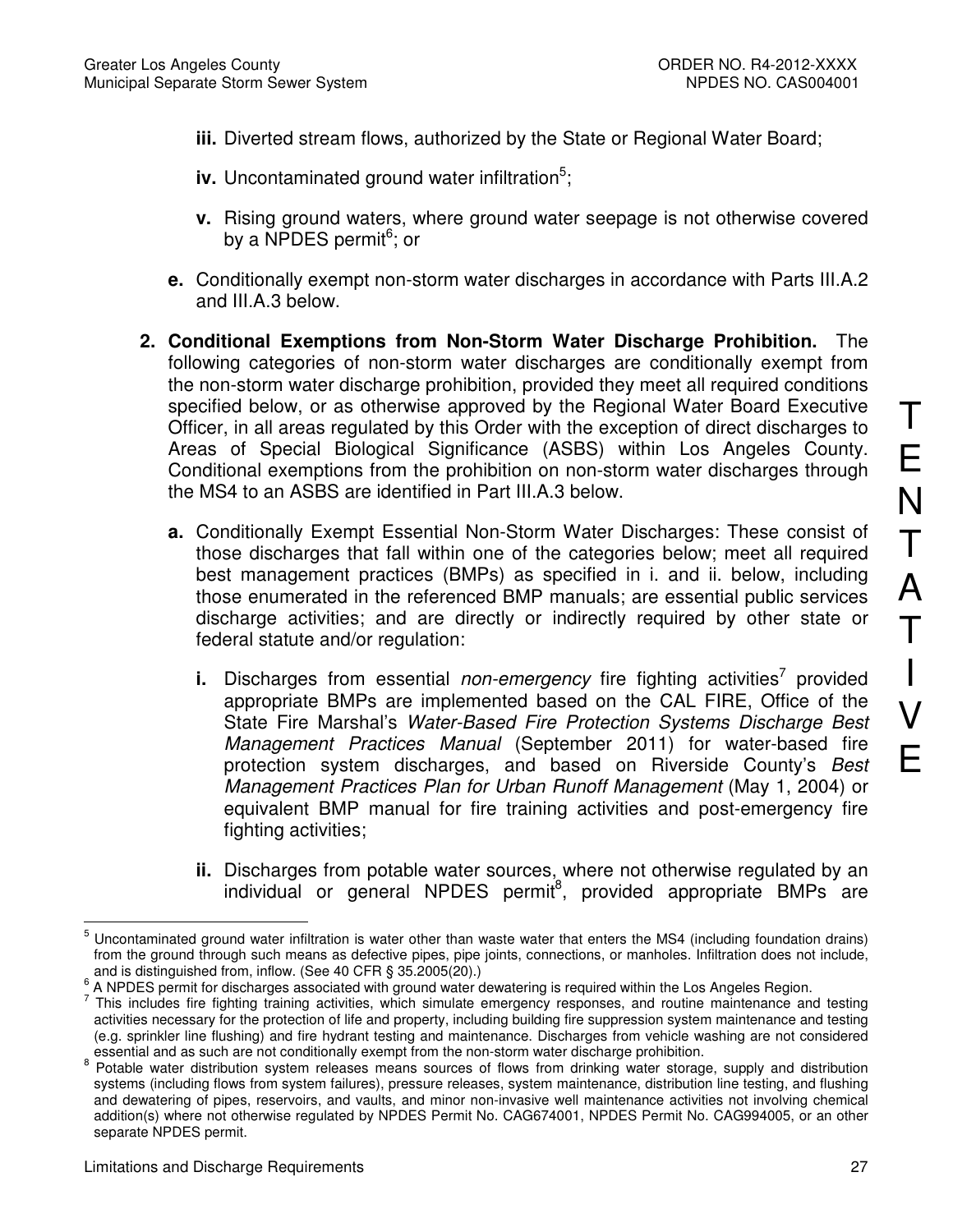implemented based on the American Water Works Association (California-Nevada Section) Guidelines for the Development of Your Best Management Practices (BMP) Manual for Drinking Water System Releases (2005) or equivalent industry standard BMP manual. Additionally, each Permittee shall work with potable water suppliers that may discharge to the Permittee's MS4 to ensure: (1) notification at least 72 hours prior to a planned discharge and as soon as possible after an unplanned discharge; (2) monitoring of any pollutants of concern<sup>9</sup> in the potable water supply release; and (3) record keeping by the potable water supplier for all discharges greater than one acre-foot.<sup>10</sup>

- **b.** Those discharges that fall within one of the categories below, provided that the discharge itself is not a source of pollutants and meets all required conditions specified in Table 8 or as otherwise specified or approved by the Regional Water Board Executive Officer:
	- **i.** Dewatering of lakes<sup>11</sup>;
	- **ii.** Landscape irrigation;
	- **iii.** Dechlorinated/debrominated swimming pool/spa discharges<sup>12</sup>, where not otherwise regulated by a separate NPDES permit;
	- **iv.** Dewatering of decorative fountains<sup>13</sup>;
	- **v.** Non-commercial car washing by residents or by non-profit organizations;
	- vi. Street/sidewalk wash water<sup>14</sup>.

 $\overline{a}$ 9 Pollutants of concern include, at a minimum, trash and debris, including organic matter, total suspended solids (TSS), and any pollutant for which there is a water quality-based effluent limitation in Part VI.E applicable to discharges from the MS4 to the receiving water.

<sup>&</sup>lt;sup>10</sup> Permittees shall require that the following information is maintained by the water supplier(s) for all discharges (planned and unplanned) greater than one acre-foot: name of discharger, date and time of notification (for planned discharges), method of notification, location of discharge, discharge pathway, receiving water, date of discharge, time of the beginning and end of the discharge, duration of the discharge, flow rate or velocity, total number of gallons discharged, type of dechlorination equipment used, type of dechlorination chemicals used, concentration of residual chlorine, type(s) of sediment controls used, pH of discharge, type(s) of volumetric and velocity controls used, and field and laboratory monitoring data. Records shall be retained for five years and made available upon request by the Permittee or Regional Water Board.

<sup>11</sup> Dewatering of lakes does not include dewatering of drinking water reservoirs. Dewatering of drinking water reservoirs is addressed in Section III.A.2.a.ii.

<sup>12</sup> Conditionally exempt dechlorinated/debrominated swimming pool/spa discharges do not include swimming pool/spa filter backwash or swimming pool/spa water containing bacteria, detergents, wastes, or algaecides, or any other chemicals including salts from pools commonly referred to as "salt water pools" in excess of applicable water quality objectives.

<sup>&</sup>lt;sup>13</sup> Conditionally exempt discharges from dewatering of decorative fountains do not include fountain water containing bacteria, detergents, wastes, or algaecides, or any other chemicals in excess of applicable water quality objectives.

<sup>14</sup> Conditionally exempt non-storm water discharges of street/sidewalk wash water only include those discharges resulting from use of high pressure, low volume spray washing using only potable water with no cleaning agents at an average usage of 0.006 gallons per square feet of sidewalk area in accordance with Regional Water Board Resolution No. 98-08. Conditionally exempt non-storm water discharges of street/sidewalk wash water do not include hosing of any sidewalk or street with a garden hose with a pressure nozzle.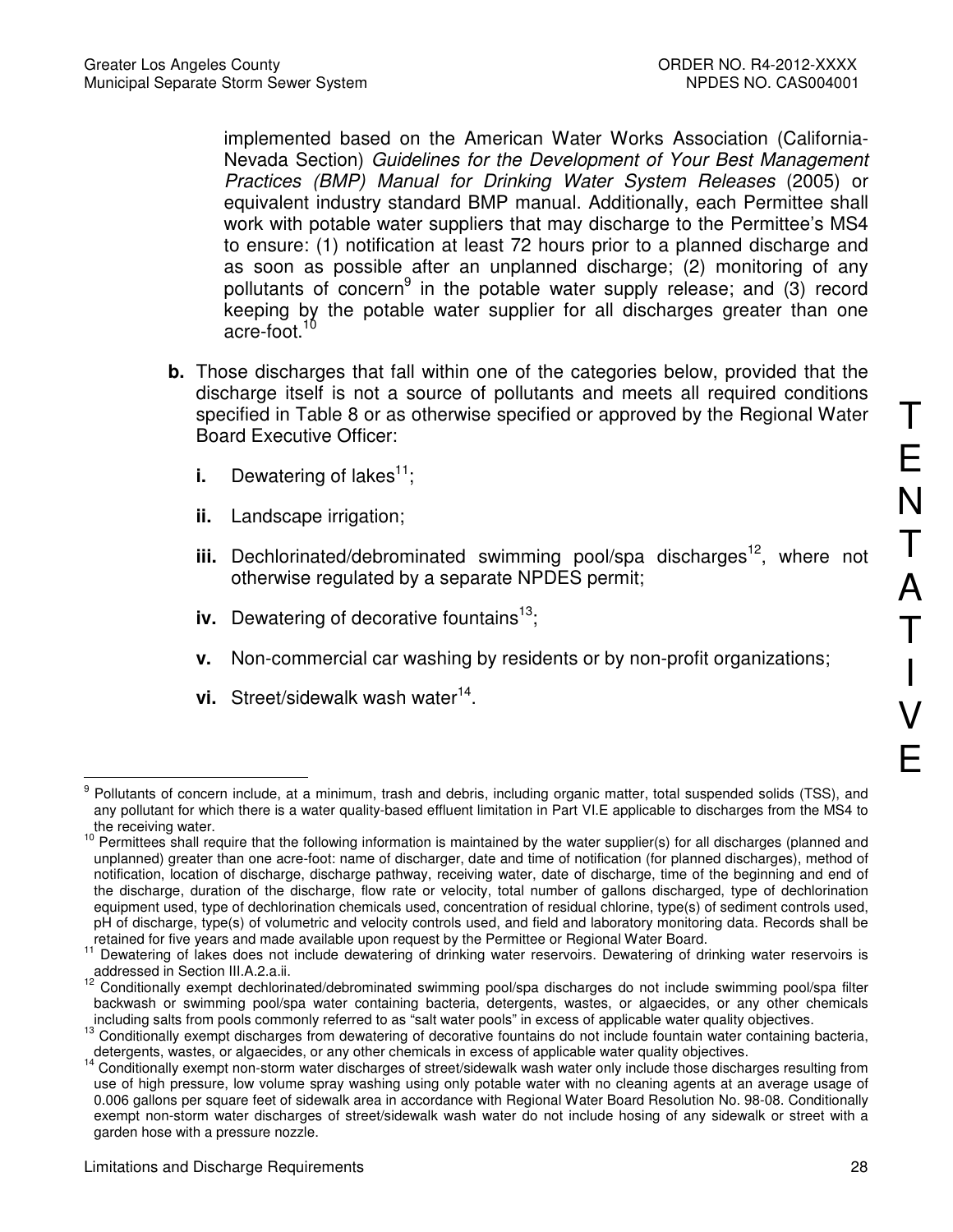- **3. Conditional Exemptions from Non-Storm Water Discharge Prohibition within an ASBS**. The following non-storm water discharges through the MS4 to an ASBS are conditionally exempt pursuant to the California Ocean Plan as specified below, provided that:
	- **a.** The discharges are essential for emergency response purposes, structural stability, slope stability or occur naturally, including the following discharges:
		- **i.** Discharges associated with emergency fire fighting activities (i.e., flows necessary for the protection of life or property)<sup>15</sup>;
		- **ii.** Foundation and footing drains;
		- **iii.** Water from crawl space or basement pumps;
		- **iv.** Hillside dewatering;
		- **v.** Naturally occurring ground water seepage via a MS4; and
		- **vi.** Non-anthropogenic flows from a naturally occurring stream via a culvert or MS4, as long as there are no contributions of anthropogenic runoff.
	- **b.** The discharges fall within one of the conditionally exempt essential non-storm water discharge categories in Part III.A.2.a. above.
	- **c.** Conditionally exempt non-storm water discharges shall not cause or contribute<sup>16</sup> to an exceedance of applicable receiving water limitations and/or water qualitybased effluent limitations in this Order or the water quality objectives in Chapter II of the Ocean Plan, or alter natural ocean water quality in an ASBS.
	- **4. Permittee Requirements.** Each Permittee shall:
		- **a.** Develop and implement procedures to ensure that a discharger, if not a named Permittee in this Order, fulfills the following for non-storm water discharges to the Permittee's MS4:
			- **i.** Notifies the Permittee of the planned discharge in advance, consistent with requirements in Table 8 or recommendations pursuant to the applicable BMP manual;
			- **ii.** Obtains any local permits required by the MS4 owner(s) and/or operator(s);

E

N

T A T I V E

 $\overline{a}$  $15$  See note 4.

<sup>&</sup>lt;sup>16</sup> Based on the water quality characteristics of the conditionally exempt non-storm water discharge itself.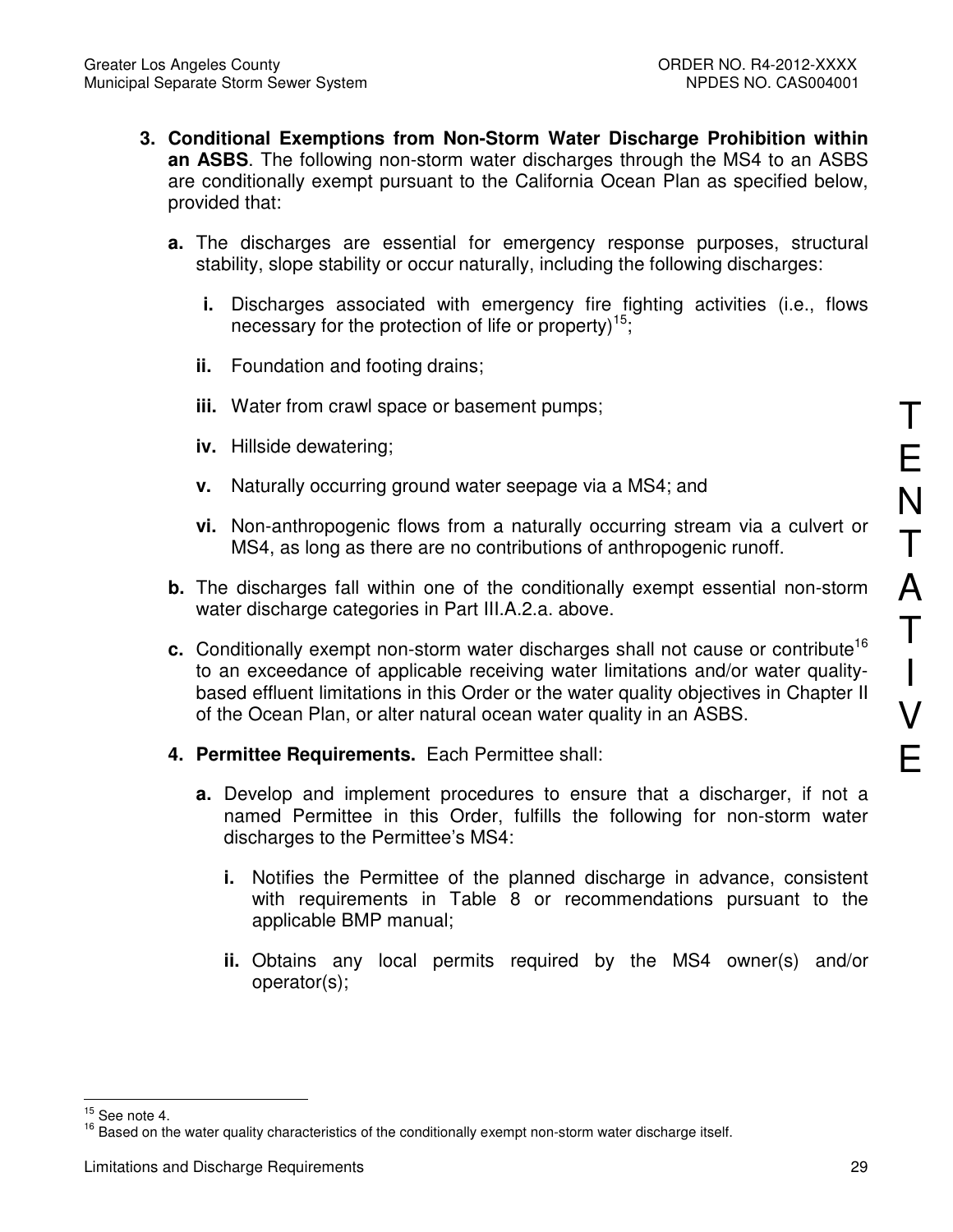- **iii.** Provides documentation that it has obtained any other necessary permits or water quality certifications<sup>17</sup> for the discharge;
- **iv.** Conducts monitoring of the discharge, if required by the Permittee;
- **v.** Implements BMPs and/or control measures as specified in Table 8 or in the applicable BMP manual(s) as a condition of the approval to discharge into the Permittee's MS4; and
- **vi.** Maintains records of its discharge to the MS4, consistent with requirements in Table 8 or recommendations pursuant to the applicable BMP manual.
- **b.** Develop and implement procedures that minimize the discharge of landscape irrigation water into the MS4 by promoting conservation programs.
	- **i.** Permittees shall coordinate with the local water purveyor(s), where applicable, to promote landscape water use efficiency requirements for existing landscaping, use of drought tolerant, native vegetation, and the use of less toxic options for pest control and landscape management.
	- **ii.** Permittees shall develop and implement a coordinated outreach and education program to minimize the discharge of irrigation water and pollutants associated with irrigation water consistent with Part VI.D.4.c of this Order (Public Information and Participation Program).
- **c.** Evaluate monitoring data collected pursuant to the Monitoring and Reporting Program (MRP) of this Order (Attachment E), and any other associated data or information, and determine whether any of the authorized or conditionally exempt non-storm water discharges identified in Parts III.A.1, III.A.2, and III.A.3 above are a source of pollutants that may be causing or contributing to an exceedance of applicable receiving water limitations in Part V and/or water quality-based effluent limitations in Part VI.E. To evaluate monitoring data, the Permittee shall either use applicable interim or final water quality-based effluent limitations for the pollutant or, if there are no applicable interim or final water quality-based effluent limitations for the pollutant, use applicable action levels provided in Attachment G. Based on non-storm water outfall-based monitoring as implemented through the MRP, if monitoring data show exceedances of applicable water quality-based effluent limitations or action levels, the Permittee shall take further action to determine whether the discharge is causing or contributing to exceedances of receiving water limitations in Part V.
- **d.** If the Permittee determines that any of the conditionally exempt non-storm water discharges identified in Part III.A.2.b above is a source of pollutants that causes or contributes to an exceedance of applicable receiving water

E

N

T

A

T

I

 $\overline{a}$  $17$  Pursuant to the Federal Clean Water Act § 401.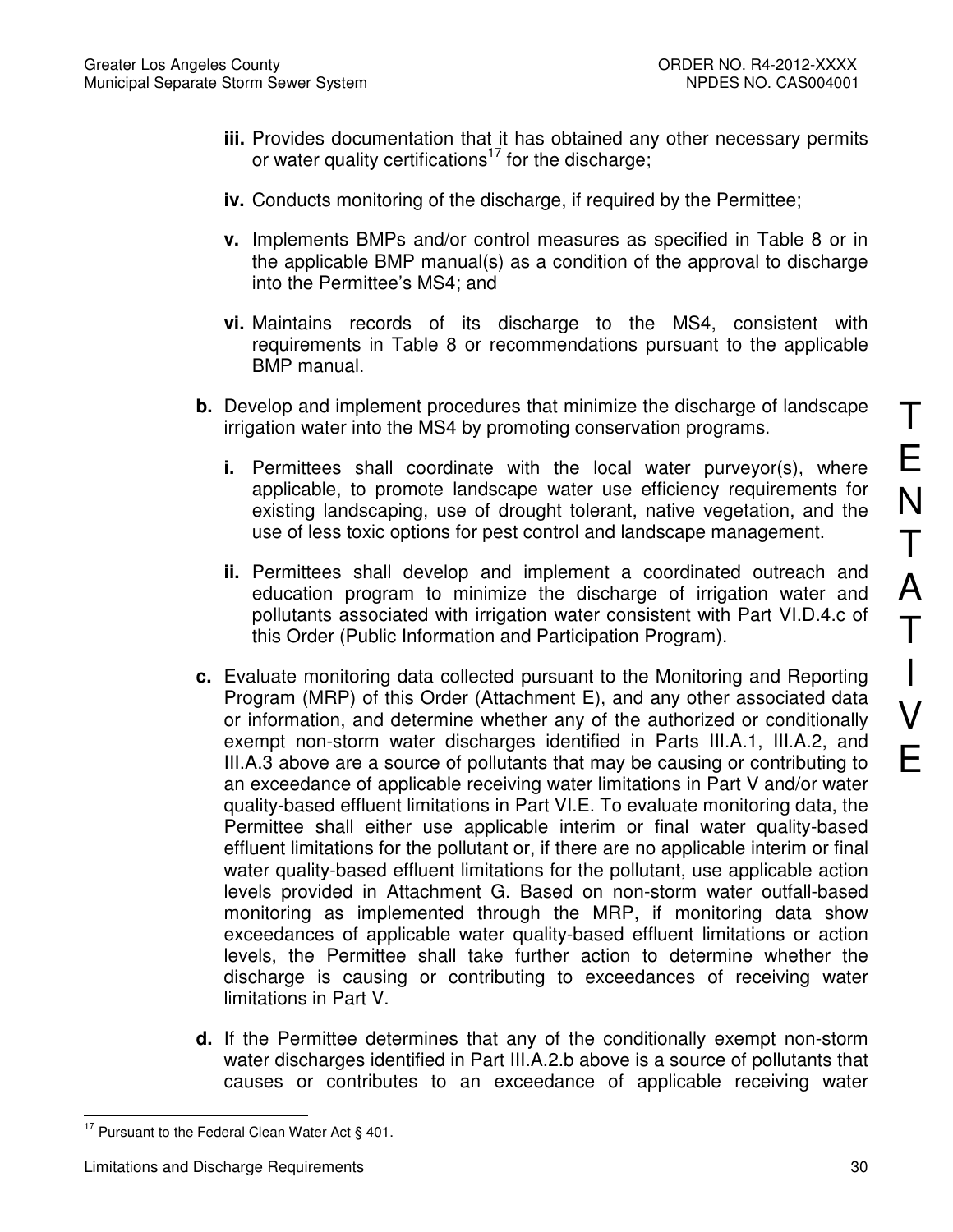limitations and/or water quality-based effluent limitations, the Permittee(s) shall report its findings to the Regional Water Board in its annual report. Based on this determination, the Permittee(s) shall also either:

- **i.** Effectively prohibit<sup>18</sup> the non-storm water discharge to the MS4; or
- **ii.** Impose conditions in addition to those in Table 8, subject to approval by the Regional Water Board Executive Officer, on the non-storm water discharge such that it will not be a source of pollutants; or
- **iii.** Provide for diversion of the non-storm water discharge to the sanitary sewer; or
- **iv.** Provide treatment of the non-storm water discharge prior to discharge to the receiving water.
- **e.** If the Permittee determines that any of the authorized or conditionally exempt essential non-storm water discharges identified in Parts III.A.1.a through III.A.1.c, III.A.2.a, or III.A.3 above is a source of pollutants that causes or contributes to an exceedance of applicable receiving water limitations and/or water quality-based effluent limitations, the Permittee shall notify the Regional Water Board within 30 days if the non-storm water discharge is an authorized discharge with coverage under a separate NPDES permit or authorized by USEPA under CERCLA in the manner provided in Part III.A.1.b above, or a conditionally exempt essential non-storm water discharge or emergency nonstorm water discharge.
- **f.** If the Permittee prohibits the discharge from the MS4, as per Part III.A.4.d.i, then the Permittee shall implement procedures developed under Part VI.D.9 (Illicit Connections and Illicit Discharges Elimination Program) in order to eliminate the discharge to the MS4.
- **5.** If a Permittee demonstrates that the water quality characteristics of a specific authorized or conditionally exempt essential non-storm water discharge resulted in an exceedance of applicable receiving water limitations and/or water qualitybased effluent limitations during a specific sampling event, the Permittee shall not be found in violation of applicable receiving water limitations and/or water quality-based effluent limitations for that specific sampling event. Such demonstration must be based on source specific water quality monitoring data from the authorized or conditionally exempt essential non-storm water discharge and other relevant information regarding the specific non-storm water discharge as identified in Table 8.
- **6.** Notwithstanding the above, the Regional Water Board Executive Officer, based on an evaluation of monitoring data and other relevant information for specific

 $\overline{a}$ <sup>18</sup> To "effectively prohibit" means to not allow the non-storm water discharge through the MS4 unless the discharger obtains coverage under a separate NPDES permit prior to discharge to the MS4.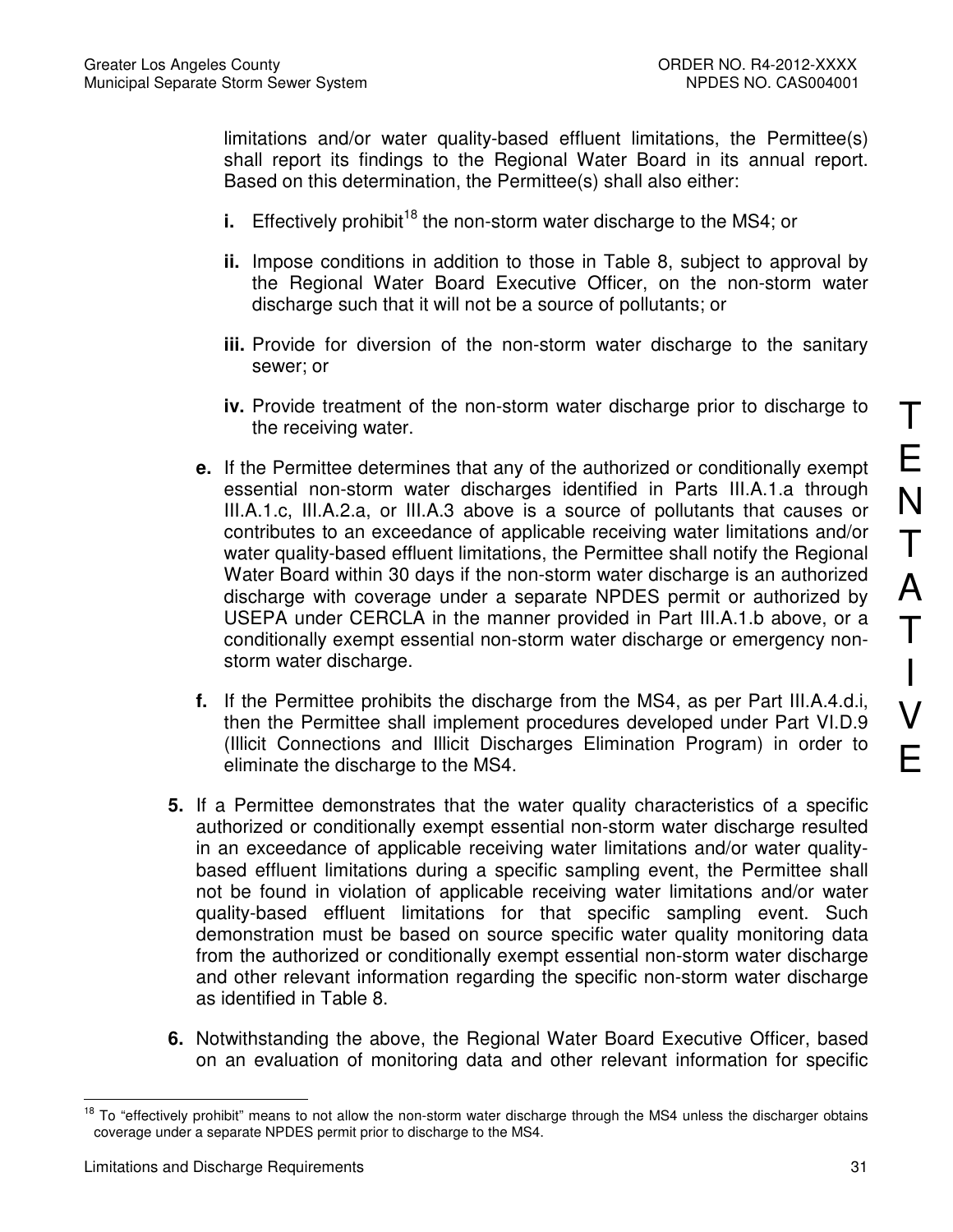categories of non-storm water discharges, may modify a category or remove categories of conditionally exempt non-storm water discharges from Parts III.A.2 and III.A.3 above if the Executive Officer determines that a discharge category is a source of pollutants that causes or contributes to an exceedance of applicable receiving water limitations and/or water quality-based effluent limitations, or may require that a discharger obtain coverage under a separate individual or general State or Regional Water Board permit for a non-storm water discharge.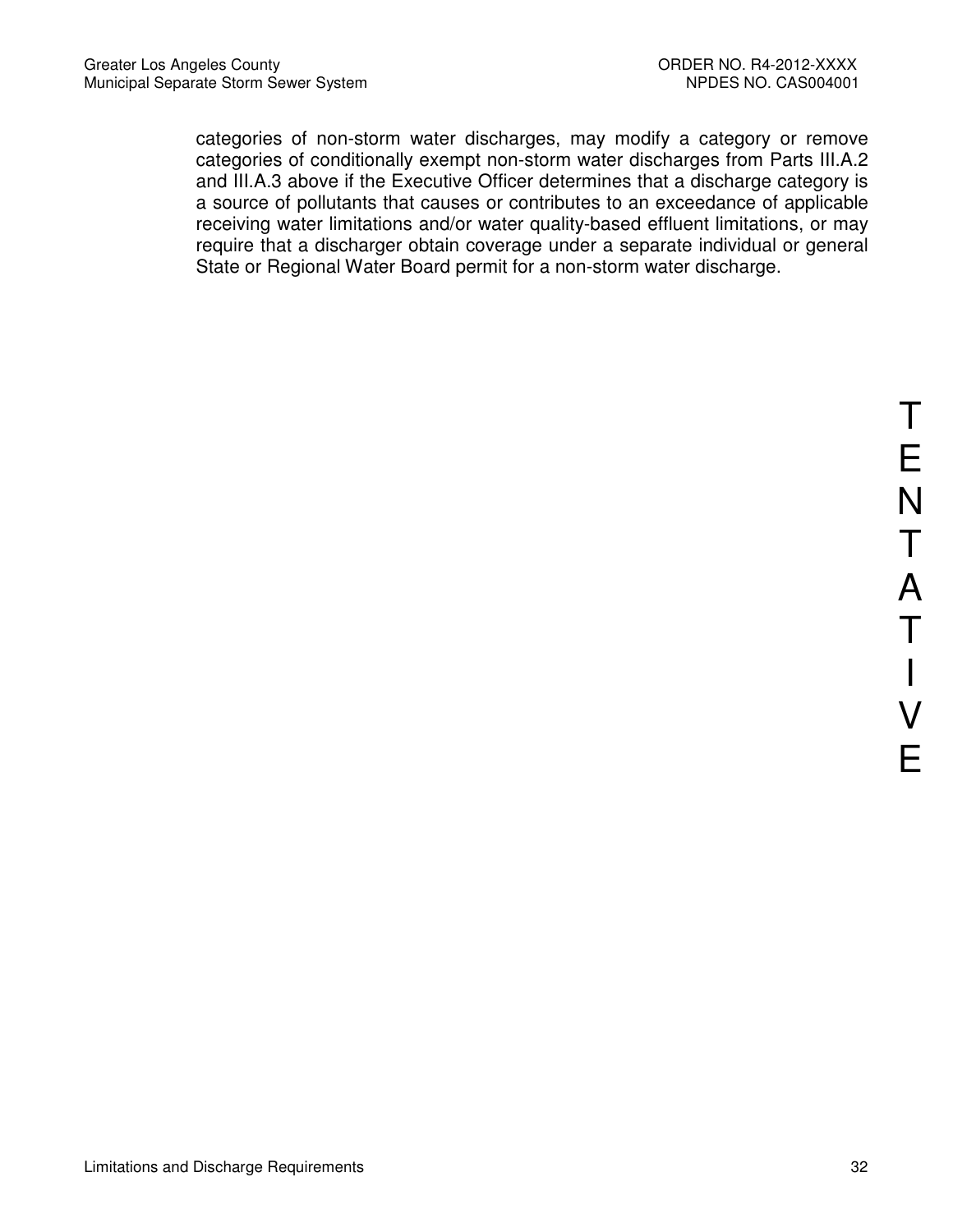E

I

#### **Table 8. Required Conditions for Conditionally Exempt Non-Storm Water Discharges**

| <b>Discharge</b><br>Category | <b>General Conditions</b><br>Under Which<br><b>Discharge Through</b><br>the MS4 is Allowed | Conditions/BMPs that are Required to be Implemented Prior to Discharge Through the MS4                                                                                                                                                                                                                                                                       |
|------------------------------|--------------------------------------------------------------------------------------------|--------------------------------------------------------------------------------------------------------------------------------------------------------------------------------------------------------------------------------------------------------------------------------------------------------------------------------------------------------------|
|                              |                                                                                            | Segregate conditionally exempt non-storm water discharges from potential sources of pollutants<br>to prevent introduction of pollutants to the MS4 and receiving water.                                                                                                                                                                                      |
| All Discharge<br>Categories  | See discharge specific<br>conditions below.                                                | Whenever there is a discharge of one acre-foot or more into the MS4, the Los Angeles County<br>Flood Control District shall require advance notification by the discharger to the potentially<br>affected MS4 Permittees, including at a minimum the District and the Permittee with jurisdiction<br>over the land area from which the discharge originates. |

| Dewatering of lakes |                                                                                                                                                                                                   | Ensure procedures for advanced notification by the lake owner / operator to the Permittee(s) no<br>less than 72 hours prior to the planned discharge.                                                                                 |
|---------------------|---------------------------------------------------------------------------------------------------------------------------------------------------------------------------------------------------|---------------------------------------------------------------------------------------------------------------------------------------------------------------------------------------------------------------------------------------|
|                     | Discharge allowed<br>only if all necessary<br>permits/water quality<br>certifications for<br>dredge and fill<br>activities, including<br>water diversions, are<br>obtained prior to<br>discharge. | Immediately prior to discharge, visible trash on the shoreline or on the surface of the lake shall be<br>removed and disposed of in a legal manner.                                                                                   |
|                     |                                                                                                                                                                                                   | Immediately prior to discharge, the discharge pathway, the MS4 inlet to which the discharge is<br>directed, and the MS4 outlet from which the water will be discharged to the receiving water, shall<br>be inspected and cleaned out. |
|                     |                                                                                                                                                                                                   | Discharges shall be volumetrically and velocity controlled to minimize resuspension of sediments.                                                                                                                                     |
|                     |                                                                                                                                                                                                   | Measures shall be taken to stabilize lake bottom sediments.                                                                                                                                                                           |
|                     |                                                                                                                                                                                                   | Ensure procedures for water quality monitoring for pollutants of concern <sup>19</sup> in the lake.                                                                                                                                   |
|                     |                                                                                                                                                                                                   | Ensure record-keeping of lake dewatering by the lake owner / operator. <sup>20</sup>                                                                                                                                                  |

<sup>&</sup>lt;sup>19</sup> Pollutants of concern include, at a minimum, trash and debris, including organic matter, TSS, and any pollutant for which there is a water quality-based effluent limitation in Part VI.E for the lake and/or receiving w

<sup>&</sup>lt;sup>20</sup> Permittees shall require that the following information is maintained by the lake owner / operator: name of discharger, date and time of notification, method of notification, location of discharge, discharge pathway, receiving water, date of discharge, time of the beginning and end of the discharge, duration of the discharge, flow rate or velocity, total number of gallons discharged, type(s) of sediment controls used, pH of discharge, type(s) of volumetric and velocity controls used, and field and laboratory monitoring data. Records shall be made available upon request by the Permittee or Regional Water Board.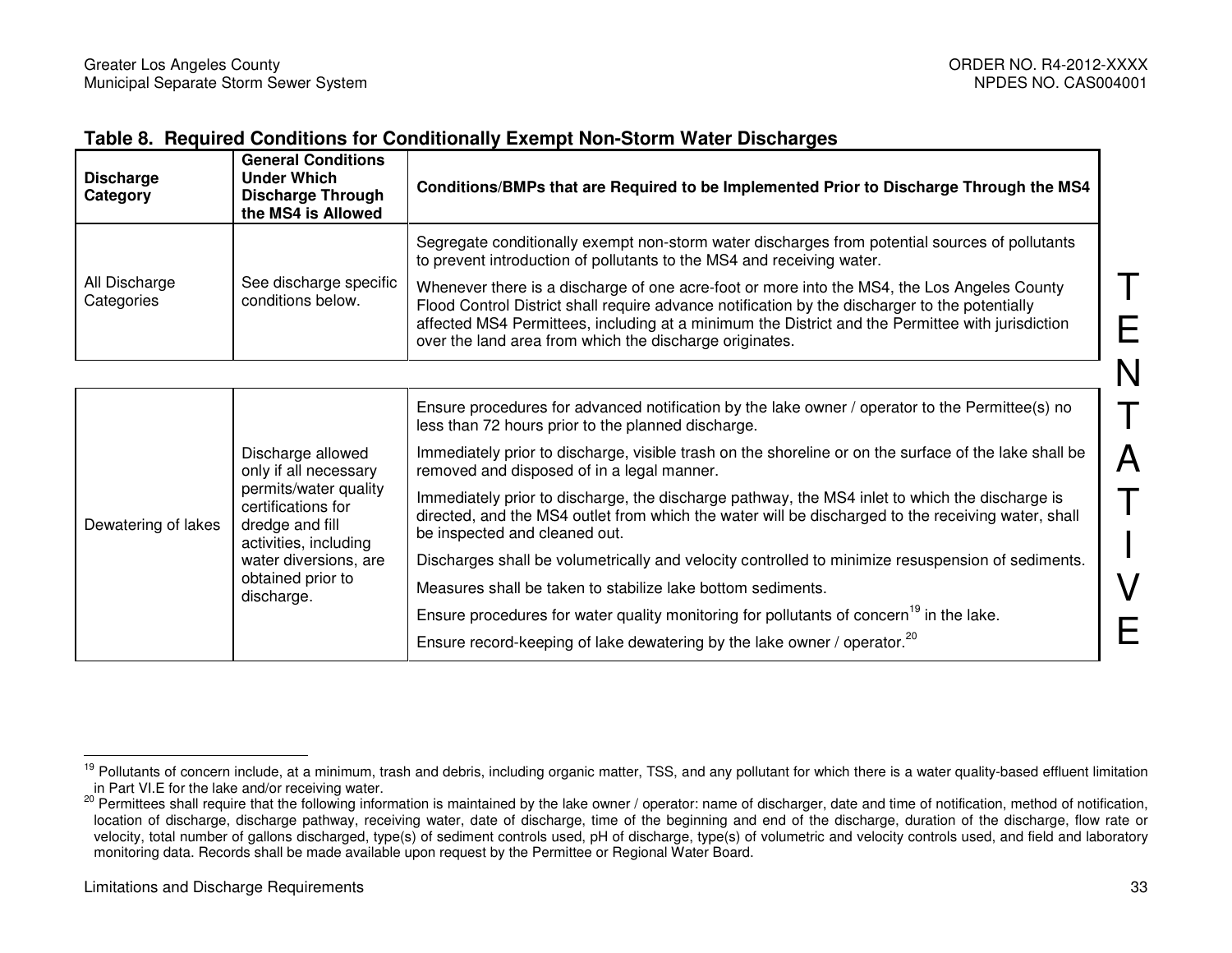E

N

T

A

T

I

V

E

| Landscape irrigation<br>using potable water                  | Discharge allowed if<br>runoff due to potable<br>landscape irrigation is<br>minimized through the<br>implementation of an<br>ordinance specifying<br>water efficient<br>landscaping<br>standards, as well as<br>an outreach and<br>education program<br>focusing on water<br>conservation and<br>landscape water use<br>efficiency. | Implement BMPs to minimize runoff and prevent introduction of pollutants to the MS4 and<br>receiving water.<br>Implement water conservation programs to minimize discharge by using less water. |
|--------------------------------------------------------------|-------------------------------------------------------------------------------------------------------------------------------------------------------------------------------------------------------------------------------------------------------------------------------------------------------------------------------------|-------------------------------------------------------------------------------------------------------------------------------------------------------------------------------------------------|
| Landscape irrigation<br>using reclaimed or<br>recycled water | Discharge of<br>reclaimed or recycled<br>water runoff from<br>landscape irrigation is<br>allowed if the<br>discharge is in<br>compliance with the<br>producer and<br>distributor operations<br>and management<br>(O&M) plan, and all<br>relevant portions<br>thereof, including the<br><b>Irrigation Management</b><br>Plan.        | Discharges must comply with applicable O&M Plans, and all relevant portions thereof, including<br>the Irrigation Management Plan.                                                               |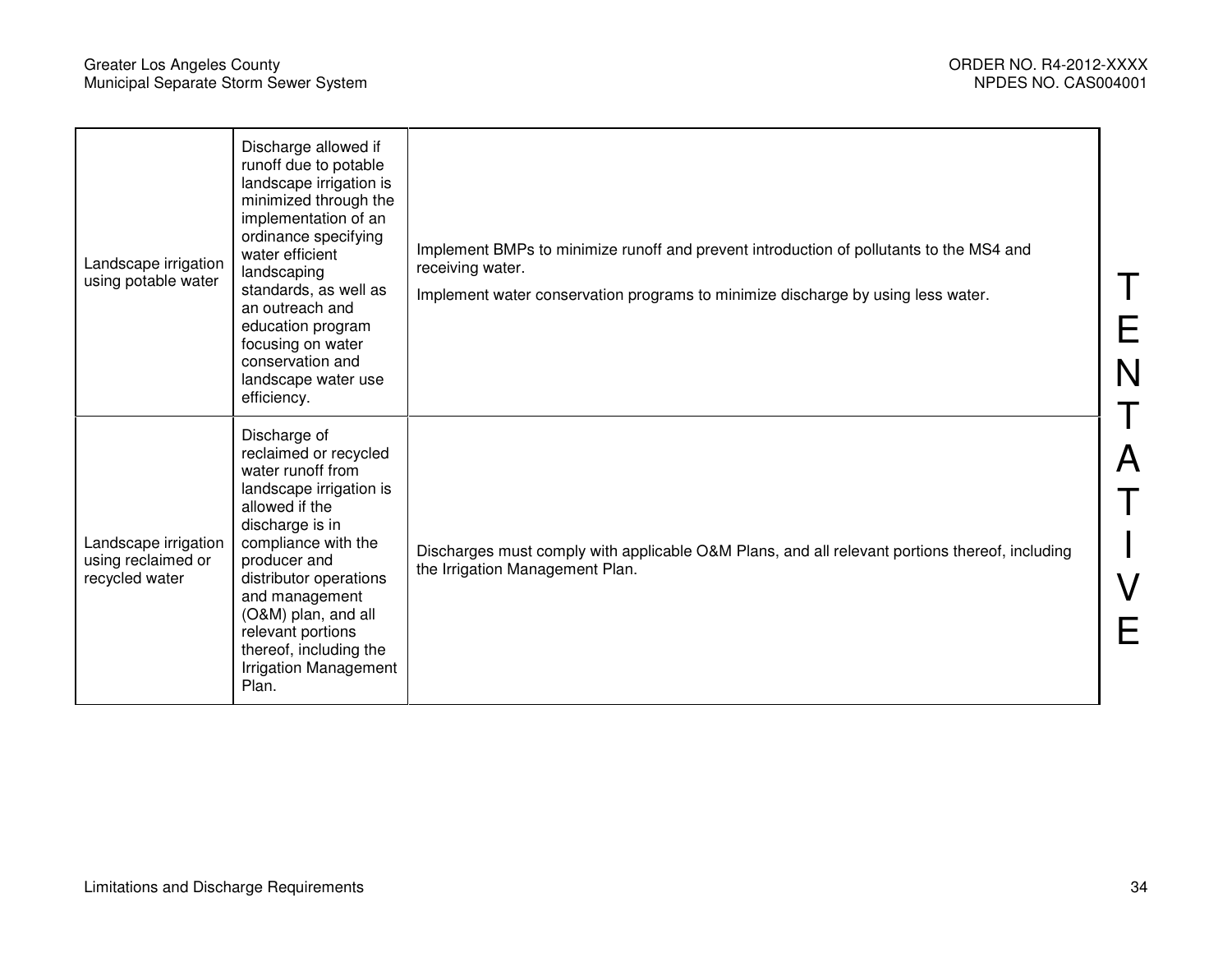E

N

T

A

T

I

V

E

|                                       | Discharges allowed                                                                               | Implement BMPs and segregate discharge from potential sources of pollutants to prevent<br>introduction of pollutants prior to discharge to the MS4 and receiving water.                                                                         |
|---------------------------------------|--------------------------------------------------------------------------------------------------|-------------------------------------------------------------------------------------------------------------------------------------------------------------------------------------------------------------------------------------------------|
| Dechlorinated/                        | after implementation<br>of specified BMPs.                                                       | Swimming pool water must be dechlorinated or debrominated using holding time, aeration, and/or<br>sodium thiosulfate. Chlorine residual in the discharge shall not exceed 0.1 mg/L.                                                             |
|                                       | Pool or spa water<br>containing copper-<br>based algaecides is                                   | Swimming pool water shall not contain any detergents, wastes, or algaecides, or any other<br>chemicals including salts from pools commonly referred to as "salt water pools" in excess of<br>applicable water quality objectives. <sup>21</sup> |
| debrominated<br>swimming pool/spa     | not allowed to be<br>discharged to the<br>MS4.                                                   | Swimming pool discharges are to be pH adjusted, if necessary, and be within the range of 6.5 and<br>8.5 standard units.                                                                                                                         |
| discharges                            | Discharges of cleaning<br>waste water and filter                                                 | Swimming pool discharges shall be volumetrically and velocity controlled to promote evaporation<br>and/or infiltration.                                                                                                                         |
| Dewatering of<br>decorative fountains | backwash allowed<br>only if authorized by a<br>separate NPDES<br>permit.                         | Ensure procedures for advanced notification by the pool owner to the Permittee(s) at least 72<br>hours prior to planned discharge for discharges of one acre-foot or more.                                                                      |
|                                       |                                                                                                  | Immediately prior to discharge, the discharge pathway, the MS4 inlet to which the discharge is<br>directed, and the MS4 outlet from which the water will be discharged to the receiving water, shall<br>be inspected and cleaned out.           |
|                                       | Discharges allowed<br>after implementation<br>of specified BMPs.                                 | Implement BMPs and segregate discharge from potential sources of pollutants to prevent<br>introduction of pollutants prior to discharge to the MS4 and receiving water.                                                                         |
|                                       |                                                                                                  | Fountain water must be dechlorinated or debrominated using holding time, aeration, and/or<br>sodium thiosulfate. Chlorine residual in the discharge shall not exceed 0.1 mg/L.                                                                  |
|                                       | Fountain water<br>containing copper-<br>based algaecides may<br>not be discharged to<br>the MS4. | Fountain discharges are to be pH adjusted, if necessary, and be within the range of 6.5 and 8.5<br>standard units.                                                                                                                              |
|                                       |                                                                                                  | Fountain discharges shall be volumetrically and velocity controlled to promote evaporation and/or<br>infiltration.                                                                                                                              |
|                                       | Fountain water<br>containing dyes my<br>not be discharged to<br>the MS4.                         | Ensure procedures for advanced notification by the fountain owner to the Permittee(s) at least 72<br>hours prior to planned discharge for discharges of one acre-foot or more.                                                                  |
|                                       |                                                                                                  | Immediately prior to discharge, the discharge pathway, the MS4 inlet to which the discharge is<br>directed, and the MS4 outlet from which the water will be discharged to the receiving water, shall<br>be inspected and cleaned out.           |

<sup>&</sup>lt;sup>21</sup> Applicable mineral water quality objectives for surface waters are contained in Chapter 3 of the Basin Plan for the Coastal Watersheds of Los Angeles and Ventura<br>Counties.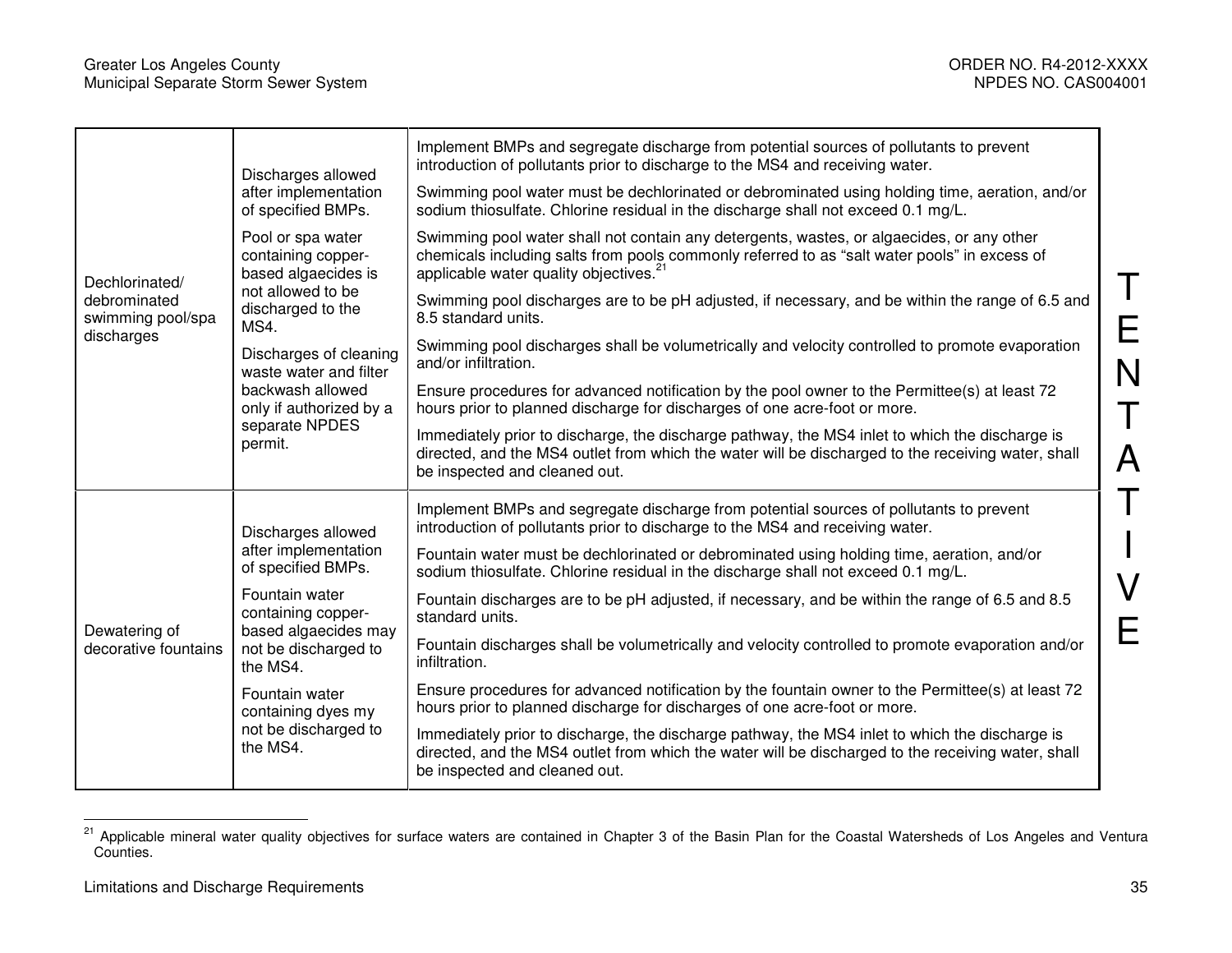| Non-commercial car<br>washing by | Discharges allowed                                               | Implement BMPs and segregate discharge from potential sources of pollutants to prevent<br>introduction of pollutants prior to discharge to the MS4 and receiving water.                                                                                                                                                                                                                                                                                                                                                                                                                                                                                                                                                                                                                                       |
|----------------------------------|------------------------------------------------------------------|---------------------------------------------------------------------------------------------------------------------------------------------------------------------------------------------------------------------------------------------------------------------------------------------------------------------------------------------------------------------------------------------------------------------------------------------------------------------------------------------------------------------------------------------------------------------------------------------------------------------------------------------------------------------------------------------------------------------------------------------------------------------------------------------------------------|
|                                  |                                                                  | Minimize the amount of water used by employing water conservation practices such as turning off<br>nozzles or kinking the hose when not spraying a car, and using a low volume pressure washer.                                                                                                                                                                                                                                                                                                                                                                                                                                                                                                                                                                                                               |
| residents or by non-             | after implementation<br>of specified BMPs.                       | Encourage use of biodegradable, phosphate free detergents and non-toxic cleaning products.                                                                                                                                                                                                                                                                                                                                                                                                                                                                                                                                                                                                                                                                                                                    |
| profit organizations             |                                                                  | Where possible, wash cars on a permeable surface where wash water can percolate into the<br>ground (e.g. gravel or grassy areas).                                                                                                                                                                                                                                                                                                                                                                                                                                                                                                                                                                                                                                                                             |
|                                  |                                                                  | Empty buckets of soapy or rinse water into the sanitary sewer system (e.g., sinks or toilets).                                                                                                                                                                                                                                                                                                                                                                                                                                                                                                                                                                                                                                                                                                                |
| Street/sidewalk<br>wash water    | Discharges allowed<br>after implementation<br>of specified BMPs. | Sweeping should be used as an alternate BMP whenever possible and sweepings should be<br>disposed of in the trash.                                                                                                                                                                                                                                                                                                                                                                                                                                                                                                                                                                                                                                                                                            |
|                                  |                                                                  | BMPs shall be in accordance with Regional Water Board Resolution No. 98-08 that requires: 1)<br>removal of trash, debris, and free standing oil/grease spills/leaks (use absorbent material if<br>necessary) from the area before washing and 2) use of high pressure, low volume spray washing<br>using only potable water with no cleaning agents at an average usage of 0.006 gallons per square<br>feet of sidewalk area. In areas of unsanitary conditions (e.g., areas where the congregation of<br>transient populations can reasonably be expected to result in a significant threat to water quality),<br>whenever practicable, Permittees shall collect and divert street and alley wash water from the<br>Permittee's street and sidewalk cleaning public agency activities to the sanitary sewer. |

 $\overline{\mathsf{T}}$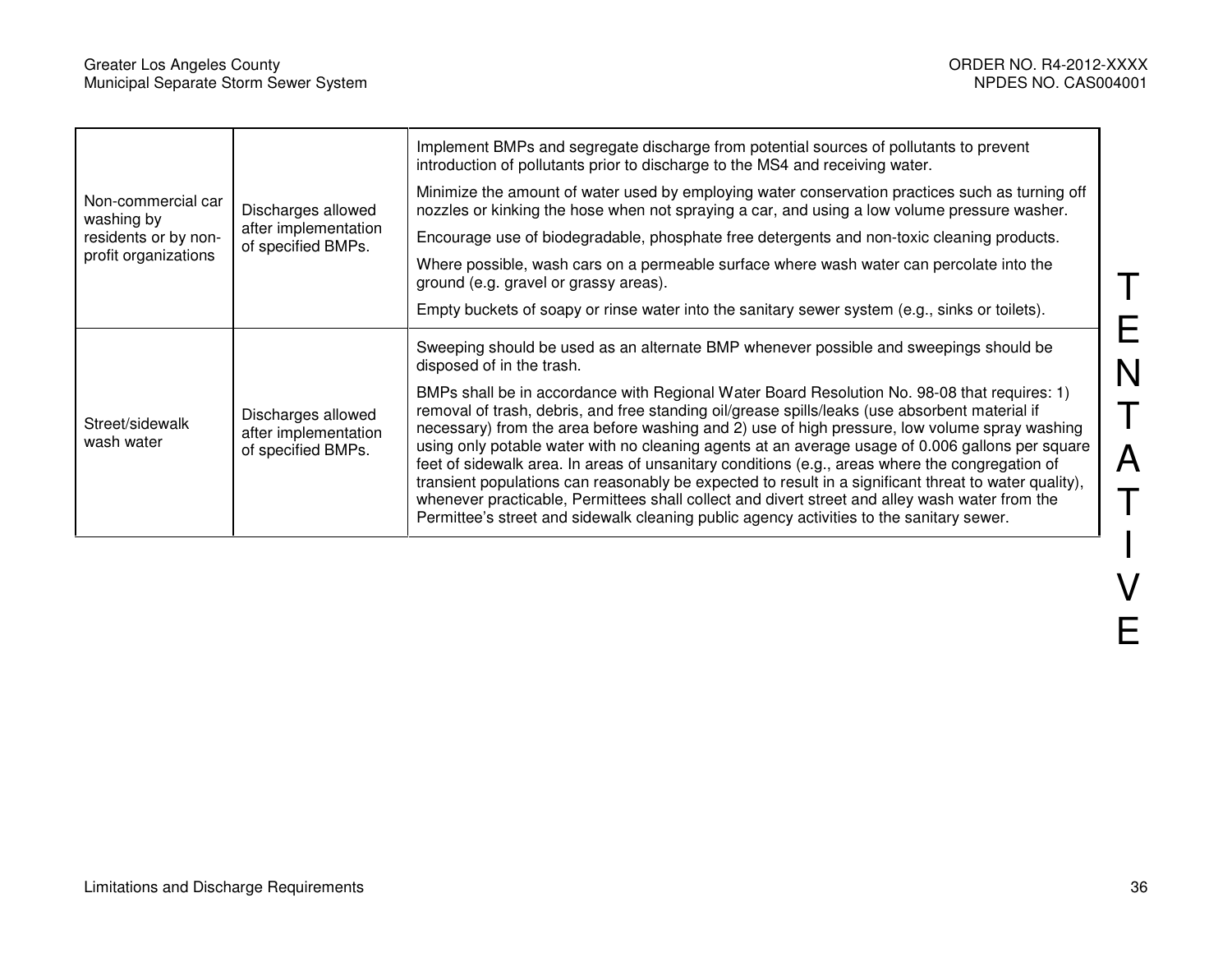# **IV. EFFLUENT LIMITATIONS AND DISCHARGE SPECIFICATIONS**

### **A. Effluent Limitations**

- **1. Technology Based Effluent Limitations**: Each Permittee shall reduce pollutants in storm water discharges from the MS4 to the maximum extent practicable (MEP).
- **2. Water Quality-Based Effluent Limitations (WQBELs).** This Order establishes WQBELs consistent with the assumptions and requirements of all available TMDL waste load allocations assigned to discharges from the Los Angeles County MS4.
	- **a.** Each Permittee shall comply with applicable WQBELs as set forth in Part VI.E of this Order, pursuant to applicable compliance schedules.

### **B. Land Discharge Specifications – Not Applicable**

**C. Reclamation Specifications – Not Applicable** 

# **V. RECEIVING WATER LIMITATIONS**

### **A. Receiving Water Limitations**

- **1.** Discharges from the MS4 that cause or contribute to the violation of receiving water limitations are prohibited.
- **2.** Discharges from the MS4 of storm water, or non-storm water, for which a Permittee is responsible<sup>22</sup>, shall not cause or contribute to a condition of nuisance.
- **3.** The Permittees shall comply with Parts V.A.1 and V.A.2 through timely implementation of control measures and other actions to reduce pollutants in the discharges in accordance with the storm water management program and its components and other requirements of this Order including any modifications. The storm water management program and its components shall be designed to achieve compliance with receiving water limitations. If exceedances of receiving water limitations persist, notwithstanding implementation of the storm water management program and its components and other requirements of this Order, the Permittee shall assure compliance with discharge prohibitions and receiving water limitations by complying with the following procedure:
	- **a.** Upon a determination by either the Permittee or the Regional Water Board that discharges from the MS4 are causing or contributing to an exceedance of an applicable Receiving Water Limitation, the Permittee shall promptly notify<sup>23</sup> and thereafter submit an Integrated Monitoring Compliance Report (as described in the Program Reporting Requirements, Part XVIII.A.5 of the Monitoring and Reporting Program) to the Regional Water Board for approval. The Integrated

<sup>22</sup> Pursuant to 40 CFR § 122.26(a)(3)(vi), a Permittee is only responsible for discharges of storm water and non-storm water from the MS4 for which it is an owner or operator.

<sup>&</sup>lt;sup>23</sup> Within 30 days of receipt of analytical results from the sampling event.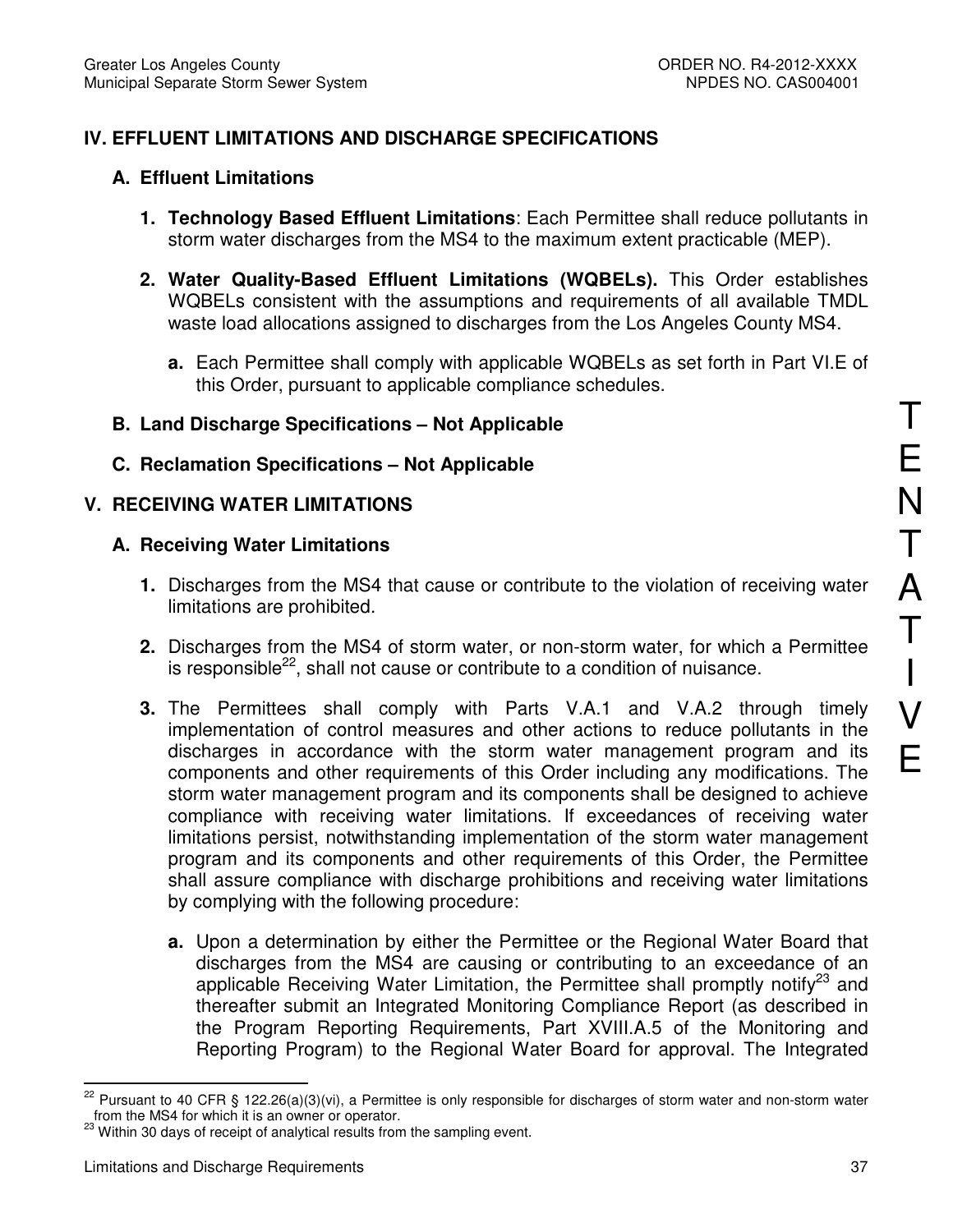Monitoring Compliance shall describe the BMPs that are currently being implemented by the Permittee and additional BMPs, including modifications to current BMPs that will be implemented to prevent or reduce any pollutants that are causing or contributing to the exceedances of receiving water limitations. The Integrated Monitoring Compliance Report shall include an implementation schedule. This Integrated Monitoring Compliance Report shall be incorporated in the annual Storm Water Report unless the Regional Water Board directs an earlier submittal. The Regional Water Board may require modifications to the Integrated Monitoring Compliance Report.

- **b.** The Permittee shall submit any modifications to the Integrated Monitoring Compliance Report required by the Regional Water Board within 30 days of notification.
- **c.** Within 30 days following the Regional Water Board Executive Officer's approval of the Integrated Monitoring Compliance Report, the Permittee shall revise the storm water management program and its components and monitoring program to incorporate the approved modified BMPs that have been and will be implemented, an implementation schedule, and any additional monitoring required.
- **d.** The Permittee shall implement the revised storm water management program and its components and monitoring program according to the approved implementation schedule.
- **4.** So long as the Permittee has complied with the procedures set forth in Part V.A.3. above and is implementing the revised storm water management program and its components, the Permittee does not have to repeat the same procedure for continuing or recurring exceedances of the same receiving water limitations unless directed by the Regional Water Board to modify current BMPs or develop additional BMPs.

# **B. Ground Water Limitations – Not Applicable**

# **VI. PROVISIONS**

# **A. Standard Provisions**

**1. Federal Standard Provisions.** Each Permittee shall comply with all Standard Provisions included in Attachment D of this Order, in accordance with 40 CFR sections 122.41 and 122.42.

# **2. Legal Authority**

**a.** Each Permittee must establish and maintain adequate legal authority, within its respective jurisdiction, to control pollutant discharges into and from its MS4 through ordinance, statute, permit, contract or similar means. This legal authority must, at a minimum, authorize or enable the Permittee to: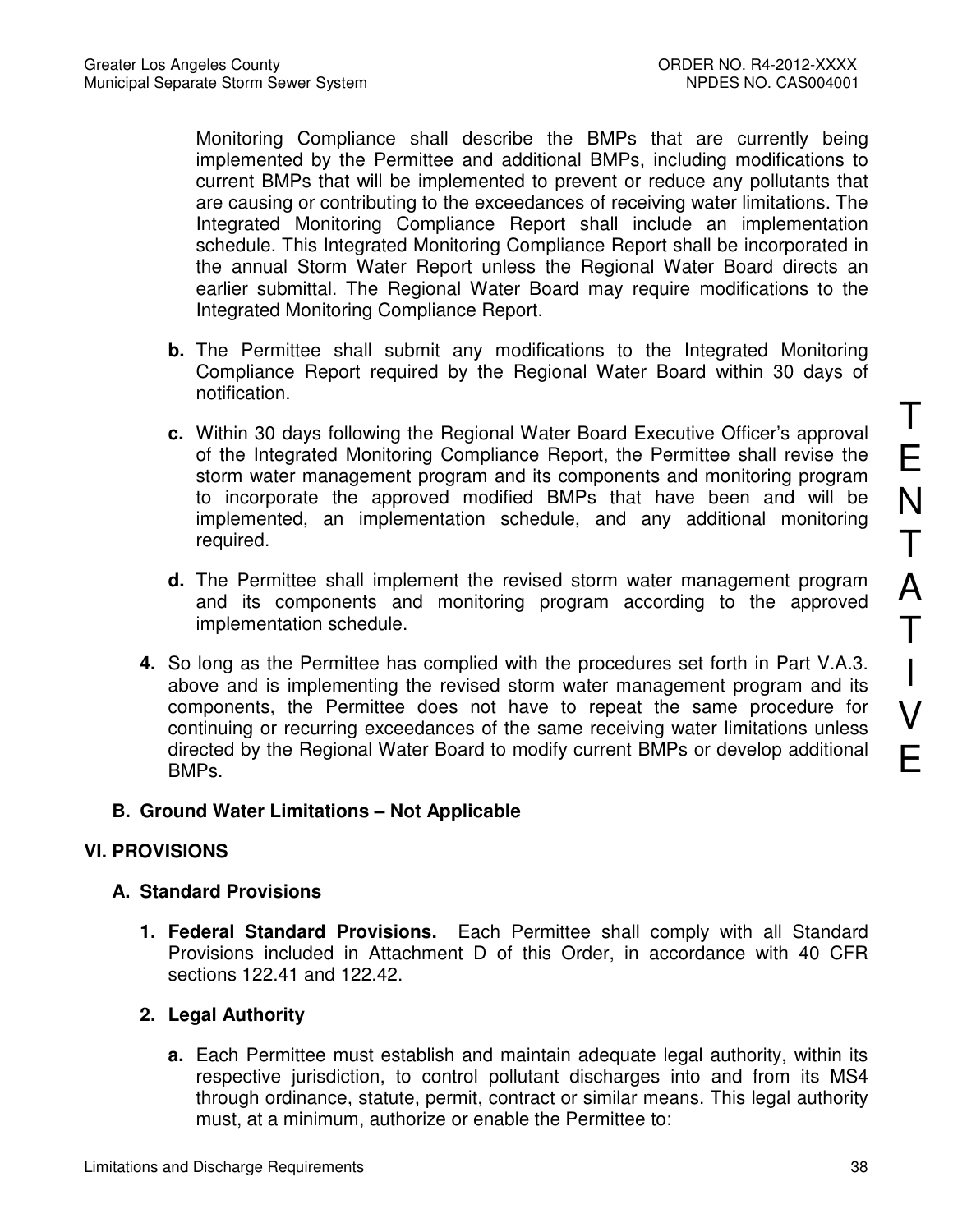- **i.** Control the contribution of pollutants to its MS4 from storm water discharges associated with industrial and construction activity and control the quality of storm water discharged from industrial and construction sites. This requirement applies both to industrial and construction sites with coverage under an NPDES permit, as well as to those sites that do not have coverage under an NPDES permit. Grading ordinances must be updated and enforced as necessary to comply with this Order;
- **ii.** Prohibit all non-storm water discharges not otherwise authorized or conditionally exempt pursuant to Part III.A;
- **iii.** Prohibit and eliminate illicit discharges and illicit connections to the MS4;
- **iv.** Control the discharge of spills, dumping, or disposal of materials other than storm water to its MS4;
- **v.** Require compliance with conditions in Permittee ordinances, permits, contracts or orders (i.e., hold dischargers to its MS4 accountable for their contributions of pollutants and flows);
- **vi.** Utilize enforcement mechanisms to require compliance with applicable ordinances, permits, contracts, or orders;
- **vii.** Control the contribution of pollutants from one portion of the shared MS4 to another portion of the MS4 through interagency agreements among Copermittees;
- **viii.** Control of the contribution of pollutants from one portion of the shared MS4 to another portion of the MS4 through interagency agreements with other owners of the MS4 such as the State of California Department of Transportation;
- **ix.** Carry out all inspections, surveillance, and monitoring procedures necessary to determine compliance and noncompliance with applicable municipal ordinances, permits, contracts and orders, and with the provisions of this Order, including the prohibition of non-storm water discharges into the MS4 and receiving waters. This means the Permittee must have authority to enter, monitor, inspect, take measurements, review and copy records, and require regular reports from entities discharging into its MS4;
- **x.** Require the use of control measures to prevent or reduce the discharge of pollutants to achieve water quality standards/receiving water limitations;
- **xi.** Require that structural BMPs are properly operated and maintained; and
- **xii.** Require documentation on the operation and maintenance of structural BMPs and their effectiveness in reducing the discharge of pollutants to the MS4.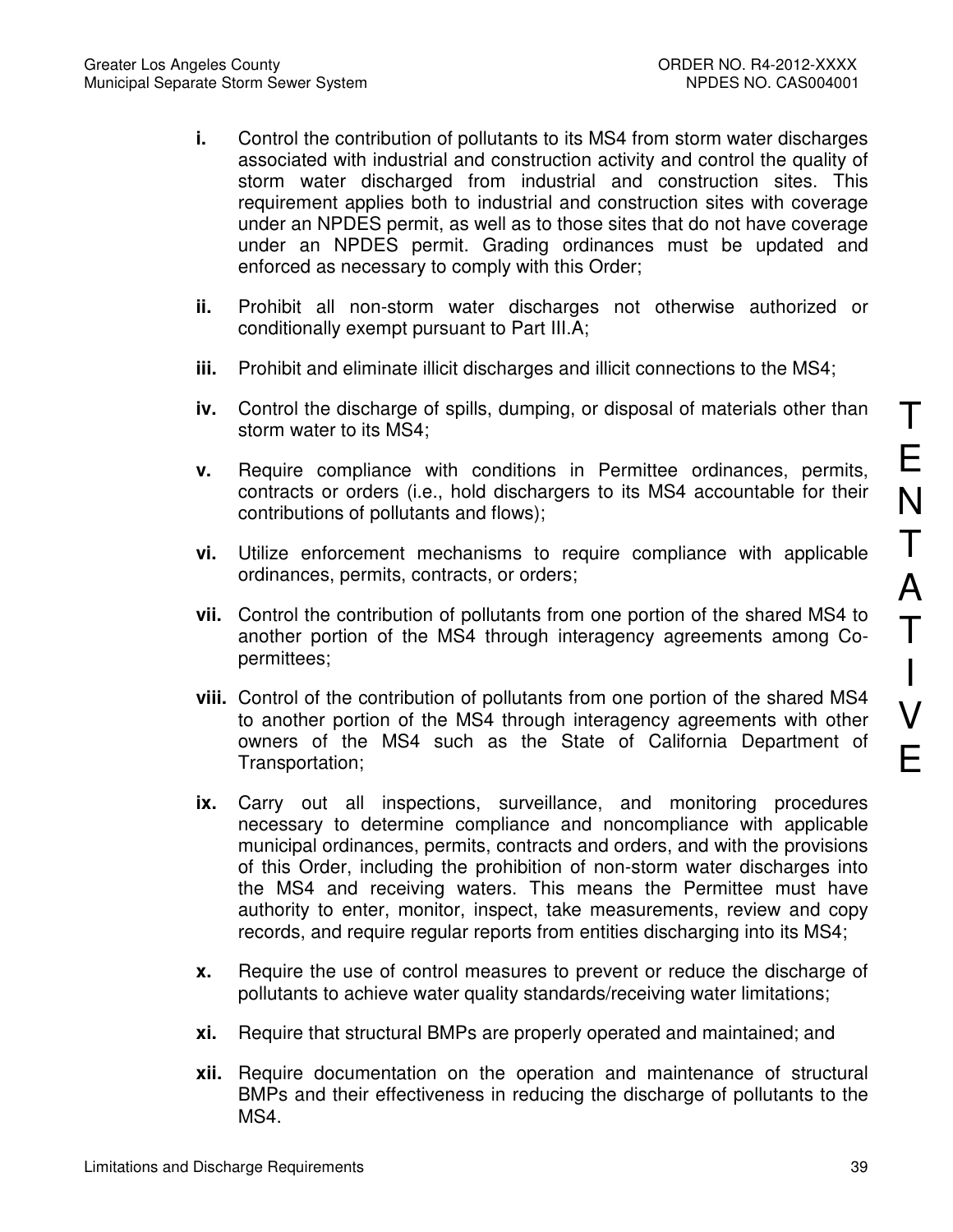- **b.** Each Permittee must submit a statement certified by its chief legal counsel that the Permittee has the legal authority within its jurisdiction to implement and enforce each of the requirements contained in 40 CFR § 122.26(d)(2)(i)(A-F) and this Order. Each Permittee shall submit this certification annually as part of its Annual Report. These statements must include:
	- **i.** Citation of applicable municipal ordinances or other appropriate legal authorities and their relationship to the requirements of 40 CFR §  $122.26(d)(2)(i)(A)-(F)$  and of this Order; and
	- **ii.** Identification of the local administrative and legal procedures available to mandate compliance with applicable municipal ordinances identified in subsection (i) above and therefore with the conditions of this Order, and a statement as to whether enforcement actions can be completed administratively or whether they must be commenced and completed in the judicial system.

# **3. Fiscal Resources**

- **a.** Each Permittee shall exercise its full authority to secure the fiscal resources necessary to meet all requirements of this Order.
- **b.** Each Permittee shall include in its Annual Report a description of the source(s) of funds used in the past year, and proposed for the coming year, to meet necessary expenditures on the Permittee's storm water management program.
- **c.** Each Permittee shall conduct a fiscal analysis of the annual capital and operation and maintenance expenditures necessary to implement the requirements of this Order. Each Permittee shall submit its fiscal analysis with its Report of Waste Discharge.

### **4. Responsibilities of the Permittees**

- **a.** Each Permittee is required to comply with the requirements of this Order applicable to discharges within its boundaries. Permittees are not responsible for the implementation of the provisions applicable to other Permittees. Each Permittee shall:
	- **i.** Comply with the requirements of this Order and any modifications thereto.
	- **ii.** Coordinate among its internal departments and agencies, as necessary, to facilitate the implementation of the requirements of this Order applicable to such Permittees in an efficient and cost-effective manner.
	- **iii.** Participate in intra-agency coordination (e.g. Planning Department, Fire Department, Building and Safety, Code Enforcement, Public Health, Parks and Recreation, and others) and inter-agency coordination (e.g. co-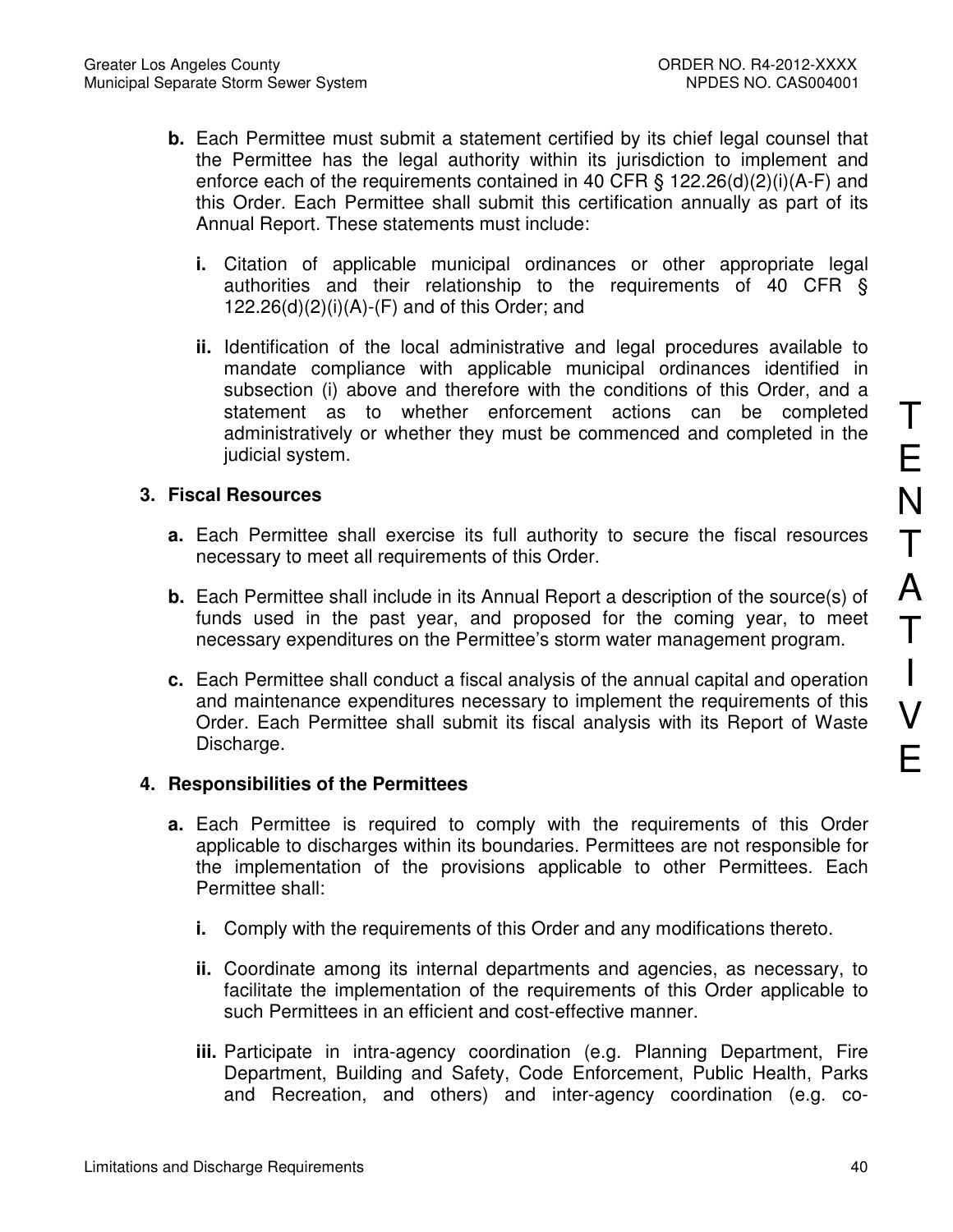Permittees, other NPDES permittees) necessary to successfully implement the provisions of this Order.

### **5. Public Review**

- **a.** All documents submitted to the Regional Water Board in compliance with the terms and conditions of this Order shall be made available to members of the public pursuant to the Freedom of Information Act (5 U.S.C. § 552 (as amended)) and the Public Records Act (Cal. Government Code § 6250 et seq.).
- **b.** All documents submitted to the Regional Water Board Executive Officer for approval shall be made available to the public for a 30-day period to allow for public comment.

### **6. Regional Water Board Review**

Any formal determination or approval made by the Regional Water Board Executive Officer pursuant to the provisions of this Order may be reviewed by the Regional Water Board. A Permittee(s) or a member of the public may request such review upon petition within 30 days of the effective date of the notification of such decision to the Permittee(s) and interested parties on file at the Regional Water Board.

### **7. Reopener and Modification**

- **a.** This Order may be modified, revoked, reissued, or terminated in accordance with the provisions of 40 CFR sections 122.44, 122.62, 122.63, 122.64, 124.5, 125.62, and 125.64. Causes for taking such actions include, but are not limited to:
	- **i.** Endangerment to human health or the environment resulting from the permitted activity, including information that the discharge(s) regulated by this Order may have the potential to cause or contribute to adverse impacts on water quality and/or beneficial uses;
	- **ii.** Acquisition of newly-obtained information that would have justified the application of different conditions if known at the time of Order adoption;
	- **iii.** To address changed conditions identified in required reports or other sources deemed significant by the Regional Water Board;
	- **iv.** To incorporate provisions as a result of future amendments to the Basin Plan, such as a new or revised water quality objective or the adoption or reconsideration of a TMDL;
	- **v.** To incorporate provisions as a result of new or amended statewide water quality control plans or policies adopted by the State Water Board;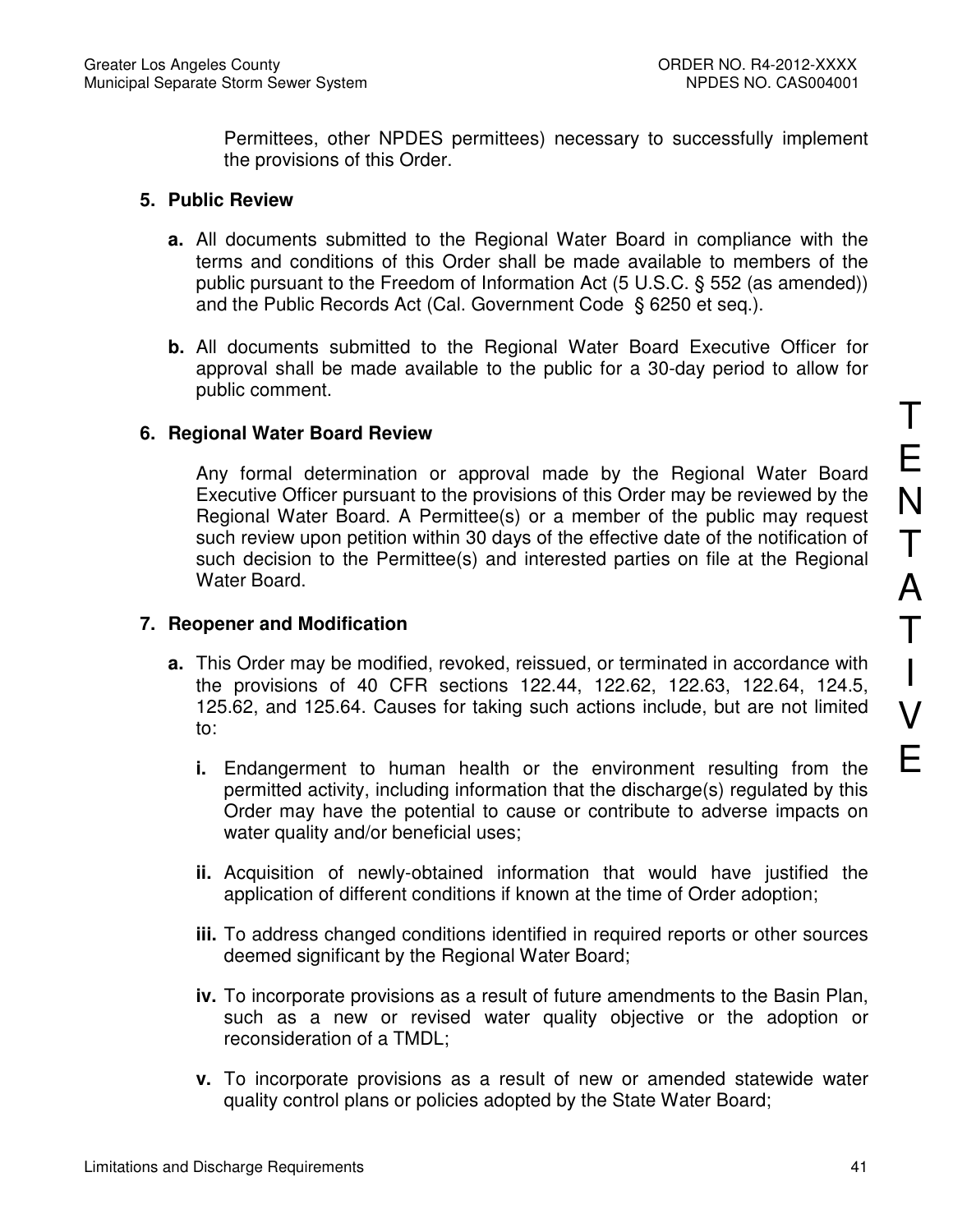- **vi.** To incorporate provisions as a result of the promulgation of new or amended federal or state laws or regulations, USEPA guidance concerning regulated activities, or judicial decisions that becomes effective after adoption of this Order.
- **vii.** To incorporate effluent limitations for toxic constituents determined to be present in significant amount in the discharge through a more comprehensive monitoring program included as part of this Order and based on the results of the reasonable potential analysis; and/or
- **viii.** In accordance with the provisions set forth in 40 CFR Parts 122 and 124, to include requirements for the implementation of the watershed management approach or to include new Minimum Levels (MLs).
- **b.** After notice and opportunity for a hearing, this Order may be terminated or modified for cause, including, but not limited to:
	- **i.** Violation of any term or condition contained in this Order;
	- **ii.** Obtaining this Order by misrepresentation, or failure to disclose all relevant facts; or
	- **iii.** A change in any condition that requires either a temporary or permanent reduction or elimination of the authorized discharge.
- **c.** The filing of a request by a Permittee for a modification, revocation and reissuance, or termination, or a notification of planned changes or anticipated noncompliance does not stay any condition of this Order.
- **d.** This Order may be modified to make corrections or allowances for changes in the permitted activity, following the procedures at 40 CFR section 122.63, if processed as a minor modification. Minor modifications may only:
	- **i.** Correct typographical errors; or
	- **ii.** Require more frequent monitoring or reporting by a Permittee.
- **8.** Any discharge of waste to any point(s) other than specifically described in this Order is prohibited, and constitutes a violation of this Order.
- **9.** A copy of this Order shall be maintained by each Permittee so as to be available during normal business hours to Permittee employees responsible for implementation of the provisions of this Order and members of the public.
- **10.** The discharge of any product registered under the Federal Insecticide, Fungicide, and Rodenticide Act to any waste stream that may ultimately be released to waters of the United States, is prohibited, unless specifically authorized elsewhere in this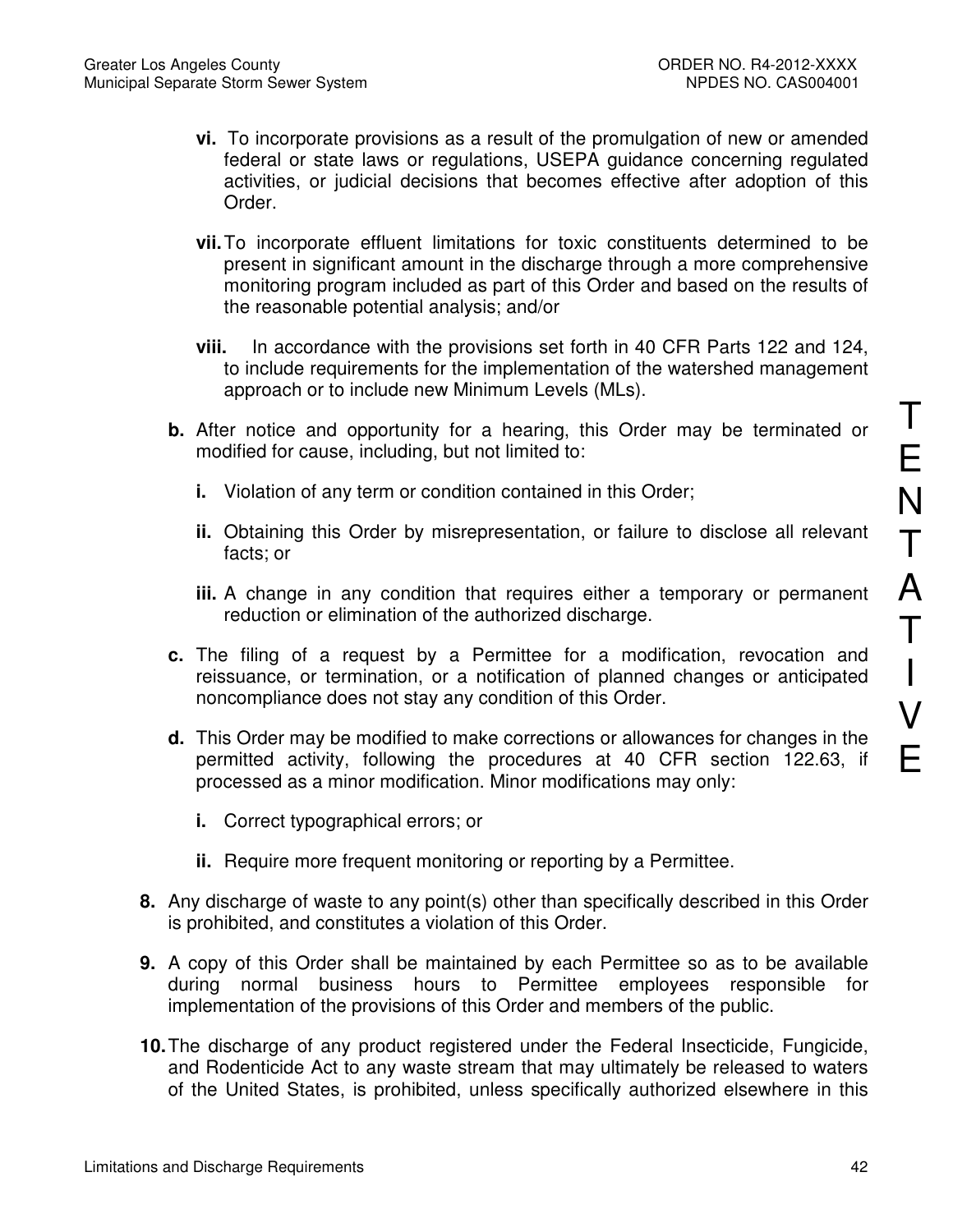Order or another NPDES permit. This requirement is not applicable to products used for lawn and agricultural purposes.

- **11.** The discharge of any waste resulting from the combustion of toxic or hazardous wastes to any waste stream that ultimately discharges to waters of the United States is prohibited, unless specifically authorized elsewhere in this Order.
- **12.** Oil or oily material, chemicals, refuse, or other pollutionable materials shall not be stored or deposited in areas where they may be picked up by rainfall and carried off of the property and/or discharged to surface waters. Any such spill of such materials shall be contained and removed immediately.
- **13.** If there is any storage of hazardous or toxic materials or hydrocarbons at a facility owned and/or operated by a Permittee and if the facility is not manned at all times, a 24-hour emergency response telephone number shall be prominently posted where it can easily be read from the outside.

# **14. Enforcement**

- **a.** Violation of any of the provisions of this Order may subject the violator to any of the penalties described herein or in Attachment D of this Order, or any combination thereof, at the discretion of the prosecuting authority; except that only one kind of penalty may be applied for each kind of violation.
- **b.** Failure to comply with provisions or requirements of this Order, or violation of other applicable laws or regulations governing discharges through the MS4 to receiving waters, may subject a Permittee to administrative or civil liabilities, criminal penalties, and/or other enforcement remedies to ensure compliance. Additionally, certain violations may subject a Permittee to civil or criminal enforcement from appropriate local, state, or federal law enforcement entities.
- **c.** The California Water Code provides that any person who violates a waste discharge requirement or a provision of the California Water Code is subject to civil penalties of up to \$5,000 per day, \$10,000 per day, or \$25,000 per day of violation, or when the violation involves the discharge of pollutants, is subject to civil penalties of up to \$10 per gallon per day or \$25 per gallon per day of violation; or some combination thereof, depending on the violation, or upon the combination of violations.
- **d.** California Water Code section 13385(h)(1) requires the Regional Water Board to assess a mandatory minimum penalty of three-thousand dollars (\$3,000) for each serious violation. Pursuant to California Water Code section 13385(h)(2), a "serious violation" is defined as any waste discharge that violates the effluent limitations contained in the applicable waste discharge requirements for a Group II pollutant by 20 percent or more, or for a Group I pollutant by 40 percent or more. Appendix A of 40 CFR section 123.45 specifies the Group I and II pollutants. Pursuant to California Water Code section 13385.1(a)(1), a "serious violation" is also defined as "a failure to file a discharge monitoring report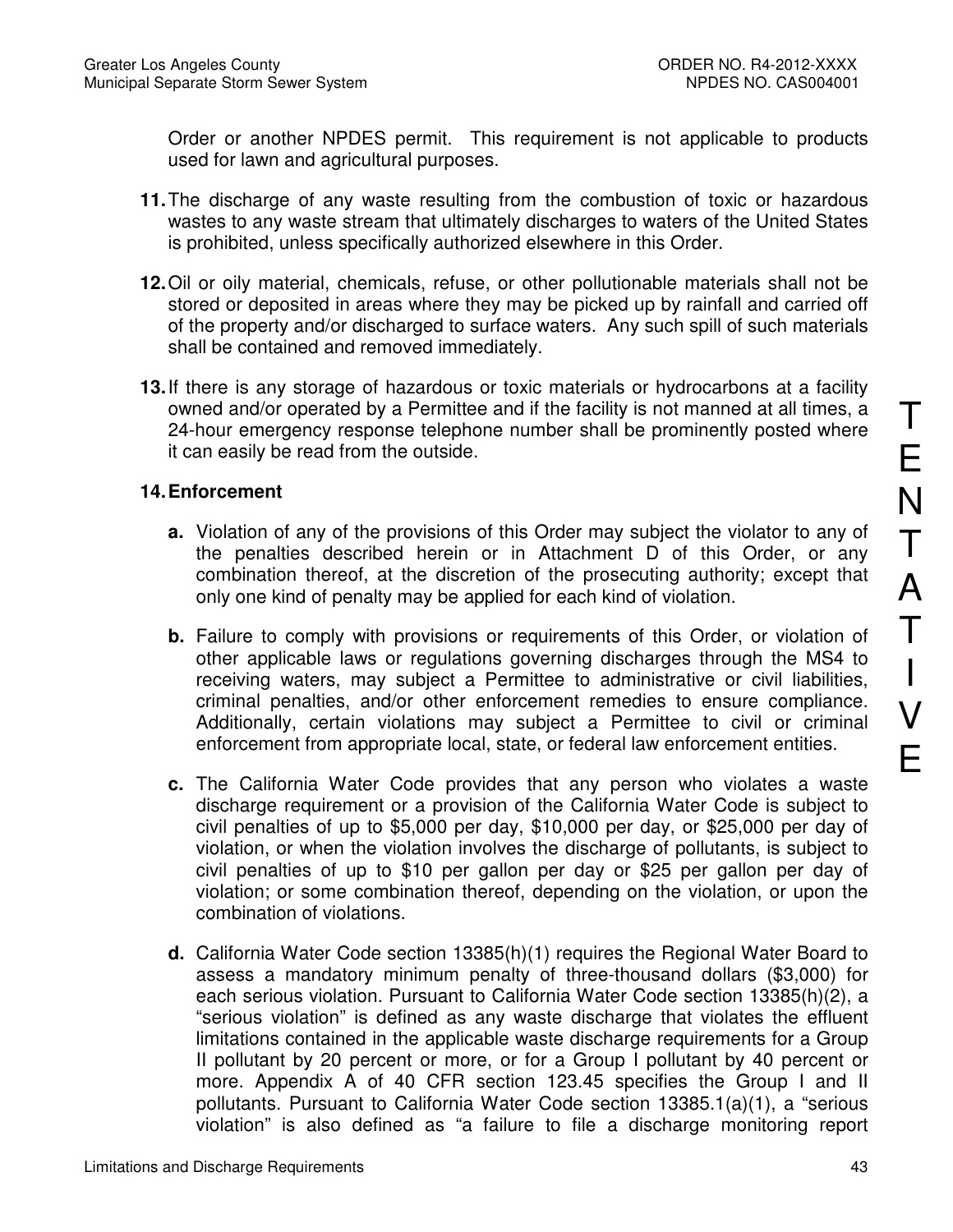required pursuant to Section 13383 for each complete period of 30 days following the deadline for submitting the report, if the report is designed to ensure compliance with limitations contained in waste discharge requirements that contain effluent limitations."

- **e.** California Water Code section 13385(i) requires the Regional Water Board to assess a mandatory minimum penalty of three-thousand dollars (\$3,000) for each violation whenever a person violates a waste discharge requirement effluent limitation in any period of six consecutive months, except that the requirement to assess the mandatory minimum penalty shall not be applicable to the first three violations within that time period.
- **f.** Pursuant to California Water Code section 13385.1(d), for the purposes of section 13385.1 and subdivisions (h), (i), and (j) of section 13385, "effluent limitation" means a numeric restriction or a numerically expressed narrative restriction, on the quantity, discharge rate, concentration, or toxicity units of a pollutant or pollutants that may be discharged from an authorized location. An effluent limitation may be final or interim, and may be expressed as a prohibition. An effluent limitation, for these purposes, does not include a receiving water limitation, a compliance schedule, or a best management practice.
- **g.** Unlike subdivision (c) of California Water Code section 13385, where violations of effluent limitations may be assessed administrative civil liability on a per day basis, the mandatory minimum penalties provisions identified above require the Regional Water Board to assess mandatory minimum penalties for "each violation" of an effluent limitation. Some water quality-based effluent limitations in Attachments L through R of this Order (e.g., trash, as described immediately below) are expressed as annual effluent limitations. Therefore, for such limitations, there can be no more than one violation of each interim or final effluent limitation per year.

### **h. Trash TMDLs.**

**i.** Consistent with the 2009 amendments to Order No. 01-182 to incorporate the Los Angeles River Trash TMDL, the water quality-based effluent limitations in Attachments L through R of this Order for trash are expressed as annual effluent limitations. Therefore, for such limitations, there can be no more than one violation of each interim or final effluent limitation per year. Trash is considered a Group I pollutant, as specified in Appendix A to 40 CFR section 123.45. Therefore, each annual violation of a trash effluent limitation in Attachments L through R of this Order by forty percent or more would be considered a "serious violation" under California Water Code section 13385(h). With respect to the final effluent limitation of zero trash, any detectable discharge of trash necessarily is a serious violation, in accordance with the State Water Board's Enforcement Policy. Violations of the effluent limitations in Attachments L through R of this Order would not constitute "chronic" violations that would give rise to mandatory liability under California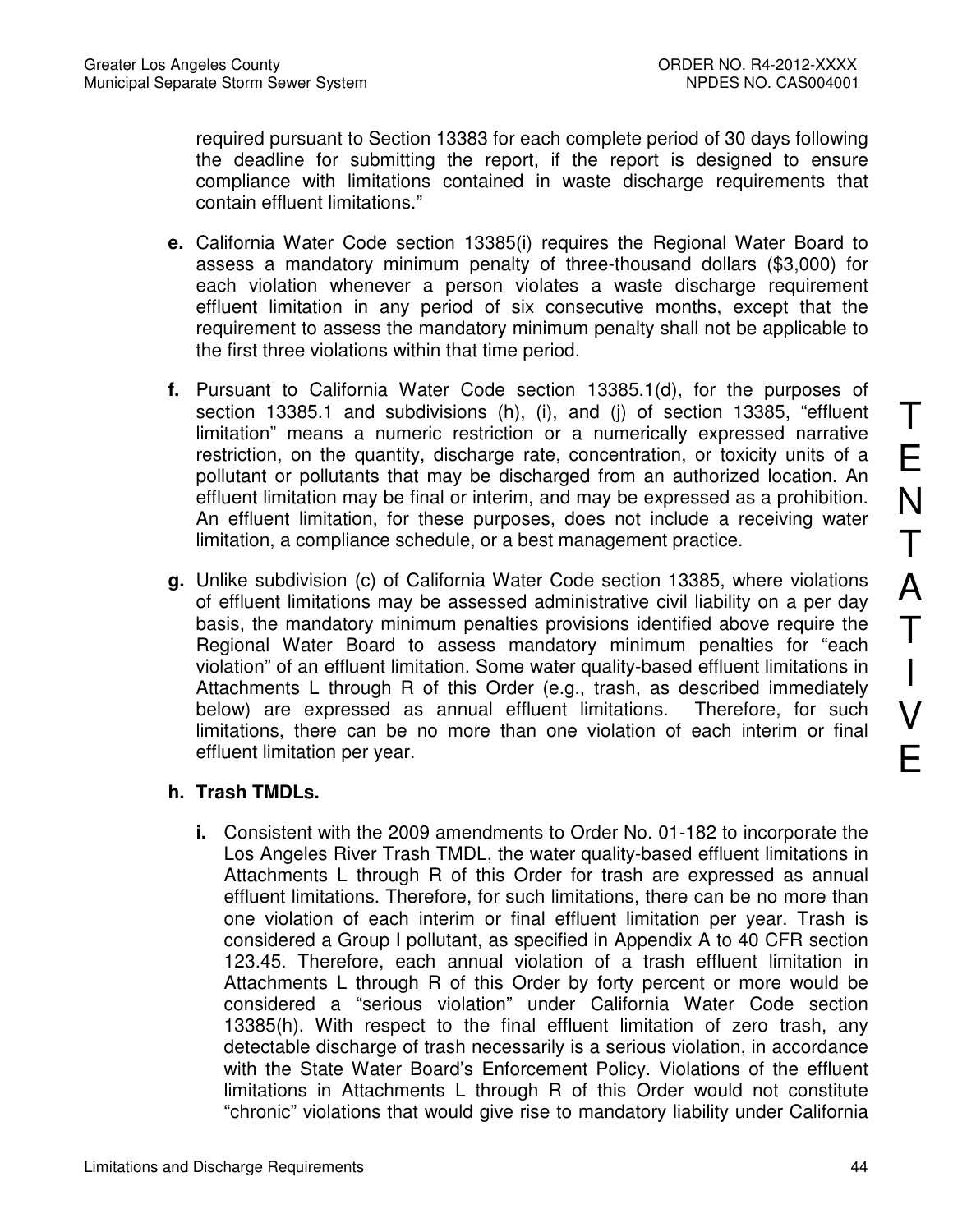Water Code section 13385(i) because four or more violations of the effluent limitations subject to a mandatory penalty cannot occur in a period of six consecutive months.

- **ii.** For the purposes of enforcement under California Water Code section 13385, subdivisions (a), (b), and (c), not every storm event may result in trash discharges. In trash TMDLs adopted by the Regional Water Board, the Regional Water Board states that improperly deposited trash is mobilized during storm events of greater than 0.25 inches of precipitation. Therefore, violations of the effluent limitations are limited to the days of a storm event of greater than 0.25 inches. Once a Permittee has violated the annual effluent limitation, any subsequent discharges of trash during any day of a storm event of greater than 0.25 inches during the same storm year constitutes an additional "day in which the violation [of the effluent limitation] occurs".
- **15.** This Order does not exempt any Permittee from compliance with any other laws, regulations, or ordinances that may be applicable.
- **16.** The provisions of this Order are severable. If any provisions of this Order or the application of any provision of this Order to any circumstance is held invalid, the application of such provision to other circumstances and the remainder of this Order shall not be affected.

## **B. Monitoring and Reporting Program (MRP) Requirements**

Dischargers shall comply with the MRP and future revisions thereto, in Attachment E of this Order.

### **C. Watershed Management Programs**

### **1. General**

- **a.** The purpose of this Part VI.C is to allow Permittees the flexibility to develop Watershed Management Programs to implement the requirements of this Order on a watershed scale through customized strategies, control measures, and BMPs.
- **b.** Participation in a Watershed Management Program is voluntary and allows a Permittee to customize the requirements in Part VI.D (Minimum Control Measures) to address the highest watershed priorities, including achieving compliance with the requirements of Part VI.E (Total Maximum Daily Load Provisions) and Attachments L through R.
- **c.** Customized strategies, control measures, and BMPs shall be implemented on a watershed basis, where applicable, through each Permittee's storm water management program and/or collectively by all participating Permittees through a Watershed Management Program.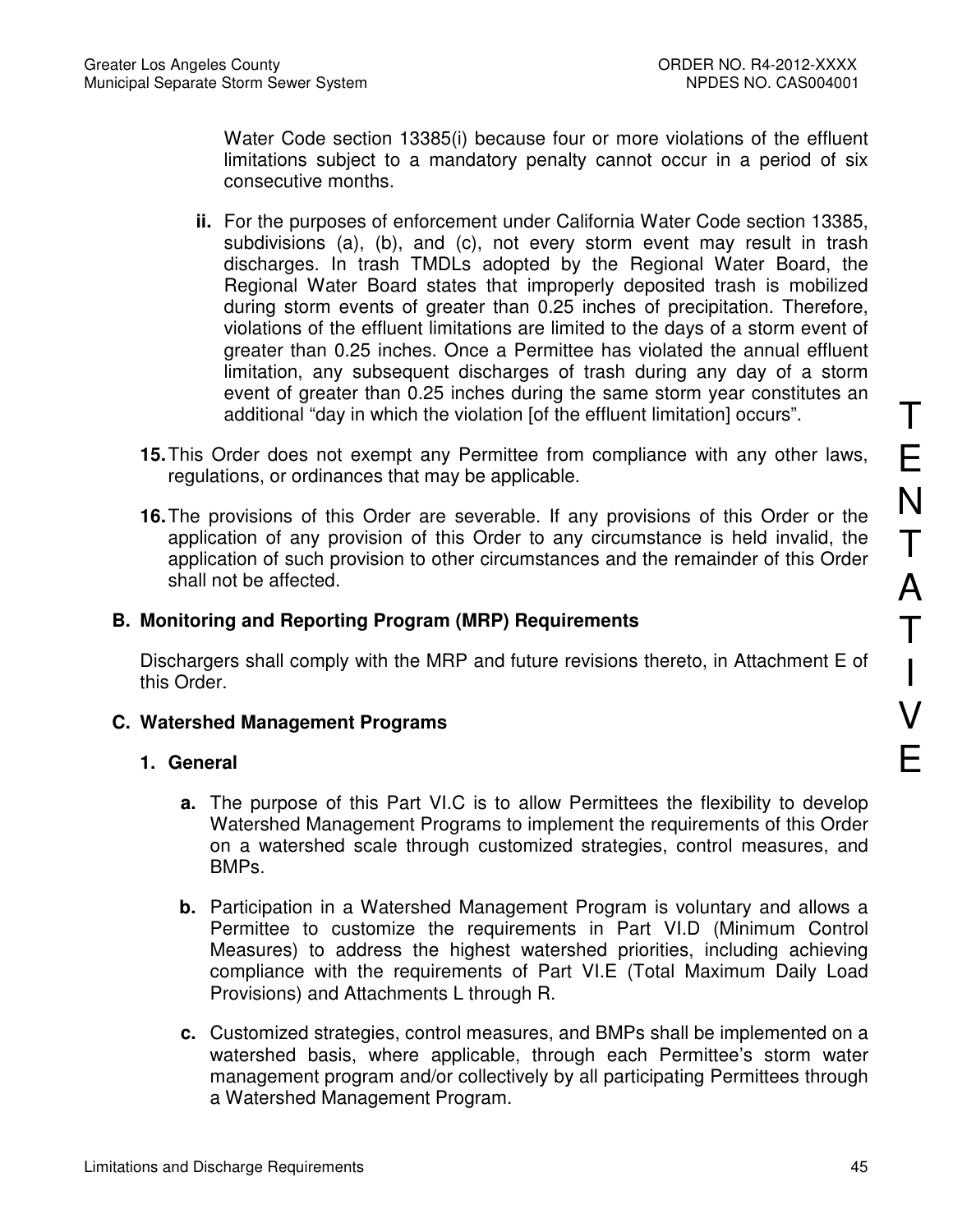- **d.** The goal of the Watershed Management Programs is to ensure that discharges from the Los Angeles County MS4: (i) achieve applicable water quality-based effluent limitations in Part VI.E and Attachments L through R, (ii) do not cause or contribute to exceedances of receiving water limitations in Parts V.A and VI.E and Attachments L through R, and (iii) do not cause exceedances of nonstorm water action levels in Attachment G.
- **e.** Watershed Management Programs shall be developed using the Regional Water Board's Watershed Management Areas (WMAs). Where appropriate, WMAs may be separated into subwatersheds to focus water quality prioritization and implementation efforts by receiving water.
- **f.** Each Watershed Management Program shall:
	- **i.** Prioritize water quality issues resulting from storm water and non-storm water discharges from the MS4 to receiving waters within each WMA,
	- **ii.** Identify and implement strategies, control measures, and BMPs to achieve applicable water quality-based effluent limitations, receiving water limitations, and/or non-storm water action levels consistent with corresponding compliance schedules in this Order,
	- **iii.** Execute an integrated monitoring program and assessment program pursuant to the Attachment E – MRP, Part IV to determine progress towards achieving applicable limitations and/or action levels in Attachment G, and
	- **iv.** Revise strategies, control measures, and BMPs as necessary to maintain progress towards achieving applicable limitations and/or action levels in Attachment G.

### **2. Process**

- **a.** Timelines for Implementation
	- **i.** Each Permittee shall ensure implementation of the following requirements per the schedule specified in Table 9 below:

### **Table 9. Watershed Management Program Implementation Requirements**

| <b>Part</b> | <b>Provision</b>                                                                           | Due Date                               |
|-------------|--------------------------------------------------------------------------------------------|----------------------------------------|
| VI.C.2.b    | Notify Regional Water Board of<br>intent to develop Watershed<br><b>Management Program</b> | 6 months after Order effective<br>date |
| VI.C.2.b    | Submit draft plan to Regional<br><b>Water Board Executive Officer</b>                      | 1 year after Order effective date      |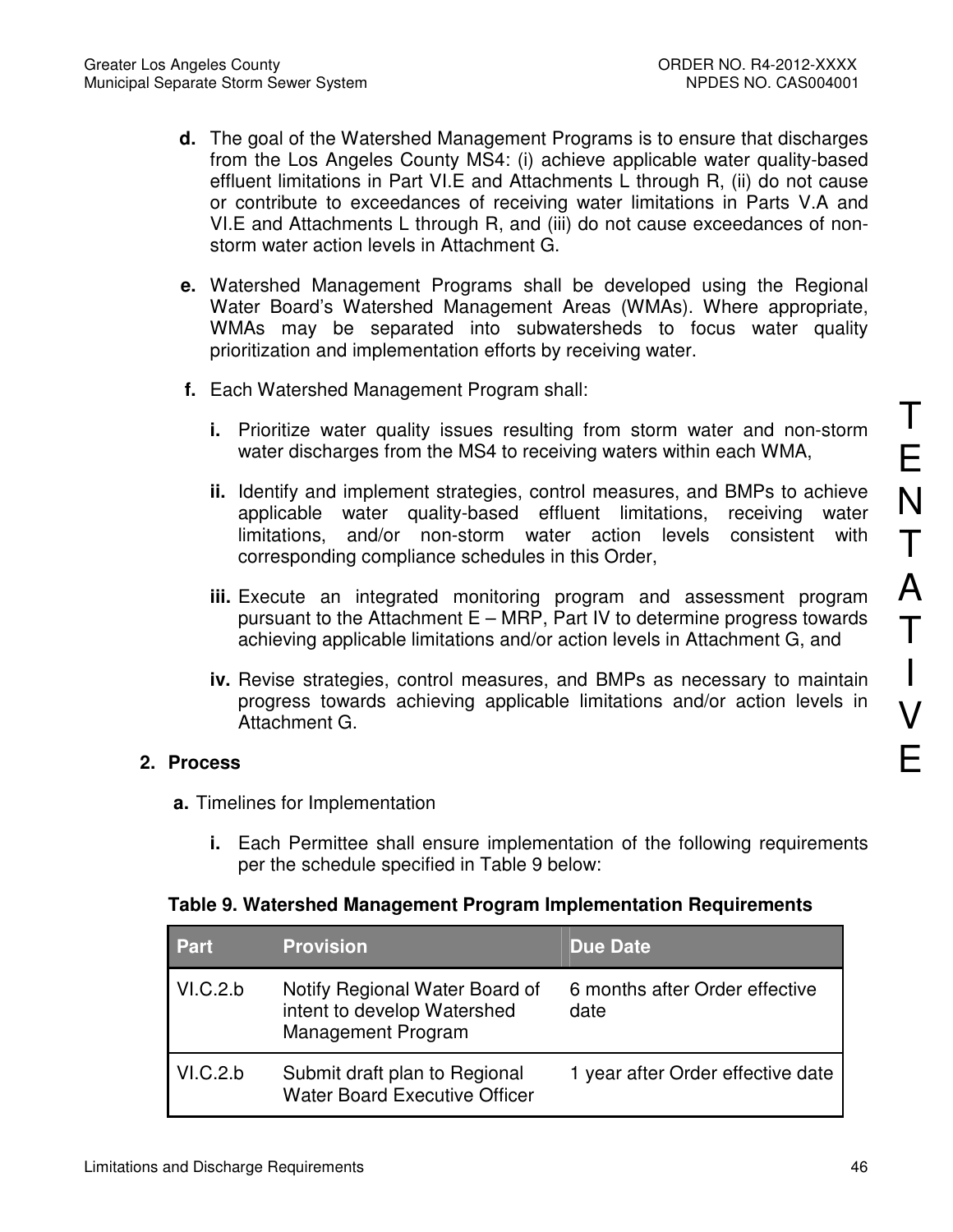| VI.C.2.c    | Submit final plan to Regional<br><b>Water Board Executive Officer</b>               | 3 months after receipt of<br><b>Regional Water Board</b><br>comments on draft plan |
|-------------|-------------------------------------------------------------------------------------|------------------------------------------------------------------------------------|
| VI.C.4      | Begin implementation of<br><b>Watershed Management</b><br>Program                   | Upon submittal of final plan                                                       |
| VI.C.6.a.ii | Evaluation of Watershed<br>Management Program and<br>submittal of revisions to plan | Annually, beginning in 2015                                                        |

- **b.** Permittees that elect to develop a Watershed Management Program must notify the Regional Water Board no later than six months after the effective date of this Order.
- **c.** Permittees that elect to develop a Watershed Management Program shall submit a draft plan to the Regional Water Board Executive Officer no later than 1 year after the effective date of this Order.
- **d.** Permittees that do not elect to develop a Watershed Management Program shall be subject to the baseline requirements in Part VI.D and shall demonstrate compliance with applicable interim water quality-based effluent limitations in Part VI.E pursuant to subparts VI.E.2.d.i.(1)-(3).

# **3. Program Development**

**a.** Identification of Water Quality Priorities

Permittees shall identify the water quality priorities within each WMA that will be addressed by the Watershed Management Program. At a minimum, these priorities shall include achieving applicable water quality-based effluent limitations and/or receiving water limitations established pursuant to TMDLs, as set forth in Part VI.E and Attachments L through R of this Order.

- **i.** Water Quality Characterization. Each plan shall include an evaluation of existing water quality conditions, including characterization of storm water and non-storm water discharges from the MS4 and receiving water quality, to support identification and prioritization/sequencing of management actions.
- **ii.** Water Body-Pollutant Classification. On the basis of the evaluation of existing water quality conditions, water body-pollutant combinations shall be classified into one of the following three categories:
	- (1) Category 1 (Highest Priority): Water body-pollutant combinations for which water quality-based effluent limitations and/or receiving water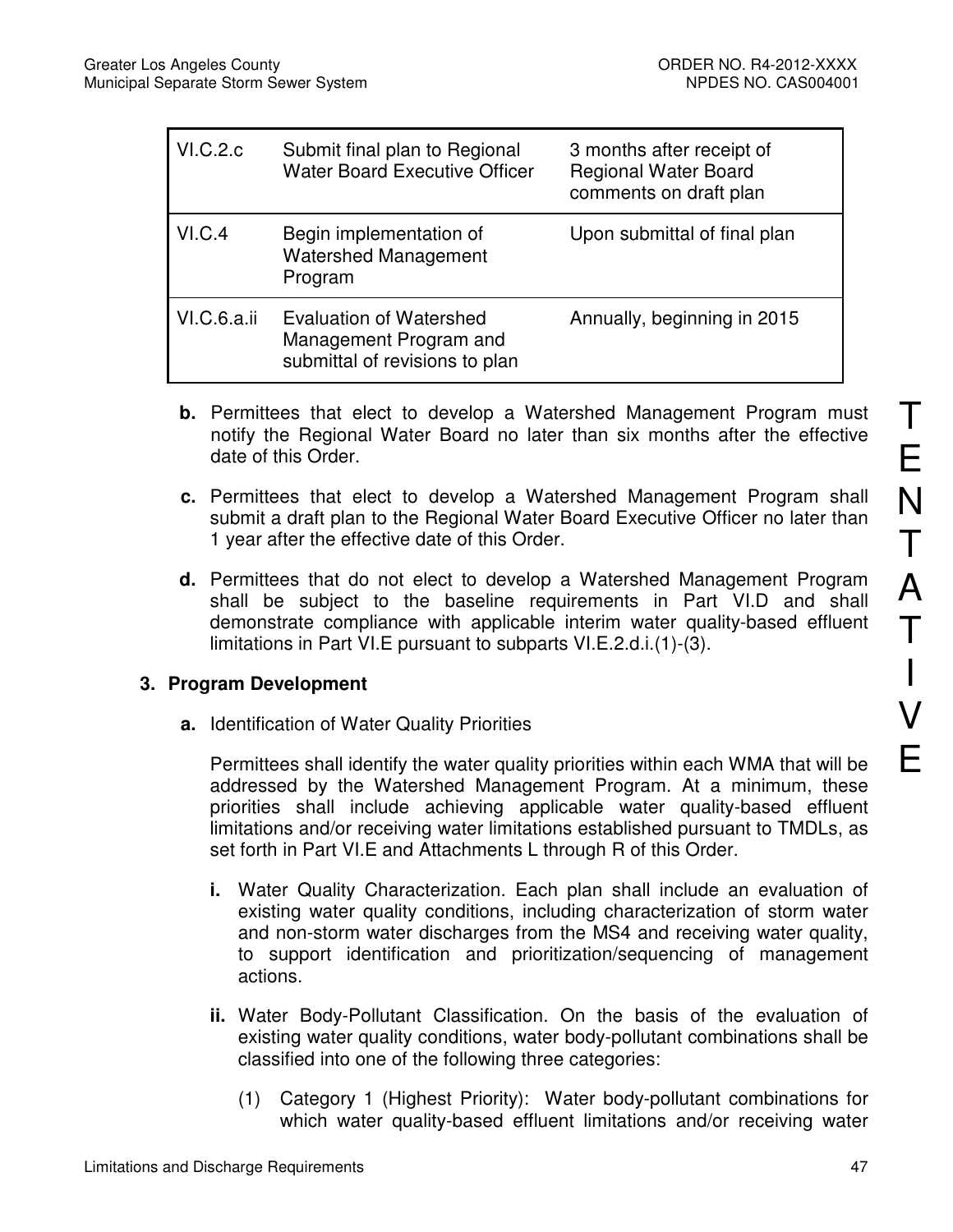limitations are established in Part VI.E and Attachments L through R of this Order.

- (2) Category 2 (High Priority): Pollutants for which data indicate water quality impairment in the receiving water according to the State's Water Quality Control Policy for Developing California's Clean Water Act Section 303(d) List (State Listing Policy).
- (3) Category 3 (Medium Priority): Pollutants for which there are insufficient data to indicate water quality impairment in the receiving water according to the State's Listing Policy, but which exceed applicable water quality standards.
- **iii.** Source Assessment. Utilizing existing information, potential sources within the watershed for the water body-pollutant combinations in Categories 1 and 2 shall be identified.
	- (1) Permittees shall identify known and suspected storm water and nonstorm water pollutant sources in discharges to the MS4 and from the MS4 to receiving waters and any other stressors related to MS4 discharges causing or contributing to the highest water quality priorities (Categories 1 and 2). The identification of known and suspected sources of the highest water quality priorities shall consider the following:
		- (a) Review of available data, including but not limited to:
			- (i) Findings from the Permittees' Illicit Connections and Illicit Discharge Elimination Programs;
			- (ii) Findings from the Permittees' Industrial/Commercial Facilities Programs;
			- (iii) Findings from the Permittees' Development Construction Programs;
			- (iv) Findings from the Permittees' Public Agency Activities Programs;
			- (v) TMDL source investigations;
			- (vi) Watershed model results;
			- (vii) Findings from the Permittees' monitoring programs, including but not limited to TMDL compliance monitoring and receiving water monitoring; and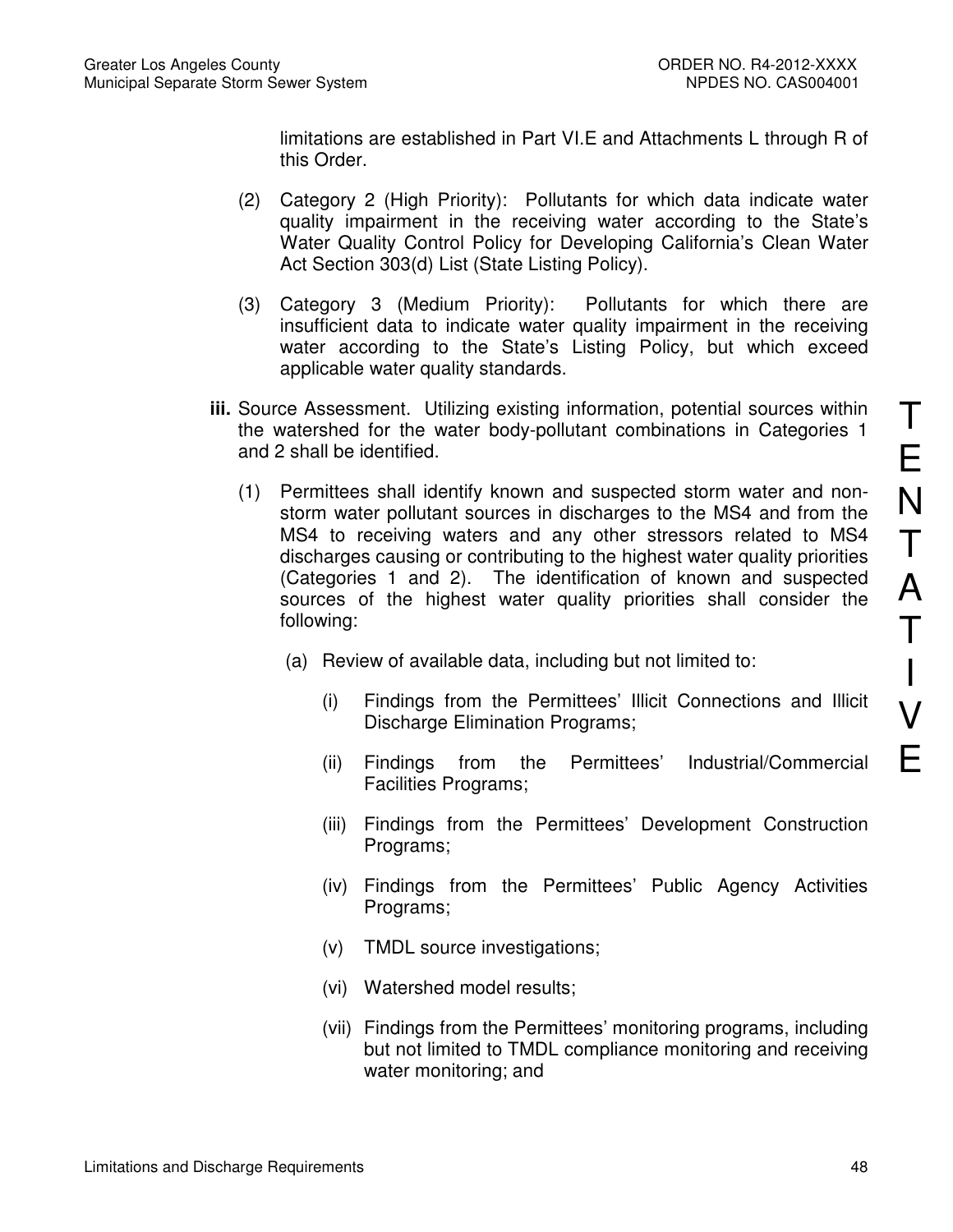- (viii) Any other pertinent data, information, or studies related to pollutant sources and conditions that contribute to the highest water quality priorities.
- (b) Locations of the Permittees' MS4s, including, at a minimum, all MS4 major outfalls and major structural controls for storm water and non-storm water that discharge to receiving waters.
- (c) Other known and suspected sources of pollutants in non-storm water or storm water discharges from the MS4 to receiving waters within the WMA.
- **iv.** Prioritization. Based on the findings of the source assessment, the issues within each watershed shall be prioritized and sequenced. Watershed priorities shall include at a minimum:
	- (1) TMDLs
		- (a) Controlling pollutants for which there are water quality-based effluent limitations and/or receiving water limitations with interim or final compliance deadlines within the permit term, or TMDL compliance deadlines that have already passed and limitations have not been achieved.
		- (b) Controlling pollutants for which there are water quality-based effluent limitations and/or receiving water limitations with interim or final compliance deadlines between September 6, 2012 and October 25, 2017.
	- (2) Other Receiving Water Considerations
		- (a) Controlling pollutants for which data indicate impairment in the receiving water and the findings from the source assessment implicates discharges from the MS4 shall be considered the second highest priority.
- **b.** Selection of Watershed Control Measures
	- **i.** Permittees shall identify strategies, control measures, and BMPs to implement through their individual storm water management programs, and collectively on a watershed scale, with the goal of creating an efficient program to focus individual and collective resources on watershed priorities.
	- **ii.** The objectives of the Watershed Control Measures shall include:
		- (1) Prevent or eliminate non-storm water discharges to the MS4 that are a source of pollutants from the MS4 to receiving waters.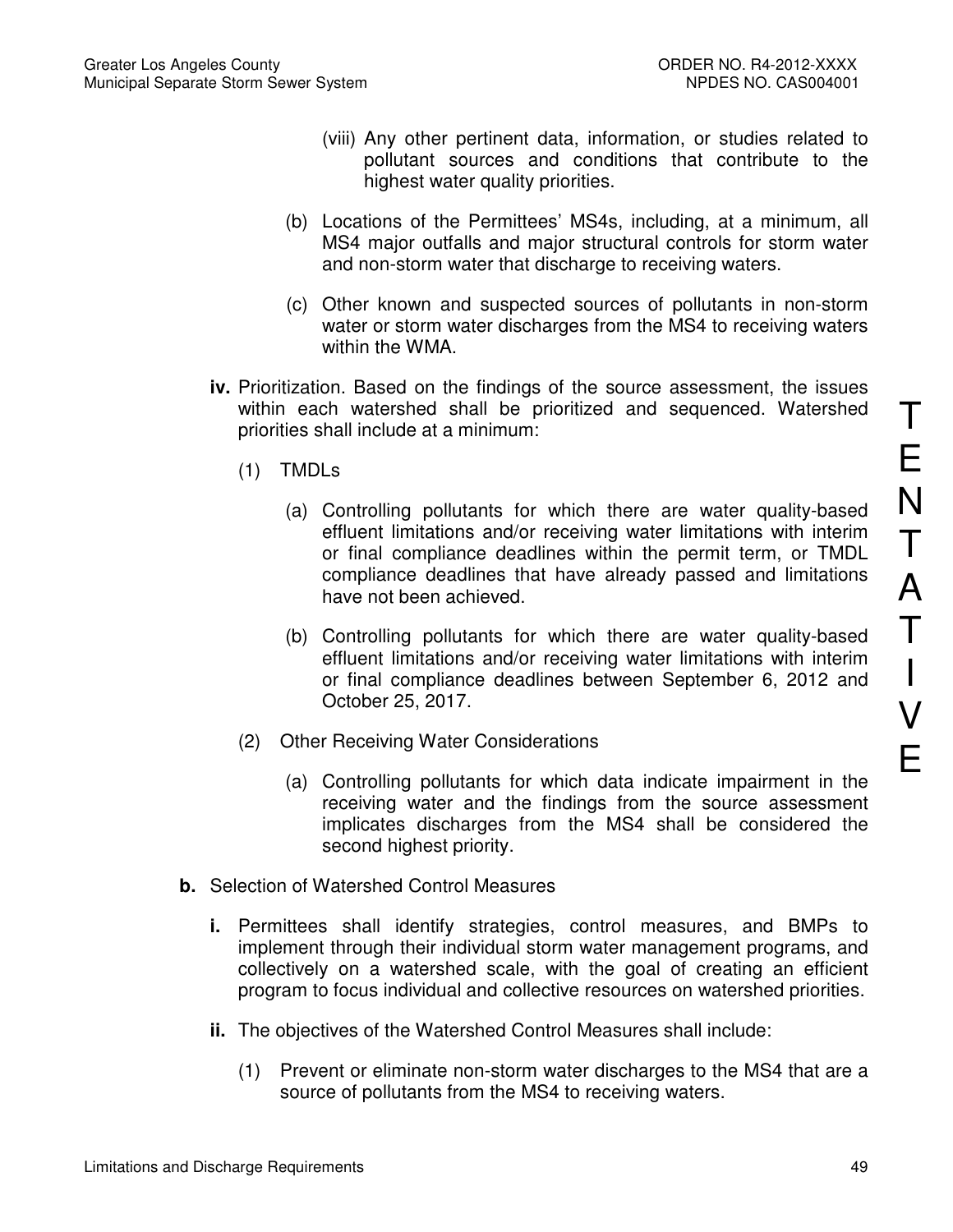- (2) Implement pollutant controls necessary to achieve all applicable interim and final water quality-based effluent limitations and/or receiving water limitations pursuant to corresponding compliance schedules.
- (3) Ensure that discharges from the MS4 do not cause or contribute to exceedances of receiving water limitations.
- **iii.** Watershed Control Measures may include:
	- (1) Structural and/or non-structural controls and operation and maintenance procedures that are designed to achieve applicable water quality-based effluent limitations, receiving water limitations in Part VI.E and/or Attachments L through R;
	- (2) Retrofitting areas of existing development known or suspected to contribute to the highest water quality priorities with regional or subregional controls or management measures; and
	- (3) Stream and/or habitat rehabilitation or restoration projects where stream and/or habitat rehabilitation or restoration are necessary for, or will contribute to demonstrable improvements in the physical, chemical, and biological receiving water conditions and restoration and/or protection of water quality standards in receiving waters.
- **iv.** The following provisions of this Order shall be incorporated as part of the Watershed Management Program:
	- (1) Minimum Control Measures.
		- (a) Permittees shall assess the minimum control measures (MCMs) as defined in Part VI.D.4 to Part VI.D.9 of this Order to identify opportunities for focusing resources on the high priority issues in each watershed. For each of the following minimum control measures, Permittees shall identify potential modifications that will address watershed priorities:
			- (i) Planning and Land Development Program
			- (ii) Development Construction Program
			- (iii) Industrial/Commercial Facilities Program
			- (iv) Illicit Connection and Illicit Discharges Detection and Elimination Program
			- (v) Public Agency Activities Program
			- (vi) Public Information and Participation Program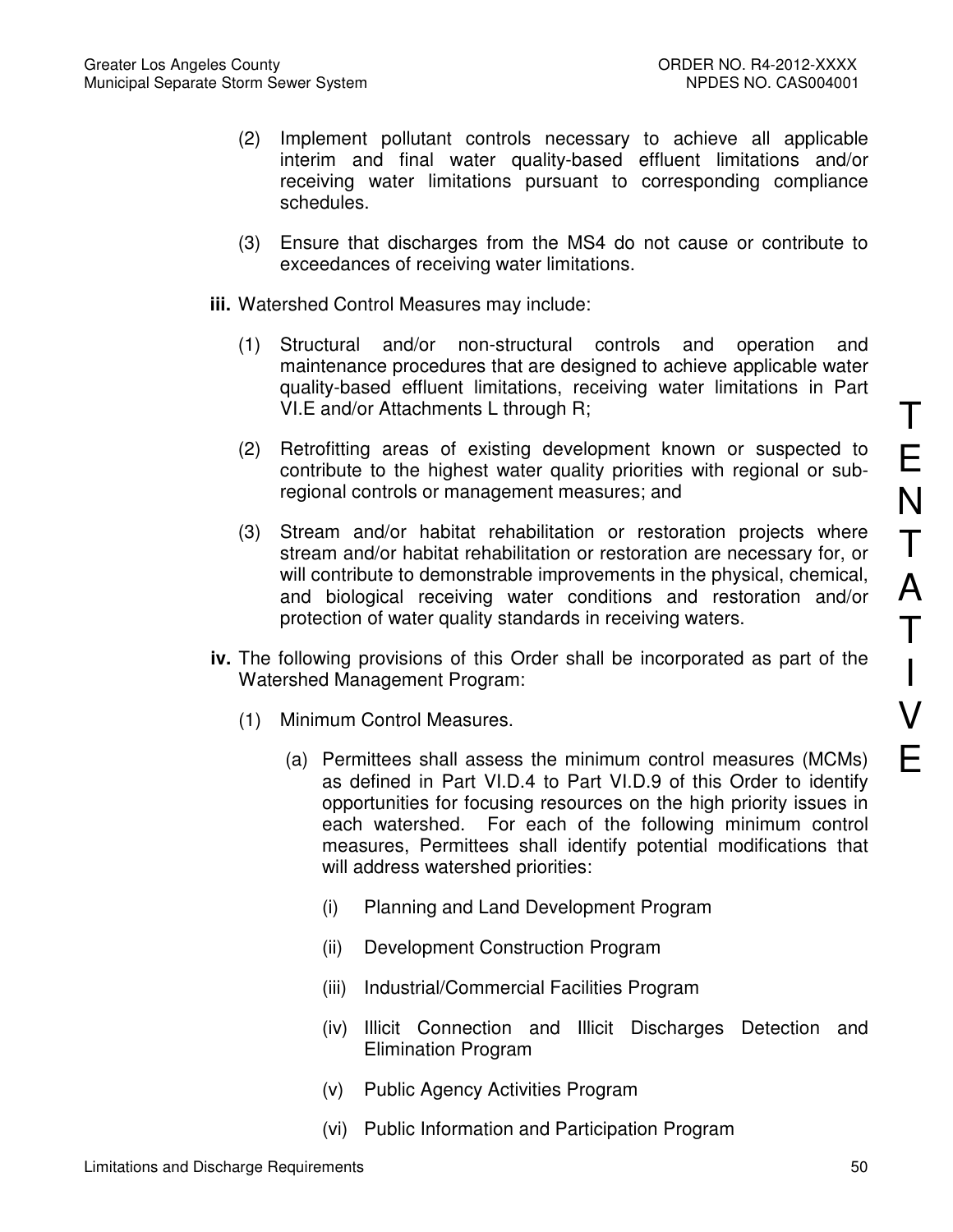- (b) At a minimum, the Watershed Management Program shall include management programs consistent with 40 CFR section 122.26(d)(2)(iv)(A)-(D).
- (c) If the Permittee(s) elects to eliminate a control measure identified in Part VI.D.4 to Part VI.D.9, the Permittee(s) shall provide a justification for its elimination.
- (d) Such customized actions, once approved as part of the Watershed Management Program, shall replace in part or in whole the requirements in Part VI.D.4 to Part VI.D.9 for participating Permittees.
- (2) Non-Storm Water Discharge Measures. Where Permittees identify non-storm water discharges from the MS4 as a source of pollutants in the source assessment, the Watershed Control Measures shall include strategies, control measures, and/or BMPs that must be implemented to effectively eliminate the source of pollutants consistent with Parts III.A and VI.D.9. These may include measures to prohibit the nonstorm water discharge to the MS4, additional BMPs to reduce pollutants in the non-storm water discharge or conveyed by the nonstorm water discharge, diversion to a sanitary sewer for treatment, or strategies to require the non-storm water discharge to be separately regulated under a general NPDES permit.
- (3) TMDL Control Measures. Permittees shall compile control measures that have been identified in TMDLs and corresponding implementation plans. If not sufficiently identified in previous documents, or if implementation plans have not yet been developed (e.g., USEPA established TMDLs), the Permittees shall evaluate and identify control measures to achieve water quality-based effluent limitations and/or receiving water limitations established in this Order pursuant to these TMDLs.
	- (a) TMDL control measures shall include where necessary control measures to address both storm water and non-storm water discharges from the MS4.
	- (b) TMDL control measures may include baseline or customized activities covered under the general MCM categories in Part VI.D as well as BMPs and other control measures covered under the non-storm water discharge provisions of Part III.A of this Order.
	- (c) The plan shall include, at a minimum, those actions that will be implemented during the permit term to achieve interim and/or final water quality-based effluent limitations and/or receiving water limitations with compliance deadlines within the permit term.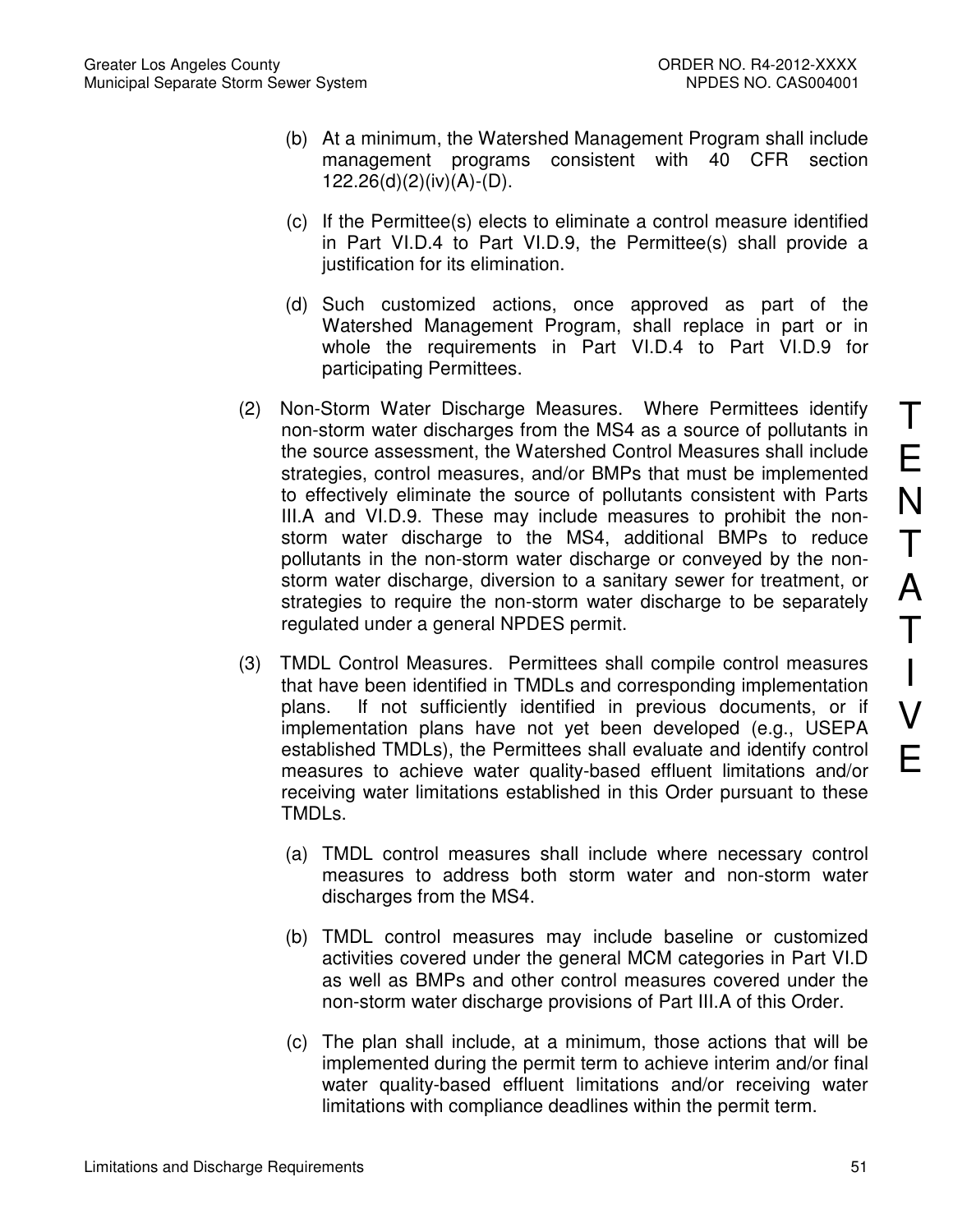- (4) Each plan shall include the following components:
	- (a) Identification of specific structural controls and non-structural best management practices, including operational source control and pollution prevention, and any other actions or programs to achieve all water quality-based effluent limitations and receiving water limitations contained in this Part VI.E and Attachments L through R to which the Permittee(s) is subject;
	- (b) For each structural control and non-structural best management practice, the number, type, and location(s) and/or frequency of implementation;
	- (c) For any pollution prevention measures, the nature, scope, and timing of implementation;
	- (d) For each structural control and non-structural best management practice, interim milestones and dates for achievement to ensure that TMDL compliance deadlines will be met; and
	- (e) The plan shall clearly identify the responsibilities of each participating Permittee for implementation of watershed control measures.
- (5) Permittees shall conduct a Reasonable Assurance Analysis for each TMDL as follows:
	- (a) Permittees shall conduct an assessment (through a quantitative analysis / modeling effort) to demonstrate that the activities and control measures identified in the Watershed Control Measures will achieve applicable water quality-based effluent limitations and/or receiving water limitations with compliance deadlines during the permit term.
	- (b) Where the TMDL Provisions in Part VI.E and Attachments L through R do not include interim or final water quality-based effluent limitations and/or receiving water limitations with compliance deadlines during the permit term, Permittees shall identify interim milestones and dates for their achievement to ensure adequate progress toward achieving interim and final water quality-based effluent limitations and/or receiving water limitations with deadlines beyond the permit term.
- (6) Permittees shall provide documentation that they have the necessary legal authority to implement the Watershed Control Measures identified in the plan, or that other legal authority exists to compel implementation of the Watershed Control Measures.
- **c.** Compliance Schedules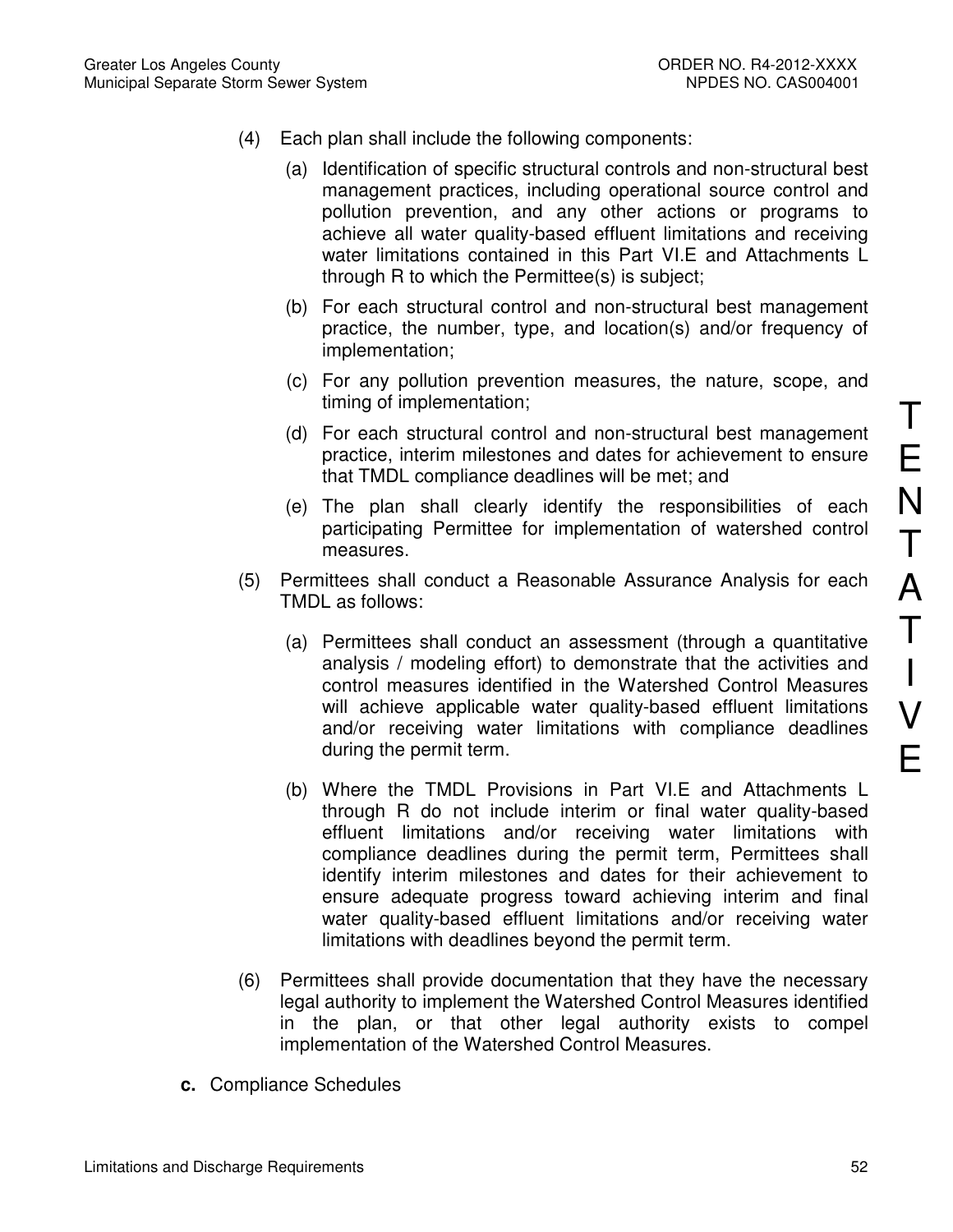Permittees shall incorporate compliance schedules in Attachments L through R into the plan and, where necessary develop interim milestones and dates for their achievement. Compliance schedules and interim milestones and dates for their achievement shall be used to measure progress towards addressing the highest water quality priorities and achieving applicable water quality-based effluent limitations and/or receiving water limitations.

- **i.** Schedules must be adequate for measuring progress on a watershed scale twice during the permit term.
- **ii.** Schedules must be developed for both the strategies, control measures and BMPs implemented by each Permittee within its jurisdiction and for those that will be implemented by multiple Permittees on a watershed scale.
- **iii.** Schedules shall incorporate the following:
	- (1) Compliance deadlines occurring within the permit term for all applicable interim and/or final water quality-based effluent limitations and/or receiving water limitations in Part VI.E and Attachments L through R of this Order,
	- (2) Interim milestones and dates for their achievement within the permit term for any applicable final water quality-based effluent limitation and/or receiving water limitation in Part VI.E and Attachments L through R, where deadlines within the permit term are not otherwise specified.
	- (3) For watershed priorities related to addressing exceedances of receiving water limitations in Part V.A and not otherwise addressed by Part VI.E:
		- (a) Milestones based on measureable criteria or indicators, to be achieved in the receiving waters and/or MS4 discharges,
		- (b) A schedule with dates for achieving the milestones as soon as possible, and
		- (c) A final date for achieving the receiving water limitations within the permit term.
		- (d) The milestones and implementation schedule in (a)-(c) fulfill the requirements in Part V.A.3.a to prepare an Integrated Monitoring Compliance Report.

### **4. Watershed Management Program Implementation**

Each Permittee shall implement the Watershed Management Program immediately upon approval of the plan by the Regional Water Board Executive Officer.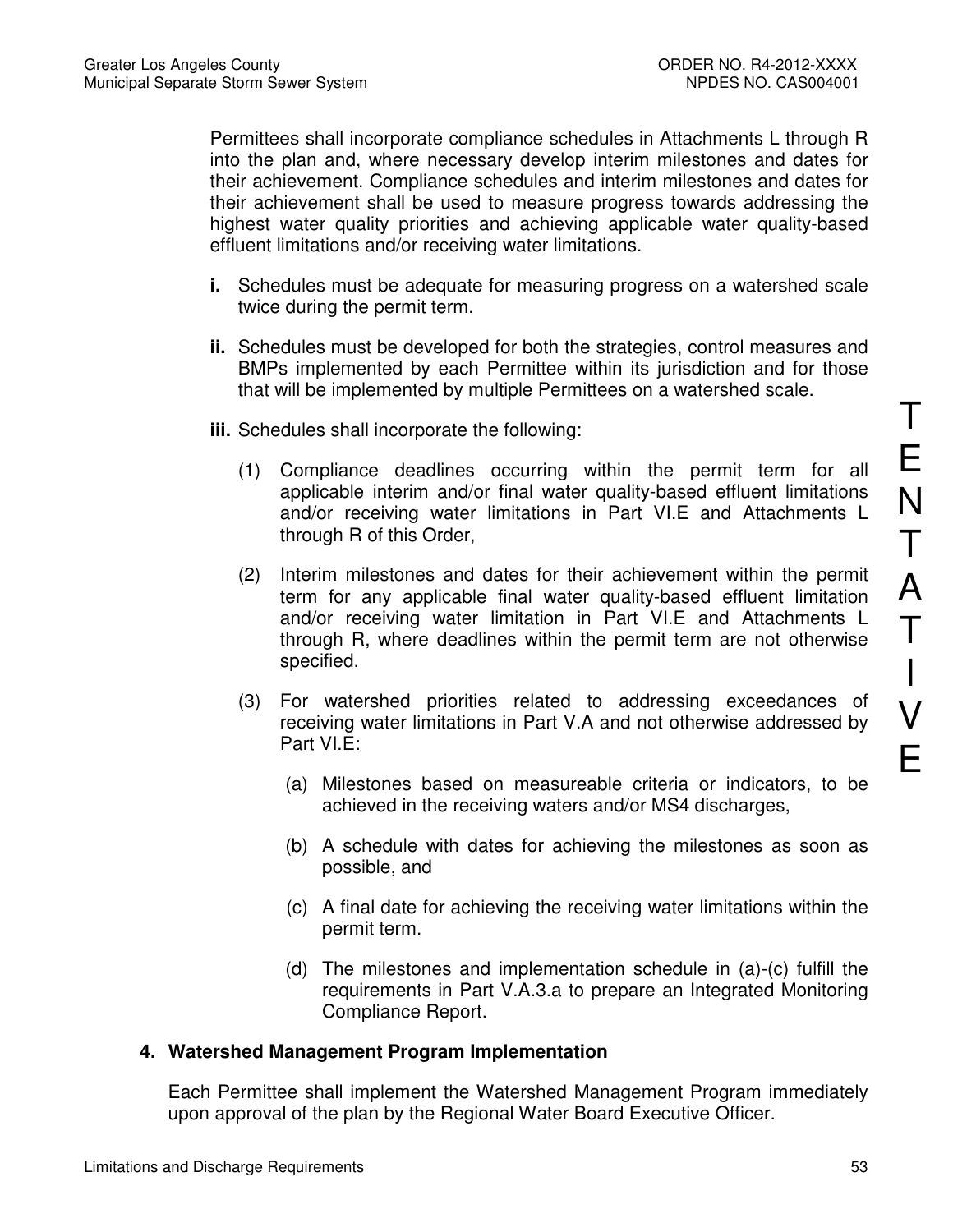## **5. Integrated Watershed Monitoring and Assessment**

Permittees in each WMA shall develop an integrated monitoring program and assessment program as set forth in Part IV of the MRP (Attachment E) to assess progress toward achieving the water quality-based effluent limitations and/or receiving water limitations per the compliance schedules, and progress toward addressing the highest water quality priorities for each WMA.

### **6. Adaptive Management Process**

- **a.** Watershed Management Program Adaptive Management Process
	- **i.** Permittees in each WMA shall implement an adaptive management process, annually during the permit term, beginning in 2015, adapting the Watershed Management Program to become more effective, based on, but not limited to the following:
		- (1) Progress toward achieving interim and/or final water quality-based effluent limitations and/or receiving water limitations in Part VI.E and Attachments L through R, according to established compliance schedules;
		- (2) Progress toward achieving improved water quality in MS4 discharges and achieving receiving waters limitations through implementation of the watershed control measures based on an evaluation of outfall-based monitoring data and receiving water monitoring data;
		- (3) Achievement of interim milestones;
		- (4) Re-evaluation of the highest water quality priorities identified for the WMA based on more recent water quality data for discharges from the MS4 and the receiving water(s) and a reassessment of sources of pollutants in MS4 discharges;
		- (5) Availability of new information and data from sources other than the Permittees' monitoring program(s) within the WMA that informs the effectiveness of the actions implemented by the Permittees;
		- (6) Regional Water Board recommendations; and
		- (7) Recommendations for modifications to the Watershed Management Program solicited through a public participation process.
	- **ii.** Based on the results of the adaptive management process, Permittees shall report any modifications, including where appropriate new compliance deadlines and interim milestones, necessary to improve the effectiveness of the Watershed Management Program in the Annual Report, as required pursuant to Part XVIII.A.6 of the MRP (Attachment E), and as part of the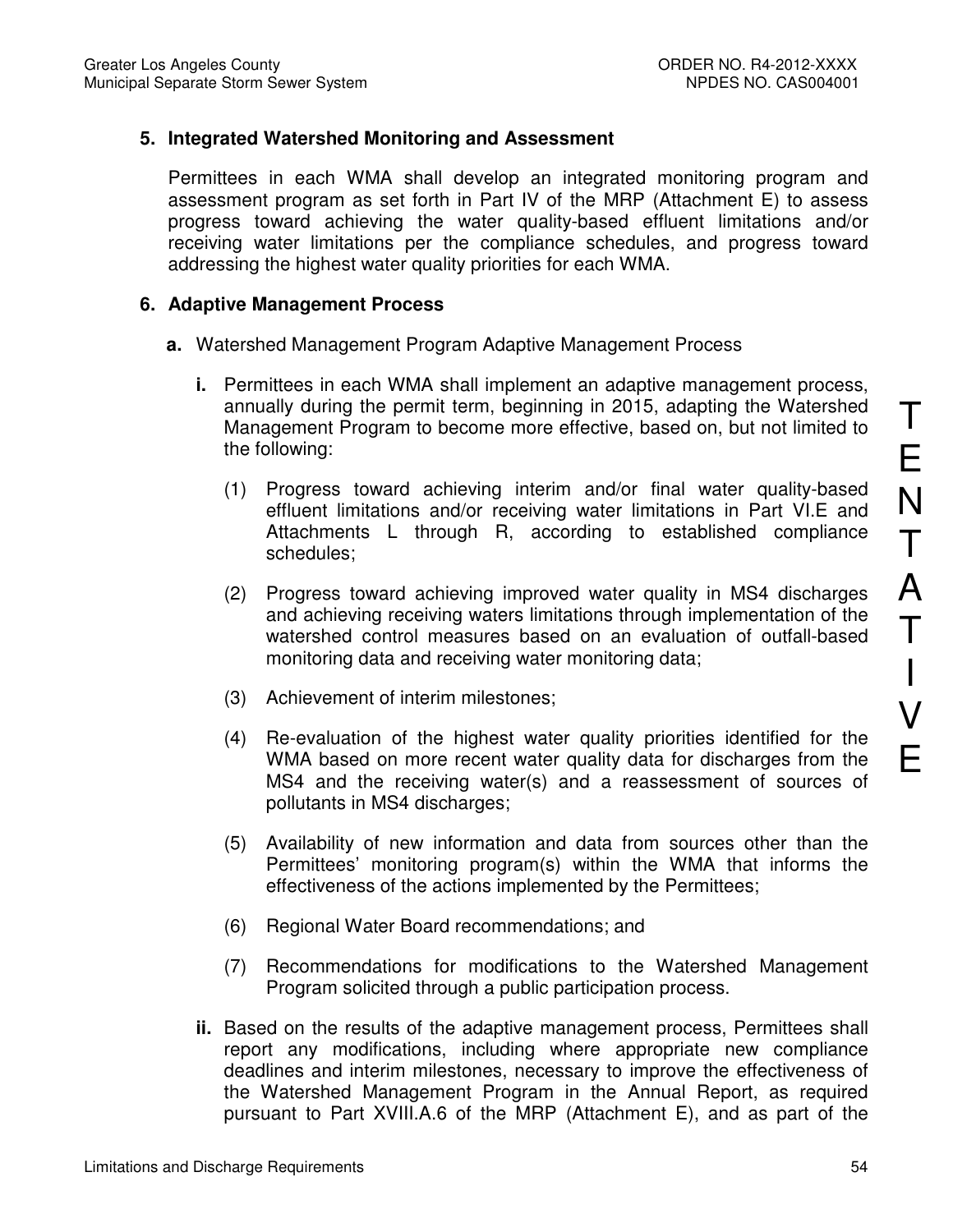Report of Waste Discharge (ROWD) required pursuant to Part II.B of Attachment D – Standard Provisions.

- (1) The adaptive management process fulfills the requirements in Part V.A.4 to address continuing exceedances of receiving water limitations.
- **iii.** Permittees shall implement any modifications to the Watershed Management Program upon approval by the Regional Water Board Executive Officer or within 60 days of submittal if the Regional Water Board Executive Officer expresses no objections.
- **b.** Jurisdictional Storm Water Management Program Adaptive Management Process
	- **i.** Permittees in the WMA shall implement the adaptive management process at least annually with regard to its jurisdictional storm water management program to improve its effectiveness, based on, but not limited to the following:
		- (1) Measurable or demonstrable reductions of illicit discharges to the MS4 based on an evaluation of outfall-based monitoring data;
		- (2) Measurable or demonstrable reductions of pollutants in storm water discharges from the Permittee's MS4 through implementation of the storm water management program based on an evaluation of outfallbased monitoring data;
		- (3) Efficiency in implementing the Watershed Management Program;
		- (4) Progress toward achieving interim and/or final water quality-based effluent limitations and/or receiving water limitations in Part VI.E and Attachments L through R, according to established compliance schedules;
		- (5) Progress toward achieving receiving waters limitations through implementation of the storm water management program based on an evaluation of outfall-based monitoring data and receiving water monitoring data; and
		- (6) Regional Water Board recommendations during program and/or site inspections.
	- **ii.** Based on the results of the adaptive management process, the Permittee shall report any modifications, including where appropriate new compliance deadlines or interim milestones, necessary to improve the effectiveness its jurisdictional storm water management program in the Annual Report, as required pursuant to Part XVIII.A.6 of the MRP (Attachment E), and as part of

T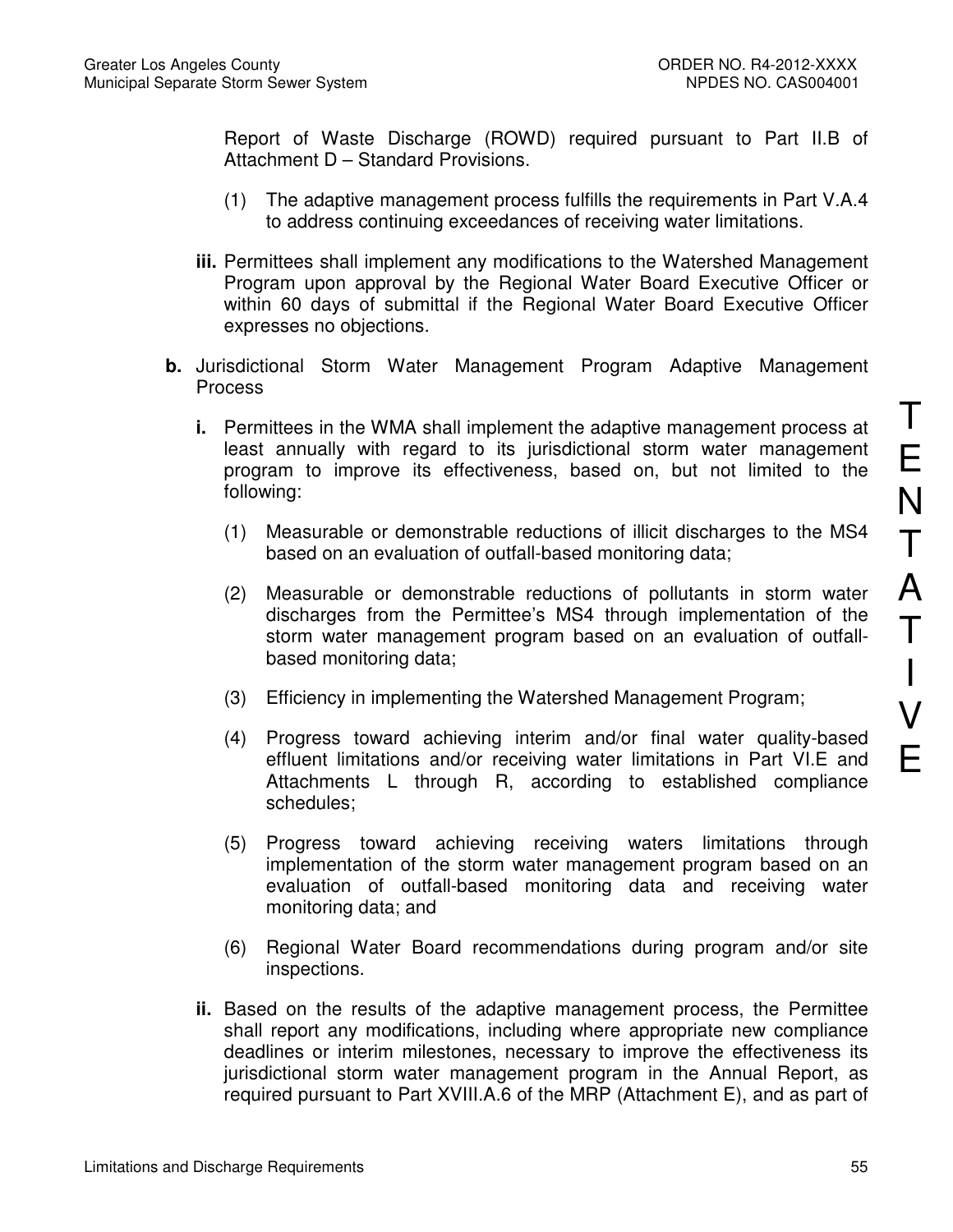the ROWD required pursuant to Part II.B (Attachment D – Standard Provisions).

- (1) The adaptive management process fulfills the requirements in Part V.A.4 to address continuing exceedances of receiving water limitations.
- **iii.** The Permittee shall implement any modifications to its jurisdictional storm water management program upon acceptance by the Regional Water Board Executive Officer or within 60 days of submittal if the Regional Water Board Executive Officer expresses no objections.

### **D. Storm Water Management Program Minimum Control Measures**

### **1. General Requirements**

- **a.** Each Permittee shall implement the requirements in Parts VI.D.4 through VI.D.9 below, or may in lieu of the requirements in Parts VI.D.4 through VI.D.9 implement customized actions within each of these general categories of control measures as set forth in an approved Watershed Management Program per Part VI.C. Implementation shall be consistent with the requirements of 40 CFR § 122.26(d)(2)(iv).
- **b.** Timelines for Implementation
	- **i.** Unless otherwise noted in Part VI.D, each Permittee shall ensure implementation of the requirements contained in Part VI.D within 30 days after the effective date of this Order.

# **2. Progressive Enforcement and Interagency Coordination**

- **a.** Each Permittee shall develop and implement a Progressive Enforcement Policy to ensure that (1) regulated Industrial/Commercial facilities, (2) construction sites, (3) development and redevelopment sites with post-construction controls, and (4) illicit discharges are each brought into compliance with all storm water and nonstorm water requirements within a reasonable time period as specified below.
	- **i.** Follow-up Inspections

In the event that a Permittee determines, based on an inspection or illicit discharge investigation conducted, that a facility or site operator has failed to adequately implement all necessary BMPs, that Permittee shall take progressive enforcement actions which, at a minimum, shall include a followup inspection within 4 weeks from the date of the initial inspection and/or investigation.

**ii.** Enforcement Action

In the event that a Permittee determines that a facility or site operator has failed to adequately implement BMPs after a follow-up inspection, that Permittee shall take enforcement action as established through authority in its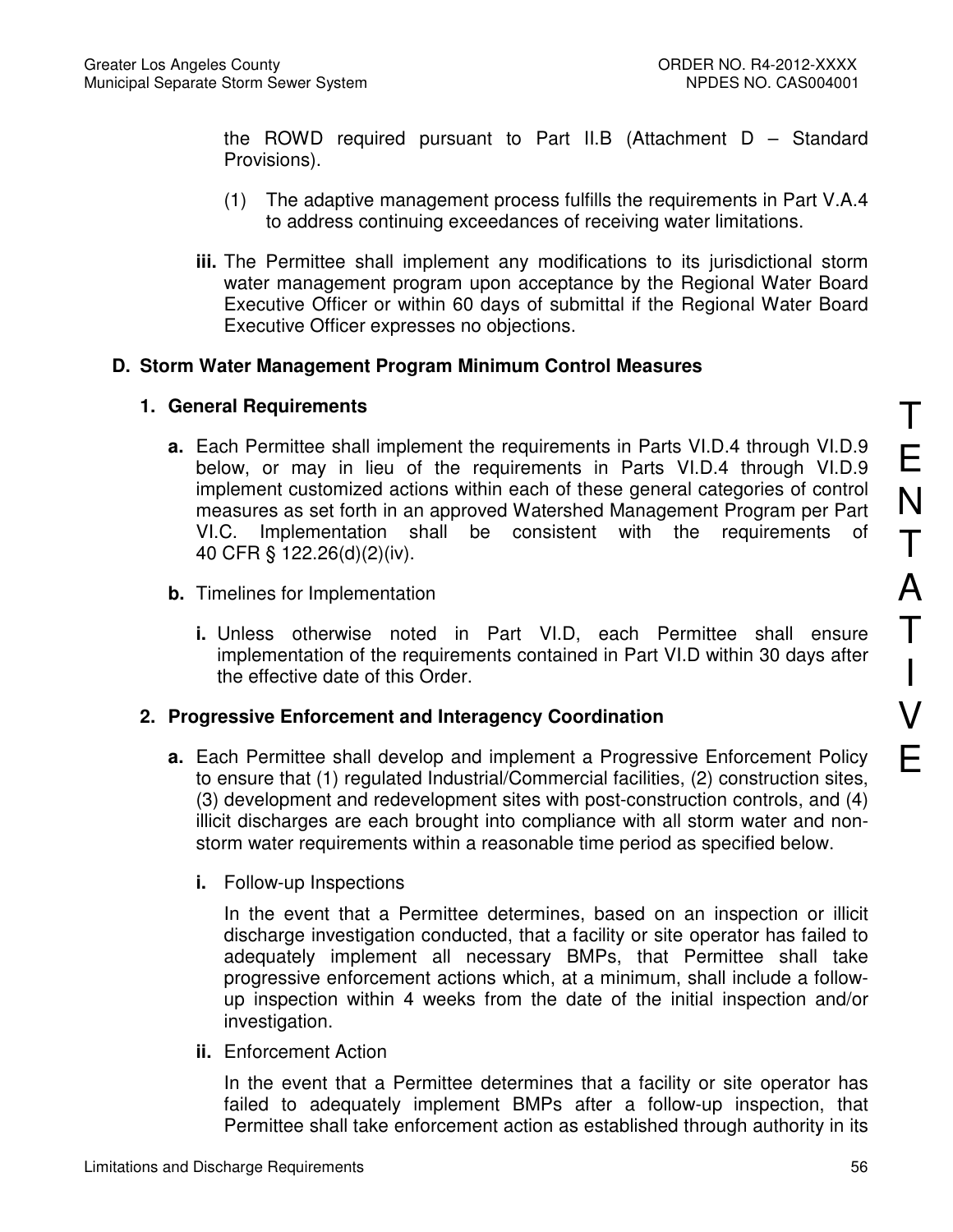municipal code and ordinances, through the judicial system, or refer the case to the Regional Water Board, per the Interagency Coordination provisions below.

**iii.** Records Retention

Each Permittee shall maintain records and make them available on request to the Regional Water Board, including inspection reports, warning letters, notices of violations, and other enforcement records, demonstrating a good faith effort to bring facilities into compliance.

**iv.** Referral of Violations of Municipal Ordinances and California Water Code § 13260

A Permittee may refer a violation(s) of its municipal storm water ordinances and/or California Water Code section 13260 by Industrial and Commercial facilities and construction site operators to the Regional Water Board provided that the Permittee has made a good faith effort of applying its Progressive Enforcement Policy to achieve compliance with its own ordinances. At a minimum, a Permittee's good faith effort must be documented with:

(1) Two follow-up inspections, and

(2) Two warning letters or notices of violation.

**v.** Referral of Violations of the Industrial and Construction General Permits, including Requirements to File a Notice of Intent or No Exposure Certification

For those facilities or site operators in violation of municipal storm water ordinances and subject to the Industrial and/or Construction General Permits, Permittees may escalate referral of such violations to the Regional Water Board (promptly via telephone or electronically) after one inspection and one written notice of violation (copied to the Regional Water Board) to the facility or site operator regarding the violation. In making such referrals, Permittees shall include, at a minimum, the following documentation:

- (1) Name of the facility or site,
- (2) Operator of the facility or site,
- (3) Owner of the facility or site,
- (4) WDID Number (if applicable),
- (5) Records of communication with the facility/site operator regarding the violation, which shall include at least one inspection report,
- (6) The written notice of violation (copied to the Regional Water Board),
- (7) For industrial sites, the industrial activity being conducted at the facility that is subject to the Industrial General Permit, and
- (8) For construction sites, site acreage and Risk Factor rating.
- **b.** Investigation of Complaints Transmitted by the Regional Water Board Staff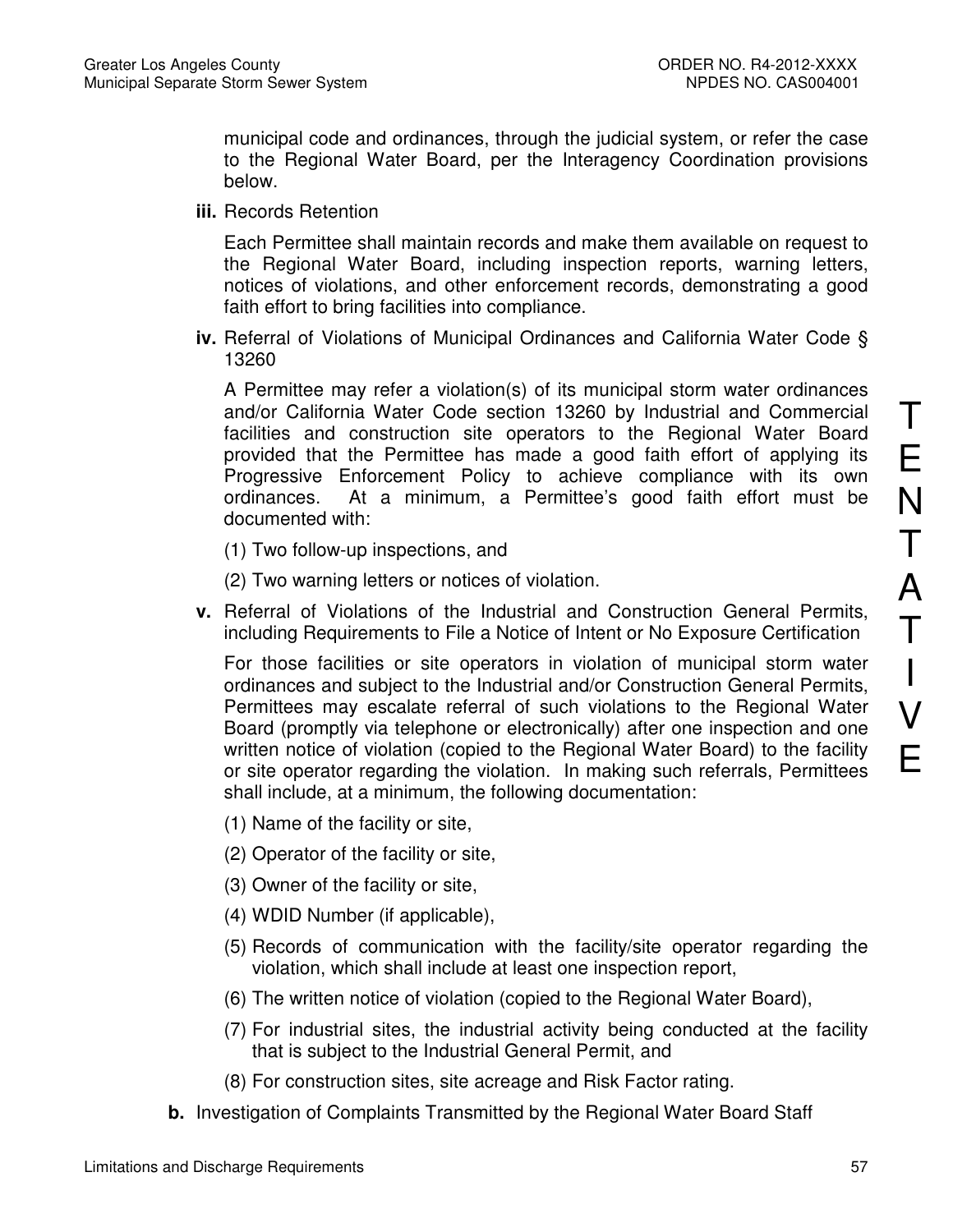Each Permittee shall initiate, within one business day,  $24$  investigation of complaints from facilities within its jurisdiction. The initial investigation shall include, at a minimum, a limited inspection of the facility to confirm validity of the complaint and to determine if the facility is in compliance with municipal storm water ordinances and, if necessary, to oversee corrective action.

**c.** Assistance with Regional Water Board Enforcement Actions

As directed by the Regional Water Board Executive Officer, Permittees shall assist Regional Water Board enforcement actions by:

- **i.** Assisting in identification of current owners, operators, and lessees of properties and sites.
- **ii.** Providing staff, when available, for joint inspections with Regional Water Board inspectors.
- **iii.** Appearing to testify as witnesses in Regional Water Board enforcement hearings.
- **iv.** Providing copies of inspection reports and documentation demonstrating application of its Progressive Enforcement Policy.

### **3. Modifications/Revisions**

**a.** Each Permittee shall modify its storm water management programs, protocols, practices, and municipal codes to make them consistent with the requirements in this Order.

### **4. Public Information and Participation Program**

### **a. General**

- **i.** Each Permittee shall implement a Public Information and Participation Program (PIPP) that includes, but is not limited to, the requirements listed in this Part VI.D.4. Each Permittee shall be responsible for developing and implementing the PIPP and implementing specific PIPP requirements. The objectives of the PIPP are as follows:
	- (1) To measurably increase the knowledge of the target audiences about the MS4, the adverse impacts of storm water pollution on receiving waters and potential solutions to mitigate the impacts.
	- (2) To measurably change the waste disposal and storm water pollution generation behavior of target audiences by developing and encouraging the implementation of appropriate alternatives.

E

 $\overline{a}$ <sup>24</sup> Permittees may comply with the Permit by taking initial steps (such as logging, prioritizing, and tasking) to "initiate" the investigation within that one business day. However, the Regional Water Board would expect that the initial investigation, including a site visit, to occur within four business days.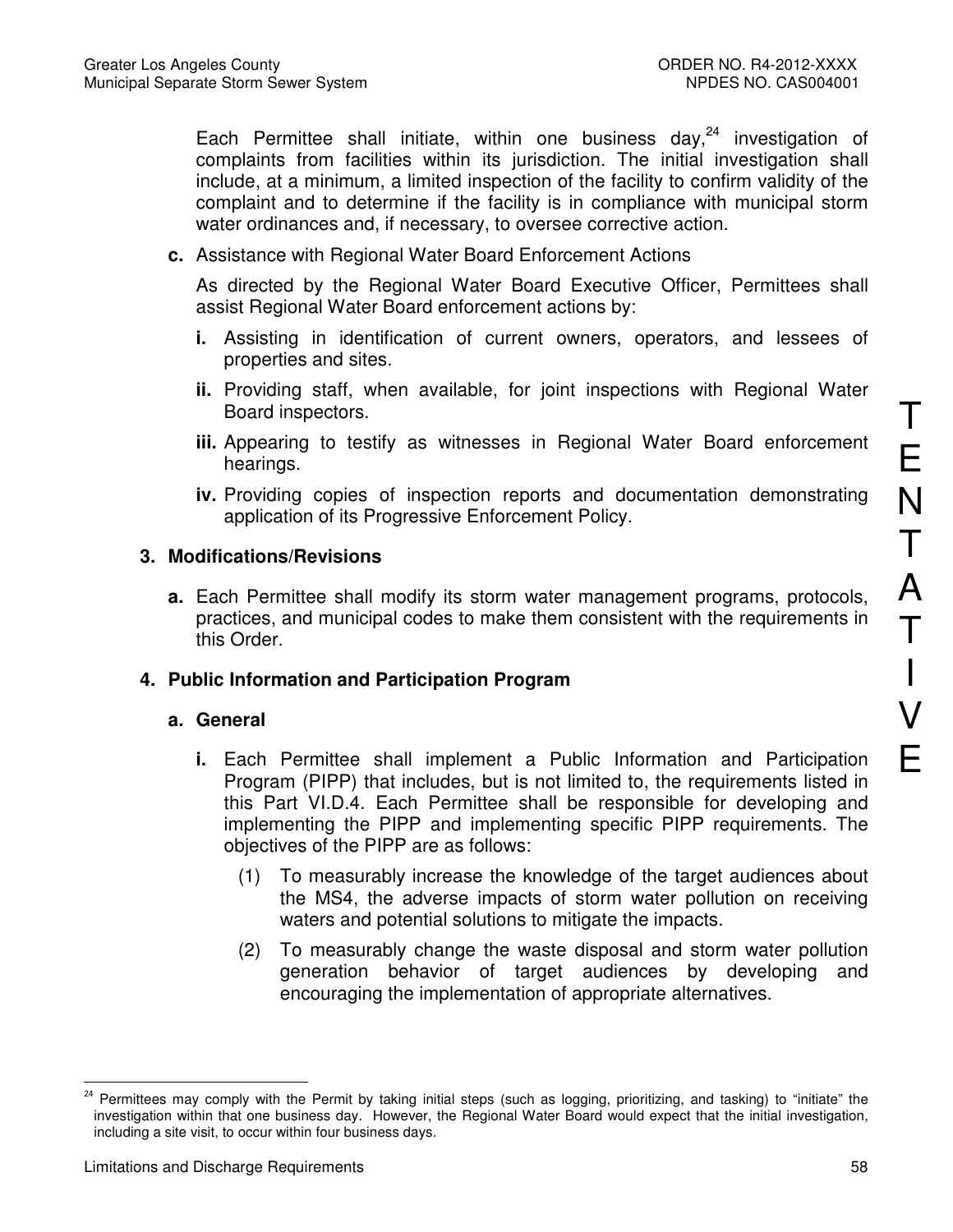(3) To involve and engage a diversity of socio-economic groups and ethnic communities in Los Angeles County to participate in mitigating the impacts of storm water pollution.

# **b. PIPP Implementation**

- **i.** Each Permittee shall implement the PIPP requirements listed in this Part VI.D.4 using one or more of the following approaches:
	- (1) By participating in a County-wide PIPP,
	- (2) By participating in one or more Watershed Group sponsored PIPPs, and/or
	- (3) Or individually within its jurisdiction.
- **ii.** If a Permittee participates in a County-wide or Watershed Group PIPP, the Permittee shall provide the contact information for their appropriate staff responsible for storm water public education activities to the designated PIPP coordinator and contact information changes no later than 30 days after a change occurs.

# **c. Public Participation**

- **i.** Each Permittee, whether participating in a County-wide or Watershed Group sponsored PIPP, or acting individually, shall provide a means for public reporting of clogged catch basin inlets and illicit discharges/dumping, faded or missing catch basin labels, and general storm water and non-storm water pollution prevention information.
	- (1) Permittees may elect to use the 888-CLEAN-LA hotline as the general public reporting contact or each Permittee or Watershed Group may establish its own hotline, if preferred.
	- (2) Each Permittee shall include the reporting information, updated when necessary, in public information, and the government pages of the telephone book, as they are developed or published.
	- (3) Each Permittee shall identify staff or departments who will serve as the contact person(s) and shall make this information available on its website.
	- (4) Each Permittee is responsible for providing current, updated hotline contact information to the general public within its jurisdiction.
- **ii.** Organize events targeted to residents and population subgroups to educate and involve the community in storm water and non-storm water pollution prevention and clean-up (e.g., education seminars, clean-ups, and community catch basin stenciling).

# **d. Residential Outreach Program**

**i.** Working in conjunction with a County-wide or Watershed Group sponsored PIPP or individually, each Permittee shall implement the following activities: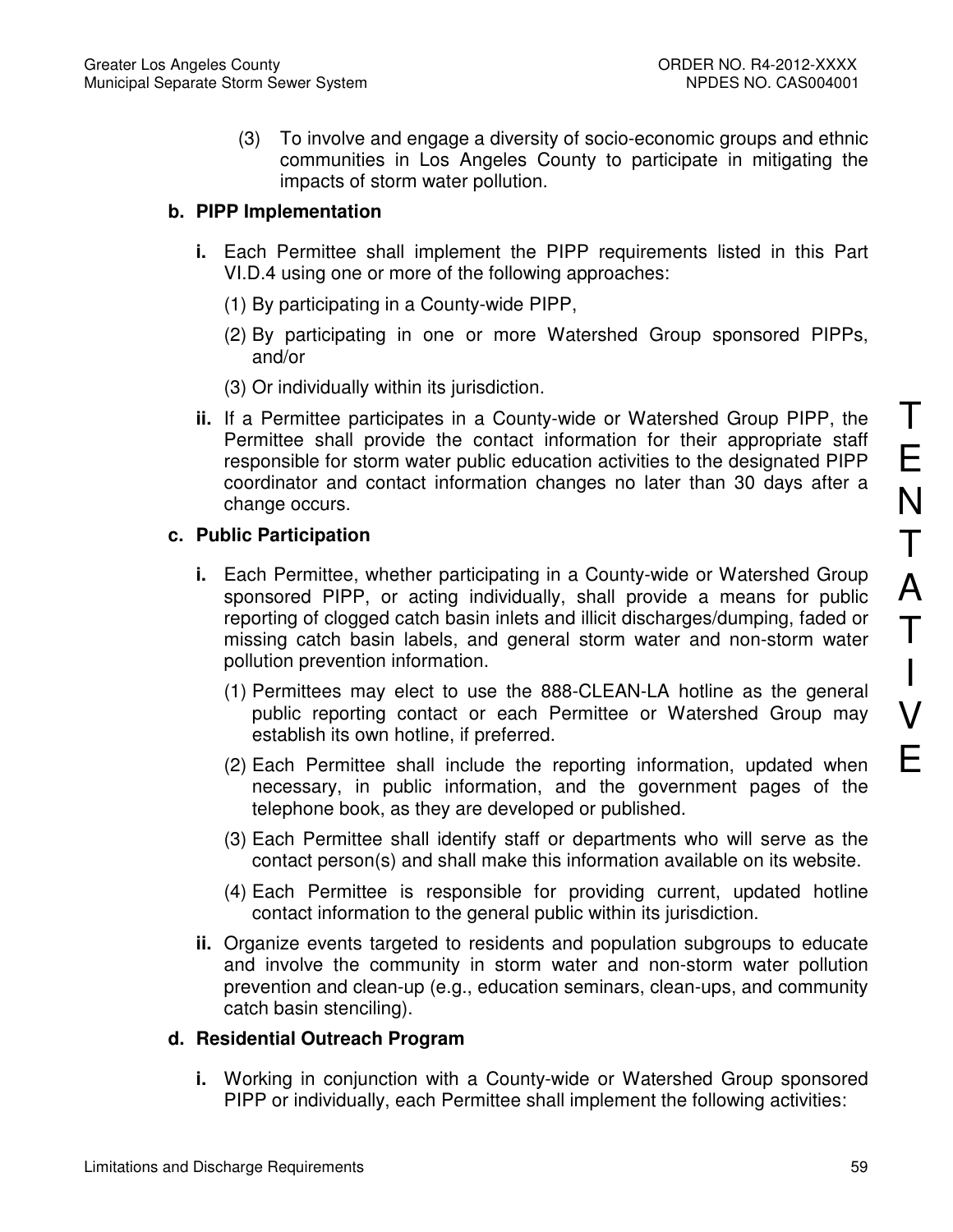- (1) Conduct storm water pollution prevention public service announcements and advertising campaigns
- (2) Public education materials shall include but are not limited to information on the proper handling (i.e., disposal, storage and/or use) of:
	- (a) Vehicle waste fluids
	- (b) Household waste materials (i.e., trash and household hazardous waste, including personal care products and pharmaceuticals)
	- (c) Construction waste materials
	- (d) Pesticides and fertilizers (including integrated pest management practices [IPM] to promote reduced use of pesticides)
	- (e) Green waste (including lawn clippings and leaves)
	- (f) Animal wastes
- (3) Distribute activity specific storm water pollution prevention public education materials at, but not limited to, the following points of purchase:
	- (a) Automotive parts stores
	- (b) Home improvement centers / lumber yards / hardware stores
	- (c) Landscaping / gardening centers
	- (d) Pharmacies
	- (e) Pet shops / feed stores
- (4) Maintain storm water websites or provide links to storm water websites via the Permittee's website, which shall include educational material and opportunities for the public to participate in storm water pollution prevention and clean-up activities listed in Part VI.D.4.
- (5) Provide independent, parochial, and public schools within in each Permittee's jurisdiction with materials to educate school children (K-12) on storm water pollution. Material may include videos, live presentations, and other information. Permittees are encouraged to work with, or leverage, materials produced by other statewide agencies and associations such as the State Water Board's "Erase the Waste" educational program and the California Environmental Education Interagency Network (CEEIN) to implement this requirement.
- (6) When implementing activities in subsections (1)-(5), Permittees shall use effective strategies to educate and involve ethnic communities in storm water pollution prevention through culturally effective methods.

# **5. Industrial/Commercial Facilities Program**

### **a. General**

**i.** Each Permittee shall implement an Industrial / Commercial Facilities Program that meets the requirements of this Part VI.D.5. The Industrial / Commercial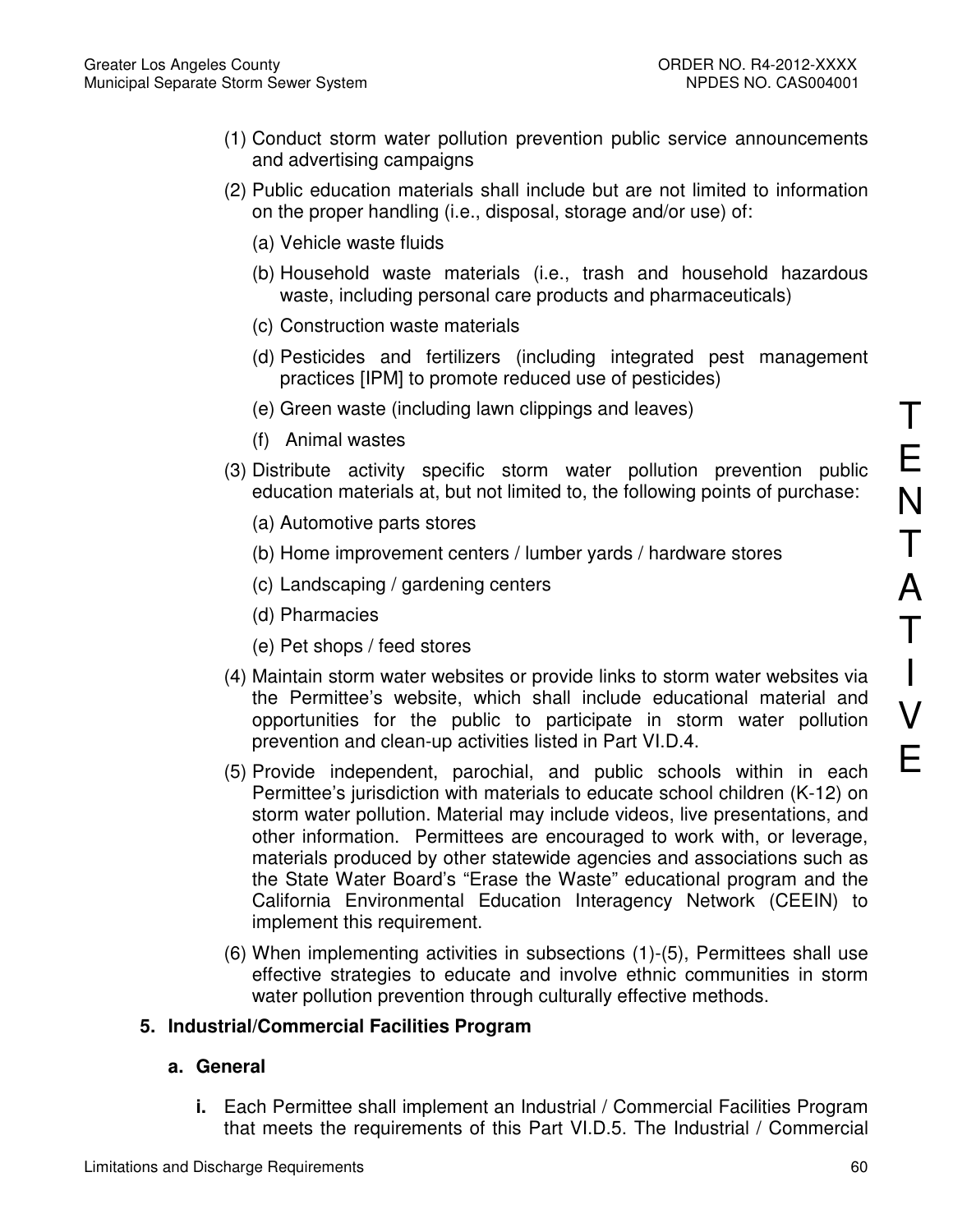Facilities Program shall be designed to prevent illicit discharges into the MS4 and receiving waters, reduce industrial / commercial discharges of storm water to the maximum extent practicable, and prevent industrial / commercial discharges from the MS4 from causing or contributing to a violation of receiving water limitations. At a minimum, the Industrial / Commercial Facilities Program shall be implemented in accordance with the requirements listed in this Part VI.D.5, or as approved in a Watershed Management Program per Part VI.C. Minimum program components shall include the following components:

- (1) Track
- (2) Educate
- (3) Inspect
- (4) Ensure compliance with municipal ordinances at industrial and commercial facilities that are critical sources of pollutants in storm water

# **b. Track Critical Industrial / Commercial Sources**

- **i.** Each Permittee shall maintain an updated watershed-based inventory or database containing the latitude / longitude coordinates of all industrial and commercial facilities within its jurisdiction that are critical sources of storm water pollution. The inventory or database shall be maintained in electronic format and incorporation of facility information into a Geographical Information System (GIS) is recommended. Critical Sources to be tracked are summarized below:
	- (1) Commercial Facilities
		- (a) Restaurants
		- (b) Automotive service facilities (including those located at automotive dealerships)
		- (c) Retail Gasoline Outlets
		- (d) Nurseries and Nursery Centers (Merchant Wholesalers, Nondurable Goods, and Retail Trade)
	- (2) USEPA "Phase I" Facilities [as specified in 40 CFR §122.26(b)(14)(i)-(xi)]
	- (3) Other federally-mandated facilities [as specified in 40 CFR §122.26(d)(2)(iv)(C)]
		- (a) Municipal landfills
		- (b) Hazardous waste treatment, disposal, and recovery facilities
		- (c) Industrial facilities subject to section 313 "Toxic Release Inventory" reporting requirements of the Emergency Planning and Community Right-to-Know Act of 1986 (EPCRA) [42 U.S.C. § 11023]
	- (4) All other commercial or industrial facilities that the Permittee determines may contribute a substantial pollutant load to the MS4.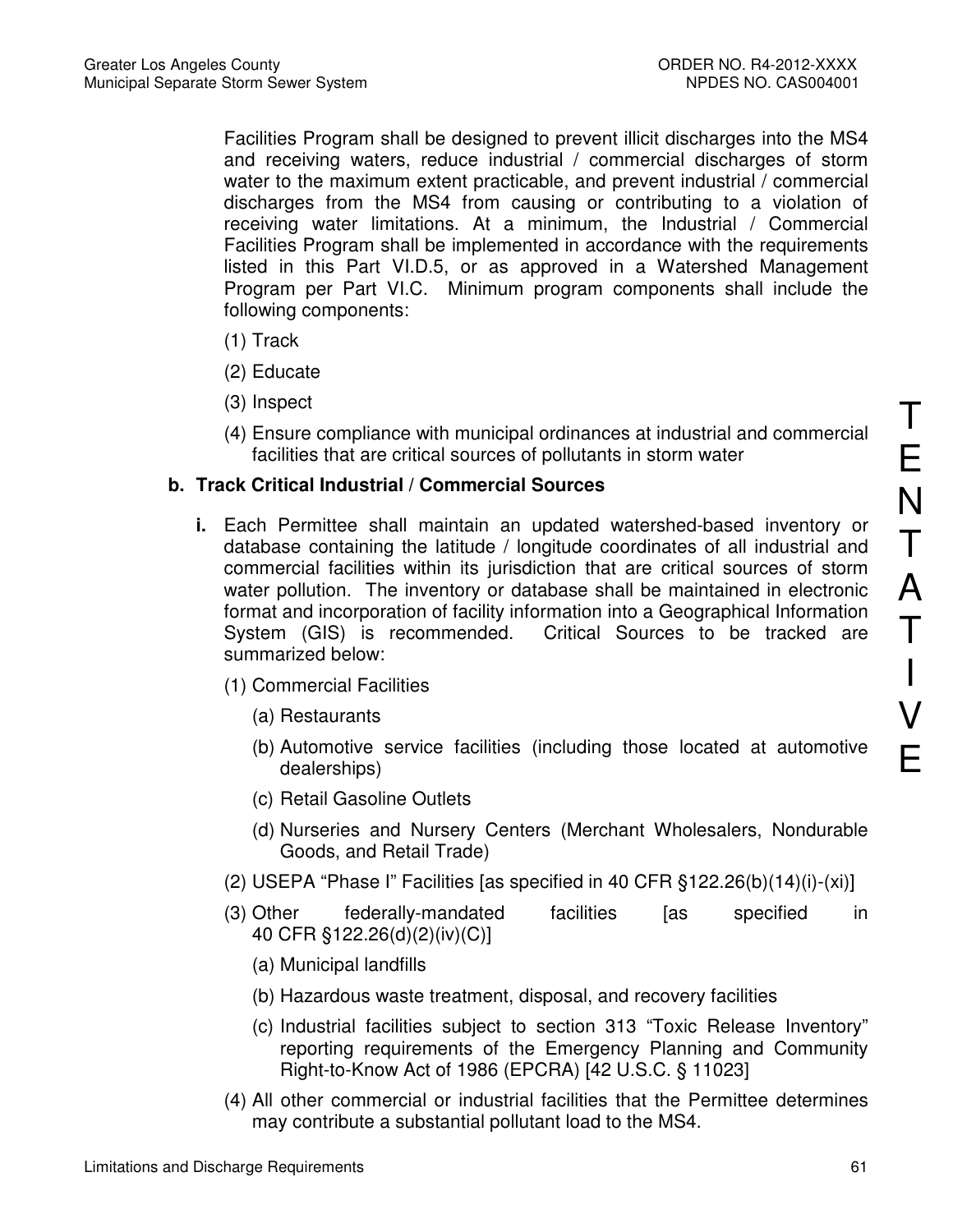- **ii.** Each Permittee shall include the following minimum fields of information for each critical source industrial and commercial facility identified in its watershed-based inventory or database:
	- (1) Name of facility
	- (2) Name of owner/ operator and contact information
	- (3) Address of facility (physical and mailing)
	- (4) North American Industry Classification System (NAICS) code
	- (5) Standard Industrial Classification (SIC) code
	- (6) A narrative description of the activities performed and/or principal products produced
	- (7) Status of exposure of materials to storm water
	- (8) Name of receiving water
	- (9) Identification of whether the facility is tributary to a CWA  $\S$  303(d) listed water body segment or water body segment subject to a TMDL, where the facility generates pollutants for which the water body segment is impaired.
	- (10) Ability to denote if the facility is known to maintain coverage under the State Water Board's General NPDES Permit for the Discharge of Stormwater Associated with Industrial Activities (Industrial General Permit) or other individual or general NPDES permits or any applicable waiver issued by the Regional or State Water Board pertaining to storm water discharges.
	- (11) Ability to denote if the facility has filed a No Exposure Certification with the State Water Board.
- **iii.** Each Permittee shall update its inventory of critical sources at least annually. The update shall be accomplished through collection of new information obtained through field activities or through other readily available inter- and intra-agency informational databases (e.g., business licenses, pretreatment permits, sanitary sewer connection permits, and similar information).

# **c. Educate Industrial / Commercial Sources**

- **i.** At least once during the five-year period of this Order, each Permittee shall notify the owner/operator of each of its inventoried commercial and industrial sites identified in Part VI.D.5.b of the BMP requirements applicable to the site/source.
- **ii.** Business Assistance Program
	- (1) Each Permittee shall implement a Business Assistance Program to provide technical information to businesses to facilitate their efforts to reduce the discharge of pollutants in storm water. Assistance shall be targeted to select business sectors or small businesses upon a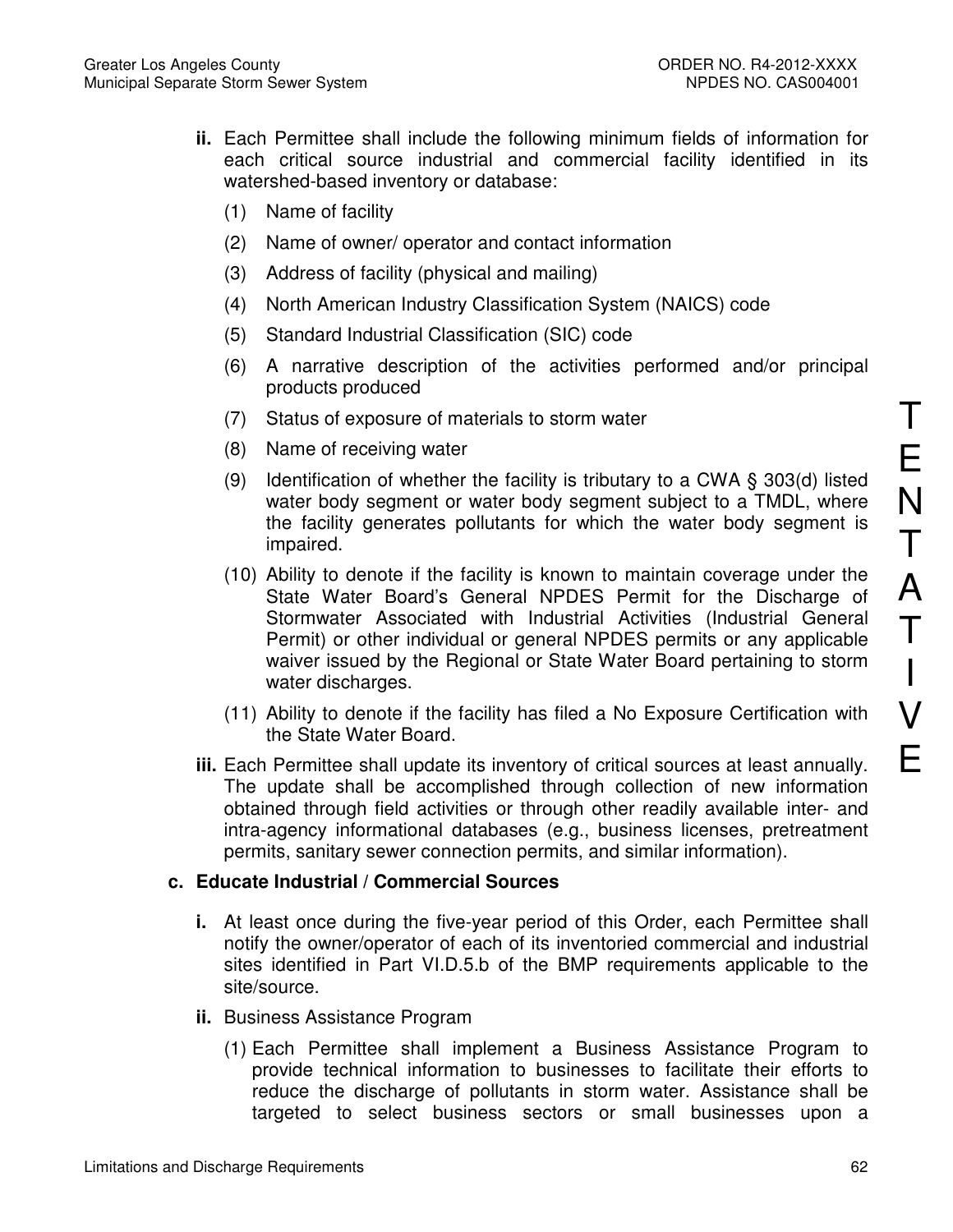determination that their activities may be contributing substantial pollutant loads to the MS4 or receiving water. Assistance may include technical guidance and provision of educational materials. The Program may include:

- (a) On-site technical assistance, telephone, or e-mail consultation regarding the responsibilities of business to reduce the discharge of pollutants, procedural requirements, and available guidance documents.
- (b) Distribution of storm water pollution prevention educational materials to operators of auto repair shops; car wash facilities; restaurants and mobile sources including automobile/equipment repair, washing, or detailing; power washing services; mobile carpet, drape, or upholstery cleaning services; swimming pool, water softener, and spa services; portable sanitary services; and commercial applicators and distributors of pesticides, herbicides and fertilizers, if present.

### **d. Inspect Critical Commercial Sources**

**i.** Frequency of Mandatory Commercial Facility Inspections

Each Permittee shall inspect all commercial facilities identified in Part VI.D.5.b twice during the 5-year term of the Order, provided that the first mandatory compliance inspection occurs no later than 2 years after the effective date of this Order. A minimum interval of 6 months between the first and the second mandatory compliance inspection is required. In addition, each Permittee shall implement the activities outlined in the following subparts.

**ii.** Scope of Mandatory Commercial Facility Inspections

Each Permittee shall inspect all commercial facilities to confirm that storm water and non-storm water BMPs are being effectively implemented in compliance with municipal ordinances. At each facility, inspectors shall verify that the operator is implementing effective source control BMPs for each corresponding activity. Each Permittee shall require implementation of additional BMPs where storm water from the MS4 discharges to a significant ecological area (SEA), a water body subject to TMDL provisions in Part VI.E, or a CWA § 303(d) listed impaired water body. Likewise, for those BMPs that are not adequately protective of water quality standards, a Permittee may require additional site-specific controls.

### **e. Inspect Critical Industrial Sources**

Each Permittee shall conduct industrial facility compliance inspections as specified below.

- **i.** Frequency of Mandatory Industrial Facility Compliance Inspections
	- (1) Minimum Inspection Frequency

Each Permittee shall perform an initial mandatory compliance inspection at all industrial facilities identified in Part VI.D.5.b no later than 2 years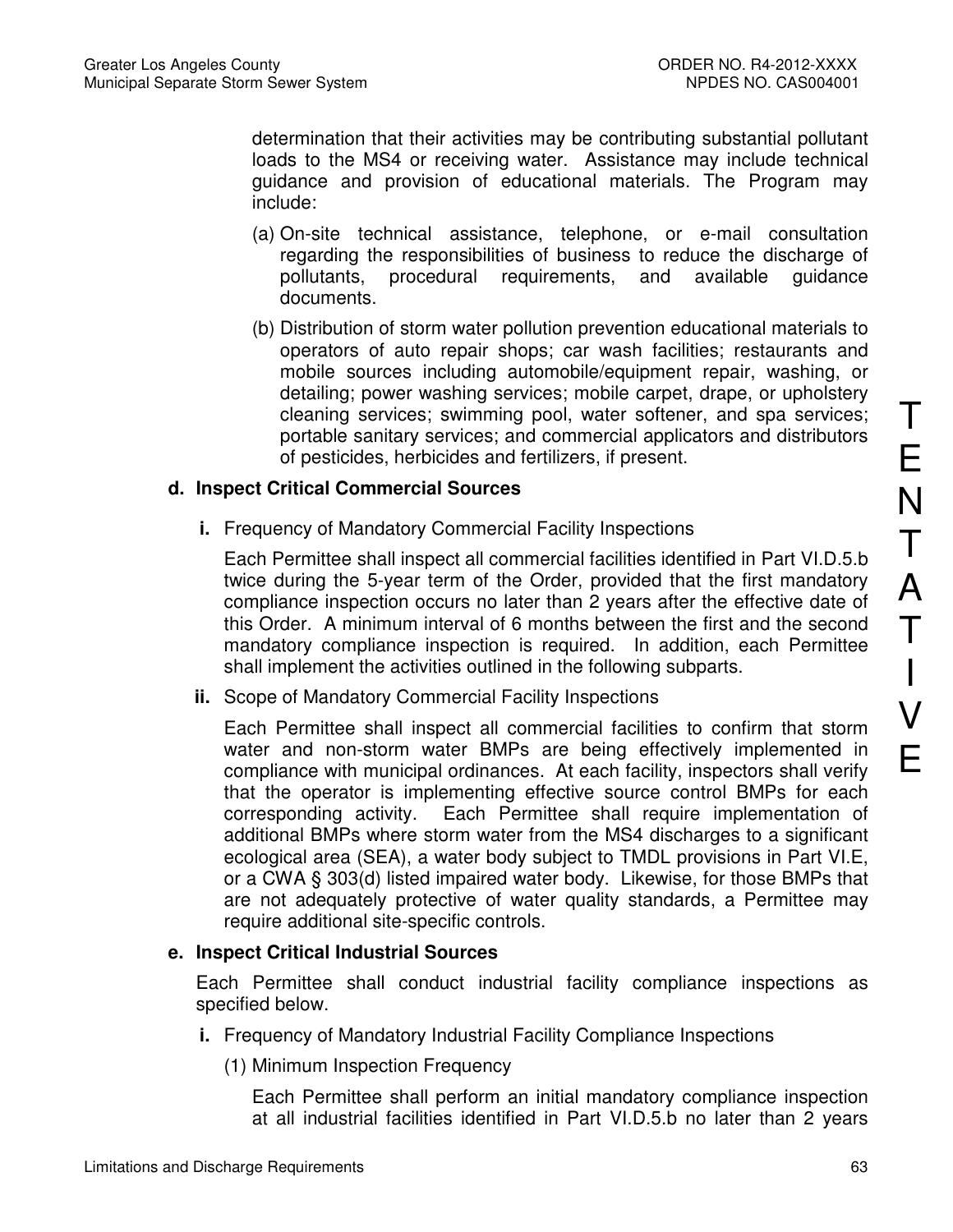after the effective date of this Order. After the initial inspection, all facilities that have not filed a No Exposure Certification with the State Water Board are subject to a second mandatory compliance inspection. A minimum interval of 6 months between the first and the second mandatory compliance inspection is required. A facility need not be inspected more than twice during the term of the Order unless subject to an enforcement action as specified in Part VI.D.5.h below.

(2) Exclusion of Facilities Previously Inspected by the Regional Water Board

Each Permittee shall review the State Water Board's Storm Water Multiple Application and Report Tracking System (SMARTS) database<sup>25</sup> at defined intervals to determine if an industrial facility has recently been inspected by the Regional Water Board. The first interval shall occur approximately 2 years after the effective date of the Order. The Permittee does not need to inspect the facility if it is determined that the Regional Water Board conducted an inspection of the facility within the prior 24 month period. The second interval shall occur approximately 4 years after the effective date of the Order. Likewise, the Permittee does not need to inspect the facility if it is determined that the Regional Water Board conducted an inspection of the facility within the prior 24 month period.

(3) No Exposure Verification

As a component of the first mandatory inspection, each Permittee shall identify those facilities that have filed a No Exposure Certification with the State Water Board. Approximately 3 to 4 years after the effective date of the Order, each Permittee shall evaluate its inventory of industrial facilities and perform a second mandatory compliance inspection at a minimum of 25% of the facilities identified to have filed a No Exposure Certification. The purpose of this inspection is to verify the continuity of the no exposure status.

(4) Exclusion Based on Watershed Management Program

A Permittee is exempt from the mandatory inspection frequencies listed above if it is implementing industrial inspections in accordance with an approved Watershed Management Program per Part VI.C.

**ii.** Scope of Mandatory Industrial Facility Inspections

Each Permittee shall confirm that each industrial facility:

- (1) Has a current Waste Discharge Identification (WDID) number for coverage under the Industrial General Permit, and that a Storm Water Pollution Prevention Plan (SWPPP) is available on-site; or
- (2) Has applied for, and has received a current No Exposure Certification for facilities subject to this requirement;

T

E

N

 $\overline{a}$ <sup>25</sup> SMARTS is accessible at https://smarts.waterboards.ca.gov/smarts/faces/SwSmartsLogin.jsp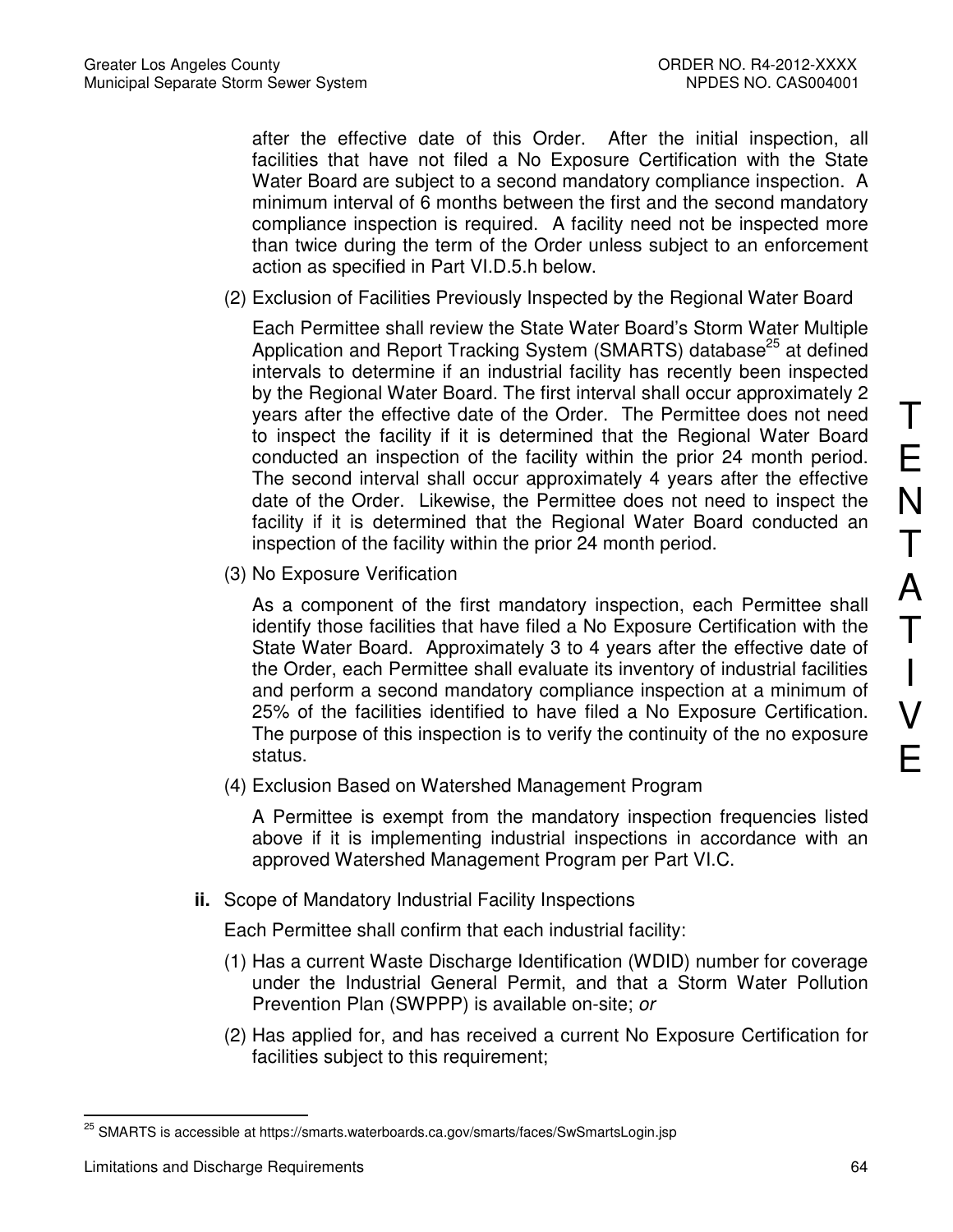- (3) Is effectively implementing BMPs in compliance with municipal ordinances. Facilities must implement the source control BMPs identified in Table 10, unless the pollutant generating activity does not occur. The Permittees shall require implementation of additional BMPs where storm water from the MS4 discharges to an environmentally sensitive area, a water body subject to TMDL Provisions in Part VI.E, or a CWA § 303(d) listed impaired water body. Likewise, if the specified BMPs are not adequately protective of water quality standards, a Permittee may require additional site-specific controls.
- (4) Applicable industrial facilities identified as not having either a current WDID or No Exposure Certification shall be notified that they must obtain coverage under the Industrial General Permit and shall be referred to the Regional Water Board per the Progressive Enforcement Policy procedures identified in Part VI.D.2.

# **f. Source Control BMPs for Commercial and Industrial Facilities**

Effective source control BMPs for the activities listed in Table 10 shall be implemented at commercial and industrial facilities, unless the pollutant generating activity does not occur:

| <b>Pollutant-Generating</b><br><b>Activity</b> | <b>BMP Narrative Description</b>                                                                                        |
|------------------------------------------------|-------------------------------------------------------------------------------------------------------------------------|
| <b>Unauthorized Non-Storm</b>                  | Effective elimination of non-storm water                                                                                |
| water Discharges                               | discharges                                                                                                              |
| <b>Accidental Spills/ Leaks</b>                | Implementation of effective spills/ leaks<br>prevention and response procedures                                         |
| <b>Vehicle/ Equipment Fueling</b>              | Implementation of effective fueling source<br>control devices and practices                                             |
| <b>Vehicle/ Equipment Cleaning</b>             | Implementation of effective equipment/ vehicle<br>cleaning practices and appropriate wash water<br>management practices |
| <b>Vehicle/ Equipment Repair</b>               | Implementation of effective vehicle/ equipment<br>repair practices and source control devices                           |
| Outdoor Liquid Storage                         | Implementation of effective outdoor liquid<br>storage source controls and practices                                     |
| <b>Outdoor Equipment</b><br>Operations         | Implementation of effective outdoor equipment<br>source control devices and practices                                   |
| Outdoor Storage of Raw<br><b>Materials</b>     | Implementation of effective source control<br>practices and structural devices                                          |
| Storage and Handling of<br><b>Solid Waste</b>  | Implementation of effective solid waste storage/<br>handling practices and appropriate control<br>measures              |
| <b>Building and Grounds</b><br>Maintenance     | Implementation of effective facility maintenance<br>practices                                                           |

# **Table 10. Source Control BMPs at Commercial and Industrial Facilities**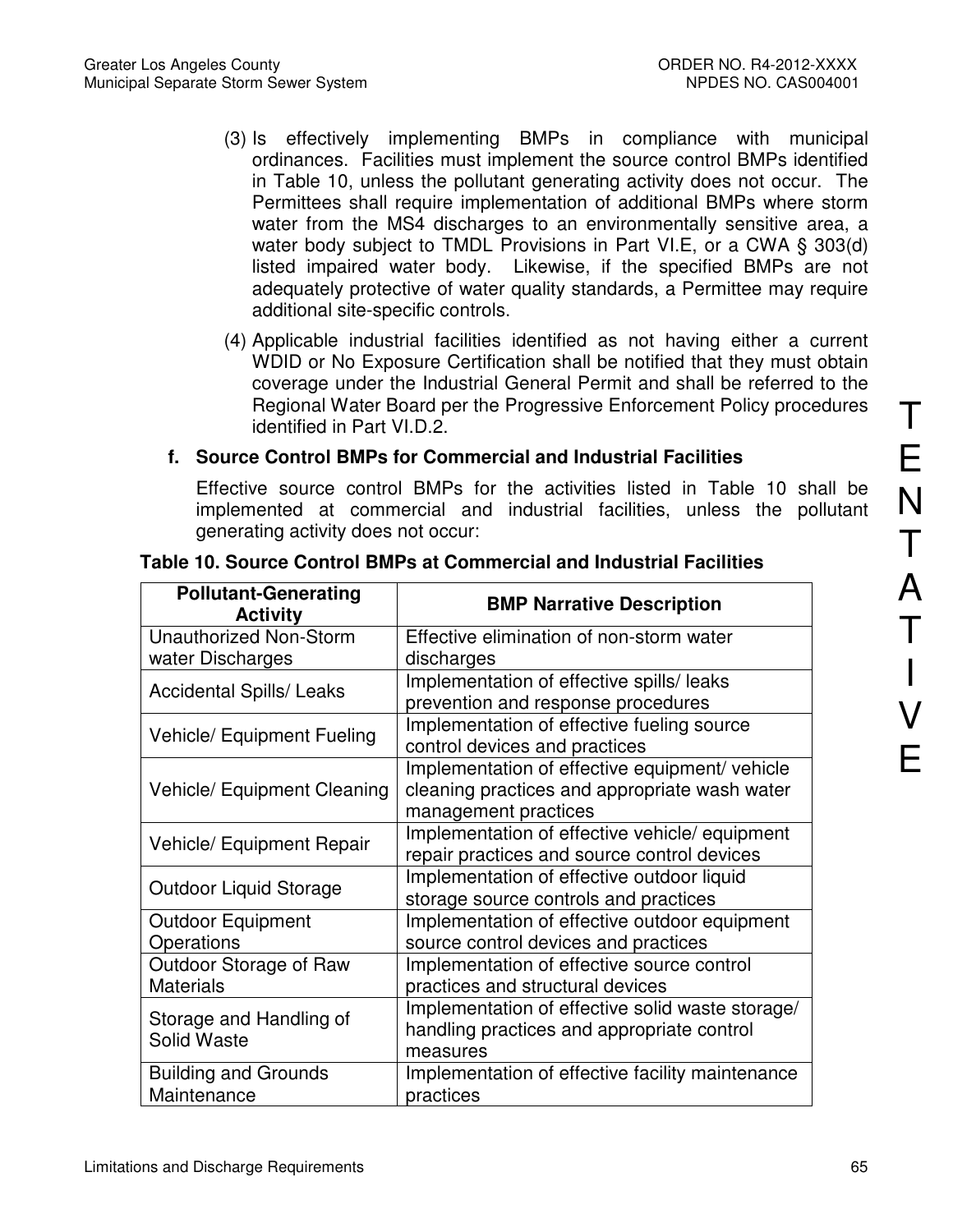| <b>Pollutant-Generating</b><br><b>Activity</b>                          | <b>BMP Narrative Description</b>                                                                                                                                                                                                                                                                                                     |
|-------------------------------------------------------------------------|--------------------------------------------------------------------------------------------------------------------------------------------------------------------------------------------------------------------------------------------------------------------------------------------------------------------------------------|
| Parking/ Storage Area<br>Maintenance                                    | Implementation of effective parking/storage<br>area designs and housekeeping/ maintenance<br>practices                                                                                                                                                                                                                               |
| Storm water Conveyance<br><b>System Maintenance</b><br><b>Practices</b> | Implementation of proper conveyance system<br>operation and maintenance protocols                                                                                                                                                                                                                                                    |
| <b>Pollutant-Generating</b>                                             | <b>BMP Narrative Description from</b>                                                                                                                                                                                                                                                                                                |
| <b>Activity</b>                                                         | <b>Regional Water Board Resolution No. 98-08</b>                                                                                                                                                                                                                                                                                     |
| Sidewalk Washing                                                        | 1. Remove trash, debris, and free standing<br>oil/grease spills/leaks (use absorbent material, if<br>necessary) from the area before washing; and<br>2. Use high pressure, low volume spray<br>washing using only potable water with no<br>cleaning agents at an average usage of 0.006<br>gallons per square feet of sidewalk area. |
| <b>Street Washing</b>                                                   | Collect and divert wash water to the sanitary<br>sewer - publically owned treatment works<br>(POTW).<br>Note: POTW approval may be needed.                                                                                                                                                                                           |

# **g. Significant Ecological Areas (SEAs)**

For critical sources that discharge to MS4s that discharge to SEAs, each Permittee shall require operators to implement additional pollutant-specific controls to reduce pollutants in storm water runoff that are causing or contributing to exceedances of water quality standards.

# **h. Progressive Enforcement**

Each Permittee shall implement its Progressive Enforcement Policy to ensure that Industrial / Commercial facilities are brought into compliance with all storm water requirements within a reasonable time period. See Part VI.D.2 for requirements for the development and implementation of a Progressive Enforcement Policy.

# **6. Planning and Land Development Program**

# **a. Purpose**

- **i.** Each Permittee shall implement a Planning and Land Development Program pursuant to Part VI.D.6.b for all New Development and Redevelopment projects subject to this Order to:
	- (1) Lessen the water quality impacts of development by using smart growth practices such as compact development, directing development towards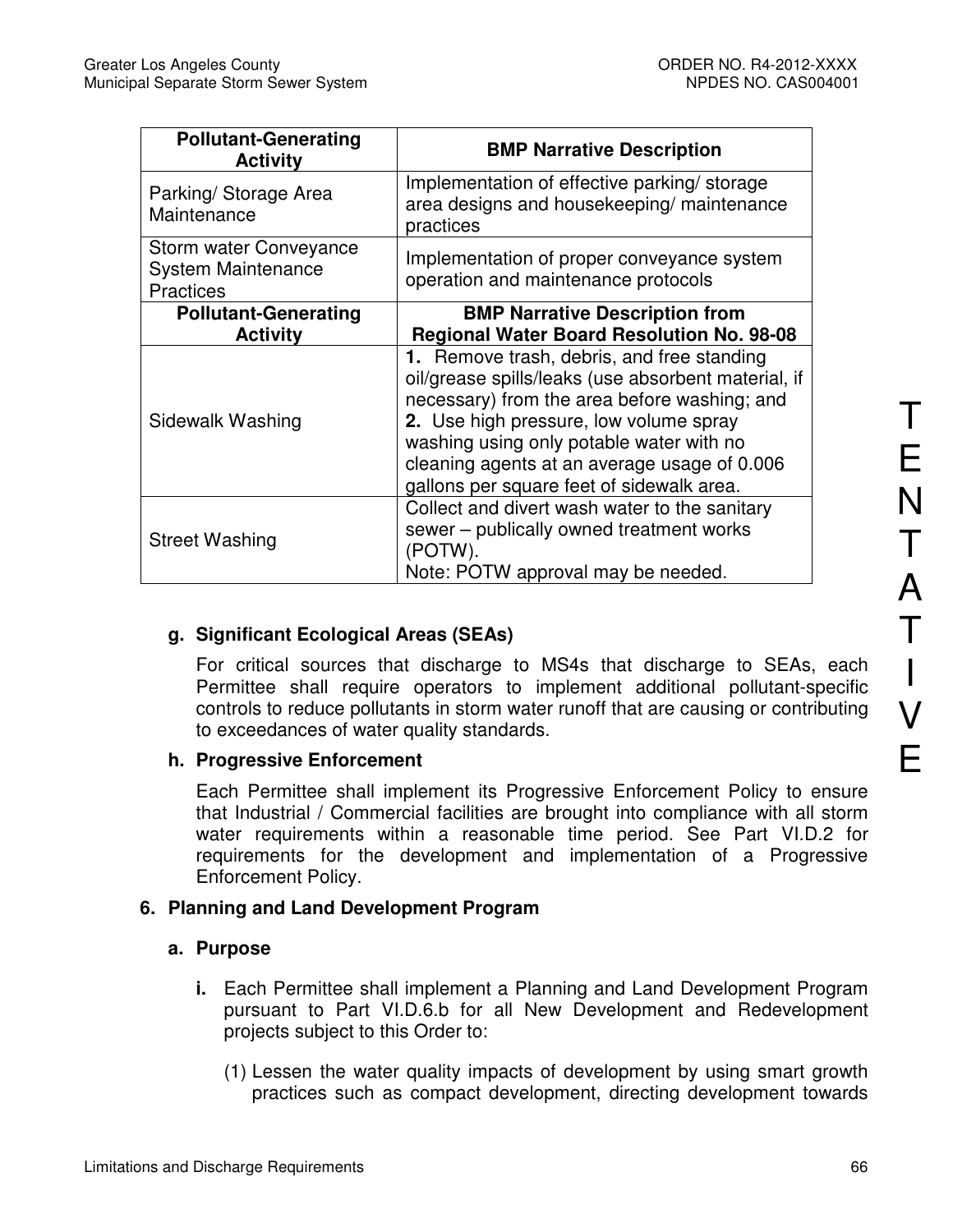existing communities via infill or redevelopment, and safeguarding of environmentally sensitive areas.

- (2) Minimize the adverse impacts from storm water runoff on the biological integrity of Natural Drainage Systems and the beneficial uses of water bodies in accordance with requirements under CEQA (Cal. Pub. Resources Code § 21000 et seq.).
- (3) Minimize the percentage of impervious surfaces on land developments by minimizing soil compaction during construction, designing projects to minimize the impervious area footprint, and employing Low Impact Development (LID) design principles to mimic predevelopment water balance through infiltration, evapotranspiration and rainfall harvest and use.
- (4) Maintain existing riparian buffers and enhance riparian buffers when possible.
- (5) Minimize pollutant loadings from impervious surfaces such as roof tops, parking lots, and roadways through the use of properly designed, technically appropriate BMPs (including Source Control BMPs such as good housekeeping practices), LID Strategies, and Treatment Control BMPs.
- (6) Properly select, design and maintain LID and Hydromodification Control BMPs to address pollutants that are likely to be generated, reduce changes to pre-development hydrology, assure long-term function, and avoid the breeding of vectors $^{26}$ .
- (7) Prioritize the selection of BMPs to remove storm water pollutants, reduce storm water runoff volume, and beneficially use storm water to support an integrated approach to protecting water quality and managing water resources in the following order of preference:
	- (a) On-site infiltration, bioretention and/or rainfall harvest and use.
	- (b) On-site biofiltration, off-site ground water replenishment, and/or off-site retrofit.

# **b. Applicability**

- **i.** New Development Projects
	- (1) Development projects subject to Permittee conditioning and approval for the design and implementation of post-construction controls to mitigate storm water pollution, prior to completion of the project(s), are:
		- (a) All development projects equal to 1 acre or greater of disturbed area and adding more than 10,000 square feet of impervious surface area

http://sgvmosquito.org/downloads/NPDES/BMP%20for%20Mosquito%20Control%2008-10.pdf

<u>.</u>

<sup>26</sup> Treatment BMPs when designed to drain within 96 hours of the end of rainfall minimize the potential for the breeding of vectors. See DPH Best Management Practices for Mosquito Control in California Manual at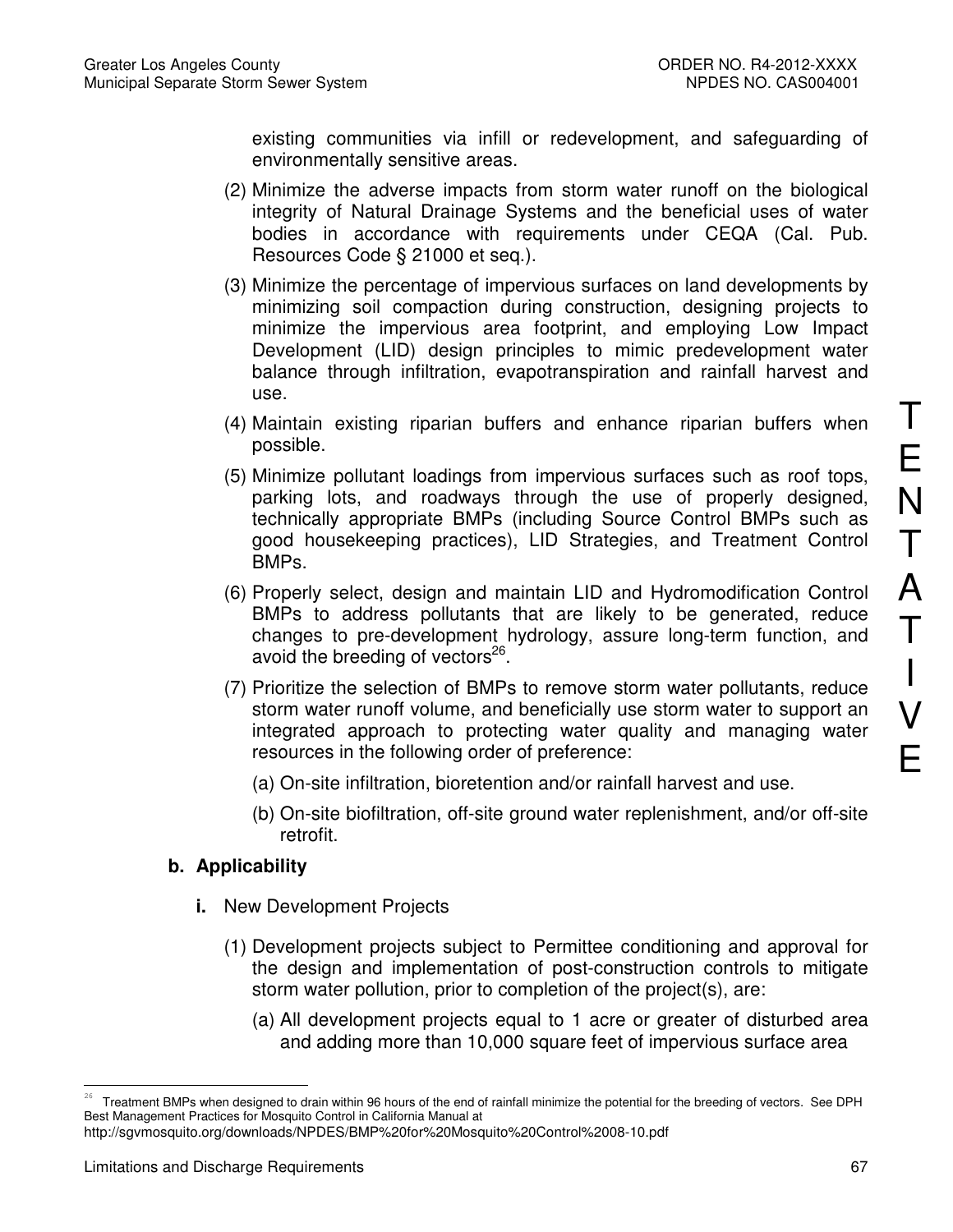- (b) Industrial parks 10,000 square feet or more of surface area
- (c) Commercial strip malls 10,000 square feet or more surface area
- (d) Retail gasoline outlets 5,000 square feet or more of surface area
- (e) Restaurants (SIC 5812) 5,000 square feet or more of surface area
- (f) Parking lots 5,000 square feet or more of impervious surface area, or with 25 or more parking spaces
- (g) Street and road construction of 10,000 square feet or more of impervious surface area shall follow USEPA guidance regarding Managing Wet Weather with Green Infrastructure: Green Streets<sup>27</sup> to the maximum extent practicable
- (h) Automotive service facilities (SIC 5013, 5014, 5511, 5541, 7532-7534 and 7536-7539) 5,000 square feet or more of surface area
- (i) Redevelopment projects in subject categories that meet Redevelopment thresholds identified in Part VI.D.6.b.ii (Redevelopment Projects) below
- (j) Projects located in or directly adjacent to, or discharging directly to a Significant Ecological Area (SEA), where the development will:
	- (i) Discharge storm water runoff that is likely to impact a sensitive biological species or habitat; and
	- (ii) Create 2,500 square feet or more of impervious surface area
- (k) Single-family hillside homes. To the extent that a Permittee may lawfully impose conditions, mitigation measures or other requirements on the development or construction of a single-family home in a hillside area as defined in the applicable Permittee's Code and Ordinances, each Permittee shall require that during the construction of a singlefamily hillside home, the following measures are implemented:
	- (i) Conserve natural areas
	- (ii) Protect slopes and channels
	- (iii) Provide storm drain system stenciling and signage
	- (iv) Divert roof runoff to vegetated areas before discharge unless the diversion would result in slope instability
	- (v) Direct surface flow to vegetated areas before discharge unless the diversion would result in slope instability.
- **ii.** Redevelopment Projects
	- (1) Redevelopment projects subject to Permittee conditioning and approval for the design and implementation of post-construction controls to mitigate storm water pollution, prior to completion of the project(s), are:

T

E

N

T

<sup>27</sup> <sup>27</sup> http://water.epa.gov/infrastructure/greeninfrastructure/index.cfm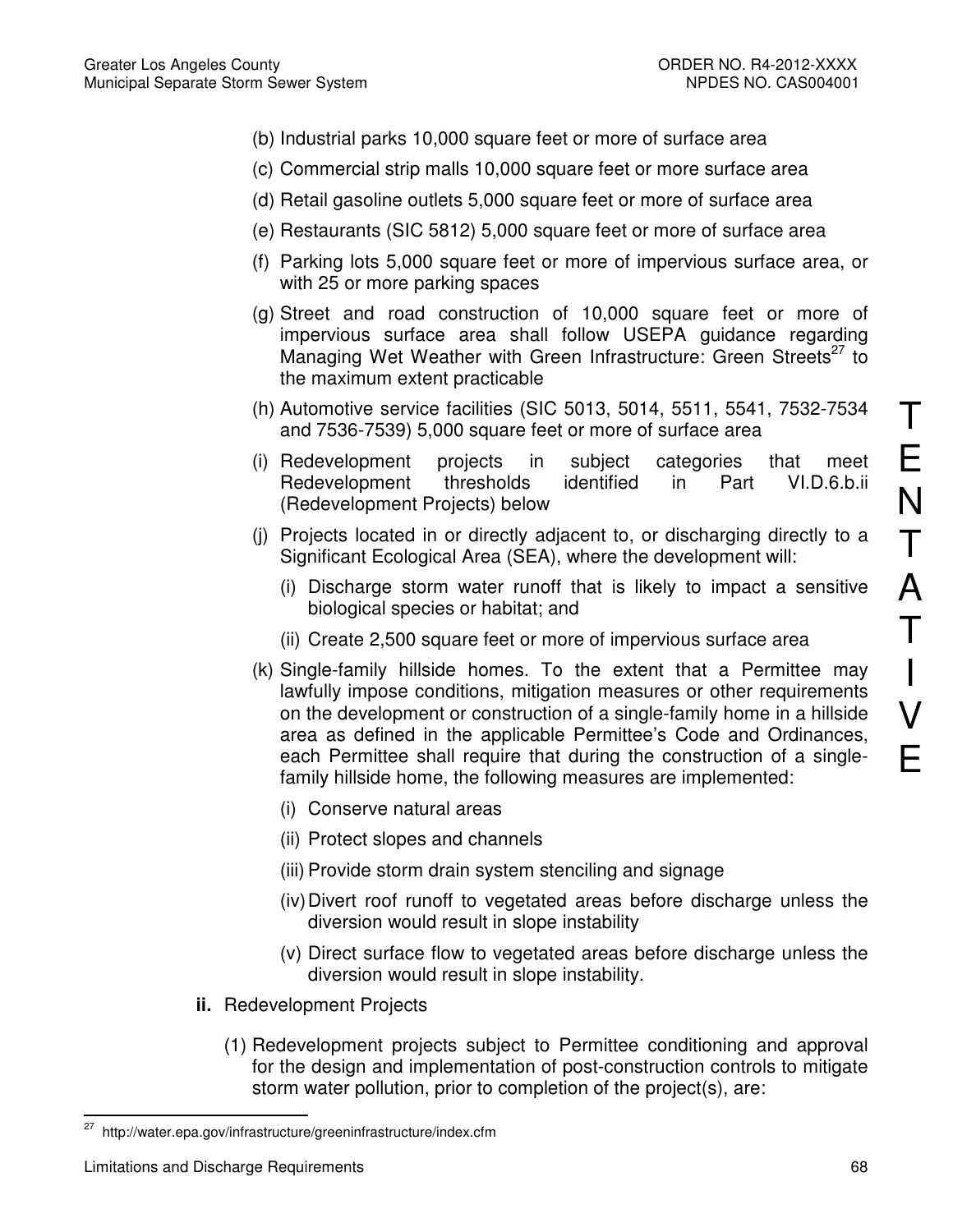- (a) Land-disturbing activity that results in the creation or addition or replacement of 5,000 square feet or more of impervious surface area on an already developed site on development categories identified in Part VI.D.6.c. (New Development/Redevelopment Performance Criteria).
- (b) Where Redevelopment results in an alteration to more than fifty percent of impervious surfaces of a previously existing development, and the existing development was not subject to post-construction storm water quality control requirements, the entire project must be mitigated.
- (c) Where Redevelopment results in an alteration of less than fifty percent of impervious surfaces of a previously existing development, and the existing development was not subject to post-construction storm water quality control requirements, only the alteration must be mitigated, and not the entire development.
	- (i) Redevelopment does not include routine maintenance activities that are conducted to maintain original line and grade, hydraulic capacity, original purpose of facility or emergency redevelopment activity required to protect public health and safety. Impervious surface replacement, such as the reconstruction of parking lots and roadways which does not disturb additional area and maintains the original grade and alignment, is considered a routine maintenance activity. Redevelopment does not include the repaving of existing roads to maintain original line and grade.
	- (ii) Existing single-family dwelling and accessory structures are exempt from the Redevelopment requirements unless such projects create, add, or replace 10,000 square feet of impervious surface area.
- (d) Existing Development or Redevelopment projects shall mean projects that have been constructed or for which grading or land disturbance permits have been submitted and are deemed complete prior to the adoption date of this Order, except as otherwise specified in this Order.
- (e) Specifically, the Newhall Ranch Project Phases I and II (a.k.a. the Landmark and Mission Village projects) are deemed to be an existing development that will at a minimum, be designed to comply with the Specific LID Performance Standards attached to the Waste Discharge Requirements (Order No. R4-2012-XXXX). All subsequent phases of the Newhall Ranch Project constructed during the term of this Order shall be subject to the requirements of this Order.

# **c. New Development/ Redevelopment Project Performance Criteria**

- **i.** Integrated Water Quality/Flow Reduction/Resources Management Criteria
	- (1) Each Permittee shall require all New Development and Redevelopment projects (referred to hereinafter as "new projects") identified in Part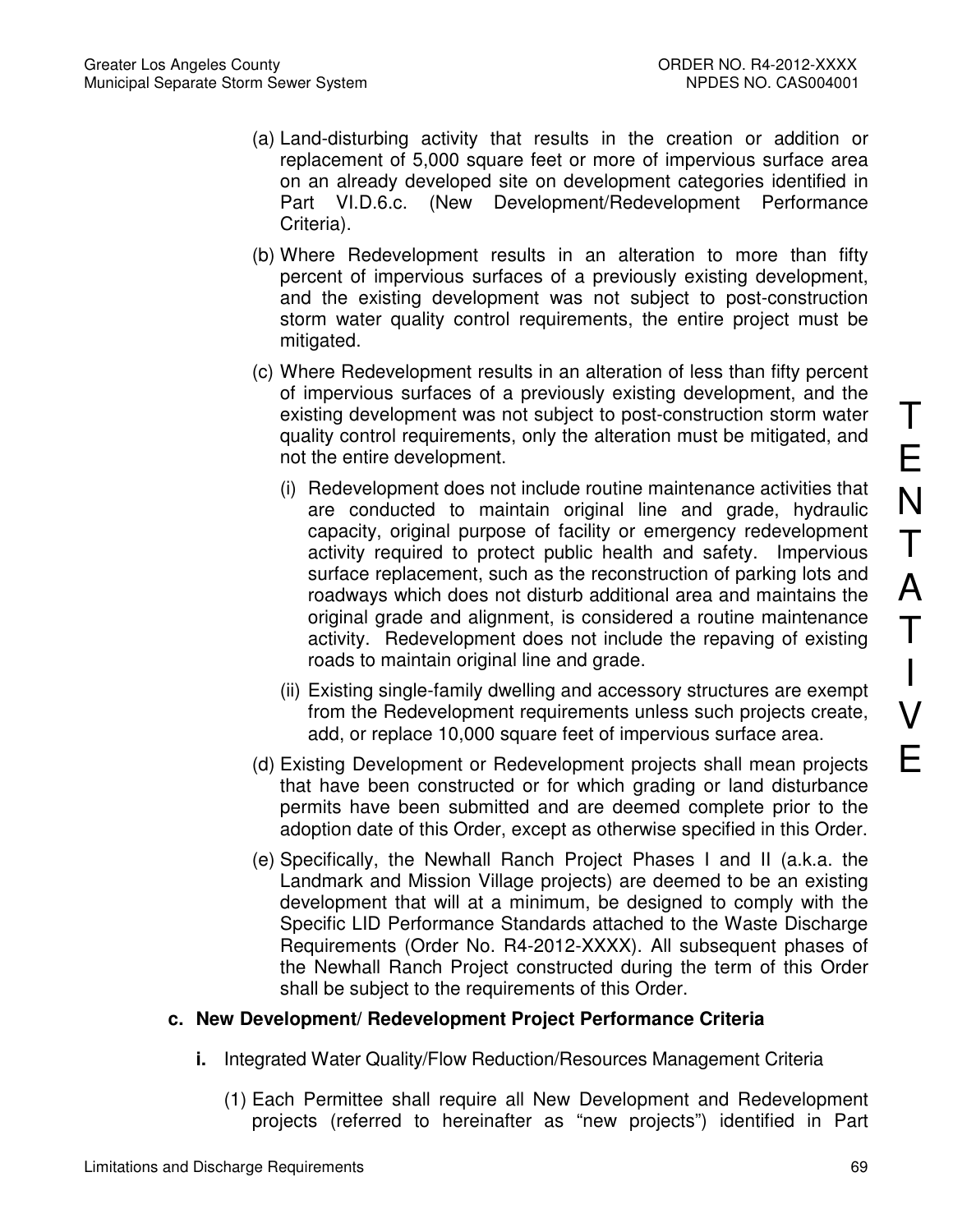VI.D.6.b to control pollutants, pollutant loads, and runoff volume emanating from the project site by: (1) minimizing the impervious surface area and (2) controlling runoff from impervious surfaces through infiltration, bioretention and/or rainfall harvest and use.

- (2) Except as provided in Part VI.D.6.c.ii. (Technical Infeasibility or Opportunity for Regional Ground Water Replenishment), Part VI.D.6.d.i (Local Ordinance Equivalence), or Part VI.D.6.c.v (Hydromodification), below, each Permittee shall require the project to retain on-site the Stormwater Quality Design Volume (SWQDv) defined as the runoff from:
	- (a) The 0.75-inch, 24-hour rain event or
	- (b) The 85th percentile, 24-hour rain event, as determined from the Los Angeles County 85th percentile precipitation isohyetal map, whichever is greater.
- (3) Bioretention and biofiltration systems shall meet the design specifications provided in Attachment H to this Order unless otherwise approved by the Regional Water Board Executive Officer.
- (4) When evaluating the potential for on-site retention, each Permittee shall consider the maximum potential for evapotranspiration from green roofs and rainfall harvest and use.
- **ii.** Alternative Compliance for Technical Infeasibility or Opportunity for Regional Ground Water Replenishment
	- (1) In instances of technical infeasibility or where a project has been determined to provide an opportunity to replenish regional ground water supplies at an offsite location, each Permittee may allow projects to comply with this Order through the alternative compliance measures as described in Part VI.D.6.c.iii.
	- (2) To demonstrate technical infeasibility, the project applicant must demonstrate that the project cannot reliably retain 100 percent of the SWQDv on-site, even with the maximum application of green roofs and rainwater harvest and use, and that compliance with the applicable postconstruction requirements would be technically infeasible by submitting a site-specific hydrologic and/or design analysis conducted and endorsed by a registered professional engineer, geologist, architect, and/or landscape architect. Technical infeasibility may result from conditions including the following:
		- (a) The infiltration rate of saturated in-situ soils is less than 0.15 inch per hour and it is not technically feasible to amend the in-situ soils to attain an infiltration rate necessary to achieve reliable performance of infiltration or bioretention BMPs in retaining the SWQDv on-site.
		- (b) Locations where seasonal high ground water is within 5 to 10 feet of the surface,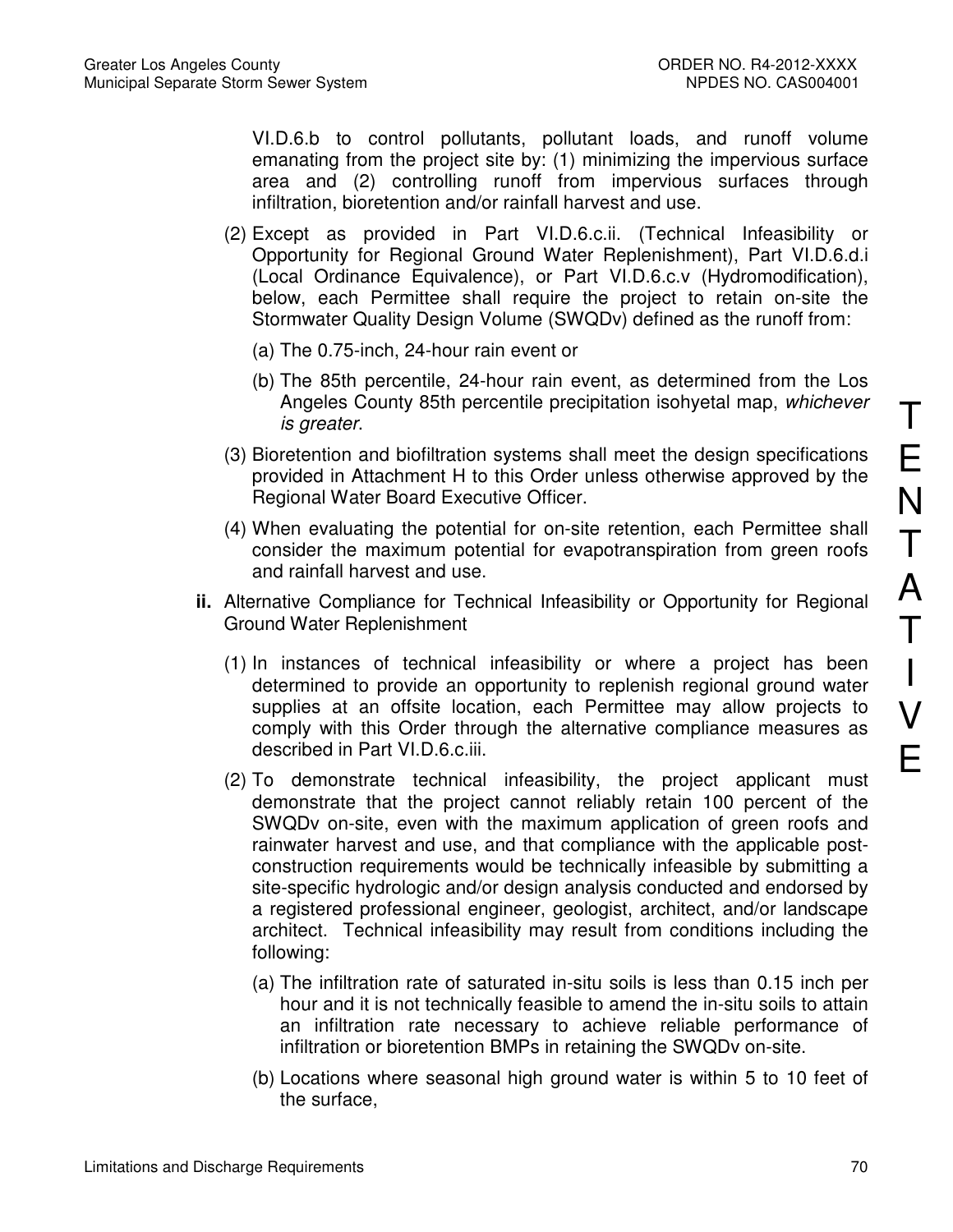- (c) Locations within 100 feet of a ground water well used for drinking water,
- (d) Brownfield development sites,
- (e) Other locations where pollutant mobilization is a documented concern,
- (f) Locations with potential geotechnical hazards, or
- (g) Smart growth and infill or redevelopment locations where the density and/ or nature of the project would create significant difficulty for compliance with the on-site volume retention requirement.
- (3) To utilize alternative compliance measures to replenish ground water at an offsite location, the project applicant shall demonstrate why it is not advantageous to replenish ground water at the project site, and that the alternative measures shall also provide equal or greater water quality benefits to the receiving surface water than the Water Quality/Flow Reduction/Resource Management Criteria in Part VI.6.D.c.i.
- **iii.** Alternative Compliance Measures

When a Permittee determines a project applicant has demonstrated that it is technically infeasible to retain 100 percent of the SWQDv on-site, or is proposing an alternative offsite project to replenish regional ground water supplies, the Permittee shall require one of the following mitigation options:

- (1) Biofiltration
	- (a) If using biofiltration due to demonstrated technical infeasibility, then the new project must biofiltrate 1.5 times the portion of the SWQDv that is not reliably retained on-site, as calculated by Equation 1 below.

Equation 1:

 $Bv = 1.5$  \*  $[SWQDv - Rv]$ 

Where:

 $Bv = biofiltration volume$ 

SWQDv = the storm water runoff from a  $0.75$  inch, 24-hour storm or the 85<sup>th</sup> percentile storm, whichever is greater.

Rv = volume reliably retained on-site

(b) Conditions for Biofiltration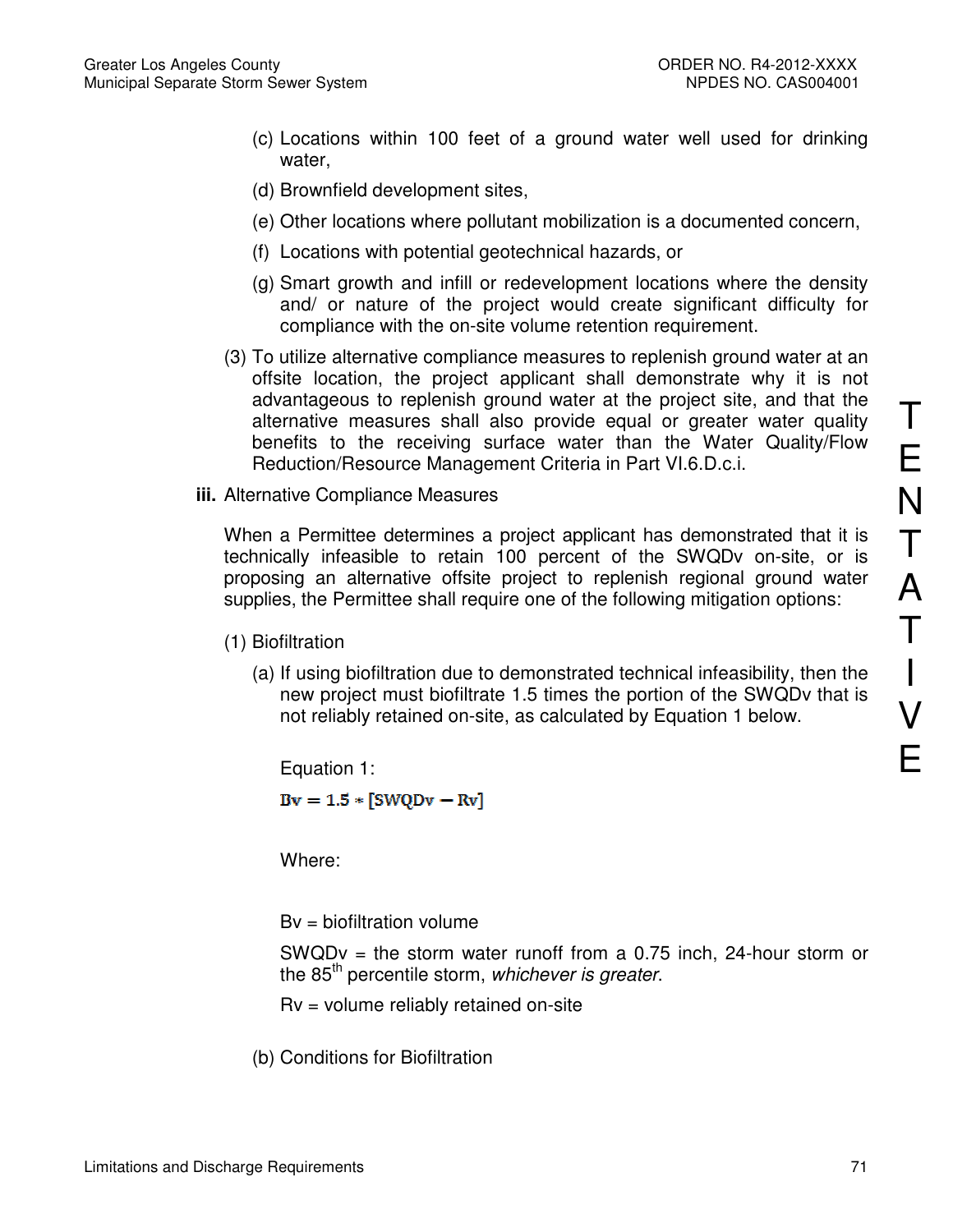- (i) Biofiltration systems shall meet the design specifications provided in Attachment H to this Order unless otherwise approved by the Regional Water Board Executive Officer.
- (ii) Biofiltration systems discharging to a receiving water that is included on the Clean Water Act section 303(d) list of impaired water quality-limited water bodies due to nitrogen compounds or related effects shall be designed and maintained to achieve enhanced nitrogen removal capability. See Attachment I for design criteria for underdrain placement to achieve enhanced nitrogen removal.
- (2) Offsite Infiltration/Ground Water Replenishment/Bioretention Projects
	- (a) Use infiltration, ground water replenishment, or bioretention BMPs to intercept a volume of storm water runoff equal to the SWQDv, less the volume of storm water runoff reliably retained on-site, at an approved offsite project, and
	- (b) Provide pollutant reduction (treatment) of the storm water runoff discharged from the project site in accordance with the Water Quality Mitigation Criteria provided in Part VI.D.6.c.iv.
	- (c) The required offsite mitigation volume shall be calculated by Equation 2 below and equal to:

Equation 2:

 $Mv = 1.0 \cdot [SWQDv - Rv]$ 

Where:

 $Mv =$  mitigation volume

SWQDv = runoff from the 0.75 inch, 24-hour storm event or the  $85<sup>th</sup>$ percentile storm, whichever is greater

 $Rv =$  the volume of storm water runoff reliably retained on-site.

(3) Offsite Project - Retrofit Existing Development

Use infiltration, bioretention, rainfall harvest and use and/or biofiltration BMPs to retrofit an existing development, with similar land uses as the new development or land uses associated with comparable or higher storm water runoff event mean concentrations (EMCs) than the new development. Comparison of EMCs for different land uses shall be based on published data from studies performed in southern California. The retrofit plan shall be designed and constructed to:

(a) Intercept a volume of storm water runoff equal to the mitigation volume (Mv) as described above in Equation 2, except biofiltration BMPs shall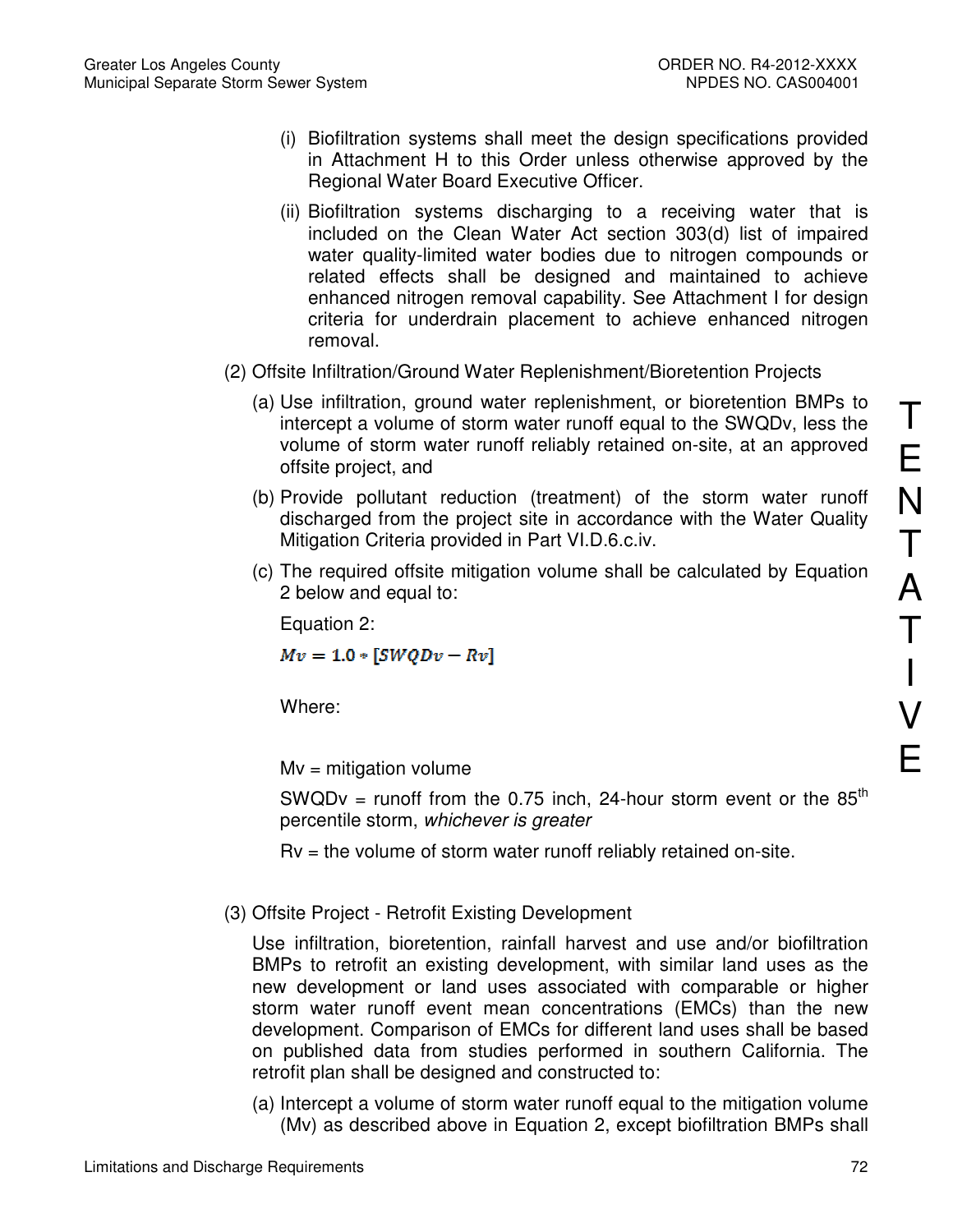be designed to meet the biofiltration volume as described in Equation 1 and

- (b) Provide pollutant reduction (treatment) of the storm water runoff from the project site as described in the Water Quality Mitigation Criteria provided in Part VI.D.6.c.iv.
- (4) Conditions for Offsite Projects
	- (a) Project applicants seeking to utilize these alternative compliance provisions may propose other offsite projects, which the Permittees may approve if they meet the requirements of this subpart.
	- (b) Location of offsite projects. Offsite projects shall be located in the same sub-watershed (defined as draining to the same HUC-12 hydrologic area in the Basin Plan) as the new development or redevelopment project. Each Permittee may consider locations outside of the HUC-12 but within the HUC-10 subwatershed area if there are no opportunities within the HUC-12 subwatershed or if greater pollutant reductions and/or ground water replenishment can be achieved at a location within the expanded HUC-10 subwatershed. The use of a mitigation, ground water replenishment, or retrofit project outside of the HUC-12 subwatershed is subject to the approval of the Executive Officer of the Regional Water Board.
	- (c) Project applicant must demonstrate that equal benefits to ground water recharge cannot be met on the project site.
	- (d) Each Permittee shall develop a prioritized list of offsite mitigation, ground water replenishment and/or retrofit projects, and when feasible, the mitigation must be directed to the highest priority project within the same HUC-12 or if approved by the Regional Water Board Executive Officer, the HUC-10 drainage area, as the new development project.
	- (e) Infiltration/bioretention shall be the preferred LID BMP for offsite mitigation or ground water replenishment projects. Offsite retrofit projects may include green streets, parking lot retrofits, green roofs, and rainfall harvest and use. Biofiltration BMPs may be considered for retrofit projects when infiltration, bioretention or rainfall harvest and use is technically infeasible.
	- (f) Each Permittee shall develop a schedule for the completion of offsite projects, including milestone dates to identify, fund, design, and construct the projects. Offsite projects shall be completed as soon as possible, and at the latest, within 4 years of the certificate of occupancy for the first project that contributed funds toward the construction of the offsite project, unless a longer period is otherwise authorized by the Executive Officer of the Regional Water Board. For public offsite projects, each Permittee must provide in their annual reports a summary of total offsite project funds raised to date and a description (including location, general design concept, volume of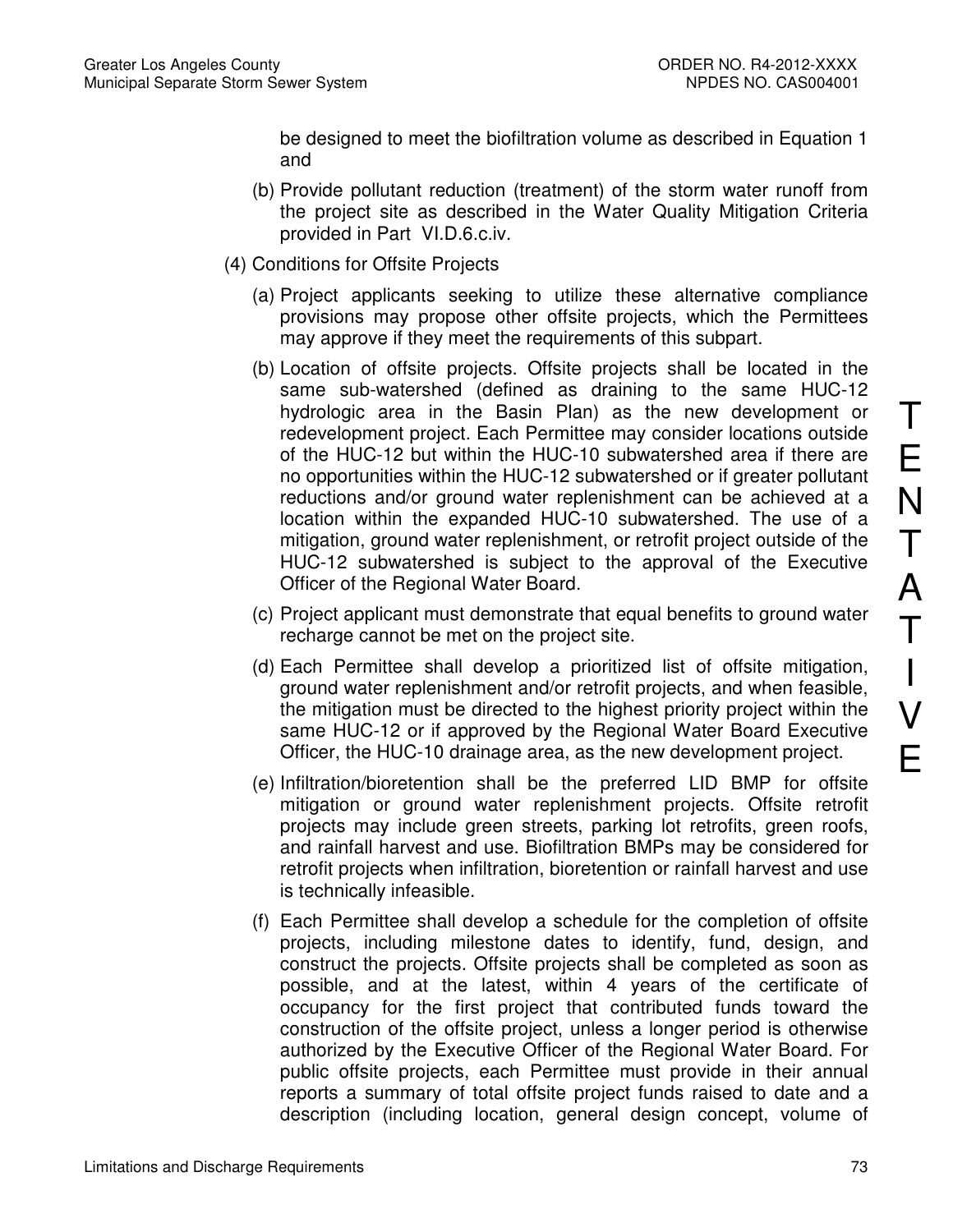water expected to be retained, and total estimated budget) of all pending public offsite projects. Funding sufficient to address the offsite volume must be transferred to the Permittee (for public offsite mitigation projects) or to an escrow account (for private offsite mitigation projects) within one year of the initiation of construction.

- (g) Offsite projects must be approved by the Permittee and may be subject to approval by the Regional Water Board Executive Officer, if a thirdparty petitions the Executive Officer to review the project.
- (h) The project applicant must perform the offsite projects as approved by either the Permittee or the Regional Water Board Executive Officer or provide sufficient funding for public or private offsite projects to achieve the equivalent mitigation storm water volume.
- **iv.** Water Quality Mitigation Criteria
	- (1) Each Permittee shall require all New Development and Redevelopment projects that have been approved for offsite mitigation or ground water replenishment projects as defined in Part VI.D.6.c.ii-iii to also provide treatment of storm water runoff from the project site. Each Permittee shall require these projects to design and implement post-construction storm water BMPs and control measures to reduce pollutant loading as necessary to:
		- (a) Meet the pollutant specific benchmarks listed in Table 11 at the treatment systems outlet or prior to the discharge to the MS4, and
		- (b) Ensure that the discharge does not cause or contribute to an exceedance of water quality standards at the Permittee's downstream MS4 outfall.
	- (2) Each Permittee may allow the project proponent to install flow-through modular treatment systems including sand filters, or other proprietary BMP treatment systems including planter boxes, with a demonstrated efficiency at least equivalent to a sand filter. The sizing of the flow through treatment device shall be based on a rainfall intensity of:
		- (a) 0.2 inches per hour, or
		- (b) The one year, one-hour rainfall intensity as determined from the most recent Los Angeles County isohyetal map, whichever is greater.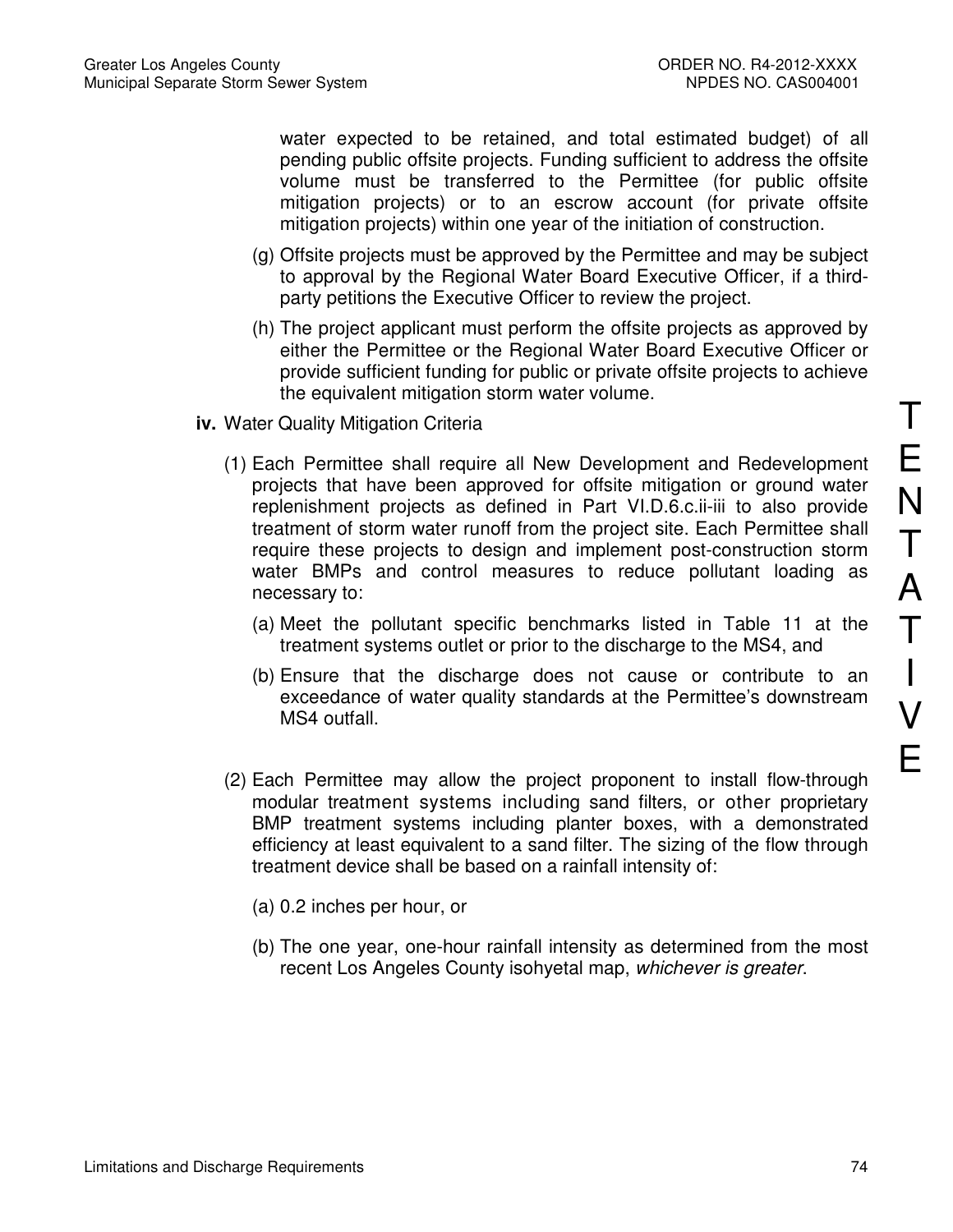# **Table 11. Benchmarks Applicable to New Development Treatment BMPs<sup>28</sup>**

| Pollutant                                | Suspended   Total P<br>Solids<br>mq/L | mg/L | <b>Total N</b><br>mq/L | Total<br><b>Nitrate</b><br>mq/L | TKN<br>mq/L | <b>TOC</b><br>mq/L |
|------------------------------------------|---------------------------------------|------|------------------------|---------------------------------|-------------|--------------------|
| <b>E</b> ffluent<br><b>Concentration</b> |                                       | 0.10 | 09. ا                  | 0.23                            | $.0^{\ast}$ | 13                 |

# **Conventional Pollutants**

#### **Metals**

| Pollutant     | <b>Total Cd</b> | Total Cu  | Total Cr  | Total Pb | Total Zn  |
|---------------|-----------------|-----------|-----------|----------|-----------|
|               | $\mu$ g/L       | $\mu$ g/L | $\mu$ g/L | ⊔ug/∟    | $\mu$ g/L |
| Effluent      | 0.3             |           | 2.6       | 2.0      | 18        |
| Concentration |                 |           |           |          |           |

- (3) In addition to the requirements for controlling pollutant discharges as described in Part VI.D.6.iv. and the treatment requirements described above, each Permittee shall ensure that the new development or redevelopment will not cause or contribute to an exceedance of applicable water quality-based effluent limitations established in Part VI.E pursuant to Total Maximum Daily Loads (TMDLs).
- **v.** Hydromodification (Flow/ Volume/ Duration) Control Criteria
	- (1) Each Permittee shall require all New Development and Redevelopment projects located within natural drainage systems as described in Part VI.D.6.v.(1)(a)(iii) to implement hydrologic control measures, to prevent accelerated downstream erosion and to protect stream habitat in natural drainage systems. The purpose of the hydrologic controls is to minimize changes in post-development hydrologic storm water runoff discharge rates, velocities, and duration. This shall be achieved by maintaining the project's pre-project storm water runoff flow rates and durations.
		- (a) Description
			- (i) Hydromodification control in natural drainage systems shall be achieved by maintaining the Erosion Potential (Ep) in streams at a value of 1, unless an alternative value can be shown to be protective of the natural drainage systems from erosion, incision, and sedimentation that can occur as a result of flow increases from impervious surfaces and prevent damage to stream habitat in natural drainage system tributaries (see Attachment J - Determination of Erosion Potential).

<u>.</u>

<sup>&</sup>lt;sup>28</sup> The treatment control BMP performance standards were developed from the median effluent water quality values of the three highest performing BMPs, per pollutant, in the storm water BMP database (http://www.bmpdatabase.org/, last visited May 15, 2012).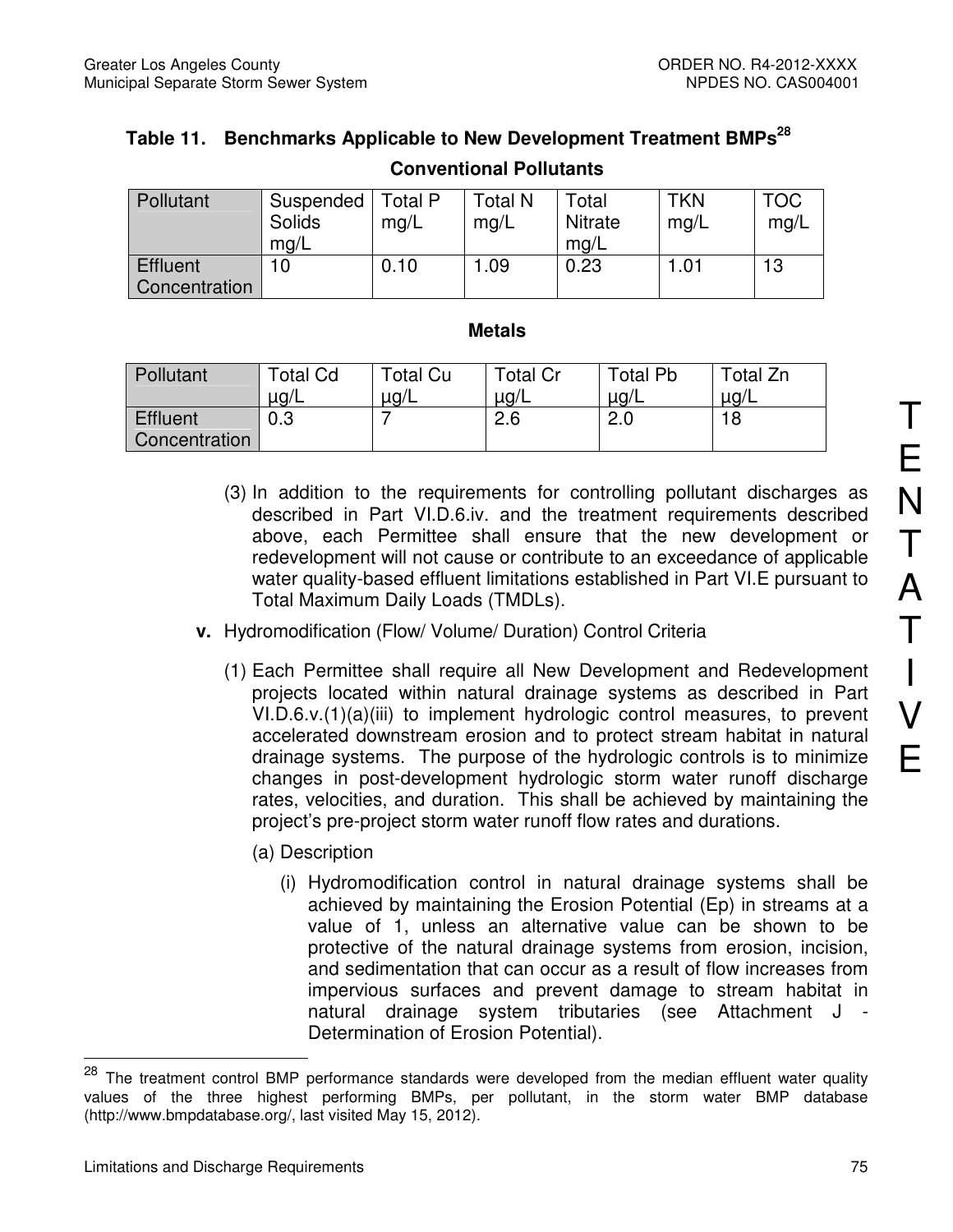- (ii) Hydromodification control may include one, or a combination of onsite, regional or sub-regional hydromodification control BMPs, LID strategies, or stream and riparian buffer restoration measures. Any in-stream restoration measure shall not adversely affect the beneficial uses of the natural drainage systems.
- (iii) Natural drainage systems that are subject to the hydromodification assessments and controls as described in this Part of the Order, include all drainages that have not been improved (e.g., channelized or armored with concrete, shotcrete, or rip-rap) or drainage systems that are tributary to a natural drainage system, except as provided in Part VI.D.6.v.(1)(b)--Exemptions to Hydromodification Controls [see below]. The clearing or dredging of a natural drainage system does not constitute an "improvement."
- (iv) Until the State Water Board or the Regional Water Board adopts a final Hydromodification Policy or criteria, Permittees shall implement the Interim Hydromodification Control Criteria described in Part VI.D.6.v.(1)(c) to control the potential adverse impacts of changes in hydrology that may result from new development and redevelopment projects located within natural drainage systems as described in Part VI.D.6.v.(1)(a)(iii).
- (b) Exemptions to Hydromodification Controls. Permittees may exempt the following New Development and Redevelopment projects from implementation of hydromodification controls where assessments of downstream channel conditions and proposed discharge hydrology indicate that adverse hydromodification effects to present and future beneficial uses of Natural Drainage Systems are unlikely:
	- (i) Projects that are replacement, maintenance or repair of a Permittee's existing flood control facility, storm drain, or transportation network.
	- (ii) Redevelopment Projects in the Urban Core that do not increase the effective impervious area or decrease the infiltration capacity of pervious areas compared to the pre-project conditions.
	- (iii) Projects that have any increased discharge directly or via a storm drain to a sump, lake, area under tidal influence, into a waterway that has a 100-year peak flow (Q100) of 25,000 cfs or more, or other receiving water that is not susceptible to hydromodification impacts.
	- (iv) Projects that discharge directly or via a storm drain into concrete or otherwise engineered (not natural) channels (e.g., channelized or armored with rip rap, shotcrete, etc.), which, in turn, discharge into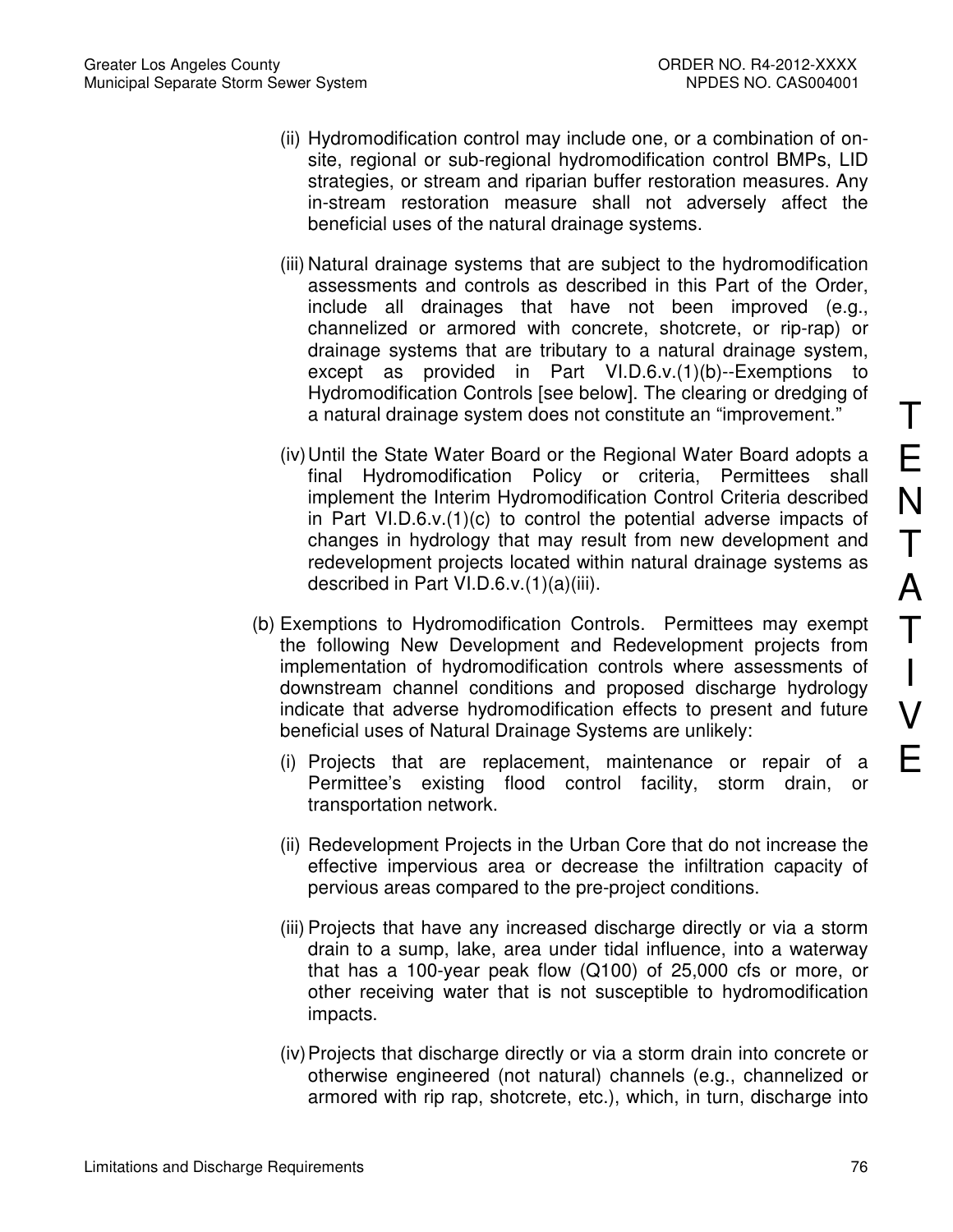receiving water that is not susceptible to hydromodification impacts (as in Parts VI.D.6.v. $(1)(b)(i)$ -(iii) above).

- (c) Interim Hydromodification Control Criteria. The Interim Hydromodification Control Criteria to protect natural drainage systems until the State or Regional Water Board adopts a final Hydromodification Policy or criteria are as follows:
	- (i) Except as provided for in Part VI.D.6.v.(1)(b), projects disturbing an area greater than 1 acre but less than 50 acres within natural drainage systems will be presumed to meet pre-development hydrology if one of the following demonstrations is made:
		- 1. The project is designed to retain on-site, through infiltration, evapotranspiration, and/or harvest and use, the storm water volume from the runoff of the 95<sup>th</sup> percentile storm, or
		- 2. The runoff flow rate, volume, velocity, and duration for the postdevelopment condition do not exceed the pre-development condition for the 2-year, 24-hour rainfall event. This condition may be substantiated by simple screening models, including those described in Hydromodification Effects on Flow Peaks and Durations in Southern California Urbanizing Watersheds (Hawley et al., 2011) or other models acceptable to the Executive Officer of the Regional Water Board, or
		- 3. The Erosion Potential (Ep) in the receiving water channel will approximate 1, as determined by a Hydromodification Analysis Study and the equation presented in Attachment J.
	- (ii) Projects disturbing 50 acres or more within natural drainage systems will be presumed to meet pre-development hydrology based on the successful demonstration of one of the following conditions:
		- 1. The site infiltrates on-site at least the runoff from a 2-year, 24 hour storm event, or
		- 2. The runoff flow rate, volume, velocity, and duration for the postdevelopment condition does not exceed the pre-development condition for the 2-year, 24-hour rainfall events. These conditions must be substantiated by hydrologic modeling acceptable to the Regional Water Board Executive Officer, or
		- 3. The Erosion Potential (Ep) in the receiving water channel will approximate 1, as determined by a Hydromodification Analysis Study and the equation presented in Attachment J.
- (d) Final Criteria
	- (i) Each Permittee shall develop and implement watershed specific Hydromodification Control Plans (HCPs) no later than 180 days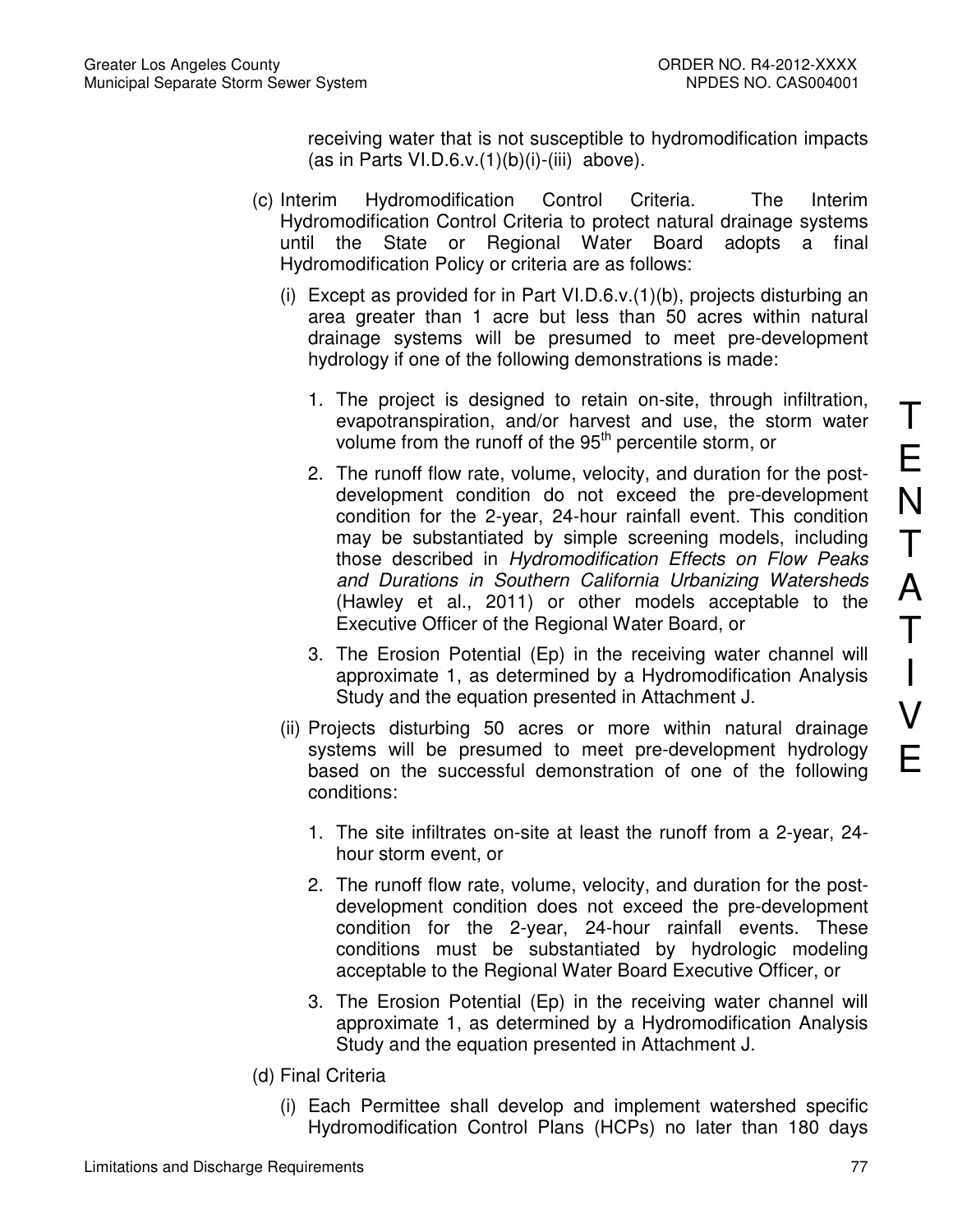after the State Water Board issues final a Hydromodification Policy or criteria.

- (ii) The HCP shall identify:
	- 1. Stream classifications
	- 2. Flow rate and duration control methods
	- 3. Sub-watershed mitigation strategies
	- 4. Stream and/or riparian buffer restoration measures, which will maintain the stream and tributary Erosion Potential at 1 unless an alternative value can be shown to be protective of the natural drainage systems from erosion, incision, and sedimentation that can occur as a result of flow increases from impervious surfaces and prevent damage to stream habitat in natural drainage system tributaries.
- (iii) The HCP shall contain the following elements:
	- 1. Hydromodification Management Standards
	- 2. Natural Drainage Areas and Hydromodification Management Control Areas
	- 3. New Development and Redevelopment Projects subject to the **HCP**
	- 4. Description of authorized Hydromodification Management Control BMPs
	- 5. Hydromodification Management Control BMP Design Criteria
	- 6. For flow duration control methods, the range of flows to control for, and goodness of fit criteria
	- 7. Allowable low critical flow, Qc, which initiates sediment transport
	- 8. Description of the approved Hydromodification Model
	- 9. Any alternate Hydromodification Management Model and Design
	- 10. Stream Restoration Measures Design Criteria
	- 11. Monitoring and Effectiveness Assessment
	- 12. Record Keeping
	- 13. The HCP shall be deemed in effect upon Executive Officer approval.
- **vi.** Watershed Equivalence.

Regardless of the methods through which Permittees allow project applicants to implement alternative compliance measures, the subwatershed-wide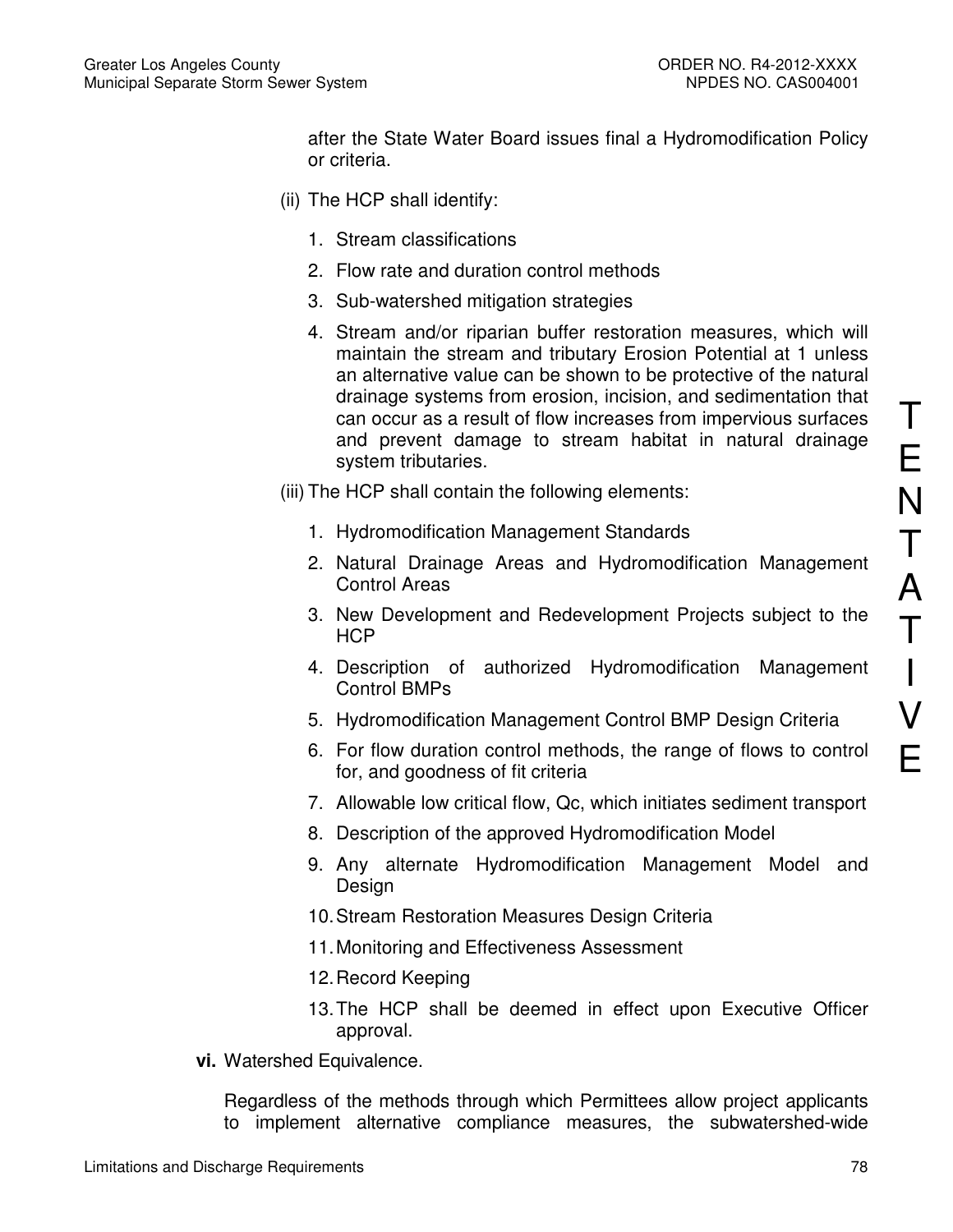(defined as draining to the same HUC-12 hydrologic area in the Basin Plan) result of all development must be at least the same level of water quality protection as would have been achieved if all projects utilizing these alternative compliance provisions had complied with Part VI.D.6.c.i (Integrated Water Quality/Flow Reduction/Resource Management Criteria).

**vii.** Annual Report

Each Permittee shall provide in their annual report to the Regional Water Board a list of mitigation project descriptions and pollutant and flow reduction analyses (compiled from design specifications submitted by project applicants and approved by the Permittee(s)) comparing the expected aggregate results of alternative compliance projects to the results that would otherwise have been achieved by retaining on site the SWQDv.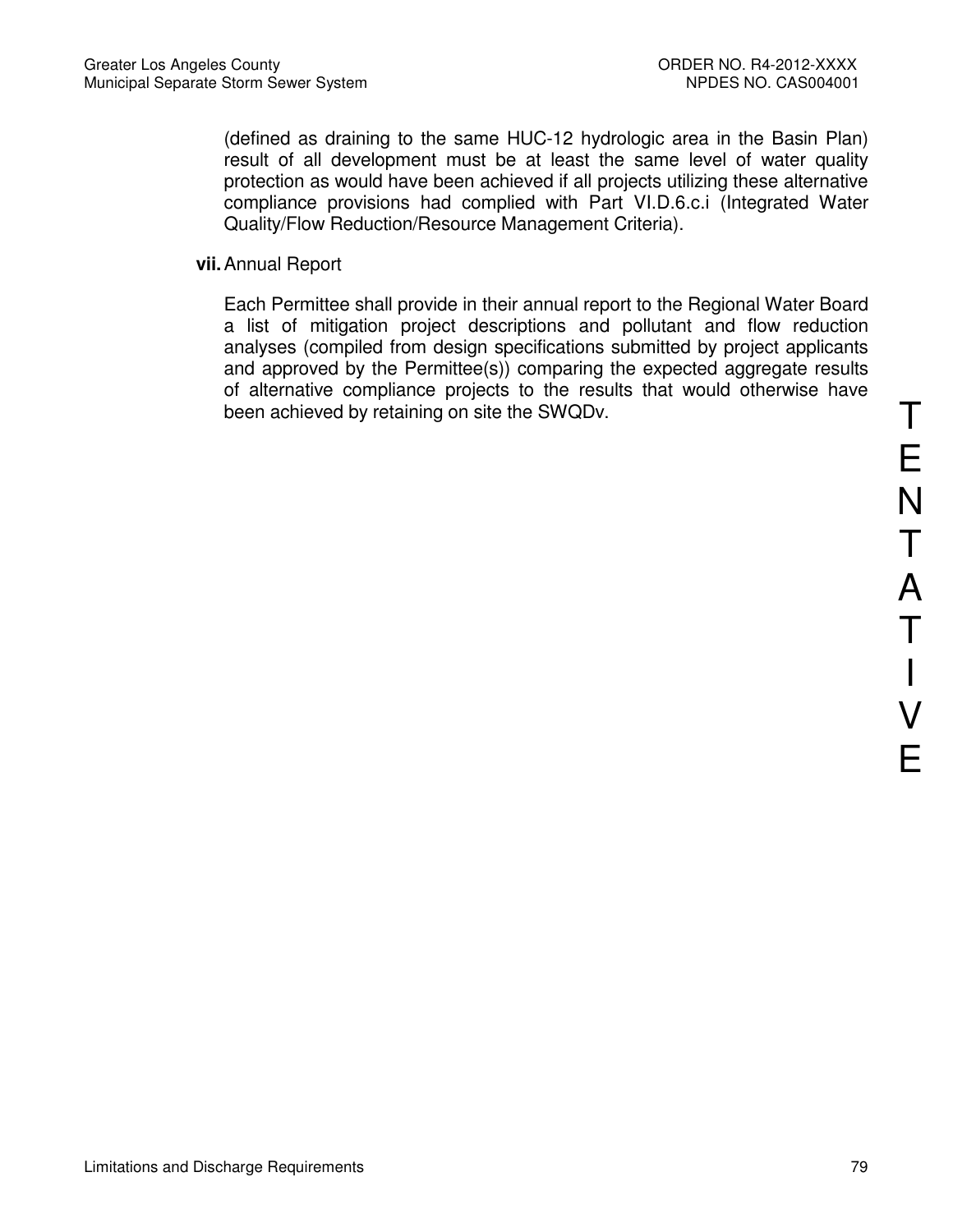# **d. Implementation**

**i.** Local Ordinance Equivalence

A Permittee that has adopted a local LID ordinance may submit documentation to the Regional Water Board that the alternative requirements in the local ordinance will provide equal or greater reduction in storm water discharge pollutant loading and volume as would have been obtained through strict conformance with Part VI.D.6.c.i. (Integrated Water Quality/Flow Reduction Resources Management Criteria) or Part VI.D.6.c.ii. (Alternative Compliance Measures for Technical Infeasibility or Opportunity for Regional Ground water Replenishment) of this Order and, if applicable, Part VI.D.6.c.v. (Hydromodification (Flow/Volume Duration) Control Criteria.

- (1) Documentation shall be submitted within 180 days after the effective date of this Order.
- (2) The Regional Water Board Executive Officer will determine whether implementation of the local ordinance provides equivalent pollutant control to the applicable provisions of this Order. Local ordinances that do not strictly conform to the provisions of this Order must be approved by the Regional Water Board Executive Officer as being "equivalent" in effect to the applicable provisions of this Order in order to substitute for the requirements in Parts VI.D.6.c.i and, where applicable, VI.D.6.c.v.
- (3) Where the Regional Water Board Executive Officer determines that a Permittee's local LID ordinance does not provide equivalent pollutant control, the Permittee shall either
	- (a) Require conformance with Parts VI.D.6.c.i and, where applicable, VI.D.6.c.v, or
	- (b) Update its local ordinance to conform to the requirements herein within two years of the effective date of this Order.
- **ii.** Project Coordination
	- (1) Each Permittee shall facilitate a process for effective approval of postconstruction storm water control measures. The process shall include:
		- (a) Detailed LID site design and BMP review including BMP sizing calculations, BMP pollutant removal performance, and municipal approval; and
		- (b) An established structure for communication and delineated authority between and among municipal departments that have jurisdiction over project review, plan approval, and project construction through memoranda of understanding or an equivalent agreement.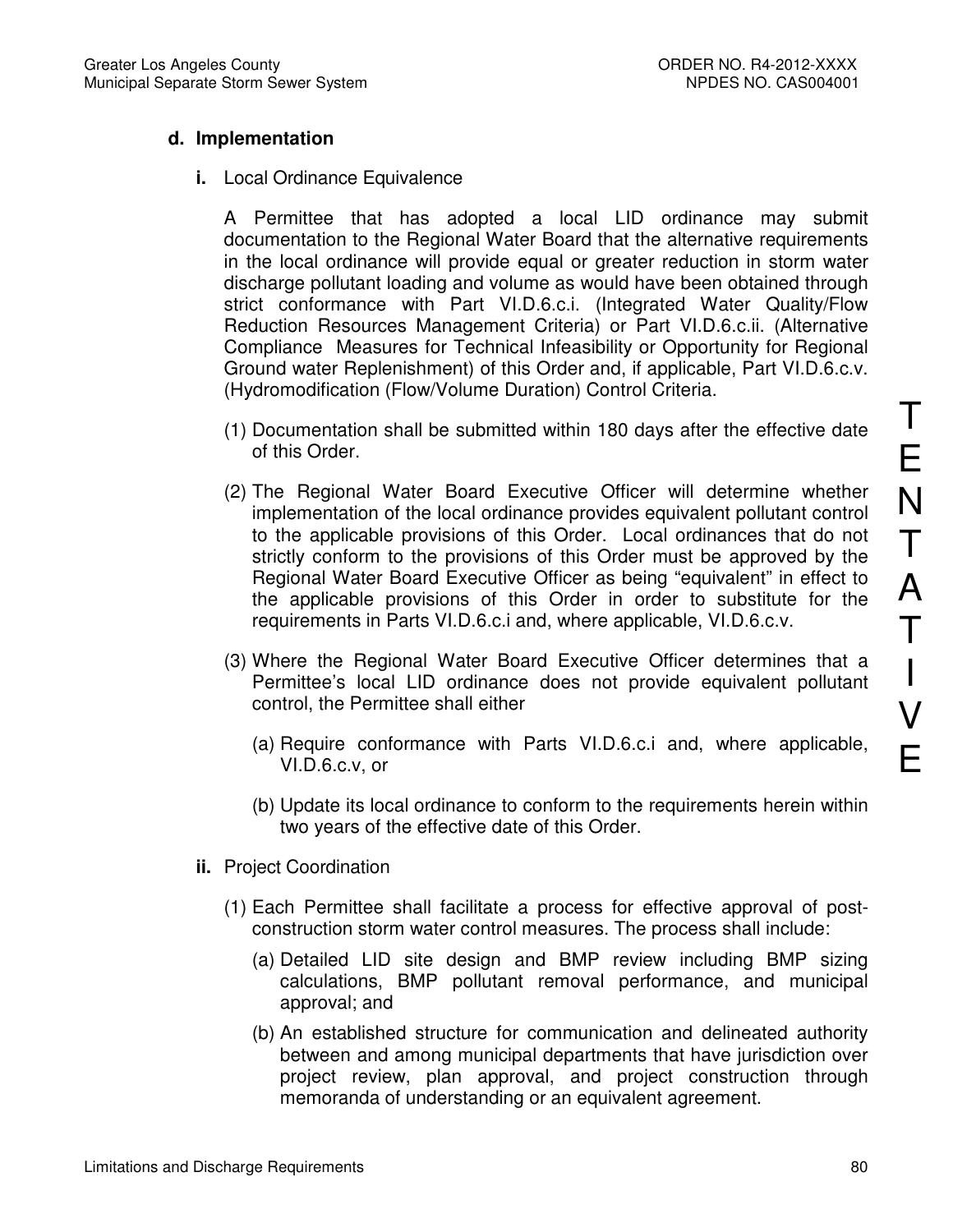- **iii.** Maintenance Agreement and Transfer
	- (1) Prior to issuing approval for final occupancy, each Permittee shall require that all new development and redevelopment projects subject to postconstruction BMP requirements provide an operation and maintenance plan, monitoring plan, where required, and verification of ongoing maintenance provisions for LID practices, Treatment Control BMPs, and Hydromodification Control BMPs including but not limited to: final map conditions, legal agreements, covenants, conditions or restrictions, CEQA mitigation requirements, conditional use permits, and/ or other legally binding maintenance agreements.
		- (a) Verification at a minimum shall include the developer's signed statement accepting responsibility for maintenance until the responsibility is legally transferred; and either:
			- (i) A signed statement from the public entity assuming responsibility for BMP maintenance; or
			- (ii) Written conditions in the sales or lease agreement, which require the property owner or tenant to assume responsibility for BMP maintenance and conduct a maintenance inspection at least once a year; or
			- (iii) Written text in project covenants, conditions, and restrictions (CCRs) for residential properties assigning BMP maintenance responsibilities to the Home Owners Association; or
			- (iv) Any other legally enforceable agreement or mechanism that assigns responsibility for the maintenance of BMPs.
		- (b) Each Permittee shall require all development projects subject to postconstruction BMP requirements to provide a plan for the operation and maintenance of all structural and treatment controls. The plan shall be submitted for examination of relevance to keeping the BMPs in proper working order. Where BMPs are transferred to Permittee for ownership and maintenance, the plan shall also include all relevant costs for upkeep of BMPs in the transfer. Operation and Maintenance plans for private BMPs shall be kept on-site for periodic review by Permittee inspectors.
- **iv.** Tracking, Inspection, and Enforcement of Post-Construction BMPs
	- (1) Each Permittee shall implement a tracking system and an inspection and enforcement program for new development and redevelopment postconstruction storm water no later than 60 days after Order adoption date.
		- (a) Implement a GIS or other electronic system for tracking projects that have been conditioned for post-construction BMPs. The electronic system, at a minimum, should contain the following information: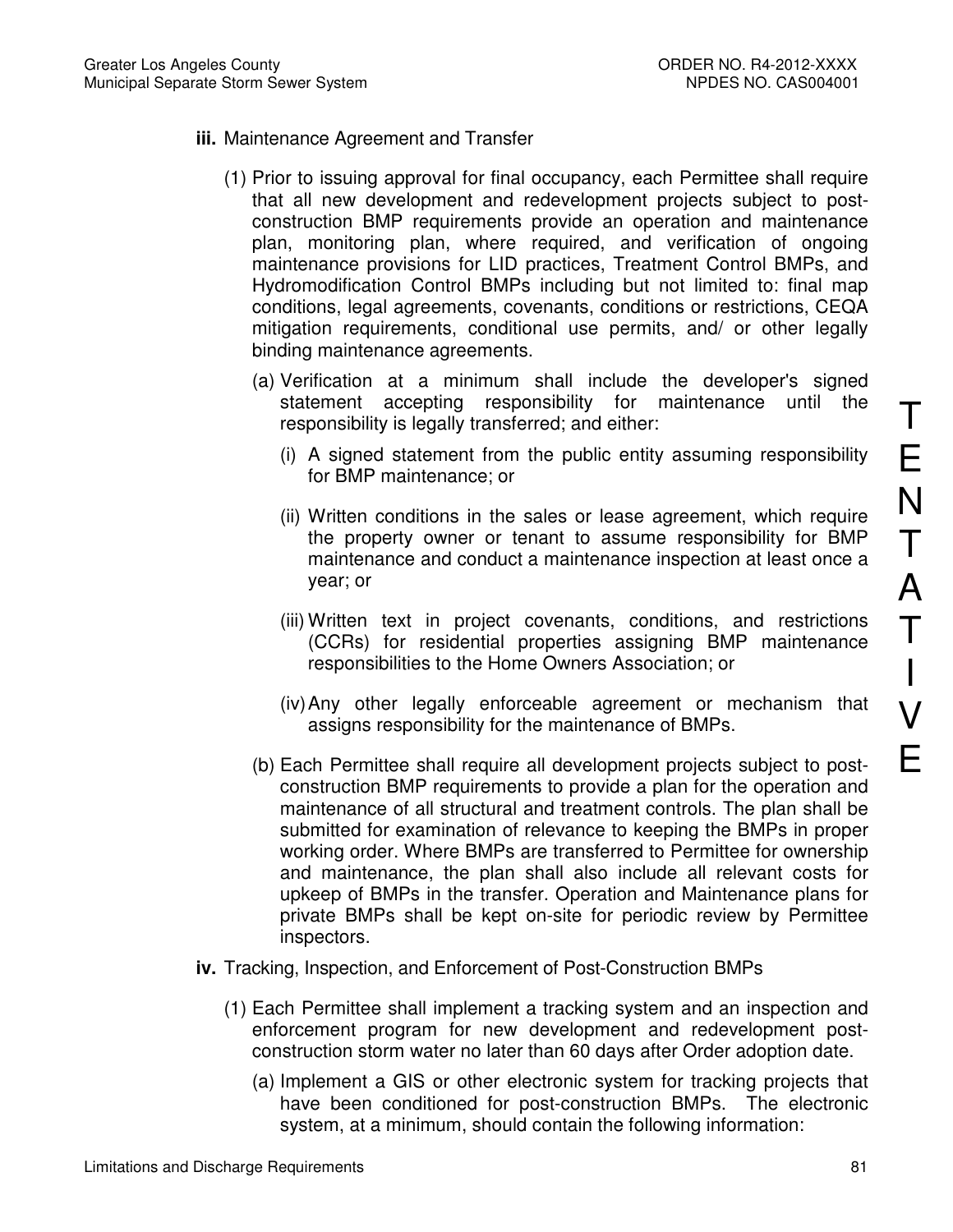- (i) Municipal Project ID
- (ii) State WDID No.
- (iii) Project Acreage
- (iv) BMP Type and Description
- (v) BMP Location (coordinates)
- (vi) Date of Acceptance
- (vii) Date of Maintenance Agreement
- (viii) Maintenance Records
- (ix) Inspection Date and Summary
- (x) Corrective Action
- (xi) Date Certificate of Occupancy Issued
- (xii) Replacement or Repair Date
- (b) Inspect all development sites upon completion of construction and prior to the issuance of occupancy certificates to ensure proper installation of LID measures, structural BMPs, treatment control BMPs and hydromodification control BMPs. The inspection may be combined with other inspections provided it is conducted by trained personnel.
- (c) Verify proper maintenance and operation of post-construction BMPs previously approved for new development and redevelopment and operated by the Permittee. The post-construction BMP maintenance inspection program shall incorporate the following elements:
	- (i) Post-construction BMP Maintenance Inspection checklist
	- (ii) Inspection at least once every 2 years after project completion, of post-construction BMPs to assess operation conditions with particular attention to criteria and procedures for post-construction treatment control and hydromodification control BMP repair, replacement, or re-vegetation.
- (d) For post-construction BMPs operated and maintained by parties other than the Permittee, the Permittee shall require annual reports by the other parties demonstrating proper maintenance and operations.
- (e) Undertake enforcement action per the established Progressive Enforcement Policy as appropriate based on the results of the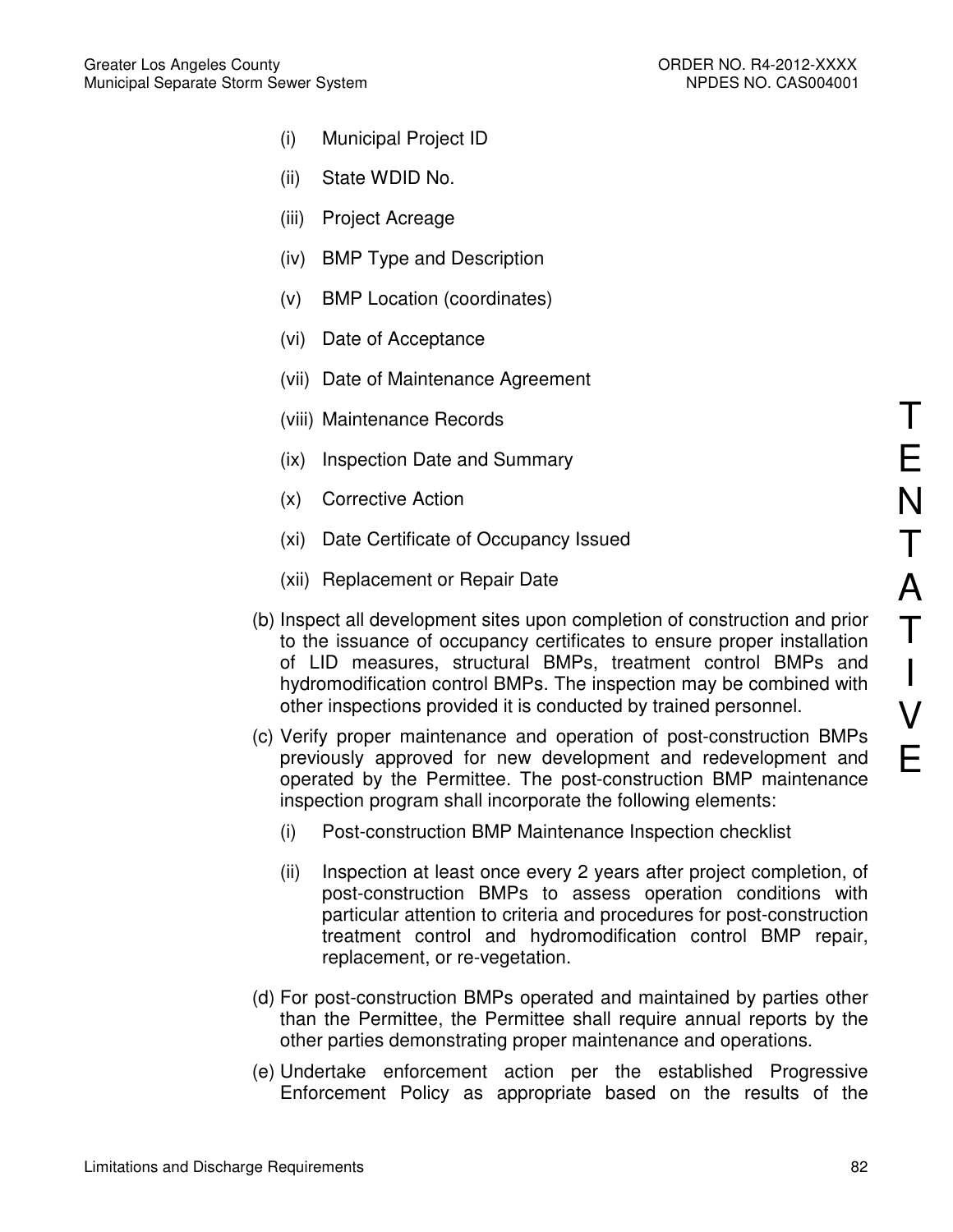inspection. See Part VI.D.2 for requirements for the development and implementation of a Progressive Enforcement Policy.

## **7. Development Construction Program**

- **a.** Each Permittee shall develop, implement, and enforce a construction program that:
	- **i.** Prevents illicit construction-related discharges of pollutants into the MS4 and receiving waters.
	- **ii.** Implements and maintains structural and non-structural BMPs to reduce pollutants in storm water runoff from construction sites.
	- **iii.** Reduces construction site discharges of pollutants to the MS4 to the MEP.
	- **iv.** Prevents construction site discharges to the MS4 from causing or contributing to a violation of water quality standards.
- **b.** Each Permittee shall establish for its jurisdiction an enforceable erosion and sediment control ordinance for all construction sites that disturb soil.

#### **c. Applicability**

The provisions contained in Part VI.D.7.d below apply exclusively to construction sites less than 1 acre. Provisions contained in Part VI.D.7.e – j, apply exclusively to construction sites 1 acre or greater.

#### **d. Requirements for Construction Sites Less than One Acre**

- **i.** For construction sites less than 1 acre, each Permittee shall:
	- (1) Through the use of the Permittee's erosion and sediment control ordinance or and/or building permit, require the implementation of an effective combination of erosion and sediment control BMPs from Table 12 to prevent erosion and sediment loss, and the discharge of construction wastes.

| <b>Erosion Controls</b>  | Scheduling                                        |
|--------------------------|---------------------------------------------------|
|                          | Preservation of Existing Vegetation               |
|                          | <b>Silt Fence</b>                                 |
| <b>Sediment Controls</b> | Sand Bag Barrier                                  |
|                          | <b>Stabilized Construction Site Entrance/Exit</b> |
| <b>Non-Storm Water</b>   | <b>Water Conservation Practices</b>               |
| <b>Management</b>        | <b>Dewatering Operations</b>                      |
|                          | Material Delivery and Storage                     |
| <b>Waste Management</b>  | Stockpile Management                              |
|                          | Spill Prevention and Control                      |
|                          | Solid Waste Management                            |

#### **Table 12. Minimum Set of BMPs for All Construction Sites**

T

E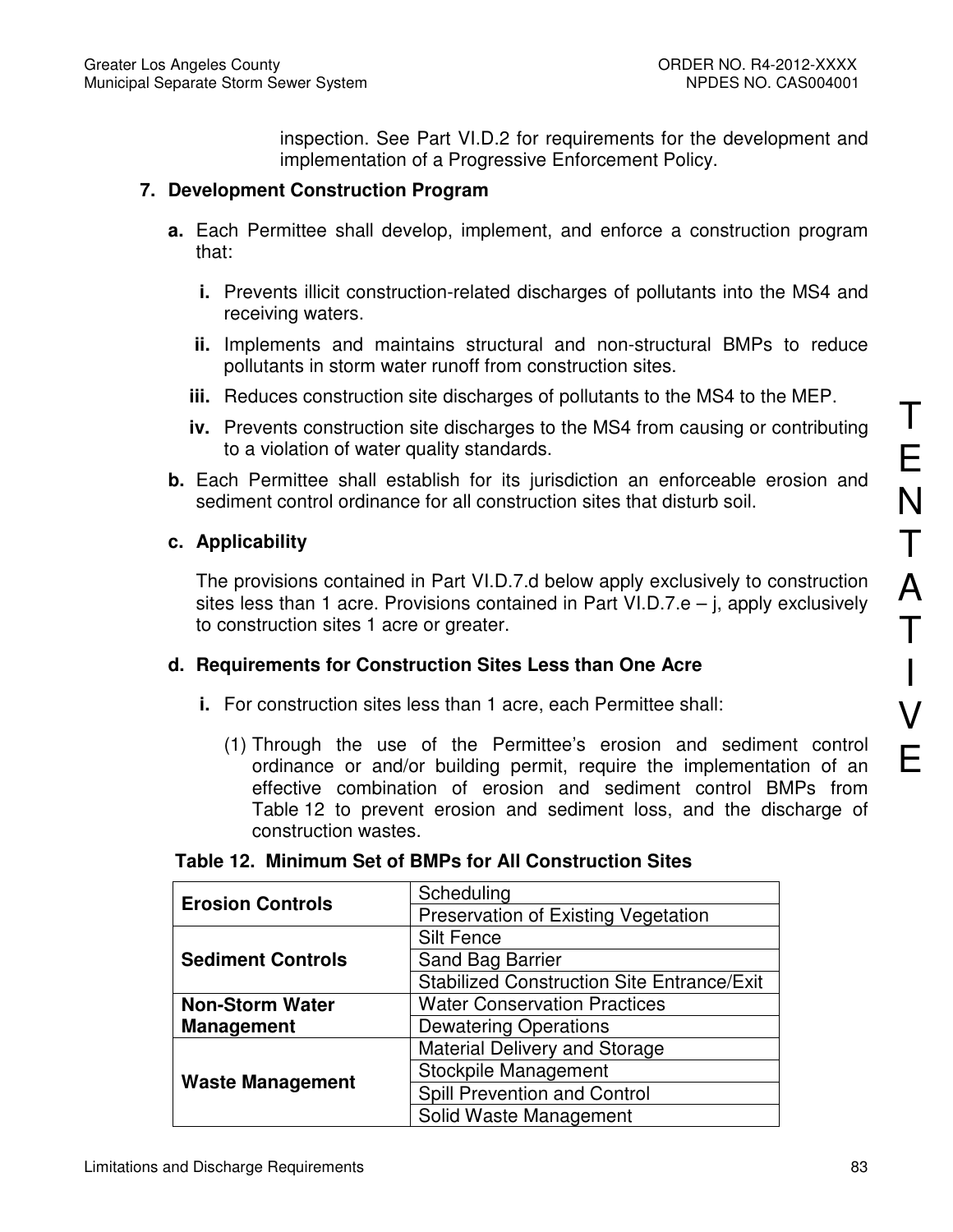| Concrete Waste Management        |
|----------------------------------|
| Sanitary/Septic Waste Management |

- (2) Possess the ability to identify all construction sites with soil disturbing activities that require a permit, regardless of size, and shall be able to provide a list of permitted sites upon request of the Regional Water Board. Permittees may use existing permit databases or other tracking systems to comply with these requirements.
- (3) Inspect construction sites on as needed based on the evaluation of the factors that are a threat to water quality. In evaluating the threat to water quality, the following factors shall be considered: soil erosion potential; site slope; project size and type; sensitivity of receiving water bodies; proximity to receiving water bodies; non-storm water discharges; past record of noncompliance by the operators of the construction site; and any water quality issues relevant to the particular MS4.
- (4) Implement the Permittee's Progressive Enforcement Policy to ensure that construction sites are brought into compliance with the erosion and sediment control ordinance within a reasonable time period. See Part VI.D.2 for requirements for the development and implementation of a Progressive Enforcement Policy.
- **e.** Each Permittee shall require operators of public and private construction sites within its jurisdiction to select, install, implement, and maintain BMPs that comply with its erosion and sediment control ordinance.
- **f.** The requirements contained in this part apply to all activities involving soil disturbance with the exception of agricultural activities. Activities covered by this permit include but are not limited to grading, vegetation clearing, soil compaction, paving, re-paving and linear underground/overhead projects (LUPs).

# **g. Construction Site Inventory / Electronic Tracking System**

- **i.** Each Permittee shall use an electronic system to inventory grading permits, encroachment permits, demolition permits, building permits, or construction permits (and any other municipal authorization to move soil and/ or construct or destruct that involves land disturbance) issued by the Permittee. To satisfy this requirement, the use of a database or GIS system is recommended.
- **ii.** Each Permittee shall complete an inventory and continuously update as new sites are permitted and sites are completed. The inventory / tracking system shall contain, at a minimum:
	- (1) Relevant contact information for each project (e.g., name, address, phone, email, etc. for the owner and contractor.
	- (2) The basic site information including location, status, size of the project and area of disturbance.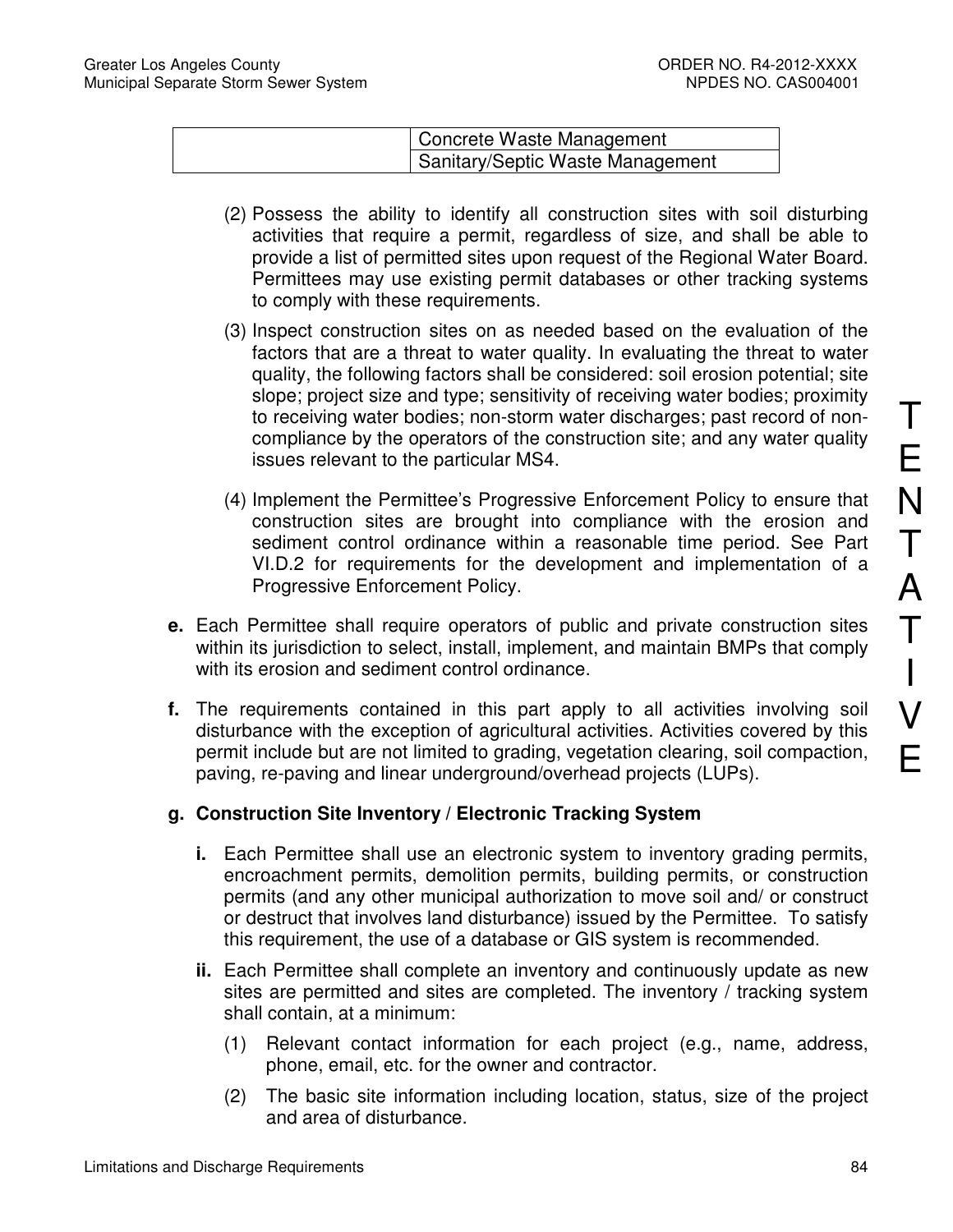- (3) The proximity all water bodies, water bodies listed as impaired by sediment-related pollutants, and water bodies for which a sedimentrelated TMDL has been adopted and approved by USEPA.
- (4) Significant threat to water quality status, based on consideration of factors listed in Appendix 1 to the Statewide General Permit for Discharges of Storm Water Associated with Construction Activity (Construction General Permit).
- (5) Current construction phase.
- (6) The required inspection frequency.
- (7) The project start date and anticipated completion date.
- (8) Whether the project has submitted a Notice of Intent and obtained coverage under the Construction General Permit.
- (9) The date the Permittee approved the Erosion and Sediment Control Plan (ESCP).
- (10) Post-Construction Structural BMPs subject to Operation and Maintenance Requirements.

## **h. Construction Plan Review and Approval Procedures**

- **i.** Each Permittee shall develop procedures to review and approve relevant construction plan documents.
- **ii.** The review procedures shall be developed and implemented such that the following minimum requirements are met:
	- (1) Prior to issuing a grading or building permit, each Permittee shall require each operator of a construction activity within its jurisdiction to prepare and submit an ESCP prior to the disturbance of land for the Permittee's review and written approval. The construction site operator shall be prohibited from commencing construction activity prior to receipt of written approval by the Permittee. Each Permittee shall not approve any ESCP unless it contains appropriate site-specific construction site BMPs that meet the minimum requirements of a Permittee's erosion and sediment control ordinance.
	- (2) ESCPs must include the elements of a Storm Water Pollution Prevention Plan (SWPPP). SWPPPs prepared in accordance with the requirements of the Construction General Permit can be accepted as ESCPs.
	- (3) At a minimum, the ESCP must address the following elements:
		- (a) Methods to minimize the footprint of the disturbed area and to prevent soil compaction outside of the disturbed area.
		- (b) Methods used to protect native vegetation and trees.
		- (c) Sediment/Erosion Control.
		- (d) Controls to prevent tracking on and off the site.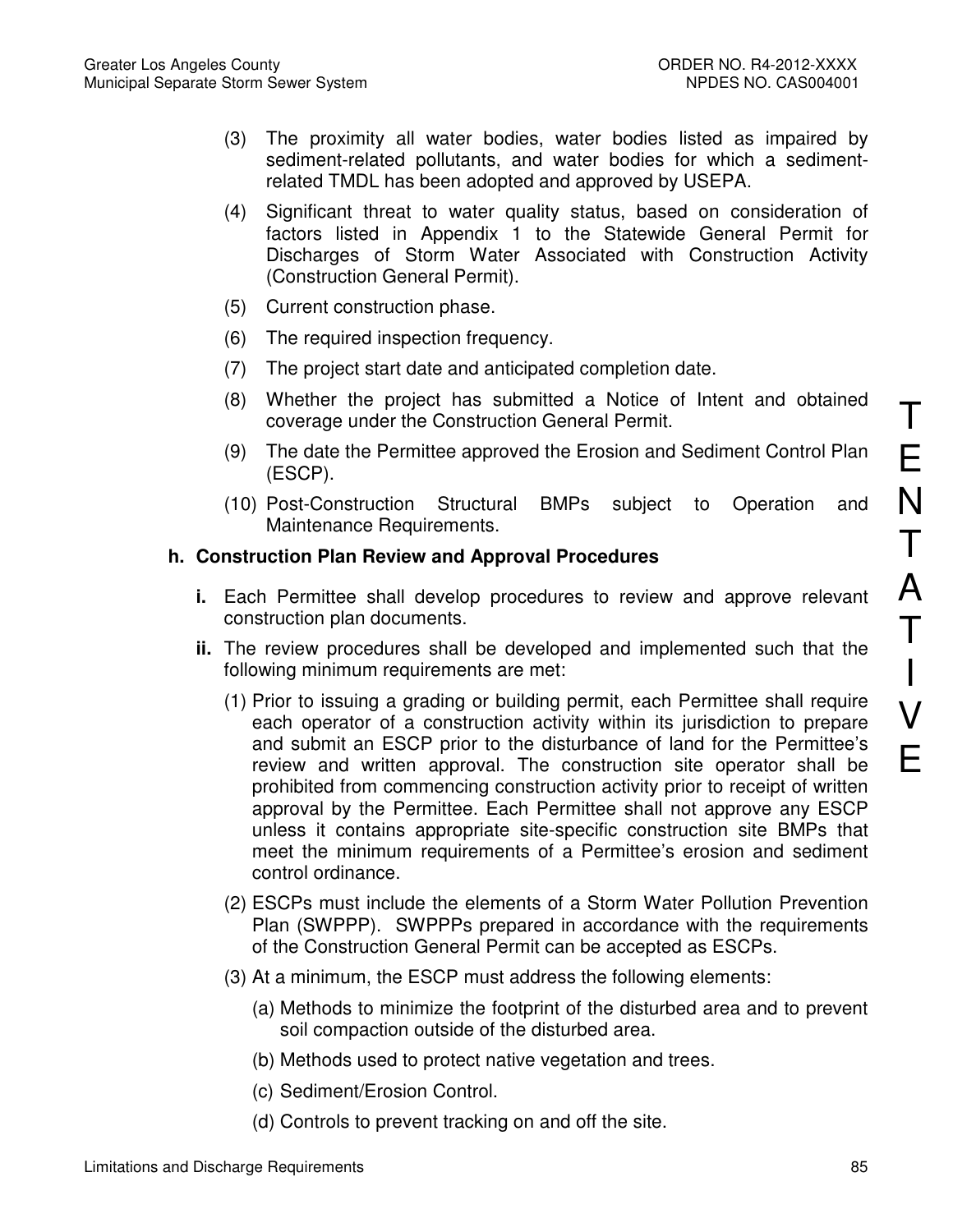- (e) Non-storm water controls (e.g., vehicle washing, dewatering, etc.).
- (f) Materials Management (delivery and storage).
- (g) Spill Prevention and Control.
- (h) Waste Management (e.g., concrete washout/waste management; sanitary waste management).
- (i) Identification of site Risk Level as identified per the requirements in Appendix 1 of the Construction General Permit.
- (4) The ESCP must include the rationale for the selection and design of the proposed BMPs, including quantifying the expected soil loss from different BMPs.
- (5) Each Permittee shall require that the ESCP is developed and certified by a Qualified SWPPP Developer (QSD).
- (6) Each Permittee shall require that all structural BMPs be designed by a licensed California Engineer.
- (7) Each Permittee shall require that for all sites, the landowner or the landowner's agent sign a statement on the ESCP as follows:
	- (a) "I certify that this document and all attachments were prepared under my direction or supervision in accordance with a system designed to ensure that qualified personnel properly gather and evaluate the information submitted. Based on my inquiry of the person or persons who manage the system or those persons directly responsible for gathering the information, to the best of my knowledge and belief, the information submitted is true, accurate, and complete. I am aware that submitting false and/ or inaccurate information, failing to update the ESCP to reflect current conditions, or failing to properly and/ or adequately implement the ESCP may result in revocation of grading and/ or other permits or other sanctions provided by law."
- (8) Prior to issuing a grading or building permit, each Permittee must verify that the construction site operators have existing coverage under applicable permits, including, but not limited to the State Water Board's Construction General Permit, State Water Board 401 Water Quality Certification, U.S. Army Corp 404 permit, and California Department of Fish and Game 1600 Agreement.
- (9) Each Permittee shall develop and implement a checklist to be used to conduct and document review of each ESCP.

#### **i. BMP Implementation Level**

- **i.** Each Permittee shall implement technical standards for the selection, installation and maintenance of construction BMPs for all construction sites within its jurisdiction.
- **ii.** The BMP technical standards shall require: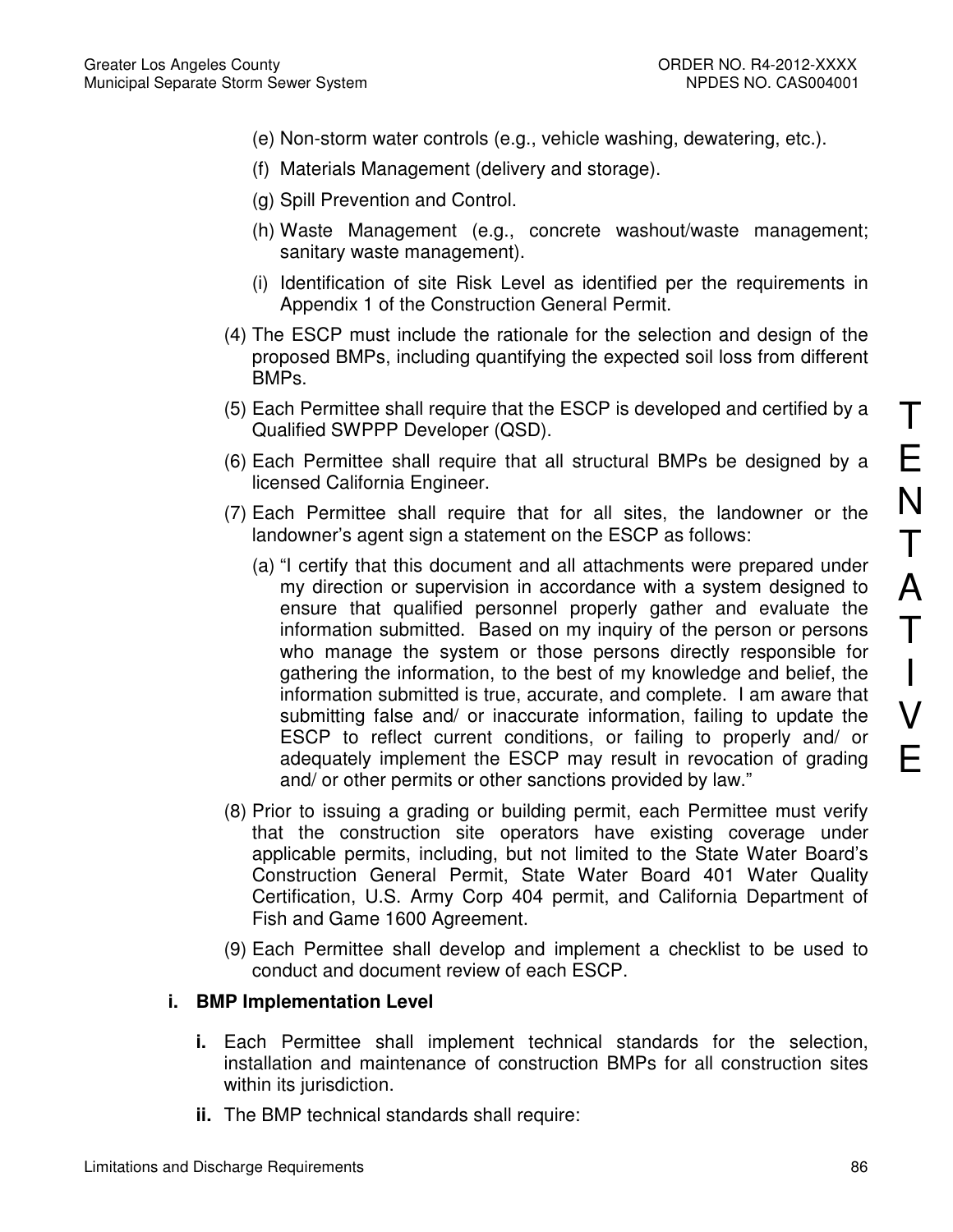- (1) The use of BMPs that are tailored to the risks posed by the project. Sites are to be ranked from Low Risk (Risk 1) to High Risk (Risk 3). Project risks are to be calculated based on the potential for erosion from the site and the sensitivity of the receiving water body. Receiving water bodies that are listed on the Clean Water Act (CWA) Section 303(d) list for sediment or siltation are considered High Risk. Likewise, water bodies with designated beneficial uses of SPWN, COLD, and MIGR are also considered to be High Risk. The combined (sediment/receiving water) site risk shall be calculated using the methods provided in Appendix 1 of the Construction General Permit. At a minimum, the BMP technical standards shall include requirements for High Risk sites as defined in Table 15.
- (2) The use of BMPs for all construction sites, sites equal or greater to 1 acre, and for paving projects per Tables 14 and 16 of this Order.
- (3) Detailed installation designs and cut sheets for use within ESCPs.
- (4) Maintenance expectations for each BMP, or category of BMPs, as appropriate.
- **iii.** Permittees are encouraged to adopt respective BMPs from latest versions of the California BMP Handbook, Construction or Caltrans Stormwater Quality Handbooks, Construction Site Best Management Practices (BMPs) Manual and addenda. Alternatively, Permittees are authorized to develop or adopt equivalent BMP standards consistent for Southern California and for the range of activities presented below in Tables 13 through 16.
- **iv.** The local BMP technical standards shall be readily available to the development community and shall be clearly referenced within each Permittee's storm water or development services website, ordinance, permit approval process and/or ESCP review forms. The local BMP technical standards shall also be readily available to the Regional Water Board upon request.
- **v.** Local BMP technical standards shall be available for the following:

| <b>Erosion Controls</b>   | Scheduling                                        |
|---------------------------|---------------------------------------------------|
|                           | Preservation of Existing Vegetation               |
|                           | <b>Silt Fence</b>                                 |
| <b>Sediment Controls</b>  | Sand Bag Barrier                                  |
|                           | <b>Stabilized Construction Site Entrance/Exit</b> |
| <b>Non-Storm</b><br>water | <b>Water Conservation Practices</b>               |
| <b>Management</b>         | <b>Dewatering Operations</b>                      |
|                           | <b>Material Delivery and Storage</b>              |
|                           | Stockpile Management                              |
| <b>Waste Management</b>   | Spill Prevention and Control                      |
|                           | Solid Waste Management                            |
|                           | <b>Concrete Waste Management</b>                  |

#### **Table 13. Minimum Set of BMPs for All Construction Sites**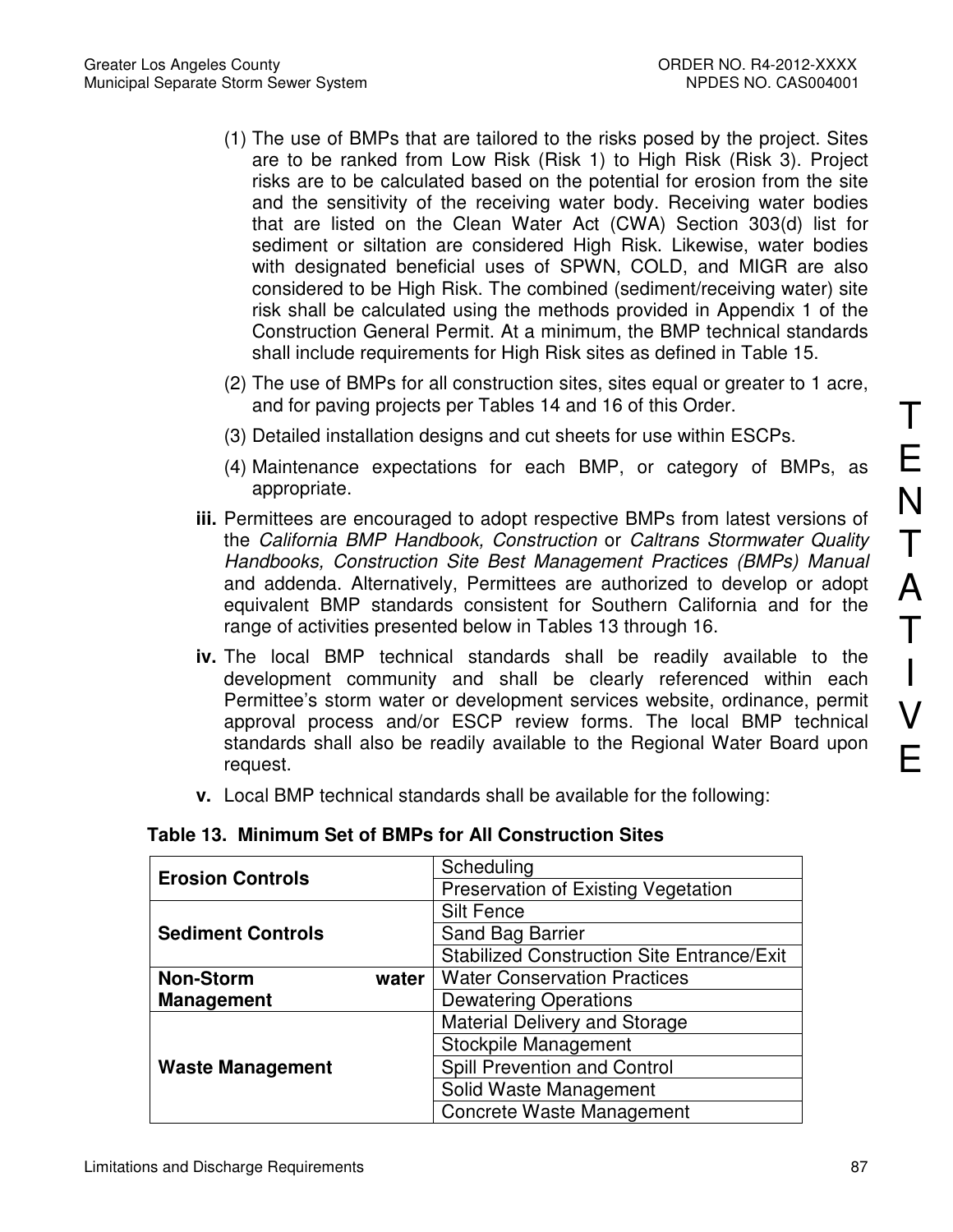Sanitary/Septic Waste Management

# **Table 14. Additional BMPs Applicable to Construction Sites Disturbing 1 Acre or More**

|                            | <b>Hydraulic Mulch</b>                        |  |
|----------------------------|-----------------------------------------------|--|
|                            | Hydroseeding                                  |  |
| <b>Erosion Controls</b>    | <b>Soil Binders</b>                           |  |
|                            | <b>Straw Mulch</b>                            |  |
|                            | <b>Geotextiles and Mats</b>                   |  |
|                            | <b>Wood Mulching</b>                          |  |
|                            | <b>Fiber Rolls</b>                            |  |
|                            | Gravel Bag Berm                               |  |
| <b>Sediment Controls</b>   | Street Sweeping and/ or Vacuum                |  |
|                            | <b>Storm Drain Inlet Protection</b>           |  |
|                            | Scheduling                                    |  |
|                            | <b>Check Dam</b>                              |  |
|                            | <b>Wind Erosion Controls</b>                  |  |
| <b>Additional Controls</b> | <b>Stabilized Construction Entrance/ Exit</b> |  |
|                            | <b>Stabilized Construction Roadway</b>        |  |
|                            | Entrance/ Exit Tire Wash                      |  |
| <b>Non-Storm</b><br>water  | Vehicle and Equipment Washing                 |  |
| <b>Management</b>          | Vehicle and Equipment Fueling                 |  |
|                            | Vehicle and Equipment Maintenance             |  |
| <b>Waste Management</b>    | Material Delivery and Storage                 |  |
|                            | Spill Prevention and Control                  |  |

# **Table 15. Additional Enhanced BMPs for High Risk Sites**

|                            | <b>Hydraulic Mulch</b>                       |  |
|----------------------------|----------------------------------------------|--|
|                            | Hydroseeding                                 |  |
|                            | Soil Binders                                 |  |
| <b>Erosion Controls</b>    | <b>Straw Mulch</b>                           |  |
|                            | <b>Geotextiles and Mats</b>                  |  |
|                            | <b>Wood Mulching</b>                         |  |
|                            | <b>Slope Drains</b>                          |  |
|                            | <b>Silt Fence</b>                            |  |
|                            | <b>Fiber Rolls</b>                           |  |
|                            | <b>Sediment Basin</b>                        |  |
| <b>Sediment Controls</b>   | <b>Check Dam</b>                             |  |
|                            | <b>Gravel Bag Berm</b>                       |  |
|                            | Street Sweeping and/or Vacuum                |  |
|                            | Sand Bag Barrier                             |  |
|                            | <b>Storm Drain Inlet Protection</b>          |  |
| <b>Additional Controls</b> | <b>Wind Erosion Controls</b>                 |  |
|                            | <b>Stabilized Construction Entrance/Exit</b> |  |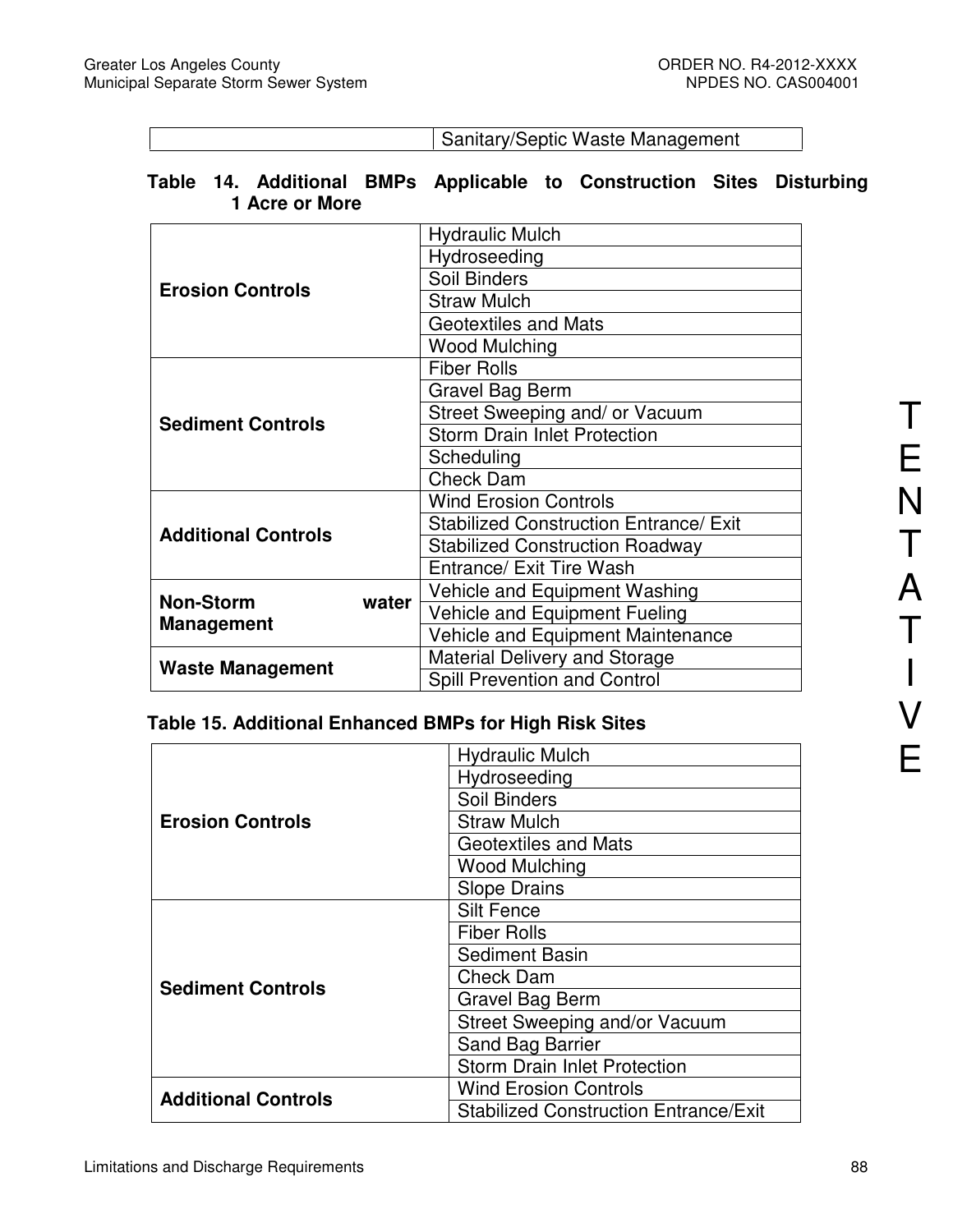|                                   | <b>Stabilized Construction Roadway</b> |
|-----------------------------------|----------------------------------------|
|                                   | Entrance/Exit Tire Wash                |
|                                   | <b>Advanced Treatment Systems</b>      |
|                                   | <b>Water Conservation Practices</b>    |
|                                   | Dewatering Operations (Ground water    |
| <b>Non-Storm water Management</b> | dewatering only under NPDES Permit     |
|                                   | No. CAG994004)                         |
|                                   | Vehicle and Equipment Washing          |
|                                   | Vehicle and Equipment Fueling          |
|                                   | Vehicle and Equipment Maintenance      |
|                                   | <b>Material Delivery and Storage</b>   |
| <b>Waste Management</b>           | Stockpile Management                   |
|                                   | Spill Prevention and Control           |
|                                   | Solid Waste Management                 |

\* Applies to public roadway projects.

# **Table 16. Minimum Required BMPs for Roadway Paving or Repair Operation (For Private or Public Projects)**

| 1.  | Restrict paving and repaving activity to exclude periods of rainfall or<br>predicted rainfall unless required by emergency conditions.                                                     |
|-----|--------------------------------------------------------------------------------------------------------------------------------------------------------------------------------------------|
| 2.  | Install gravel bags and filter fabric or other equivalent inlet protection<br>at all susceptible storm drain inlets and at manholes to prevent spills of<br>paving products and tack coat. |
| 3.  | Prevent the discharge of release agents including soybean oil, other<br>oils, or diesel to the storm water drainage system or receiving waters.                                            |
| 4.  | Minimize non storm water runoff from water use for the roller and for<br>evaporative cooling of the asphalt.                                                                               |
| 5.  | Clean equipment over absorbent pads, drip pans, plastic sheeting or<br>other material to capture all spillage and dispose of properly.                                                     |
| 6.  | Collect liquid waste in a container, with a secure lid, for transport to a<br>maintenance facility to be reused, recycled or disposed of properly.                                         |
| 7.  | Collect solid waste by vacuuming or sweeping and securing in an<br>appropriate container for transport to a maintenance facility to be<br>reused, recycled or disposed of properly.        |
| 8.  | Cover the "cold-mix" asphalt (i.e., pre-mixed aggregate and asphalt<br>binder) with protective sheeting during a rainstorm.                                                                |
| 9.  | Cover loads with tarp before haul-off to a storage site, and do not<br>overload trucks.                                                                                                    |
| 10. | Minimize airborne dust by using water spray or other approved dust<br>suppressant during grinding.                                                                                         |
| 11. | Avoid stockpiling soil, sand, sediment, asphalt material and asphalt<br>grindings materials or rubble in or near storm water drainage system<br>or receiving waters.                       |
| 12. | Protect stockpiles with a cover or sediment barriers during a rain.                                                                                                                        |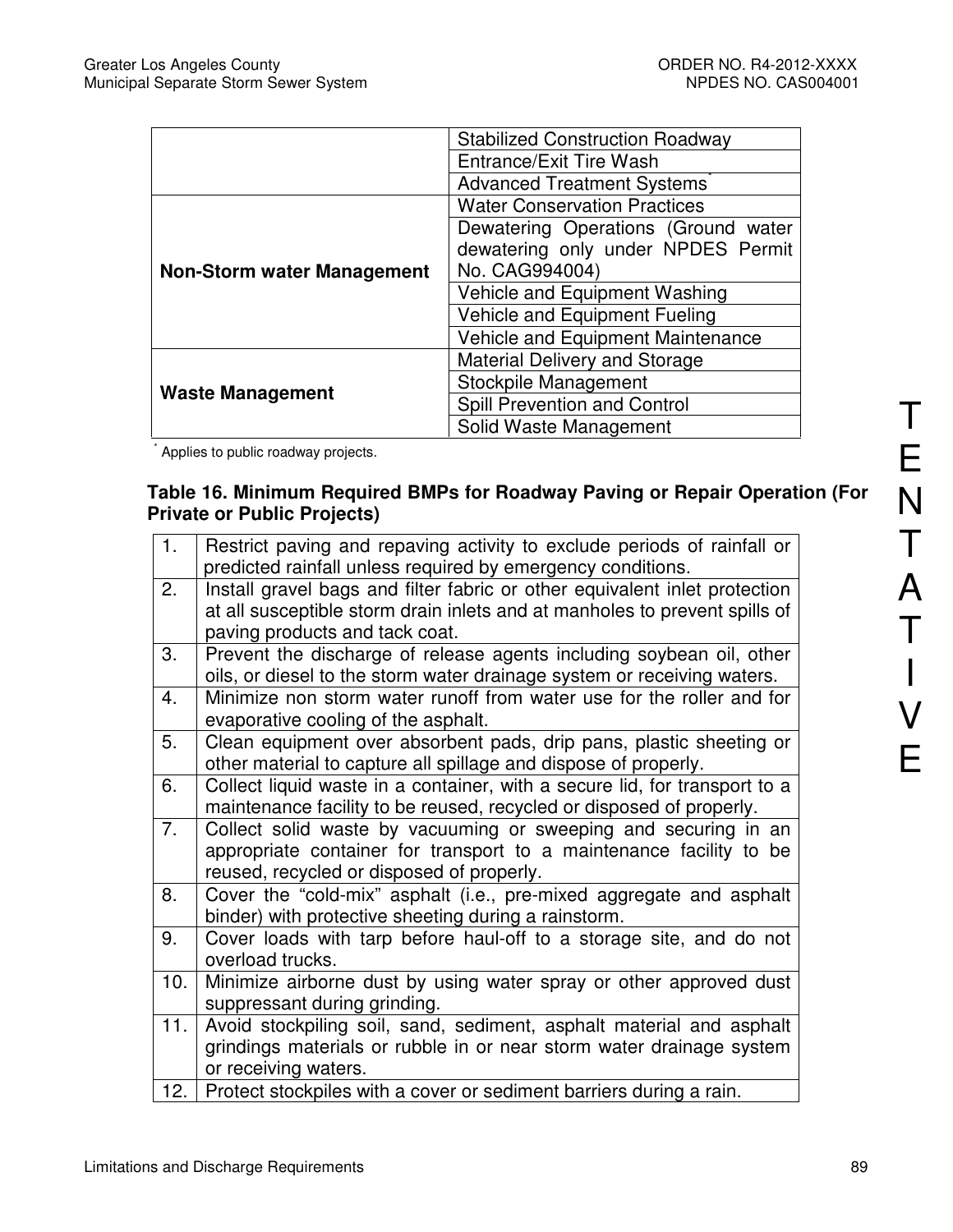# **j. Construction Site Inspection**

- **i.** Each Permittee shall use its legal authority to implement procedures for inspecting public and private construction sites.
- **ii.** The inspection procedures shall be implemented as follows:
	- (1) Inspect the public and private construction sites as specified in Table 17 below:

#### **Table 17. Inspection Frequencies**

| <b>Site</b>                                                                                                                                                    | <b>Inspection Frequency Shall Occur</b>                                                                                                                                                                          |  |
|----------------------------------------------------------------------------------------------------------------------------------------------------------------|------------------------------------------------------------------------------------------------------------------------------------------------------------------------------------------------------------------|--|
| a. All sites 1 acre or larger that discharge to<br>a tributary listed by the state as an impaired<br>water for sediment or turbidity under the<br>CWA § 303(d) | (1) when two or more consecutive<br>days with greater than 50% chance<br>of rainfall are predicted by NOAA <sup>29</sup> ,<br>(2) within 48 hours of a $1/2$ -inch rain<br>event and at (3) least once every two |  |
| b. Other sites 1 acre or more determined to<br>be a significant threat to water quality <sup>30</sup>                                                          | weeks                                                                                                                                                                                                            |  |
| c. All other construction sites with 1 acre or<br>more of soil disturbance not meeting the<br>criteria above                                                   | At least monthly                                                                                                                                                                                                 |  |

- (2) Each Permittee shall inspect all phases of construction as follows:
	- (a) Prior to Land Disturbance

Prior to allowing an operator to commence land disturbance, each Permittee shall perform an inspection to ensure all necessary erosion and sediment structural and non-structural BMP materials and procedures are available per the erosion and sediment control plan.

(b) During Active Construction, including Land Development<sup>31</sup> and Vertical Construction<sup>32</sup>

In accordance with the frequencies specified in Part VI.D.7.j and Table 17 of this Order, each Permittee shall perform an inspection to ensure all necessary erosion and sediment structural and nonstructural BMP materials and procedures are available per the erosion and sediment control plan throughout the construction process.

 $\overline{a}$ www.srh.noaa.gov/forecast

<sup>30</sup> In evaluating the threat to water quality, the following factors shall be considered: soil erosion potential; site slope; project size and type; sensitivity of receiving water bodies; proximity to receiving water bodies; non-storm water discharges; past record of non-compliance by the operators of the construction site; and any water quality issues relevant to the particular  $MS4.$ 

Activities include cuts and fills, rough and finished grading; alluvium removals; canyon cleanouts; rock undercuts; keyway excavations; stockpiling of select material for capping operations; and excavation and street paving, lot grading, curbs, gutters and sidewalks, public utilities, public water facilities including fire hydrants, public sanitary sewer systems, storm sewer system and/or other drainage improvement.

<sup>&</sup>lt;sup>32</sup> The build out of structures from foundations to roofing, including rough landscaping.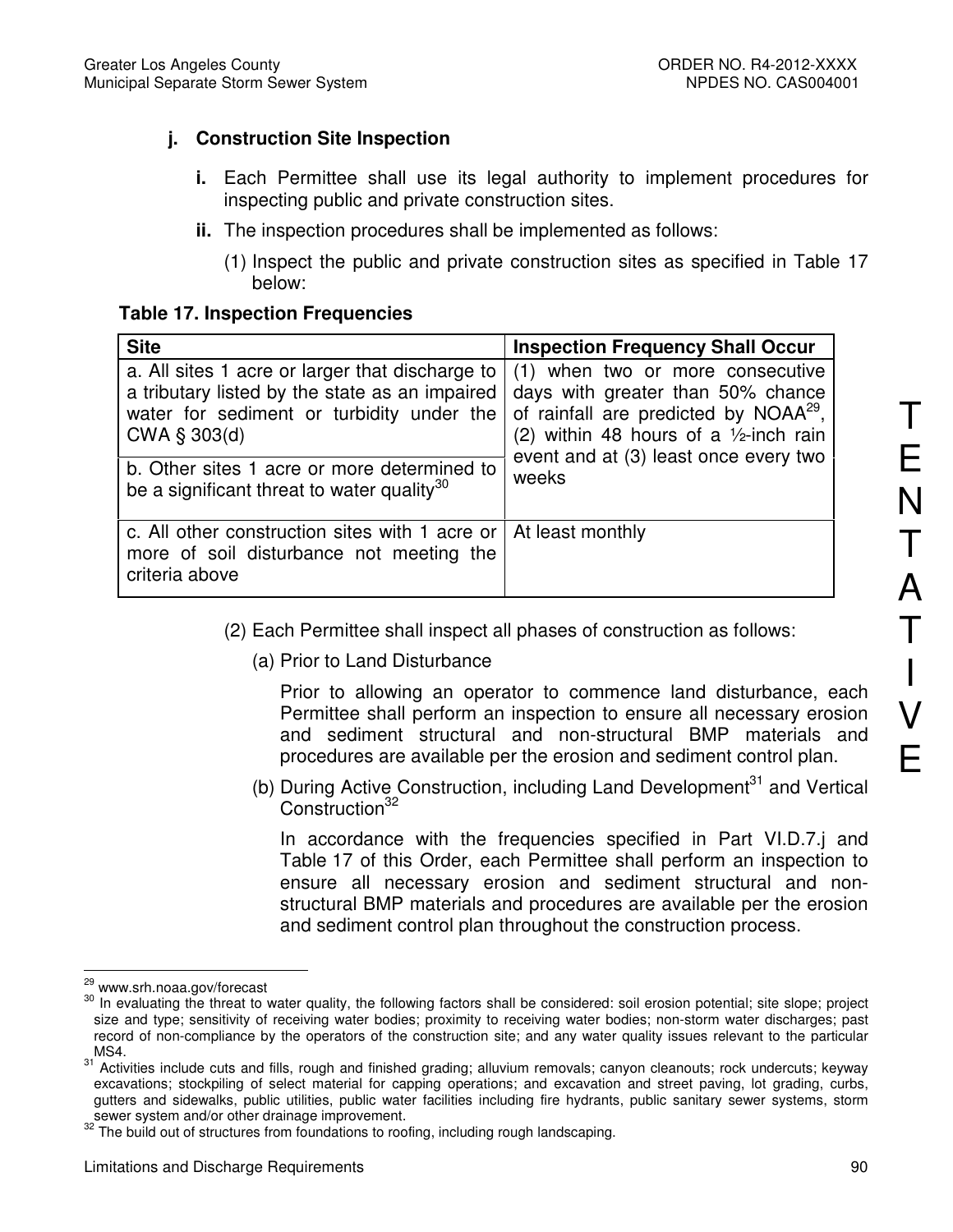(c) Final Landscaping / Site Stabilization $33$ 

At the conclusion of the project and as a condition of approving and/or issuing a Certificate of Occupancy, each Permittee shall inspect the constructed site to ensure that all graded areas have reached final stabilization and that all trash, debris, and construction materials, and temporary erosion and sediment BMPs are removed.

- (3) Based on the required frequencies above, each construction project shall be inspected a minimum of three times.
- (4) Inspection Standard Operating Procedures

Each Permittee shall develop, implement, and revise as necessary, standard operating procedures that identify the inspection procedures each Permittee will follow. Inspections of construction sites, and the standard operating procedures, shall include, but are not limited to:

- (a) Verification of active coverage under the Construction General Permit for sites disturbing 1 acre or more, or that are part of a planned development that will disturb 1 acre or more and a process for referring non-filers to the Regional Water Board.
- (b) Review of the applicable ESCP and inspection of the construction site to determine whether all BMPs have been selected, installed, implemented, and maintained according to the approved plan and subsequent approved revisions.
- (c) Assessment of the appropriateness of the planned and installed BMPs and their effectiveness.
- (d) Visual observation and record keeping of non-storm water discharges, potential illicit discharges and connections, and potential discharge of pollutants in storm water runoff.
- (e) Development of a written or electronic inspection report generated from an inspection checklist used in the field.
- (f) Tracking of the number of inspections for the inventoried construction sites throughout the reporting period to verify that the sites are inspected at the minimum frequencies required in Table 17 of this Order.

#### **k. Enforcement**

Each Permittee shall implement its Progressive Enforcement Policy to ensure that construction sites are brought into compliance with all storm water requirements within a reasonable time period. See Part VI.D.2 for requirements for the development and implementation of a Progressive Enforcement Policy.

# **l. Permittee Staff Training**

T

E

 $\overline{a}$  $33$  All soil disturbing activities at each individual parcel within the site have been completed.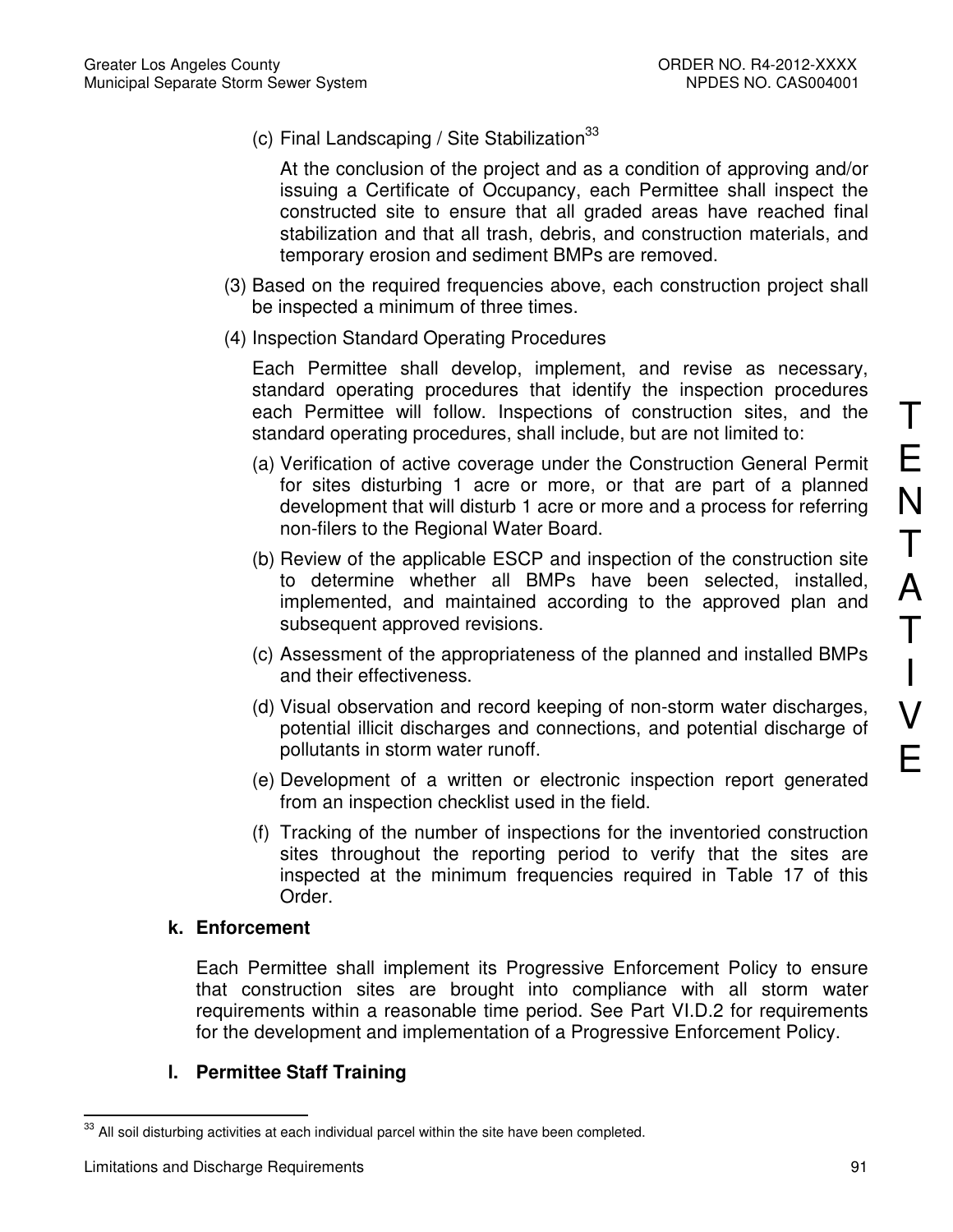- **i.** Each Permittee shall ensure that all staff whose primary job duties are related to implementing the construction storm water program are adequately trained.
- **ii.** Each Permittee may conduct in-house training or contract with consultants. Training shall be provided to the following staff positions of the MS4:
	- (1) Plan Reviewers and Permitting Staff

Ensure staff and consultants are trained as qualified individuals, knowledgeable in the technical review of local erosion and sediment control ordinance, local BMP technical standards, ESCP requirements, and the key objectives of the State Water Board QSD program. Permittees may provide internal training to staff or require staff to obtain QSD certification.

(2) Erosion Sediment Control/Storm Water Inspectors

Each Permittee shall ensure that its inspectors are knowledgeable in inspection procedures consistent with the State Water Board sponsored program QSD or a Qualified SWPPP Practitioner (QSP) or that a designated person on staff who has been trained in the key objectives of the QSD/QSP programs supervises inspection operations. Each Permittee may provide internal training to staff or require staff to obtain QSD/QSP certification. Each inspector must be knowledgeable of the local BMP technical standards and ESCP requirements.

(3) Third-Party Plan Reviewers, Permitting Staff, and Inspectors

If the Permittee utilizes outside parties to conduct inspections and/or review plans, each Permittee shall ensure these staff are trained per the requirements listed above.

#### **8. Public Agency Activities Program**

- **a.** Each Permittee shall implement a Public Agency Activities Program to minimize storm water pollution impacts from Permittee-owned or operated facilities and activities and to identify opportunities to reduce storm water pollution impacts from areas of existing development. Requirements for Public Agency Facilities and Activities consist of the following components:
	- **i.** Public Construction Activities Management
	- **ii.** Public Facility Inventory
	- **iii.** Inventory of Existing Development for Retrofitting Opportunities
	- **iv.** Public Facility and Activity Management
	- **v.** Vehicle and Equipment Wash Areas
	- **vi.** Landscape, Park, and Recreational Facilities Management
	- **vii.** Storm Drain Operation and Maintenance
	- **viii.** Streets, Roads, and Parking Facilities Maintenance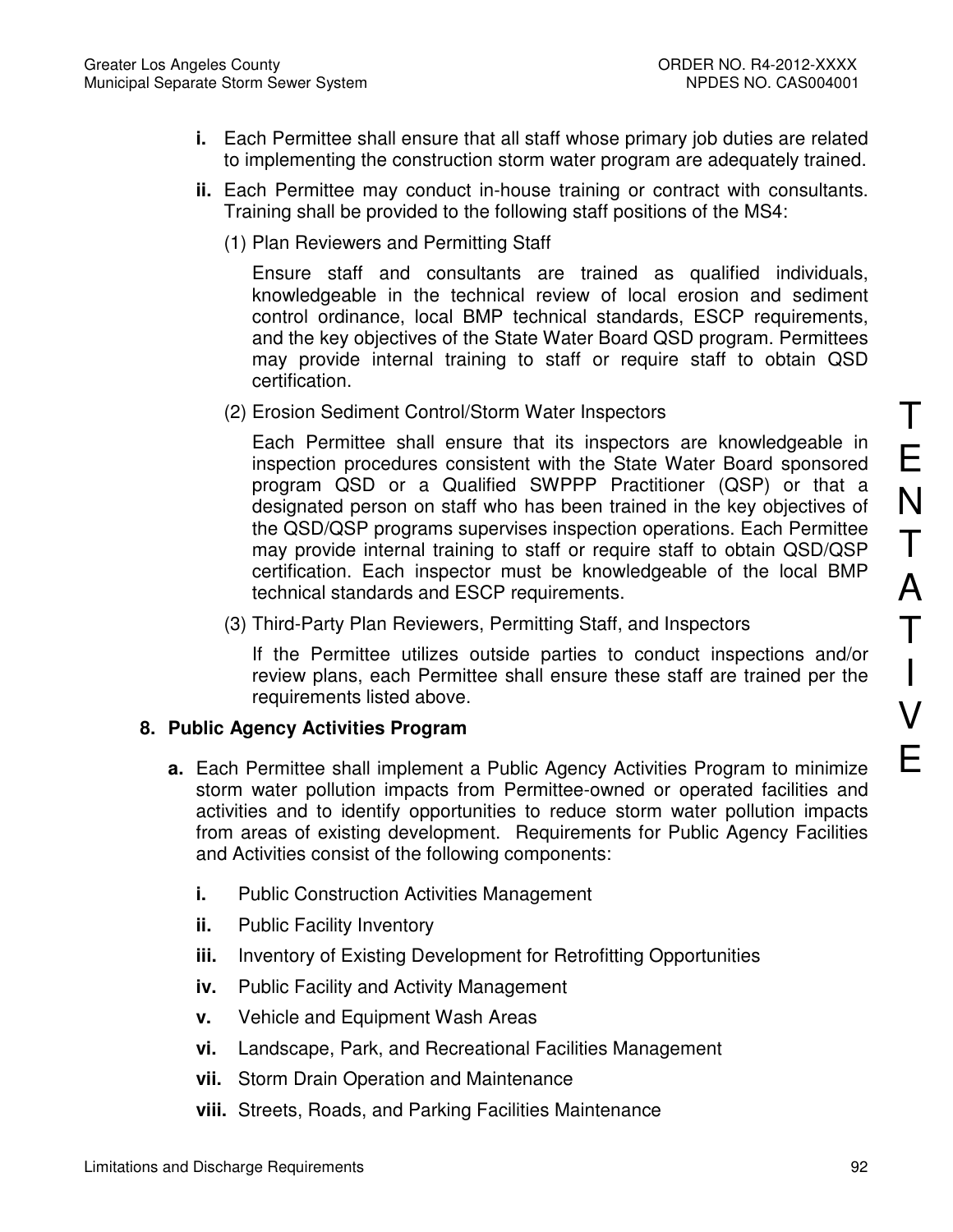- **ix.** Emergency Procedures
- **x.** Municipal Employee and Contractor Training

# **b. Public Construction Activities Management**

- **i.** Each Permittee shall implement and comply with the Planning and Land Development Program requirements in Part VI.D.6 of this Order at Permitteeowned or operated (i.e., public or Permittee sponsored) construction projects that are categorized under the project types identified in Part VI.D.6.b of this Order.
- **ii.** Each Permittee shall implement and comply with the appropriate Development Construction Program requirements in Part VI.D.7 of this Order at Permittee-owned or operated construction projects as applicable.
- **iii.** For Permittee-owned or operated projects (including those under a capital improvement project plan) that disturb less than one acre of soil, each Permittee shall require an effective combination of erosion and sediment control BMPs from Table 13 (see Construction Development Program, minimum BMPs).
- **iv.** Each Permittee shall obtain separate coverage under the Construction General Permit for all Permittee-owned or operated construction sites that require coverage.

#### **c. Public Facility Inventory**

- **i.** Each Permittee shall maintain an updated inventory of all Permittee-owned or operated (i.e., public) facilities within its jurisdiction that are potential sources of storm water pollution. The incorporation of facility information into a GIS is recommended. Sources to be tracked include but are not limited to the following:
	- (1) Animal control facilities
	- (2) Chemical storage facilities
	- (3) Composting facilities
	- (4) Equipment storage and maintenance facilities (including landscape maintenance-related operations)
	- (5) Fueling or fuel storage facilities (including municipal airports)
	- (6) Hazardous waste disposal facilities
	- (7) Hazardous waste handling and transfer facilities
	- (8) Incinerators
	- (9) Landfills
	- (10) Materials storage yards
	- (11) Pesticide storage facilities

T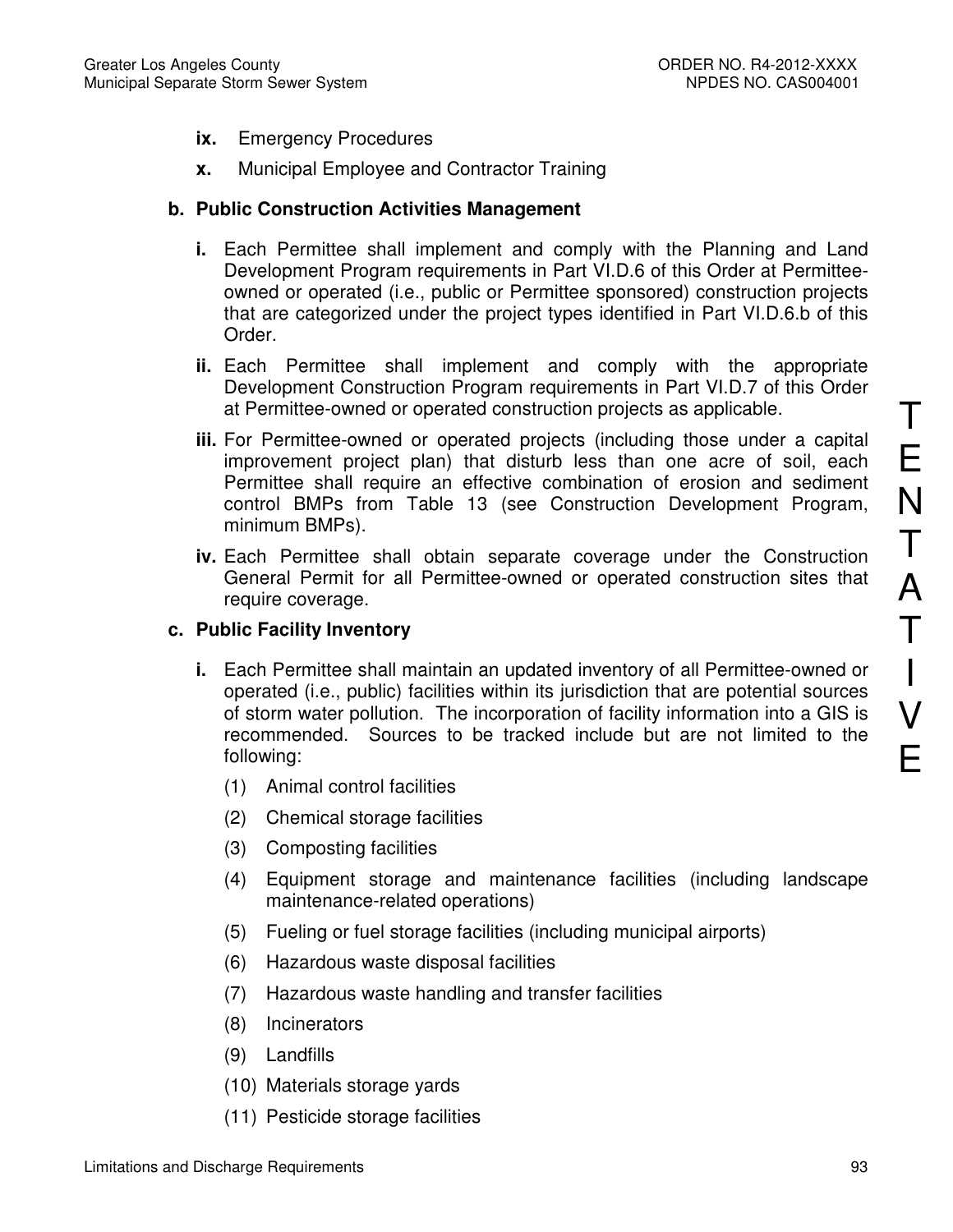- (12) Fire stations
- (13) Public restrooms
- (14) Public parking lots
- (15) Public golf courses
- (16) Public swimming pools
- (17) Public parks
- (18) Public works yards
- (19) Public marinas
- (20) Recycling facilities
- (21) Solid waste handling and transfer facilities
- (22) Vehicle storage and maintenance yards
- (23) Storm water management facilities (e.g., detention basins)
- (24) All other Permittee-owned or operated facilities or activities that each Permittee determines may contribute a substantial pollutant load to the MS4.
- **ii.** Each Permittee shall include the following minimum fields of information for each Permittee-owned or operated facility in its inventory.
	- (1) Name of facility
	- (2) Name of facility manager and contact information
	- (3) Address of facility (physical and mailing)
	- (4) A narrative description of activities performed and potential pollution sources.
	- (5) Coverage under the Industrial General Permit or other individual or general NPDES permits or any applicable waiver issued by the Regional or State Water Board pertaining to storm water discharges.
- **iii.** Each Permittee shall update its inventory at least twice during the term of the Order. The update shall be accomplished through collection of new information obtained through field activities or through other readily available inter and intra-agency informational databases (e.g., property management, land-use approvals, accounting and depreciation ledger account, and similar information).

# **d. Inventory of Existing Development for Retrofitting Opportunities**

**i.** Each Permittee shall develop an inventory of retrofitting opportunities that meets the requirements of this Part VI.8.D. Retrofit opportunities shall be identified within the public right-of-way or in coordination with a TMDL implementation plan(s). The goals of the existing development retrofitting inventory are to address the impacts of existing development through regional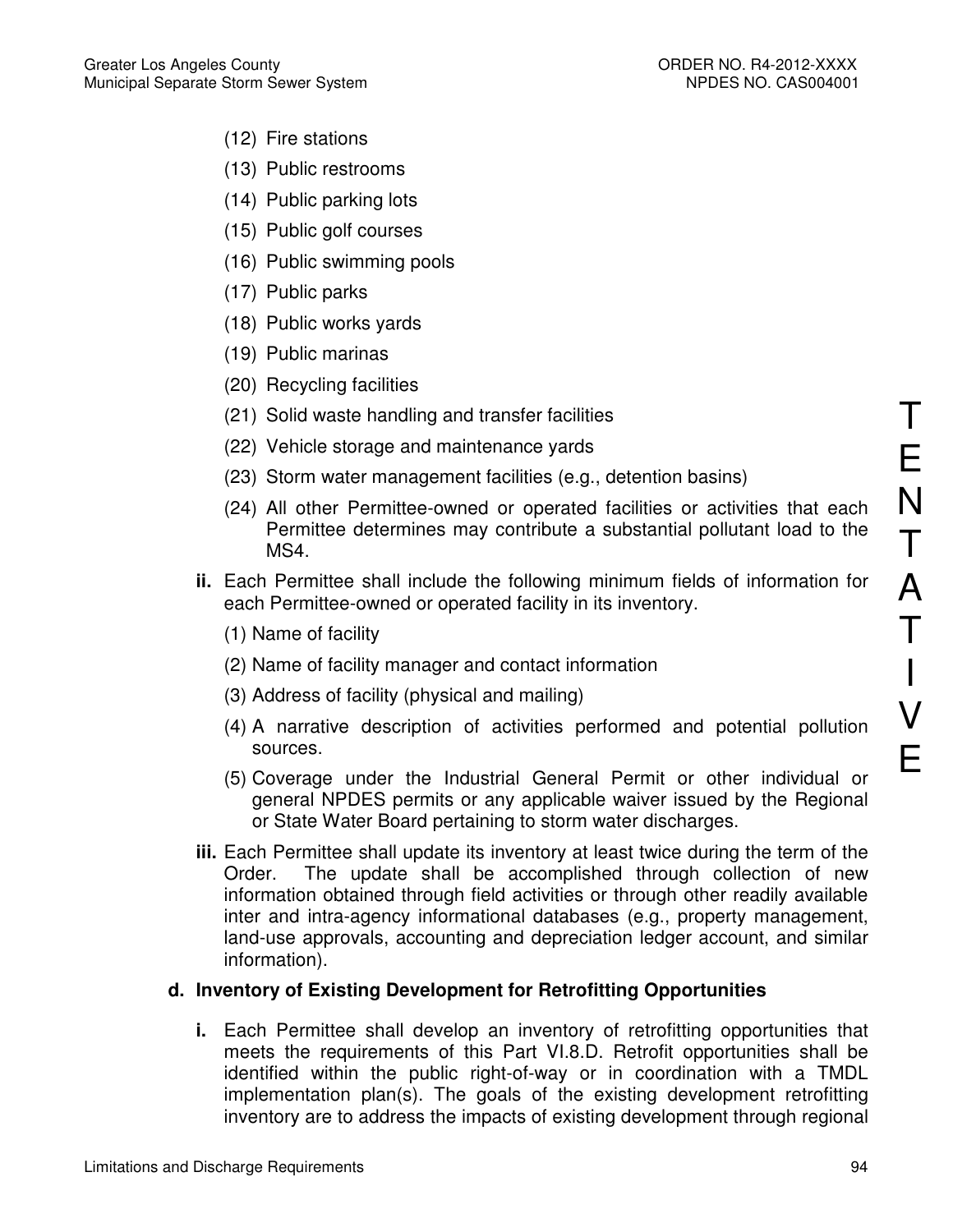or sub-regional retrofit projects that reduce the discharges of storm water pollutants into the MS4 and prevent discharges from the MS4 from causing or contributing to a violation of water quality standards as defined in Part V.A, Receiving Water Limitations.

- **ii.** Each Permittee shall screen existing areas of development to identify candidate areas for retrofitting using watershed models or other screening level tools.
- **iii.** Each Permittee shall evaluate and rank the areas of existing development identified in the screening to prioritize retrofitting candidates. Criteria for evaluation may include but are not limited to:
	- (1) Feasibility, including general private and public land availability;
	- (2) Cost effectiveness;
	- (3) Pollutant removal effectiveness;
	- (4) Tributary area potentially treated;
	- (5) Maintenance requirements;
	- (6) Landowner cooperation;
	- (7) Neighborhood acceptance;
	- (8) Aesthetic qualities;
	- (9) Efficacy at addressing concern; and
	- (10) Potential improvements to public health and safety.
- **iv.** Each Permittee shall consider the results of the evaluation in the following programs:
	- (1) The Permittee's storm water management program: Highly feasible projects expected to benefit water quality should be given a high priority to implement source control and treatment control BMPs in a Permittee's SQMP.
	- (2) Off-site mitigation for New Development and Redevelopment: Each Permittee shall consider high priority retrofit projects as candidates for offsite mitigation projects per Part VI.D.6.c.iii.(4).(d).
	- (3) Where feasible, at the discretion of the Permittee, the existing development retrofitting program may be coordinated with flood control projects and other infrastructure improvement programs per Part VI.D.8.e.ii.(2) below.
- **v.** Each Permittee shall cooperate with private landowners to encourage site specific retrofitting projects. Each Permittee shall consider the following practices in cooperating with private landowners to retrofit existing development:
	- (1) Demonstration retrofit projects;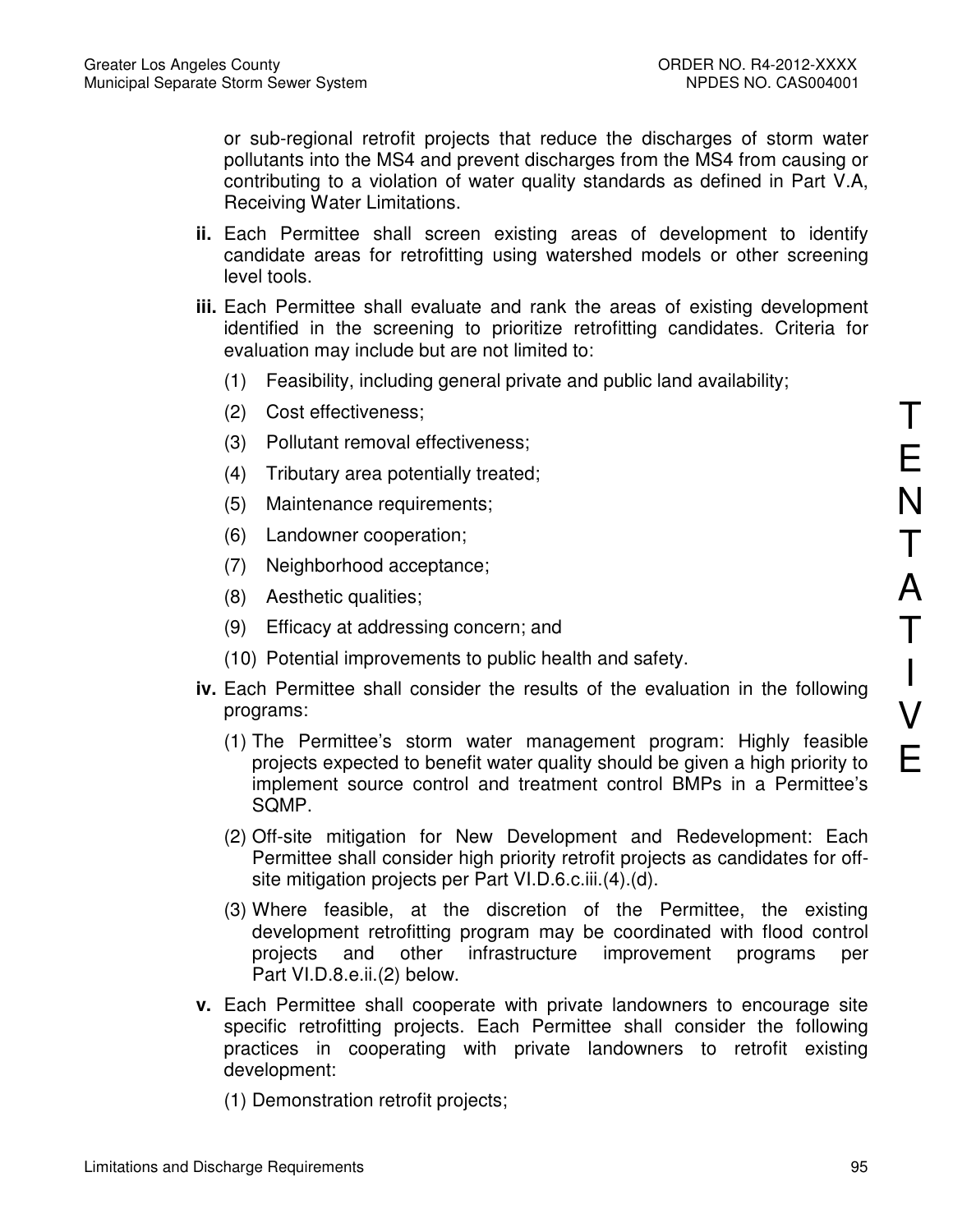- (2) Retrofits on public land and easements that treat runoff from private developments;
- (3) Education and outreach;
- (4) Subsidies for retrofit projects;
- (5) Requiring retrofit projects as enforcement, mitigation or ordinance compliance;
- (6) Public and private partnerships;
- (7) Fees for existing discharges to the MS4 and reduction of fees for retrofit implementation.

# **e. Public Agency Facility and Activity Management**

- **i.** Each Permittee shall obtain separate coverage under the Industrial General Permit for all Permittee-owned or operated facilities where industrial activities are conducted that require coverage under the Industrial General Permit.
- **ii.** Each Permittee shall implement the following measures for Permittee- owned and operated flood management projects:
	- (1) Develop procedures to assess the impacts of flood management projects on the water quality of receiving water bodies; and
	- (2) Evaluate existing structural flood control facilities to determine if retrofitting the facility to provide additional pollutant removal from storm water is feasible.
- **iii.** Each Permittee shall ensure the implementation and maintenance of activity specific BMPs listed in Table 18 (BMPs for Public Agency Facilities and Activities) when such activities occur at Permittee-owned or operated facilities and field activities (e.g., project sites) including but not limited to the facility types listed in Part VI.D.8.c above, and at any area that includes the activities described in Table 18, or that have the potential to discharge pollutants in storm water.
- **iv.** Any contractors hired by the Permittee to conduct Public Agency Activities including, but not limited to, storm and/or sanitary sewer system inspection and repair, street sweeping, trash pick-up and disposal, and street and rightof-way construction and repair shall be contractually required to implement and maintain the activity specific BMPs listed in Table 18. Each Permittee shall conduct oversight of contractor activities to ensure these BMPs are implemented and maintained.
- **v.** Permittee-owned or operated facilities that have obtained coverage under the Industrial General Permit shall implement and maintain BMPs consistent with the associated SWPPP and are therefore not required to implement and maintain the activity specific BMPs listed in Table 18.
- **vi.** Effective source control BMPs for the activities listed in Table 18 shall be implemented at Permittee-owned or operated facilities, unless the pollutant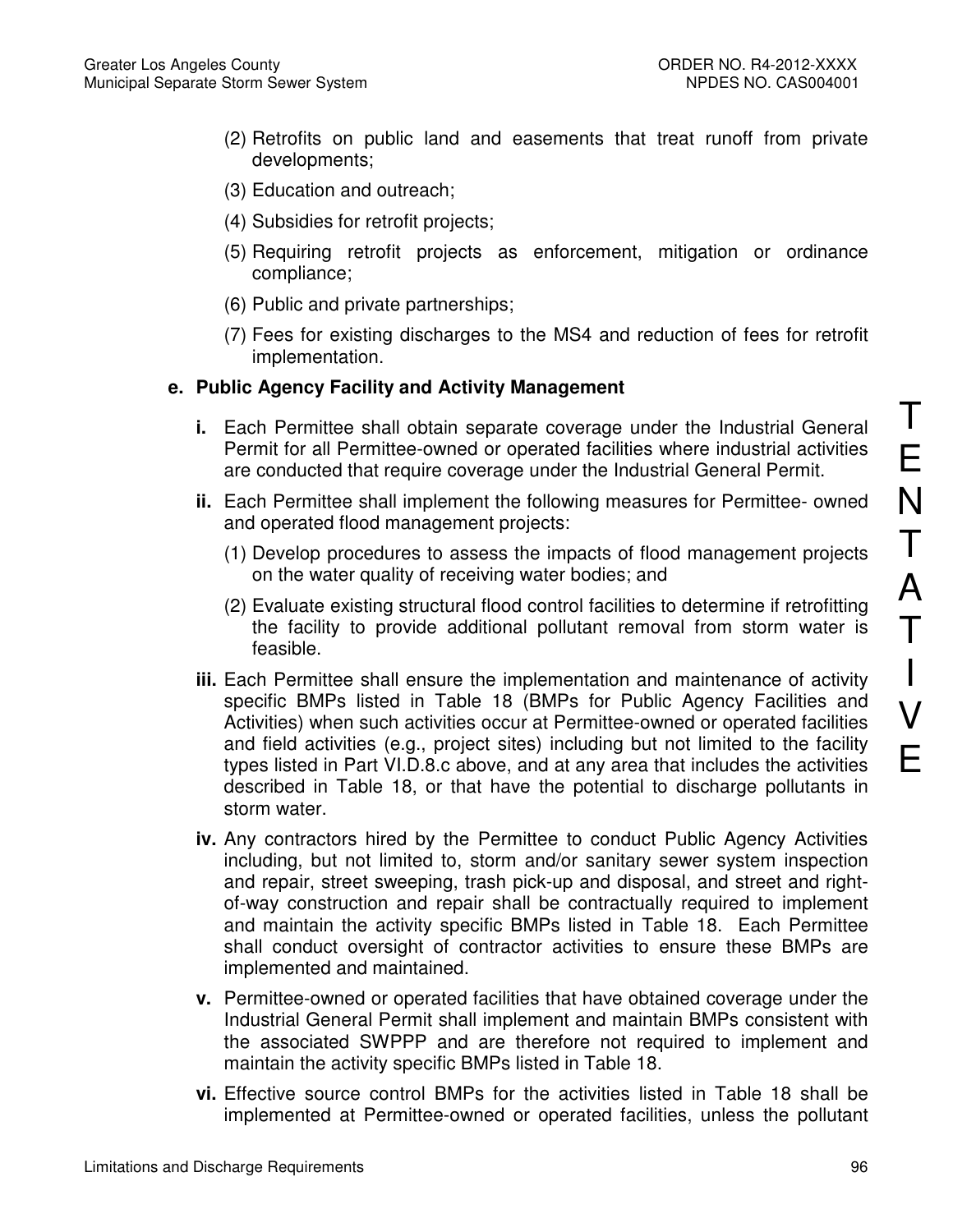generating activity does not occur. Each Permittee shall require implementation of additional BMPs where storm water from the MS4 discharges to a significant ecological area (SEA, see Attachment A for definition), a water body subject to TMDL provisions in Part 7, or a CWA § 303(d) listed water body (see Part VI.E below). Likewise, for those BMPs that are not adequately protective of water quality standards, a Permittee may require additional site-specific controls.

| <b>General and Activity Specific BMPs</b> |                                                                                              |  |
|-------------------------------------------|----------------------------------------------------------------------------------------------|--|
|                                           | Scheduling and Planning                                                                      |  |
|                                           | Spill Prevention and Control                                                                 |  |
|                                           | Sanitary/Septic Waste Management                                                             |  |
|                                           | <b>Material Use</b>                                                                          |  |
|                                           | <b>Safer Alternative Products</b>                                                            |  |
| <b>General BMPs</b>                       | Vehicle/Equipment Cleaning,<br>Fueling<br>and                                                |  |
|                                           | Maintenance                                                                                  |  |
|                                           | Illicit Connection Detection, Reporting and Removal                                          |  |
|                                           | Illegal Spill Discharge Control                                                              |  |
|                                           | Maintenance Facility Housekeeping Practices                                                  |  |
|                                           | Asphalt Cement Crack and Joint Grinding/ Sealing                                             |  |
|                                           | <b>Asphalt Paving</b>                                                                        |  |
| <b>Flexible Pavement</b>                  | Structural Pavement Failure (Digouts)<br>Pavement                                            |  |
|                                           | <b>Grinding and Paving</b>                                                                   |  |
|                                           | <b>Emergency Pothole Repairs</b>                                                             |  |
|                                           | <b>Sealing Operations</b>                                                                    |  |
|                                           | <b>Portland Cement Crack and Joint Sealing</b>                                               |  |
| <b>Rigid Pavement</b>                     | Mudjacking and Drilling                                                                      |  |
|                                           | <b>Concrete Slab and Spall Repair</b><br>Shoulder Grading                                    |  |
|                                           |                                                                                              |  |
|                                           | Nonlandscaped Chemical Vegetation Control<br>Nonlandscaped Mechanical Vegetation<br>Control/ |  |
|                                           | Mowing                                                                                       |  |
| Drains/<br>Slope/                         | Nonlandscaped Tree and Shrub Pruning,<br><b>Brush</b>                                        |  |
| Vegetation                                | Chipping, Tree and Shrub Removal                                                             |  |
|                                           | Fence Repair                                                                                 |  |
|                                           | Drainage Ditch and Channel Maintenance                                                       |  |
|                                           | <b>Drain and Culvert Maintenance</b>                                                         |  |
|                                           | <b>Curb and Sidewalk Repair</b>                                                              |  |
|                                           | <b>Sweeping Operations</b>                                                                   |  |
| <b>Litter/ Debris/ Graffiti</b>           | <b>Litter and Debris Removal</b>                                                             |  |
|                                           | <b>Emergency Response and Cleanup Practices</b>                                              |  |
|                                           | Graffiti Removal                                                                             |  |
| Landscaping                               | <b>Chemical Vegetation Control</b>                                                           |  |
|                                           | <b>Manual Vegetation Control</b>                                                             |  |

**Table 18. BMPs for Public Agency Facilities and Activities**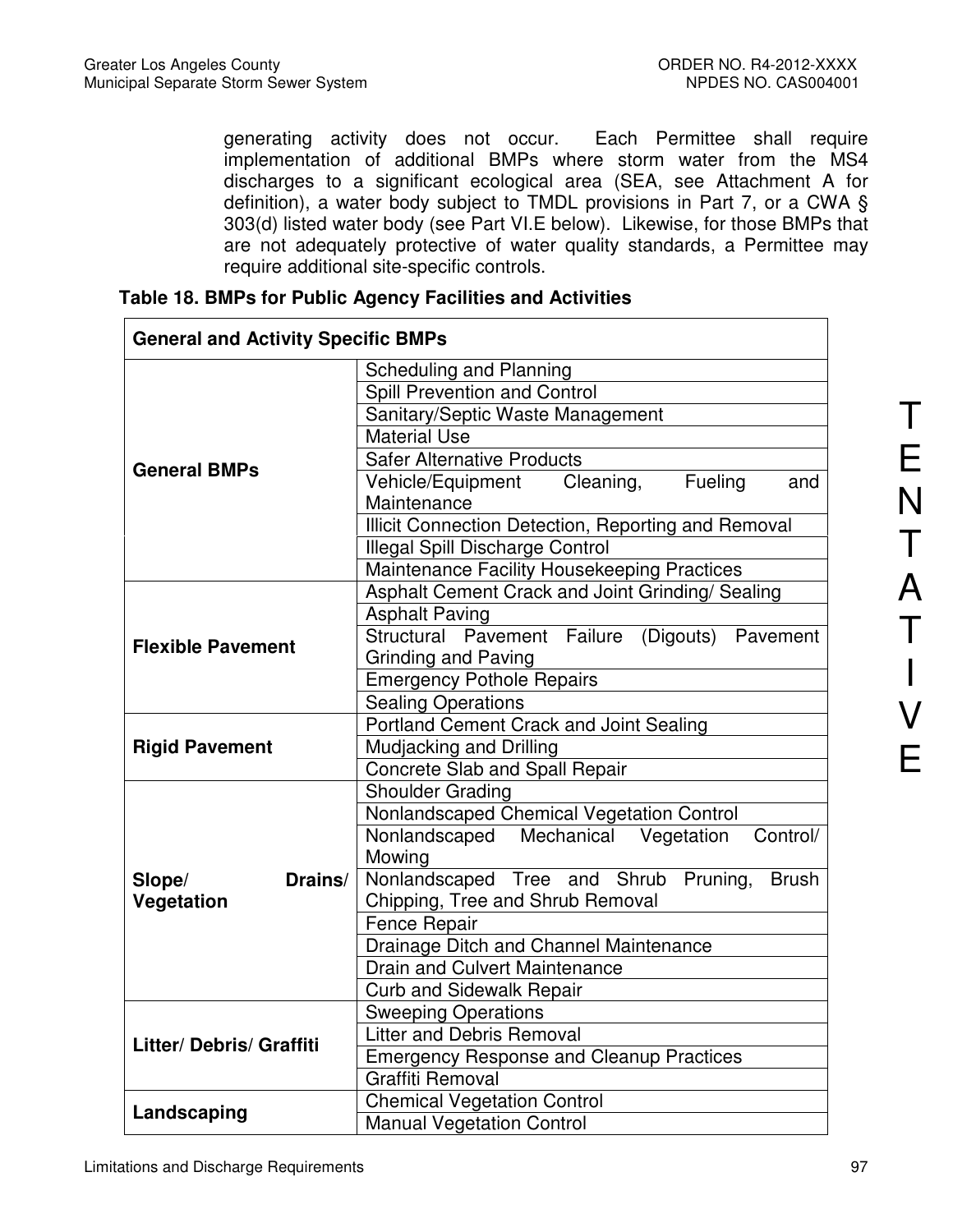$\mathsf{r}$ 

| <b>General and Activity Specific BMPs</b> |                                                    |  |  |
|-------------------------------------------|----------------------------------------------------|--|--|
|                                           | Landscaped Mechanical Vegetation Control/ Mowing   |  |  |
|                                           | Landscaped Tree and Shrub Pruning, Brush Chipping, |  |  |
|                                           | <b>Tree and Shrub Removal</b>                      |  |  |
|                                           | <b>Irrigation Line Repairs</b>                     |  |  |
|                                           | Irrigation (Watering), Potable and Nonpotable      |  |  |
|                                           | <b>Storm Drain Stenciling</b>                      |  |  |
|                                           | Roadside Slope Inspection                          |  |  |
| <b>Environmental</b>                      | Roadside Stabilization                             |  |  |
|                                           | <b>Stormwater Treatment Devices</b>                |  |  |
|                                           | <b>Traction Sand Trap Devices</b>                  |  |  |
|                                           | <b>Welding and Grinding</b>                        |  |  |
|                                           | Sandblasting, Wet Blast with Sand Injection and    |  |  |
| <b>Bridges</b>                            | Hydroblasting                                      |  |  |
|                                           | Painting                                           |  |  |
|                                           | <b>Bridge Repairs</b>                              |  |  |
|                                           | <b>Pump Station Cleaning</b>                       |  |  |
| <b>Other Structures</b>                   | Tube and Tunnel Maintenance and Repair             |  |  |
|                                           | <b>Tow Truck Operations</b>                        |  |  |
|                                           | Toll Booth Lane Scrubbing Operations               |  |  |
| <b>Electrical</b>                         | Sawcutting for Loop Installation                   |  |  |
|                                           | Thermoplastic Striping and Marking                 |  |  |
|                                           | Paint Striping and Marking                         |  |  |
|                                           | Raised/ Recessed Pavement Marker Application and   |  |  |
| <b>Traffic Guidance</b>                   | Removal                                            |  |  |
|                                           | Sign Repair and Maintenance                        |  |  |
|                                           | Median Barrier and Guard Rail Repair               |  |  |
|                                           | <b>Emergency Vehicle Energy Attenuation Repair</b> |  |  |
| <b>Storm Maintenance</b>                  | Minor Slides and Slipouts Cleanup/ Repair          |  |  |
|                                           | <b>Building and Grounds Maintenance</b>            |  |  |
|                                           | Storage of Hazardous Materials (Working Stock)     |  |  |
|                                           | Material Storage Control (Hazardous Waste)         |  |  |
| <b>Management</b><br>and                  | Outdoor Storage of Raw Materials                   |  |  |
| <b>Support</b>                            | Vehicle and Equipment Fueling                      |  |  |
|                                           | Vehicle and Equipment Cleaning                     |  |  |
|                                           | Vehicle and Equipment Maintenance and Repair       |  |  |
|                                           | Aboveground and Underground Tank Leak and Spill    |  |  |
|                                           | Control                                            |  |  |

# **f. Vehicle and Equipment Washing**

**i.** Each Permittee shall implement and maintain the activity specific BMPs listed in Table 18 (BMPs for Public Agency Facilities and Activities) for all fixed vehicle and equipment washing; including fire fighting and emergency response vehicles.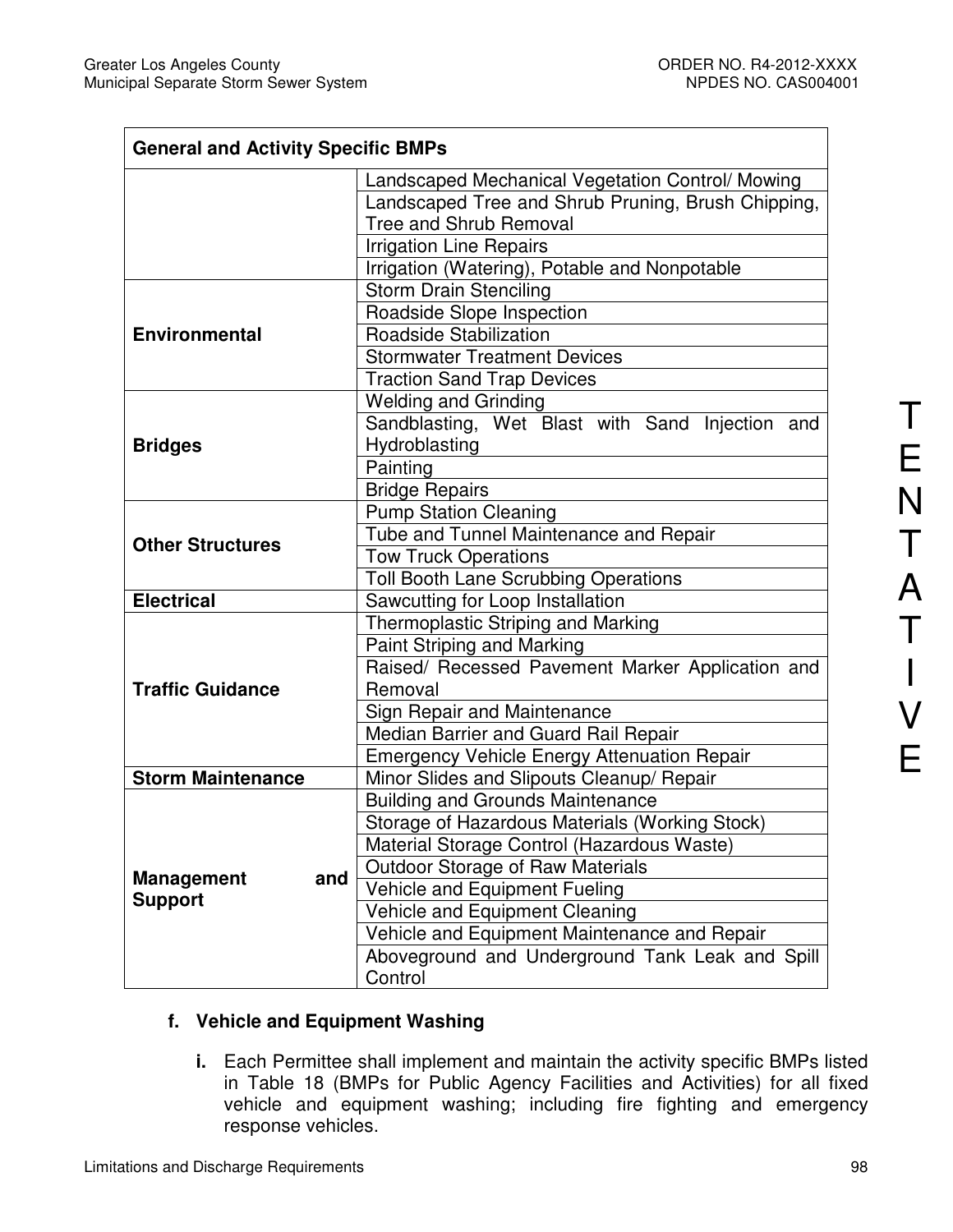- **ii.** Each Permittee shall prevent discharges of wash waters from vehicle and equipment washing by implementing any of the following measures at existing facilities with vehicle or equipment wash areas:
	- (1) Self-contain, and haul off for disposal; or
	- (2) Equip with a clarifier or an alternative pre-treatment device and plumb to the sanitary sewer in accordance with applicable waste water provider regulations.
- **iii.** Each Permittee shall ensure that any municipal facilities constructed, redeveloped, or replaced shall not discharge wastewater from vehicle and equipment wash areas to the MS4 by plumbing all areas to the sanitary sewer in accordance with applicable waste water provider regulations, or selfcontaining all waste water/ wash water and hauling to a point of legal disposal.

## **g. Landscape, Park, and Recreational Facilities Management**

- **i.** Each Permittee shall implement and maintain the activity specific BMPs listed in Table 18 for all public right-of-ways, flood control facilities and open channels, lakes and reservoirs, and landscape, park, and recreational facilities and activities.
- **ii.** Integrated Pest Management (IPM) is an ecosystem-based strategy that focuses on long-term prevention of pests or their damage through a combination of techniques such as biological control, habitat manipulation, modification of cultural practices, and use of resistant varieties. Each Permittee shall implement an IPM program that includes the following:
	- (1) Pesticides are used only if monitoring indicates they are needed, and pesticides are applied according to applicable permits and established guidelines.
	- (2) Treatments are made with the goal of removing only the target organism.
	- (3) Pest controls are selected and applied in a manner that minimizes risks to human health, beneficial non-target organisms, and the environment.
	- (4) The use of pesticides, including Organophosphates and Pyrethroids, does not threaten water quality.
	- (5) Partner with other agencies and organizations to encourage the use of IPM.
	- (6) Adopt and verifiably implement policies, procedures, and/ or ordinances requiring the minimization of pesticide use and encouraging the use of IPM techniques (including beneficial insects) for Public Agency Facilities and Activities.
	- (7) Policies, procedures, and ordinances shall include commitments and a schedule to reduce the use of pesticides that cause impairment of surface waters by implementing the following procedures: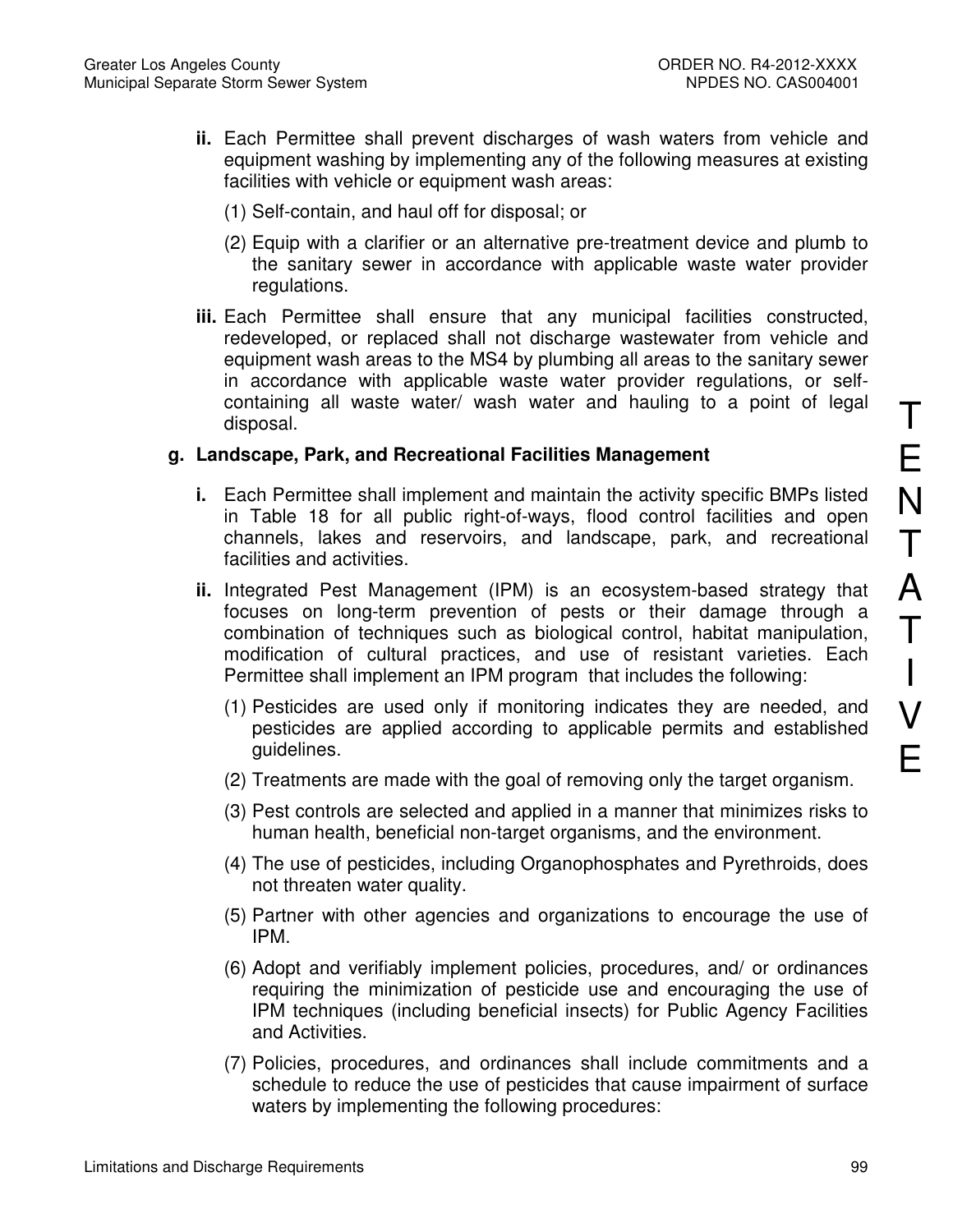- (a) Prepare and annually update an inventory of pesticides used by all internal departments, divisions, and other operational units.
- (b) Quantify pesticide use by staff and hired contractors.
- (c) Demonstrate implementation of IPM alternatives where feasible to reduce pesticide use.
- **iii.** Each Permittee shall implement the following requirements:
	- (1) Use a standardized protocol for the routine and non-routine application of pesticides (including pre-emergents), and fertilizers.
	- (2) Ensure there is no application of pesticides or fertilizers (1) when two or more consecutive days with greater than 50% chance of rainfall are predicted by NOAA<sup>34</sup>, (2) within 48 hours of a  $\frac{1}{2}$ -inch rain event, or (3) when water is flowing off the area where the application is to occur. This requirement does not apply to the application of aquatic pesticides described in Part VI.D.8.g.iii.(1) above.
	- (3) Ensure that no banned or unregistered pesticides are stored or applied.
	- (4) Ensure that all staff applying pesticides are certified in the appropriate category by the California Department of Pesticide Regulation, or are under the direct supervision of a pesticide applicator certified in the appropriate category.
	- (5) Implement procedures to encourage the retention and planting of native vegetation to reduce water, pesticide and fertilizer needs; and
	- (6) Store pesticides and fertilizers indoors or under cover on paved surfaces, or use secondary containment.
		- (a) Reduce the use, storage, and handling of hazardous materials to reduce the potential for spills.
		- (b) Regularly inspect storage areas.

# **h. Storm Drain Operation and Maintenance**

- **i.** Each Permittee shall implement and maintain the activity specific BMPs listed in Table 18 for storm drain operation and maintenance.
- **ii.** Ensure that all material removed from the MS4 does not reenter the system. Solid material shall be dewatered in a contained area and liquid material shall be disposed in accordance with any of the following measures:
	- (1) Self-contain, and haul off for legal disposal; or
	- (2) Equip with a clarifier or an alternative pre-treatment device; and plumb to the sanitary sewer in accordance with applicable waste water provider regulations.
- **iii.** Catch Basin Cleaning

 $\overline{a}$ <sup>34</sup> www.srh.noaa.gov/forecast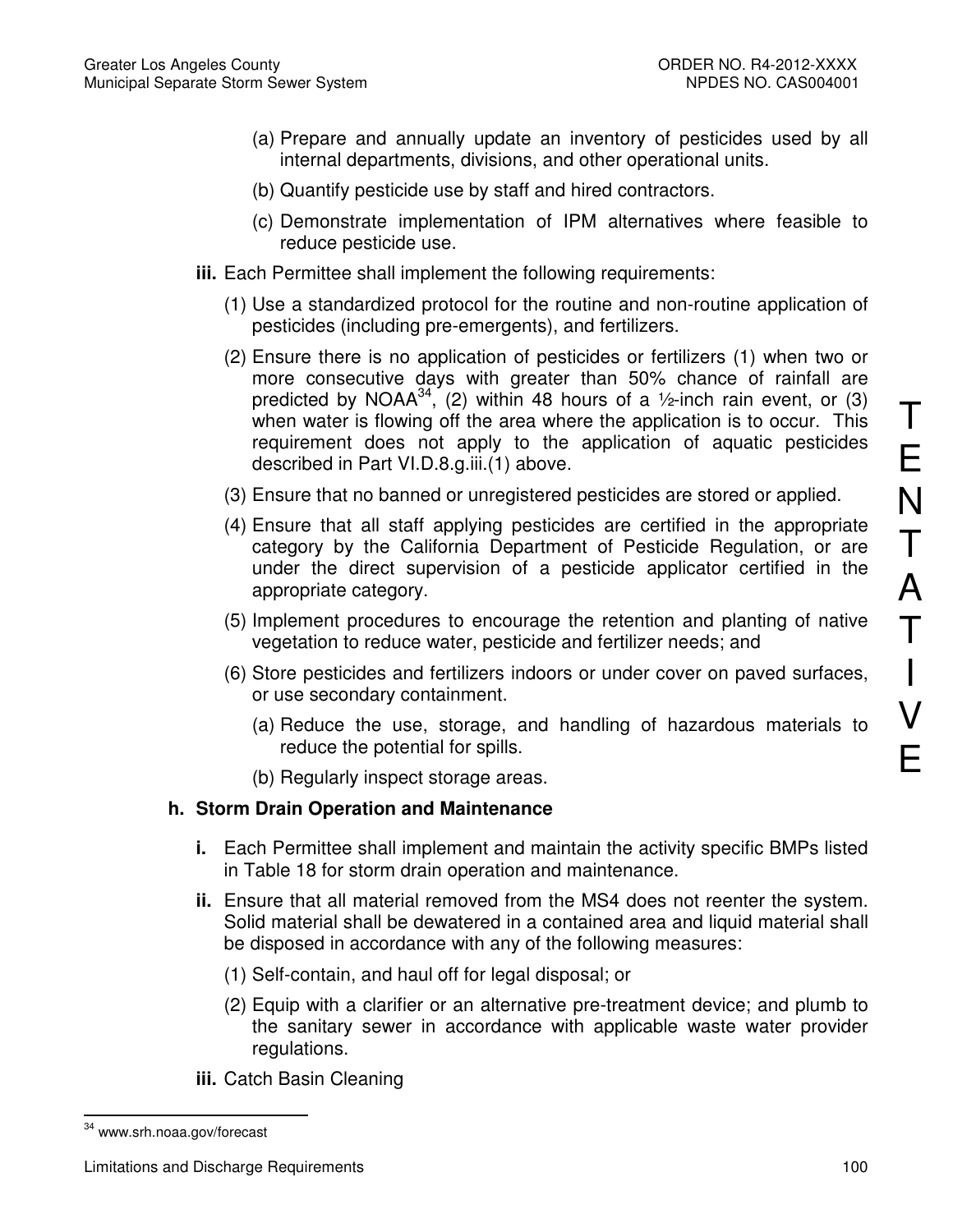- (1) In areas that are not subject to a trash TMDL, each Permittee shall determine priority areas and shall update its map or list of Catch Basins with their GPS coordinates and priority:
	- Priority A: Catch basins that are designated as consistently generating the highest volumes of trash and/or debris.
	- **Priority B:** Catch basins that are designated as consistently generating moderate volumes of trash and/or debris.
	- Priority C: Catch basins that are designated as generating low volumes of trash and/or debris.

The map or list shall contain the rationale or data to support priority designations.

- (2) In areas that are not subject to a trash TMDL, each Permittee shall inspect catch basins according to the following schedule:
	- Priority A: A minimum of 3 times during the wet season (October 1 through April 15) and once during the dry season every year.
	- Priority B: A minimum of once during the wet season and once during the dry season every year.
	- Priority C: A minimum of once per year.

Catch basins shall be cleaned as necessary on the basis of inspections. At a minimum, Permittees shall ensure that any catch basin that is determined to be at least 25% full of trash shall be cleaned out. Permittees shall maintain inspection and cleaning records for Regional Water Board review.

- (3) In areas that are subject to a trash TMDL, the subject Permittees shall implement the applicable provisions in Part VI.E.
- **iv.** Trash Management at Public Events
	- (1) Each Permittee shall require the following measures for any event in the public right of way or wherever it is foreseeable that substantial quantities of trash and litter may be generated, including events located in areas that are subject to a trash TMDL:
		- (a) Proper management of trash and litter generated; and
		- (b) Arrangement for temporary screens to be placed on catch basins; or
		- (c) Provide clean out of catch basins, trash receptacles, and grounds in the event area within 24 hours subsequent to the event.
- **v.** Trash Receptacles
	- (1) Each Permittee shall ensure trash receptacles, or equivalent trash capturing devices, are covered in areas newly identified as high trash generation areas within its jurisdiction.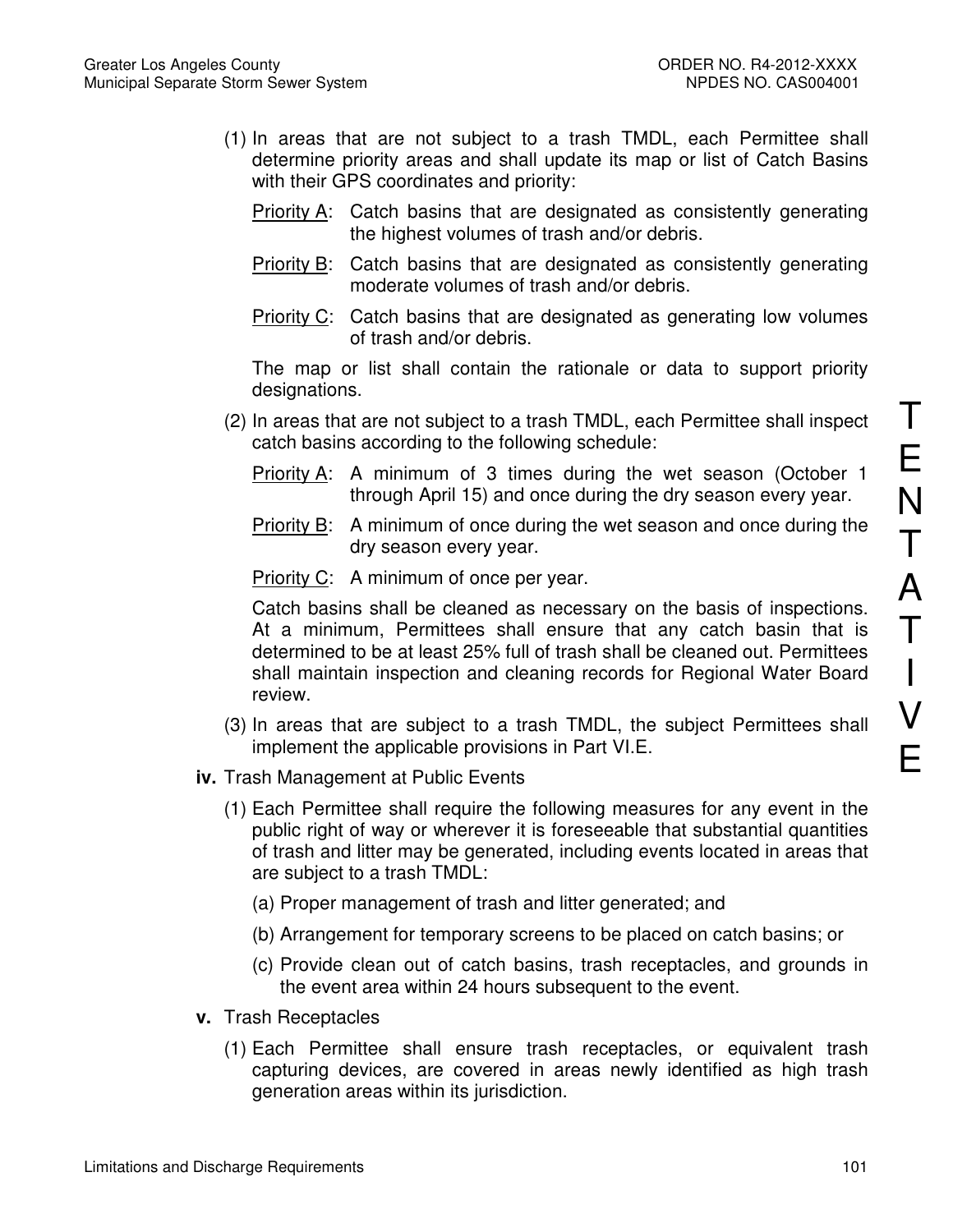- (2) Each Permittee shall ensure that all trash receptacles are cleaned out and maintained as necessary to prevent trash overflow.
- **vi.** Catch Basin Labels and Open Channel Signage
	- (1) Each Permittee shall label all storm drain inlets that they own with a legible "no dumping" message.
	- (2) Each Permittee shall inspect the legibility of the stencil or label nearest each inlet prior to the wet season every year.
	- (3) Each Permittee shall record all catch basins with illegible stencils and restencil or re-label within 180 days of inspection.
	- (4) Each Permittee shall post signs, referencing local code(s) that prohibit littering and illegal dumping, at designated public access points to open channels, creeks, urban lakes, and other relevant water bodies.

## **vii.** Additional Trash Management Practices

(1) In areas that are not subject to a trash TMDL, each Permittee shall install trash excluders, or equivalent devices, on or in catch basins or outfalls to prevent the discharge of trash to the MS4 or receiving water no later than two years after the effective date of this Order in areas defined as Priority A (Part VI.D.8.h.iii.(1)) except at sites where the application of such BMP(s) alone will cause flooding. Lack of maintenance that causes flooding is not an acceptable exception to the requirement to install BMPs. Alternatively, each Permittee may implement alternative or enhanced BMPs beyond the provisions of this Order (such as but not limited to increased street sweeping, adding trash cans near trash generation sites, prompt enforcement of trash accumulation, increased trash collection on public property, increased litter prevention messages or trash nets within the MS4) that provide substantially equivalent removal of trash. Each Permittee shall demonstrate that BMPs, which substituted for trash excluders, provide equivalent trash removal performance as excluders. When outfall trash capture is provided, revision of the schedule for inspection and cleanout of catch basins in Part VI.D.8.h.iii.(2) shall be reported in the next year's annual report.

#### **viii.** Storm Drain Maintenance

Each Permittee shall implement a program for Storm Drain Maintenance that includes the following:

- (1) Visual monitoring of Permittee-owned open channels and other drainage structures, including debris basins, for debris at least annually.
- (2) Removal of trash and debris from open channels and debris basins a minimum of once per year before the wet season.
- (3) Elimination of the discharge of contaminants during MS4 maintenance and clean outs.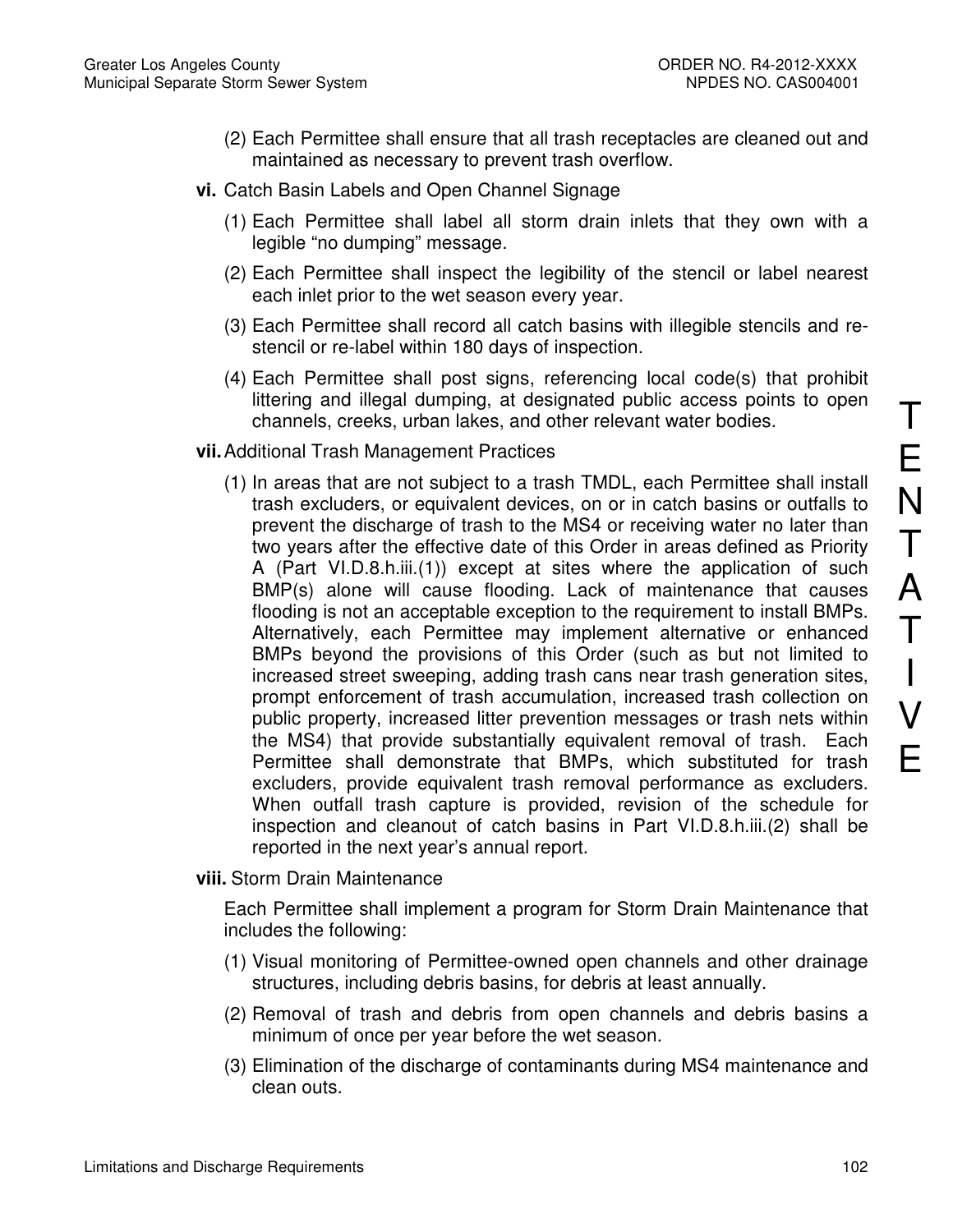- (4) Proper disposal of debris and trash removed during storm drain maintenance.
- **ix.** Infiltration from Sanitary Sewer to MS4/Preventive Maintenance
	- (1) Each Permittee shall implement controls and measures to prevent and eliminate infiltration of seepage from sanitary sewers to MS4s through thorough, routine preventive maintenance of the MS4.
	- (2) Each Permittee that operates both a municipal sanitary sewer system and a MS4 must implement controls and measures to prevent and eliminate infiltration of seepage from the sanitary sewers to the MS4s that must include overall sanitary sewer and MS4 surveys and thorough, routine preventive maintenance of both. Implementation of a Sewer System Management Plan in accordance with the Statewide General Waste Discharge Requirements for Sanitary Sewer Systems, may be used to fulfill this requirement.
	- (3) Each Permittee shall implement controls to limit infiltration of seepage from sanitary sewers to the MS4 where necessary. Such controls must include:
		- (a) Adequate plan checking for construction and new development;
		- (b) Incident response training for its municipal employees that identify sanitary sewer spills;
		- (c) Code enforcement inspections;
		- (d) MS4 maintenance and inspections;
		- (e) Interagency coordination with sewer agencies; and
		- (f) Proper education of its municipal staff and contractors conducting field operations on the MS4 or its municipal sanitary sewer (if applicable).
- **x.** Permittee Owned Treatment Control BMPs
	- (1) Each Permittee shall implement an inspection and maintenance program for all Permittee owned treatment control BMPs, including postconstruction treatment control BMPs.
	- (2) Each Permittee shall ensure proper operation of all treatment control BMPs and maintain them as necessary for proper operation, including all post-construction treatment control BMPs.
	- (3) Any residual water<sup>35</sup> produced by a treatment control BMP and not being internal to the BMP performance when being maintained shall be:
		- (a) Hauled away and legally disposed of; or
		- (b) Applied to the land without runoff; or
		- (c) Discharged to the sanitary sewer system (with permits or authorization); or

 $\overline{a}$ 

T

E

N

T

A

T

I

V

E

 $35$  To be defined in Definitions (see Attachment A)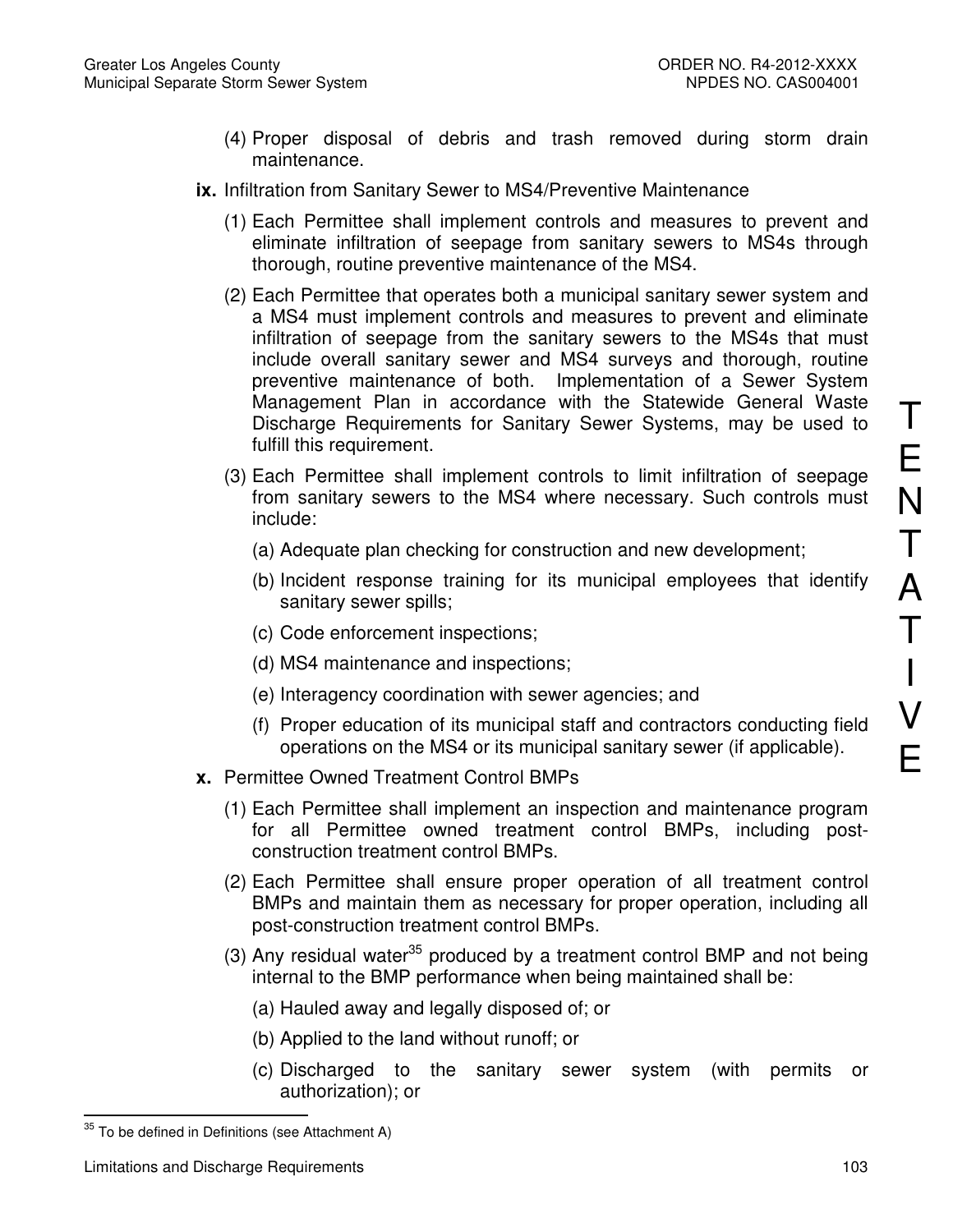(d) Treated or filtered to remove bacteria, sediments, nutrients, and meet the limitations set in Table 19 (Discharge Limitations for Dewatering Treatment BMPs), prior to discharge to the MS4.

**Table 19. Discharge Limitations for Dewatering Treatment BMPs<sup>36</sup>**

| <b>Parameter</b>              | <b>Units</b> | Limitation |
|-------------------------------|--------------|------------|
| <b>Total Suspended Solids</b> | mq/L         | 100        |
| Turbidity                     | <b>NTL</b>   | 50         |
| Oil and Grease                | mg/1         |            |

# **i. Streets, Roads, and Parking Facilities Maintenance**

- **i.** Each Permittee shall designate streets and/or street segments within its jurisdiction as one of the following:
	- Priority A: Streets and/or street segments that are designated as consistently generating the highest volumes of trash and/or debris.
	- Priority B: Streets and/or street segments that are designated as consistently generating moderate volumes of trash and/or debris.
	- Priority C: Streets and/or street segments that are designated as generating low volumes of trash and/or debris.
- **ii.** Each Permittee shall perform street sweeping of curbed streets according to the following schedule:
	- Priority A: Streets and/or street segments that are designated as Priority A shall be swept at least two times per month.
	- Priority B: Streets and/or street segments that are designated as Priority B shall be swept at least once per month.
	- Priority C: Streets and/or street segments that are designated as Priority C shall be swept as necessary but in no case less than once per year.
- **iii.** Road Reconstruction

Each Permittee shall require that for any project that includes roadbed or street paving, repaving, patching, digouts, or resurfacing roadbed surfaces, that the following BMPs be implemented for each project.

- (1) Restrict paving and repaving activity to exclude periods of rainfall or predicted rainfall $^{37}$  unless required by emergency conditions.
- (2) Install sand bags or gravel bags and filter fabric at all susceptible storm drain inlets and at manholes to prevent spills of paving products and tack coat;

 $\overline{a}$  $\frac{36}{12}$  Technology based effluent limits.

<sup>&</sup>lt;sup>37</sup> A probability of precipitation (POP) of 50% is required.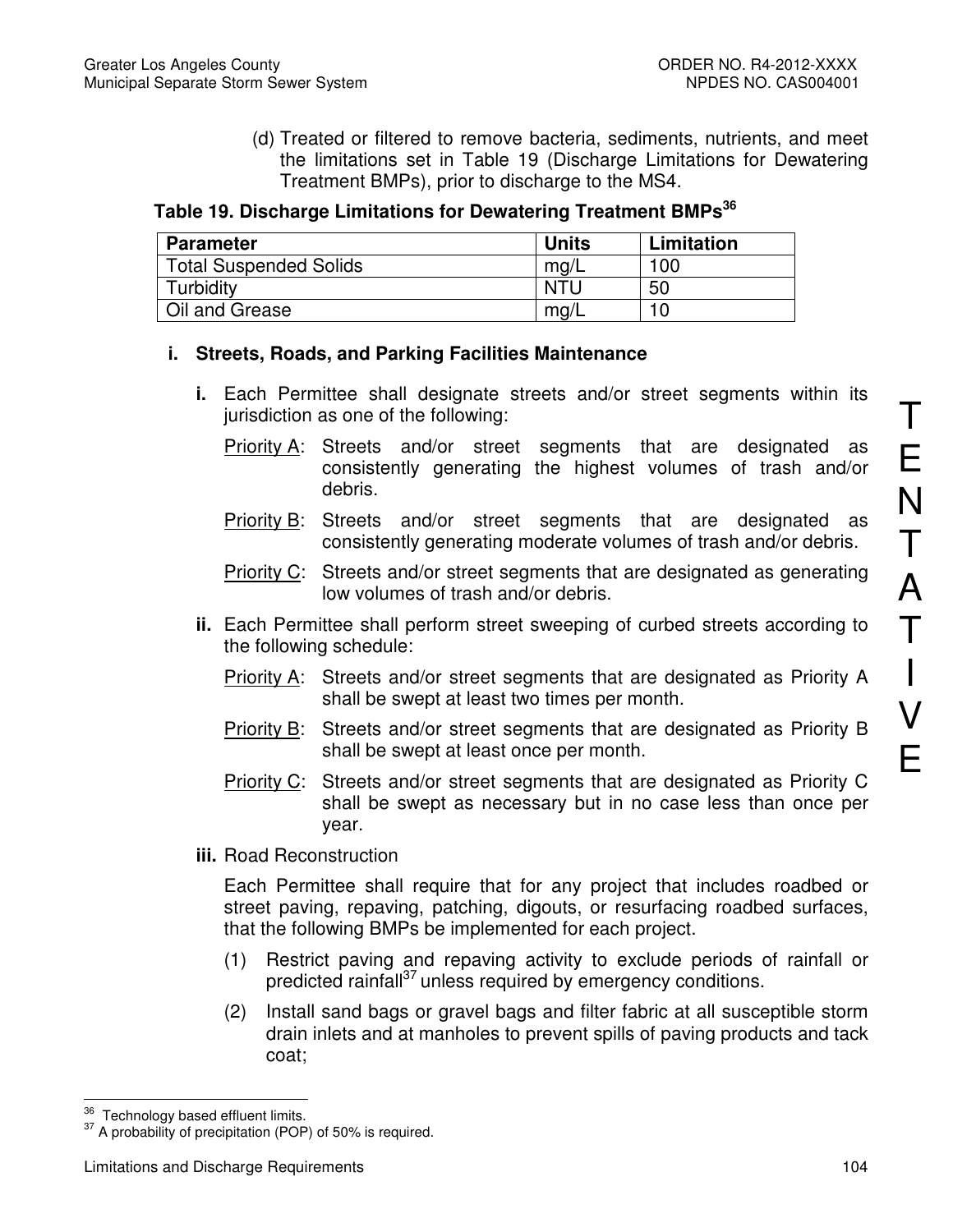- (3) Prevent the discharge of release agents including soybean oil, other oils, or diesel into the MS4 or receiving waters.
- (4) Prevent non-storm water runoff from water use for the roller and for evaporative cooling of the asphalt.
- (5) Clean equipment over absorbent pads, drip pans, plastic sheeting or other material to capture all spillage and dispose of properly.
- (6) Collect liquid waste in a container, with a secure lid, for transport to a maintenance facility to be reused, recycled or disposed of properly.
- (7) Collect solid waste by vacuuming or sweeping and securing in an appropriate container for transport to a maintenance facility to be reused, recycled or disposed of properly.
- (8) Cover the "cold-mix" asphalt (i.e., pre-mixed aggregate and asphalt binder) with protective sheeting during a rainstorm.
- (9) Cover loads with tarp before haul-off to a storage site, and do not overload trucks.
- (10) Minimize airborne dust by using water spray during grinding.
- (11) Avoid stockpiling soil, sand, sediment, asphalt material and asphalt grindings materials or rubble in or near MS4 or receiving waters.
- (12) Protect stockpiles with a cover or sediment barriers during a rain.
- **iv.** Parking Facilities Maintenance
	- (1) Permittee-owned parking lots exposed to storm water shall be kept clear of debris and excessive oil buildup and cleaned using street sweeping equipment no less than 2 times per month and/or inspected no less than 2 times per month to determine if cleaning is necessary. In no case shall a Permittee-owned parking lot be cleaned less than once a month.

# **j. Emergency Procedures**

- **i.** Each Permittee may conduct repairs of essential public service systems and infrastructure in emergency situations with a self-waiver of the provisions of this Order as follows:
	- (1) The Permittee shall abide by all other regulatory requirements, including notification to other agencies as appropriate.
	- (2) Where the self-waiver has been invoked, the Permittee shall submit to the Regional Water Board Executive Officer a statement of the occurrence of the emergency, an explanation of the circumstances, and the measures that were implemented to reduce the threat to water quality, no later than 30 business days after the situation of emergency has passed.
	- (3) Minor repairs of essential public service systems and infrastructure in emergency situations (that can be completed in less than one day) are not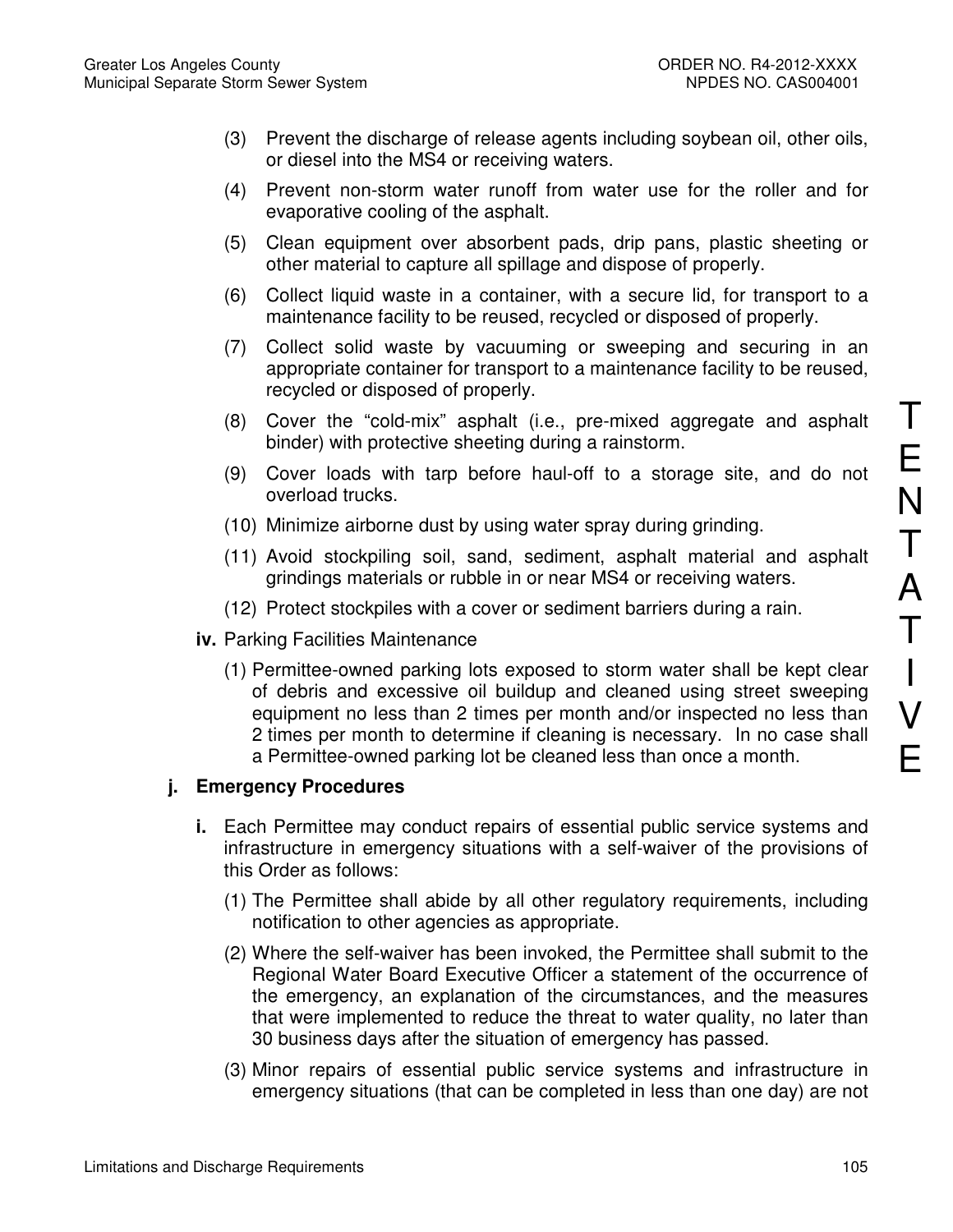subject to the notification provisions. Appropriate BMPs to reduce the threat to water quality shall be implemented.

# **k. Municipal Employee and Contractor Training**

- **i.** Each Permittee shall, no later than 1 year after Order adoption and annually thereafter before June 30, train all of their employees and contractors in targeted positions (whose interactions, jobs, and activities affect storm water quality) on the requirements of the overall storm water management program to:
	- (1) Promote a clear understanding of the potential for activities to pollute storm water.
	- (2) Identify opportunities to require, implement, and maintain appropriate BMPs in their line of work.
- **ii.** Each Permittee shall, no later than 1 year after Order adoption and annually thereafter before June 30, train all of their employees and contractors who use or have the potential to use pesticides or fertilizers (whether or not they normally apply these as part of their work). Training programs shall address:
	- (1) The potential for pesticide-related surface water toxicity.
	- (2) Proper use, handling, and disposal of pesticides.
	- (3) Least toxic methods of pest prevention and control, including IPM.
	- (4) Reduction of pesticide use.

# **9. Illicit Connections and Illicit Discharges Elimination Program**

#### **a. General**

- **i.** Each Permittee shall continue to implement an Illicit Connection and Illicit Discharge Elimination (IC/ID) Program to detect, investigate, and eliminate IC/IDs to the MS4. The IC/ID Program must be implemented in accordance with the requirements and performance measures specified in this Order.
- **ii.** As stated in Part VI.F.1 of this Order, each Permittee must have adequate legal authority to prohibit IC/IDs to the MS4 and enable enforcement capabilities to eliminate the source of IC/IDs.
- **iii.** Each Permittee's IC/ID Program shall consist of at least the following major program components:
	- (1) Procedures for conducting source investigations for IC/IDs
	- (2) Procedures for eliminating the source of IC/IDs
	- (3) Procedures for public reporting of illicit discharges
	- (4) Spill response plan
	- (5) IC/IDs education and training for Permittee staff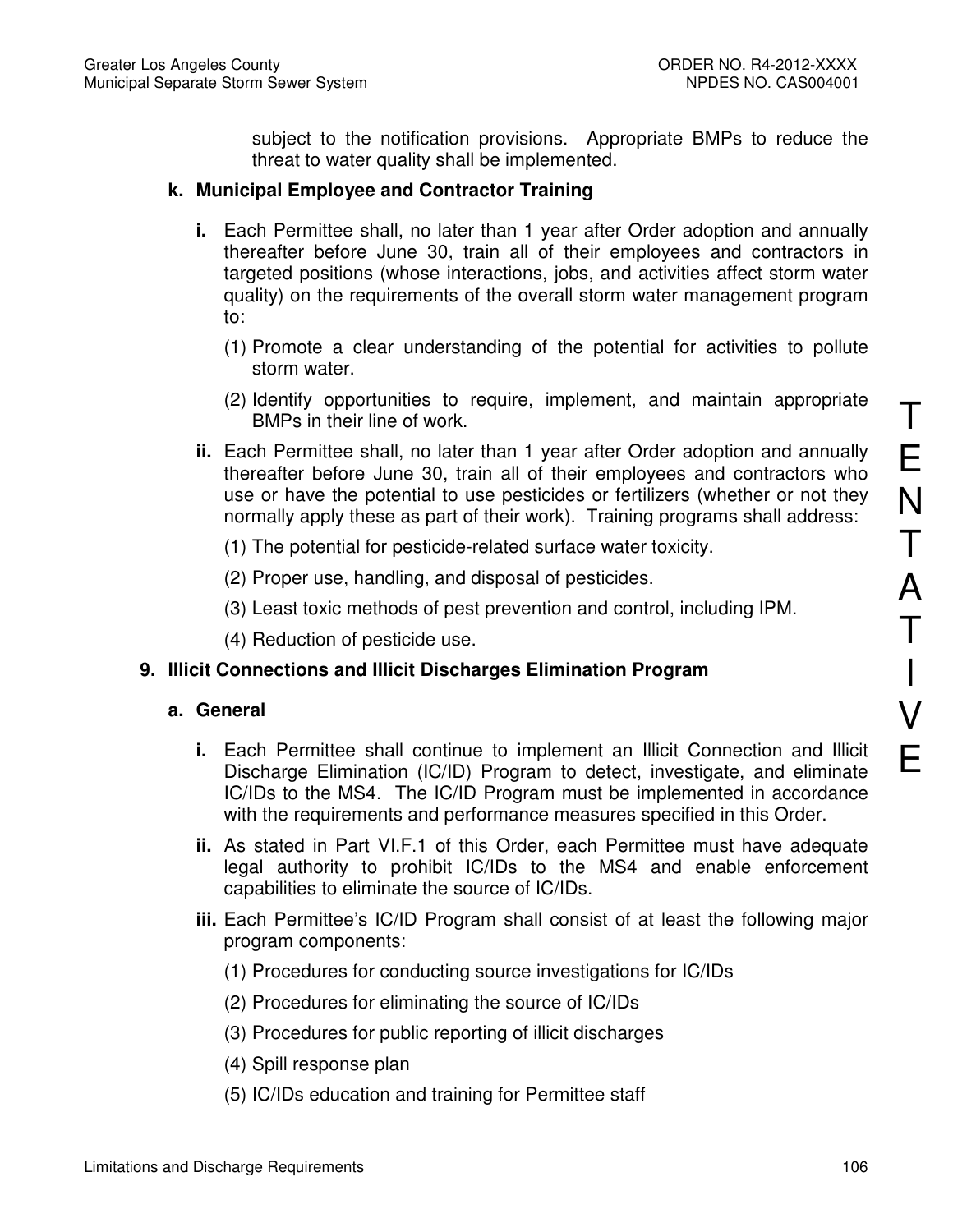# **b. Illicit Discharge Source Investigation and Elimination**

- **i.** Each Permittee shall develop written procedures for conducting investigations to identify the source of all suspected illicit discharges, including procedures to eliminate the discharge once the source is located.
- **ii.** At a minimum, each Permittee shall initiate an investigation(s) to identify and locate the source within 72 hours of becoming aware of the illicit discharge.
- **iii.** When conducting investigations, each Permittee shall comply with the following:
	- (1) Illicit discharges suspected of being sanitary sewage and/or significantly contaminated shall be investigated first.
	- (2) Each Permittee shall track all investigations to document at a minimum the date(s) the illicit discharge was observed; the results of the investigation; any follow-up of the investigation; and the date the investigation was closed.
	- (3) Each Permittee shall investigate the source of all observed illicit discharges.
- **iv.** When taking corrective action to eliminate illicit discharges, each Permittee shall comply with the following:
	- (1) If the source of the illicit discharge has been determined to originate within the Permittee's jurisdiction, the Permittee shall immediately notify the responsible party/parties of the problem, and require the responsible party to initiate all necessary corrective actions to eliminate the illicit discharge. Upon being notified that the discharge has been eliminated, the Permittee shall conduct a follow-up investigation to verify that the discharge has been eliminated and cleaned-up to the satisfaction of the Permittee(s). Each Permittee shall document its follow-up investigation. Each Permittee may seek recovery and remediation costs from responsible parties or require compensation for the cost of all inspection, investigation, cleanup and oversight activities. Resulting enforcement actions shall follow the program's Progressive Enforcement Policy, per Part VI.D.2.
	- (2) If the source of the illicit discharge has been determined to originate within an upstream jurisdiction, the Permittee shall notify the upstream jurisdiction and the Regional Water Board within 30 days of such determination and provide all of the information collected regarding efforts to identify its source. Each Permittee may seek recovery and remediation costs from responsible parties or require compensation for the cost of all inspection, investigation, cleanup and oversight activities. Resulting enforcement actions shall follow the program's Progressive Enforcement Policy, per Part VI.D.2.
	- (3) If the source of the illicit discharge cannot be traced to a suspected responsible party, affected Permittees shall implement its spill response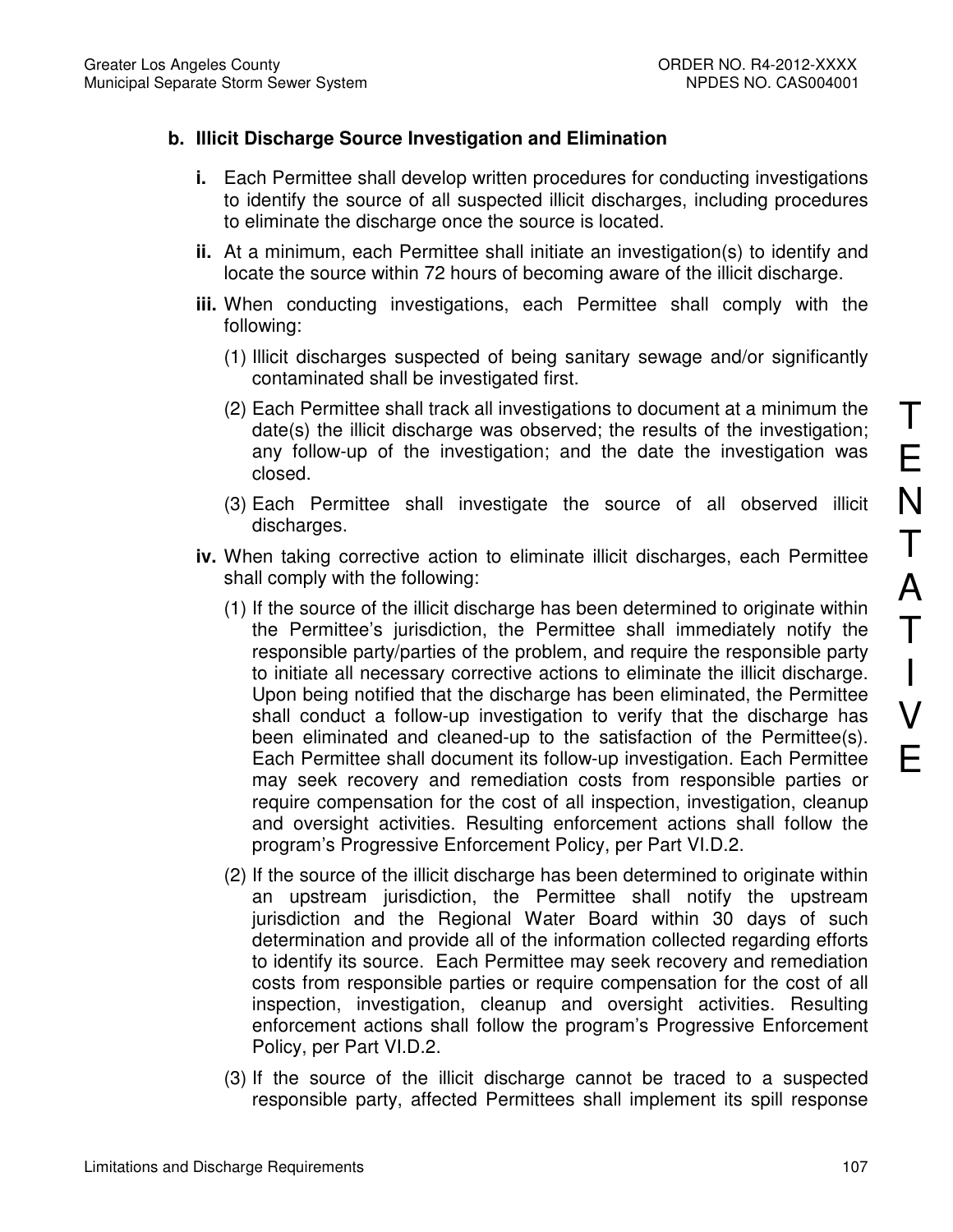plan and then initiate a permanent solution as described in section 9.b.v below.

**v.** In the event the Permittee is unable to eliminate an ongoing illicit discharge following full execution of its legal authority and in accordance with its Progressive Enforcement Policy, or other circumstances prevent the full elimination of an ongoing illicit discharge, including the inability to find the responsible party/parties, the Permittee shall provide for diversion of the entire flow to the sanitary sewer or provide treatment. In either instance, the Permittee shall notify the Regional Water Board in writing within 30 days of such determination and shall provide a written plan for review and comment that describes the efforts that have been undertaken to eliminate the illicit discharge, a description of the actions to be undertaken, anticipated costs, and a schedule for completion.

## **c. Identification and Response to Illicit Connections**

**i.** Systematic Visual Inspections for Illicit Connections

The LACFCD shall continue the systematic field visual inspections of its MS4 for illicit connections in accordance with the following schedule:

- (1) Open channels: No later than one year after the effective date of this Order, and annually thereafter.
- (2) Underground storm drains identified by the LACFCD as high priority: No later than three years after the effective date of this Order.
- (3) Underground storm drains with a diameter of 36 inches or greater: No later than by the Order expiration date.
- **ii.** Investigation

Each Permittee, upon discovery or upon receiving a report of a suspected illicit connection, shall initiate an investigation within 21 days, to determine the following: (1) source of the connection, (2) nature and volume of discharge through the connection, and (3) responsible party for the connection.

**iii.** Elimination

Each Permittee, upon confirmation of an illicit MS4 connection, shall ensure that the connection is:

- (1) Permitted or documented, provided the connection will only discharge storm water and non-storm water allowed under this Order or other individual or general NPDES Permits/WDRs, or
- (2) Eliminated within 180 days of completion of the investigation, using its formal enforcement authority, if necessary, to eliminate the illicit connection.
- **iv.** Documentation

Formal records must be maintained for all illicit connection investigations and the formal enforcement taken to eliminate illicit connections.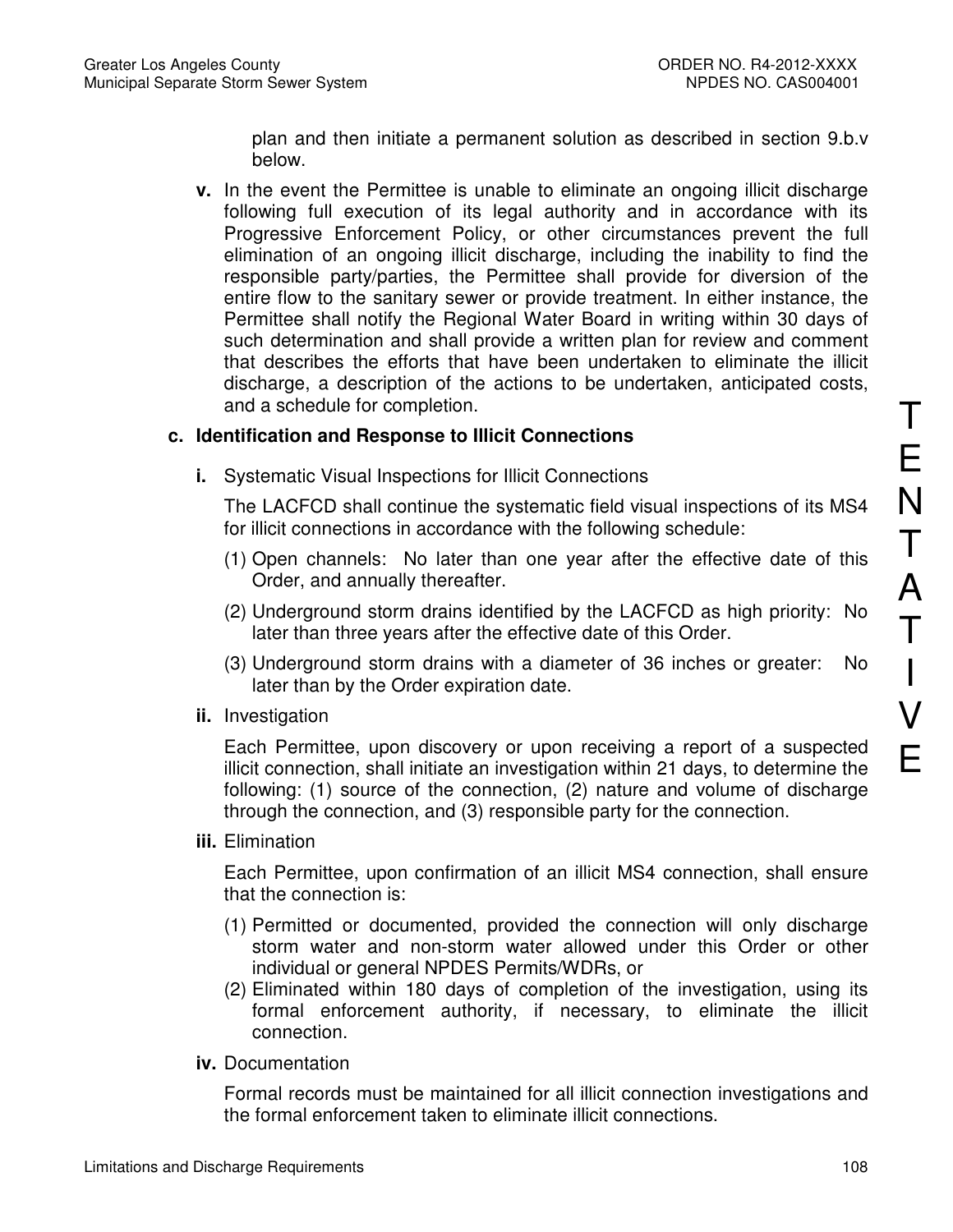## **d. Public Reporting of Non-Storm Water Discharges and Spills**

- **i.** Each Permittee shall promote, publicize, and facilitate public reporting of illicit discharges or water quality impacts associated with discharges into or from MS4s through a central contact point, including phone numbers and an internet site for complaints and spill reporting. Each Permittee shall also provide the reporting hotline to Permittee staff to leverage the field staff that has direct contact with the MS4 in detecting and eliminating illicit discharges.
- **ii.** Each Permittee shall implement the central point of contact and reporting hotline requirements listed in this part in one or more of the following methods:
	- (1) By participating in a County-wide sponsored hotline
	- (2) By participating in one or more Watershed Group sponsored hotlines
	- (3) Or individually within its own jurisdiction
	- (4) The LACFCD shall, in collaboration with the County, continue to maintain the 888-CLEAN-LA hotline and internet site to promote, publicize, and facilitate public reporting of illicit discharges or water quality impacts associated with discharges into or from MS4s.
- **iii.** Each Permittee shall ensure that signage adjacent to open channels, as required in Part F.8.h.vi, include information regarding dumping prohibitions and public reporting of illicit discharges.
- **iv.** Each Permittee shall develop and maintain written procedures that document how complaint calls are received, documented, and tracked to ensure that all complaints are adequately addressed. The procedures shall be evaluated to determine whether changes or updates are needed to ensure that the procedures accurately document the methods employed by the Permittee. Any identified changes shall be made to the procedures subsequent to the evaluation.
- **v.** Each Permittee shall maintain documentation of the complaint calls and record the location of the reported spill or IC/ ID and the actions undertaken in response to all IC/ID complaints, including referrals to other agencies.

#### **e. Spill Response Plan**

- **i.** Each Permittee shall implement a spill response plan for all sewage and other spills that may discharge into its MS4. The spill response plan shall clearly identify agencies responsible for spill response and cleanup, telephone numbers and e-mail address for contacts, and shall contain at a minimum the following requirements:
	- (1) Coordination with spill response teams throughout all appropriate departments, programs and agencies so that maximum water quality protection is provided.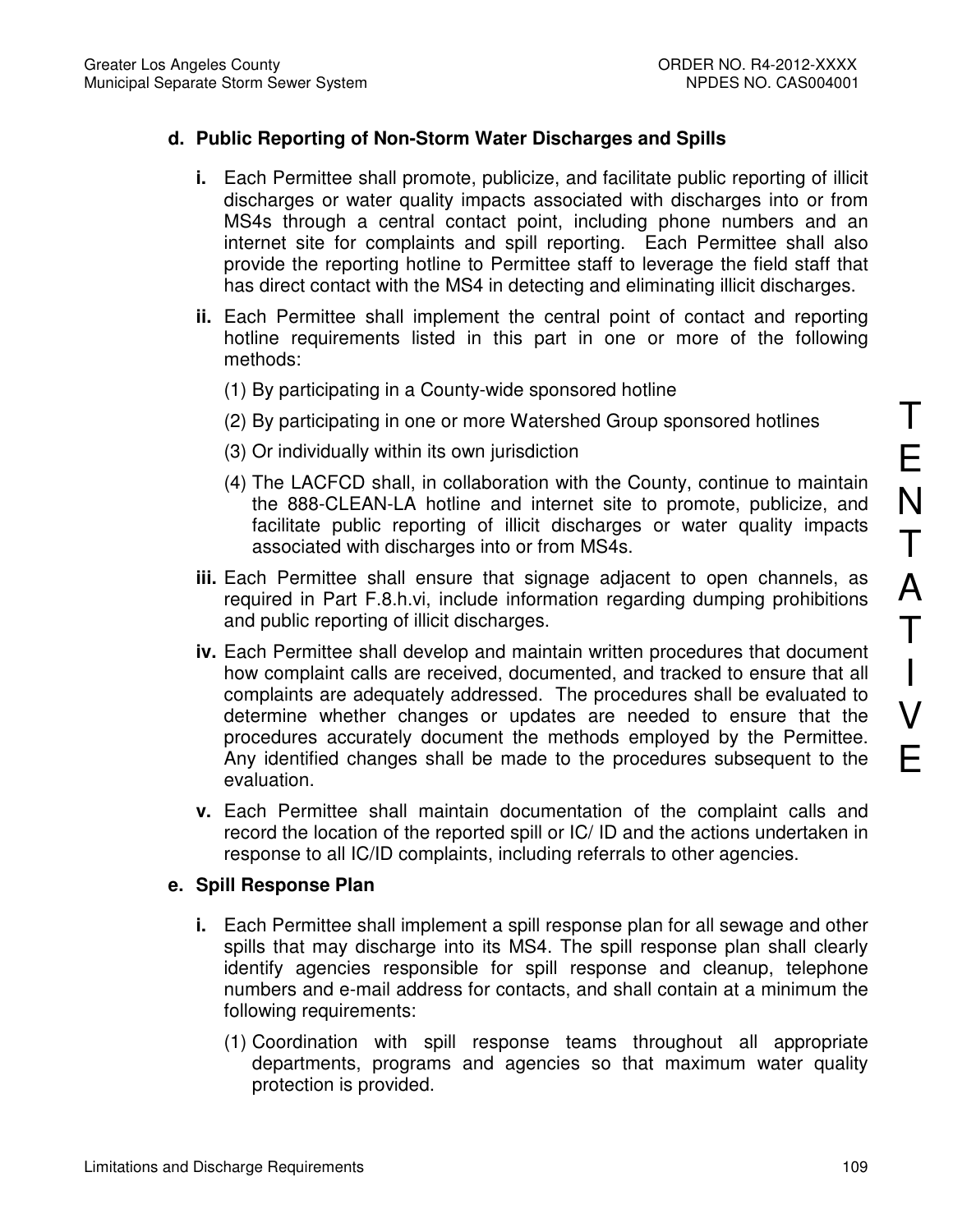- (2) Initiate investigation of all public and employee spill complaints within one business day of receiving the complaint to assess validity.
- (3) Response to spills for containment within 4 hours of becoming aware of the spill, except where such spills occur on private property, in which case the response should be within 2 hours of gaining legal access to the property.
- (4) Spills that may endanger health or the environment shall be reported to appropriate public health agencies and the Office of Emergency Services (OES).

## **f. Illicit Connection and Illicit Discharge Education and Training**

- **i.** Each Permittee must continue to implement a training program regarding the identification of IC/IDs for all municipal field staff, who, as part of their normal job responsibilities (e.g., street sweeping, storm drain maintenance, collection system maintenance, road maintenance), may come into contact with or otherwise observe an illicit discharge or illicit connection to the MS4. Contact information, including the procedure for reporting an illicit discharge, must be readily available to field staff. Training program documents must be available for review by the permitting authority.
- **ii.** Each Permittee shall ensure contractors performing privatized/contracted municipal services such as, but not limited to, storm and/or sanitary sewer system inspection and repair, street sweeping, trash pick-up and disposal, and street and right-of-way construction and repair are trained regarding IC/ID identification and reporting. Permittees may provide training or include contractual requirements for IC/ID identification and reporting training.
- **iii.** Each Permittee's training program should address, at a minimum, the following:
	- (1) IC/ID identification, including definitions and examples,
	- (2) investigation,
	- (3) elimination,
	- (4) cleanup,
	- (5) reporting, and
	- (6) documentation.
- **iv.** Each Permittee must create a list of applicable positions and contractors which require IC/ID training and ensure that training is provided at least twice during the term of the Order. Each Permittee must maintain documentation of the training activities.
- **v.** New Permittee staff members must be provided with IC/ID training within 180 days of starting employment.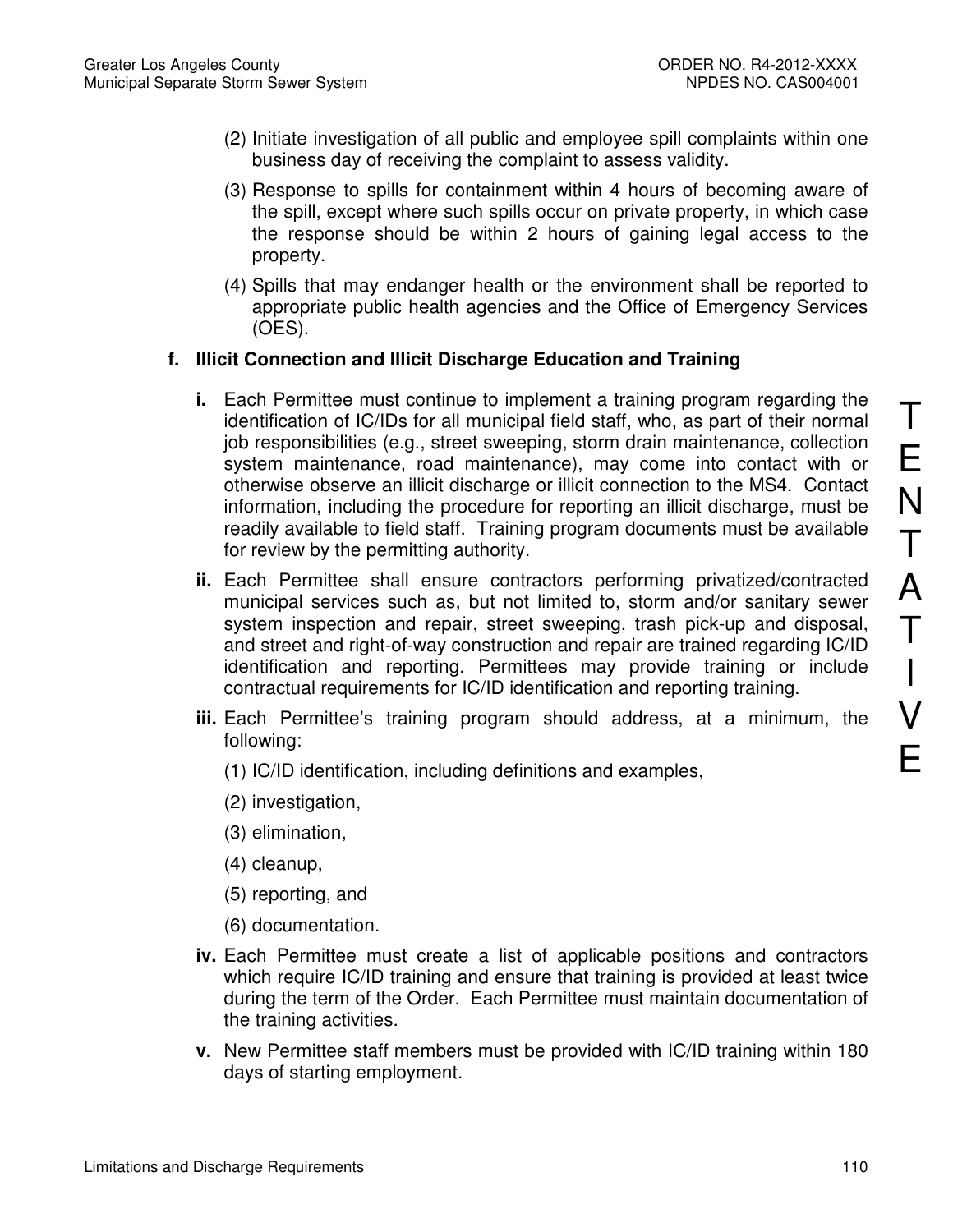# **E. Total Maximum Daily Load Provisions**

- **1.** The provisions of this Part VI.E. implement and are consistent with the assumptions and requirements of all waste load allocations (WLAs) established in TMDLs for which some or all of the Permittees in this Order are responsible.
	- **a.** Part VI.E of this Order includes provisions that are designed to assure that Permittees achieve WLAs and meet other requirements of TMDLs covering receiving waters impacted by the Permittees' MS4 discharges. TMDL provisions are grouped by WMA (WMA) in Attachments L through R.
	- **b.** The Permittees subject to each TMDL are identified in Attachment K.
	- **c.** The Permittees shall comply with the applicable water quality-based effluent limitations and/or receiving water limitations contained in Attachments L through R, consistent with the assumptions and requirements of the WLAs established in the TMDLs, including implementation plans and schedules, where provided for in the State adoption and approval of the TMDL (40 CFR §122.44(d)(1)(vii)(B); Cal. Wat. Code §13263(a)).
	- **d.** A Permittee may comply with water quality-based effluent limitations and/or receiving water limitations in Attachments L through R using any lawful means.

## **2. Compliance Determination**

#### **a. General**

- **i.** A Permittee shall demonstrate compliance at compliance monitoring points established in each TMDL or, if not specified in the TMDL, at locations identified in an approved TMDL monitoring plan or in accordance with an approved integrated monitoring program per Attachment E, Part VI.C.5 (Integrated Watershed Monitoring and Assessment).
- **ii.** Compliance with water quality-based effluent limitations shall be determined as described in Parts VI.E.2.d and VI.E.2.e, or for trash water quality-based effluent limitations as described in Part VI.E.5.b, or as otherwise set forth in TMDL specific provisions in Attachments L through R.
- **iii.** Pursuant to Part VI.C, a Permittee may, individually or as part of a watershedbased group, develop and submit for approval by the Regional Water Board Executive Officer a Watershed Management Program that addresses all water quality-based effluent limitations and receiving water limitations to which the Permittee is subject pursuant to established TMDLs.

#### **b. Commingled Discharges**

**i.** A number of the TMDLs establish WLAs that are assigned jointly to a group of Permittees whose storm water and/or non-storm water discharges are or may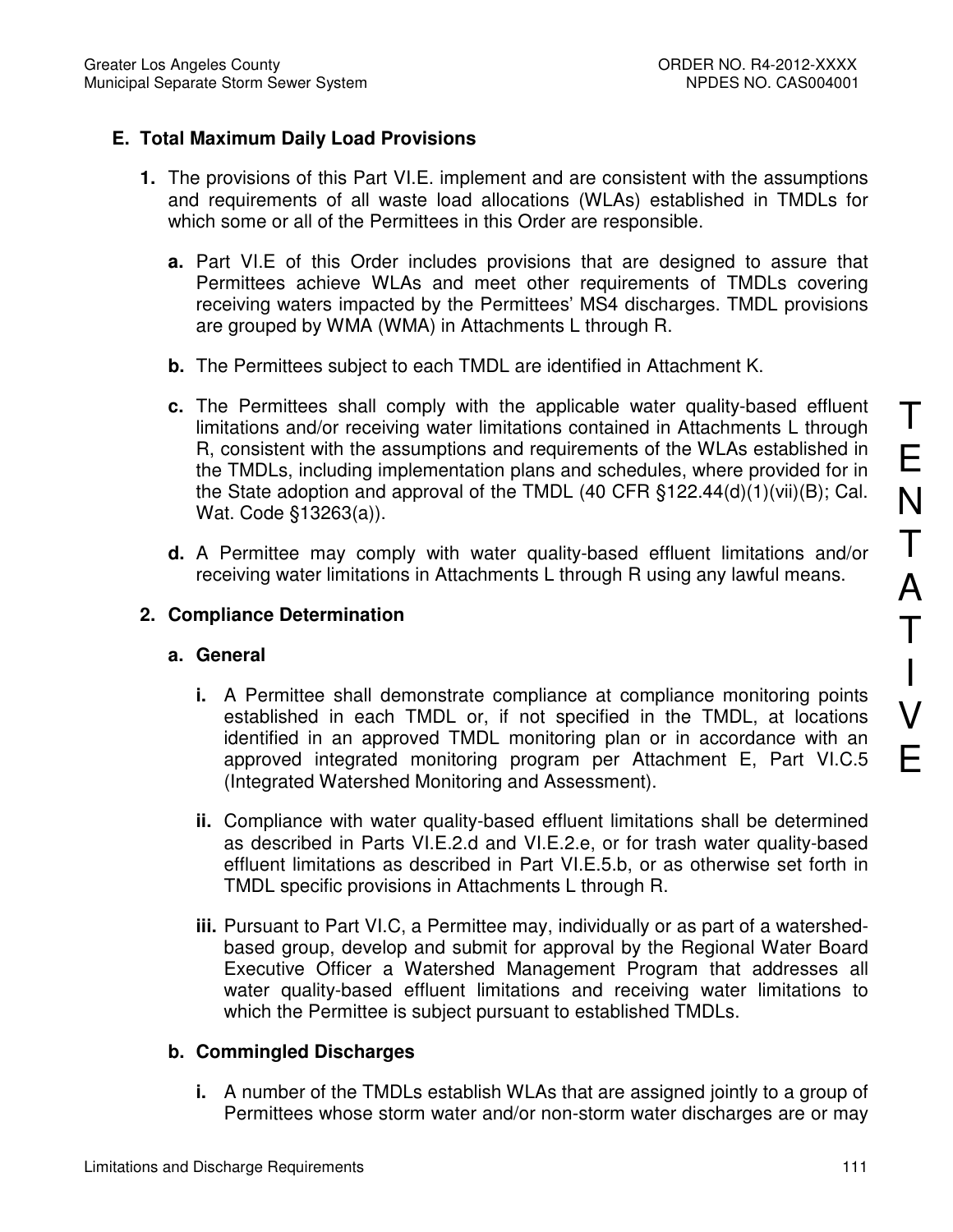be commingled in the MS4 prior to discharge to the receiving water subject to the TMDL.

- **ii.** In these cases, pursuant to 40 CFR section 122.26(a)(3)(vi), each Permittee is only responsible for discharges from the MS4 for which they are owners and/or operators.
- **iii.** Where Permittees have commingled discharges to the receiving water, compliance at the outfall to the receiving water or in the receiving water shall be determined for the group of Permittees as a whole unless an individual Permittee demonstrates that its discharge did not cause or contribute to the exceedance, pursuant to subpart v. below.
- **iv.** For purposes of compliance determination, each Permittee is responsible for demonstrating that its discharge did not cause or contribute to an exceedance of an applicable water quality-based effluent limitation(s) at the outfall or receiving water limitation(s) in the target receiving water.
- **v.** A Permittee may demonstrate that its discharge did not cause or contribute to an exceedance of an applicable water quality-based effluent limitation or receiving water limitation in any of the following ways:
	- (1) Demonstrate that there is no discharge from the Permittee's MS4 into the applicable receiving water; or
	- (2) Demonstrate that the discharge from the Permittee's MS4 is treated to a level that does not exceed the applicable water quality-based effluent limitation; or
	- (3) For exceedances of bacteria receiving water limitations or water qualitybased effluent limitations, demonstrate through a source investigation pursuant to protocols established under California Water Code section 13178 or other accepted source identification protocols that pollutant sources within the jurisdiction of the Permittee or the Permittee's MS4 have not caused or contributed to the exceedance of the Receiving Water Limitation(s).

## **c. Receiving Water Limitations Addressed by a TMDL**

- **i.** For receiving water limitations in Part V.A. associated with water bodypollutant combinations addressed in a TMDL, Permittees shall achieve compliance with the receiving water limitations in Part V.A. as outlined in this Part VI.E. and Attachments L through R of this Order.
- **ii.** A Permittee shall not be considered in violation of Part V.A. of this Order for the specific pollutant addressed in the TMDL, if it is in compliance with the applicable TMDL requirement(s), including compliance schedules, of this Part VI.E. and Attachments L through R.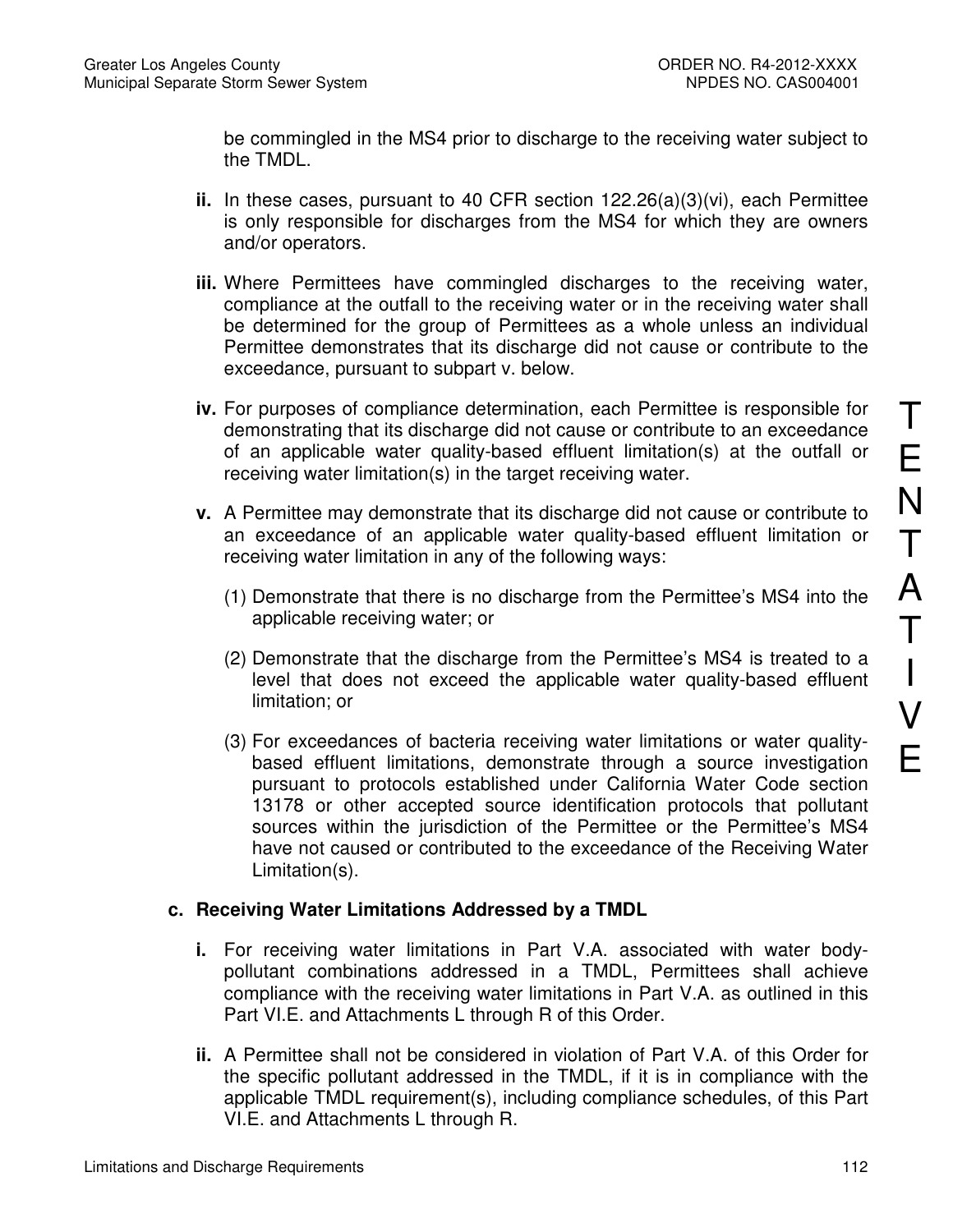**iii.** As long as a Permittee is in compliance with the applicable TMDL requirements in a time schedule order (TSO) issued by the Regional Water Board pursuant to California Water Code sections 13300 and 13385(j)(3), it is not the Regional Water Board's intention to take an enforcement action for violations of Part V.A. of this Order for the specific pollutant(s) addressed in the TSO. .

## **d. Interim Water Quality-Based Effluent Limitations and Receiving Water Limitations**

- **i.** A Permittee shall be considered in compliance with an applicable interim water quality-based effluent limitation and/or interim receiving water limitation for the pollutant(s) associated with a specific TMDL if any of the following is demonstrated:
	- (1) There are no violations of the interim water quality-based effluent limitation for the pollutant(s) associated with a specific TMDL at the Permittee's applicable MS4 outfall(s), $38$  including an outfall to the receiving water that collects discharges from multiple Permittees' jurisdictions;
	- (2) There are no exceedances of the applicable receiving water limitation for the pollutant(s) associated with a specific TMDL in the receiving water(s) at, or downstream of, the Permittee's outfall(s);
	- (3) There is no direct or indirect discharge from the Permittee's MS4 to the receiving water during the time period subject to the water quality-based effluent limitation and/or receiving water limitation for the pollutant(s) associated with a specific TMDL; or
	- (4) The Permittee has submitted and is fully implementing an approved Watershed Management Program pursuant to Part VI.C that provides reasonable assurance that interim water quality-based effluent limitations will be achieved per applicable compliance schedules.
		- (a) To be considered fully implementing an approved Watershed Management Program, a Permittee must be implementing actions consistent with the approved program and applicable compliance schedules, including structural BMPs.
		- (b) Structural storm water BMPs must be designed and maintained to treat storm water runoff from the  $85<sup>th</sup>$  percentile, 24-hour storm, and maintenance records must be up-to-date and available for inspection by the Regional Water Board.
		- (c) A Permittee that does not implement the Watershed Management Program in accordance with the milestones and compliance schedules

T

E

 $\overline{a}$  $38$  An outfall may include a manhole or other point of access to the MS4 at the Permittee's jurisdictional boundary.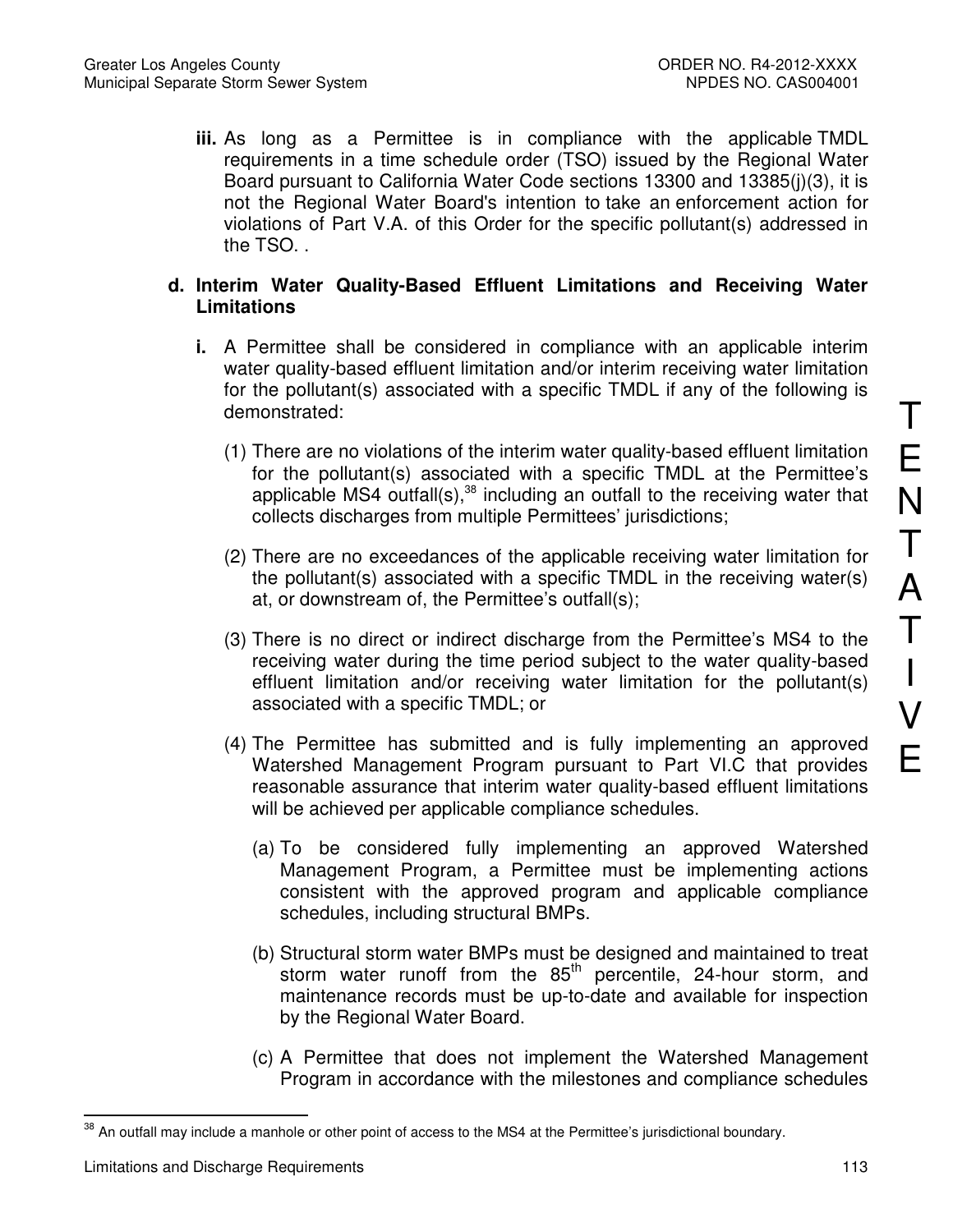shall demonstrate compliance with its interim water quality-based effluent limitations and/or receiving water limitations pursuant to Part VI.E.2.d.i.(1)-(3), above.

## **e. Final Water Quality-based Effluent Limitations and/or Receiving Water Limitations**

- **i.** A Permittee shall be deemed in compliance with an applicable final water quality-based effluent limitation and/or final receiving water limitation for the pollutant(s) associated with a specific TMDL if any of the following is demonstrated:
	- (1) There are no violations of the final water quality-based effluent limitation for the specific pollutant at the Permittee's applicable MS4 outfall(s)<sup>39</sup>;
	- (2) There are no exceedances of applicable receiving water limitation for the specific pollutant in the receiving water(s) at, or downstream of, the Permittee's outfall(s); or
	- (3) There is no direct or indirect discharge from the Permittee's MS4 to the receiving water during the time period subject to the water quality-based effluent limitation and/or receiving water limitation for the pollutant(s) associated with a specific TMDL.

# **3. USEPA Established TMDLs**

TMDLs established by the USEPA, to which Permittees are subject, do not contain an implementation plan adopted pursuant to California Water Code section 13242. However, USEPA has included implementation recommendations as part of these TMDLs. In lieu of inclusion of numeric water quality based effluent limitations at this time, this Order requires Permittees subject to WLAs in USEPA established TMDLs to propose and implement best management practices (BMPs) that will be effective in ultimately achieving the numeric WLAs. The Regional Water Board may, at its discretion, revisit this decision within the term of this Order or in a future permit, as more information is developed to support the inclusion of numeric water quality based effluent limitations.

- **a.** Each Permittee shall propose BMPs to achieve the WLAs contained in the applicable USEPA established TMDL(s), and a schedule for implementing the BMPs that is as short as possible, in a Watershed Management Program Plan.
- **b.** Each Permittee may either individually submit a Watershed Management Program Plan, or may jointly submit a plan with all Permittees subject to the WLAs contained in the USEPA established TMDL.

 $\overline{a}$  $39$  Ibid.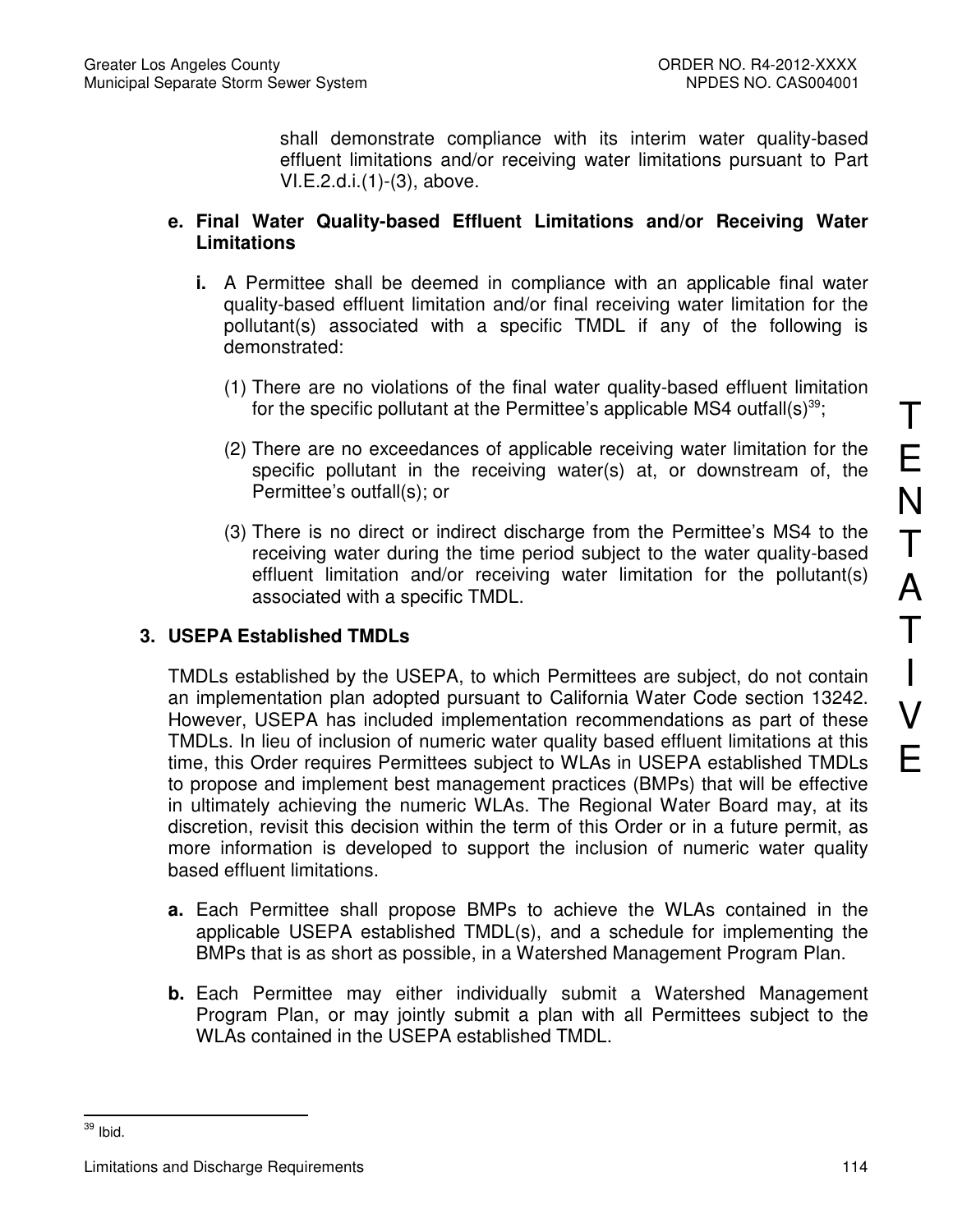- **c.** At a minimum, each Permittee shall include the following information in its Watershed Management Program Plan, relevant to each applicable USEPA established TMDL:
	- **i.** Available data demonstrating the current quality of the Permittee's MS4 discharge(s) in terms of concentration and/or load of the target pollutant(s) to the receiving waters subject to the TMDL;
	- **ii.** A detailed description of BMPs that have been implemented, and/or are currently being implemented by the Permittee to achieve the WLA(s), if any;
	- **iii.** A detailed time schedule of specific actions the Permittee will take in order to achieve the applicable WLA(s);
	- **iv.** A demonstration that the time schedule requested is as short as possible, taking into account the time since USEPA establishment of the TMDL, and technological, operation, and economic factors that affect the design, development, and implementation of the control measures that are necessary to comply with the WLA(s);
		- (1) For the Malibu Creek Nutrient TMDL established by USEPA in 2003, in no case shall the time schedule to achieve the final numeric WLAs exceed five years from the effective date of this Order; and
	- **v.** If the requested time schedule exceeds one year, the proposed schedule shall include interim requirements and numeric milestones and the date(s) for their achievement.
- **d.** Each Permittee subject to a WLA in a TMDL established by USEPA since 2010 shall submit a draft of a Watershed Management Program Plan to the Regional Water Board Executive Officer for approval no later than one year after the effective date of this Order.
- **e.** Each Permittee subject to a WLA in a TMDL established by USEPA prior to 2010 shall submit a draft of a Watershed Management Program Plan to the Regional Water Board Executive Officer for approval no later than six months after the effective date of this Order.
- **f.** If a Permittee does not submit a Watershed Management Program Plan, or the plan is determined to be inadequate by the Regional Water Board Executive Officer and the Permittee does not make the necessary revisions within 90 days of written notification that plan is inadequate, the Permittee shall be required to demonstrate compliance with the numeric WLAs immediately based on monitoring data collected under the MRP (Attachment E) for this Order.
- **4. State Adopted TMDLs where Final Compliance Deadlines have Passed**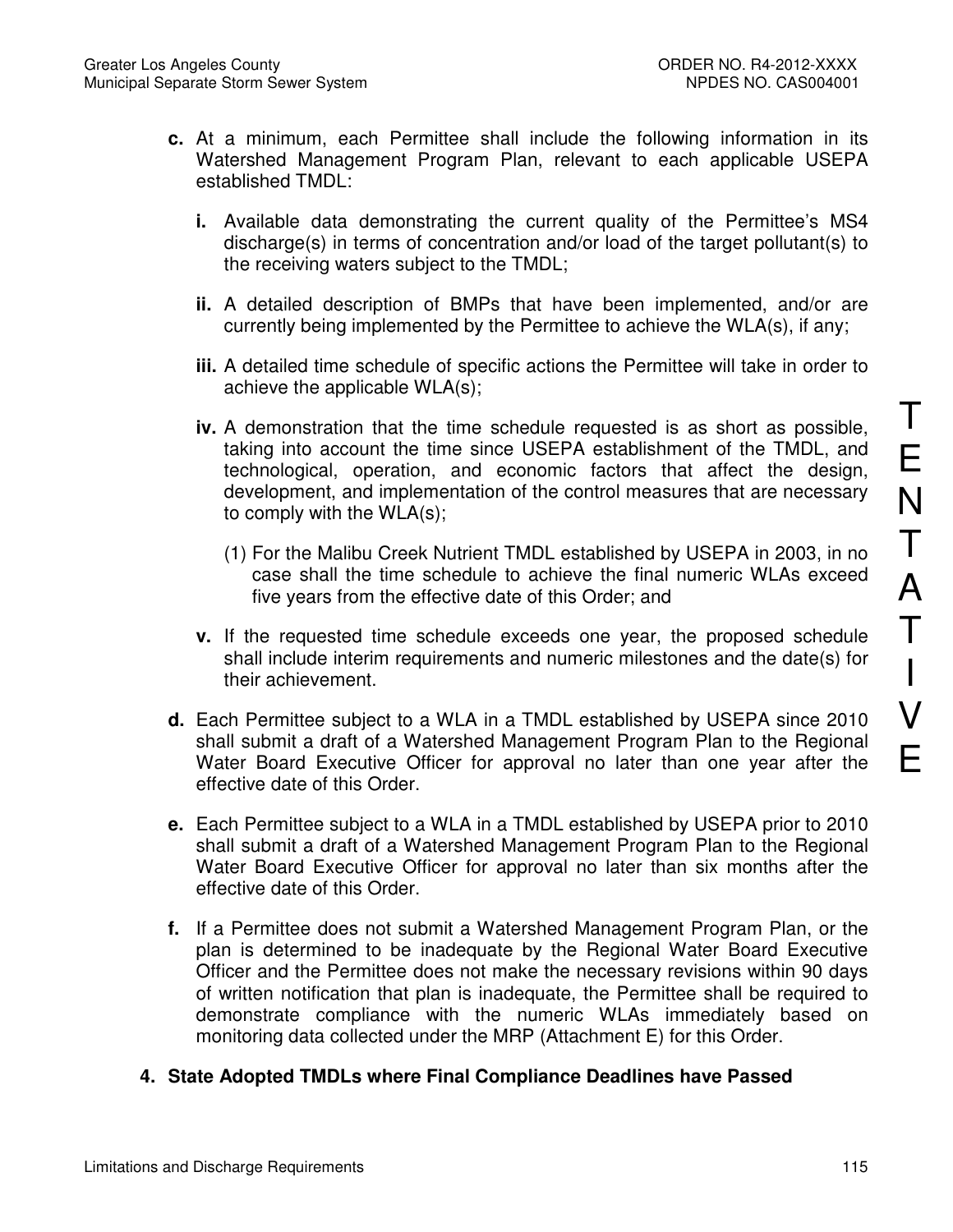- **a.** Permittees shall comply immediately with water quality-based effluent limitations and/or receiving water limitations to implement WLAs in state-adopted TMDLs for which final compliance deadlines have passed pursuant to the TMDL implementation schedule.
- **b.** Where a Permittee believes that additional time to comply with the final water quality-based effluent limitations and/or receiving water limitations is necessary, a Permittee may within 45 days of Order adoption request a time schedule order pursuant to California Water Code section 13300 for the Regional Water Board's consideration.
- **c.** Permittees may either individually request a TSO, or may jointly request a TSO with all Permittees subject to the water quality-based effluent limitations and/or receiving water limitations, to implement the WLAs in the state-adopted TMDL.
- **d.** At a minimum, a request for a time schedule order shall include the following:
	- **i.** Data demonstrating the current quality of the MS4 discharge(s) in terms of concentration and/or load of the target pollutant(s) to the receiving waters subject to the TMDL;
	- **ii.** A detailed description and chronology of structural controls and source control efforts, since the effective date of the TMDL, to reduce the pollutant load in the MS4 discharges to the receiving waters subject to the TMDL;
	- **iii.** Justification of the need for additional time to achieve the water quality-based effluent limitations and/or receiving water limitations;
	- **iv.** A detailed time schedule of specific actions the Permittee will take in order to achieve the water quality-based effluent limitations and/or receiving water limitations;
	- **v.** A demonstration that the time schedule requested is as short as possible, taking into account the technological, operation, and economic factors that affect the design, development, and implementation of the control measures that are necessary to comply with the effluent limitation(s); and
	- **vi.** If the requested time schedule exceeds one year, the proposed schedule shall include interim requirements and the date(s) for their achievement. The interim requirements shall include both of the following:
		- (1) Effluent limitation(s) for the pollutant(s) of concern; and
		- (2) Actions and milestones leading to compliance with the effluent limitation(s).
- **5. Water Quality-Based Effluent Limitations for Trash**

T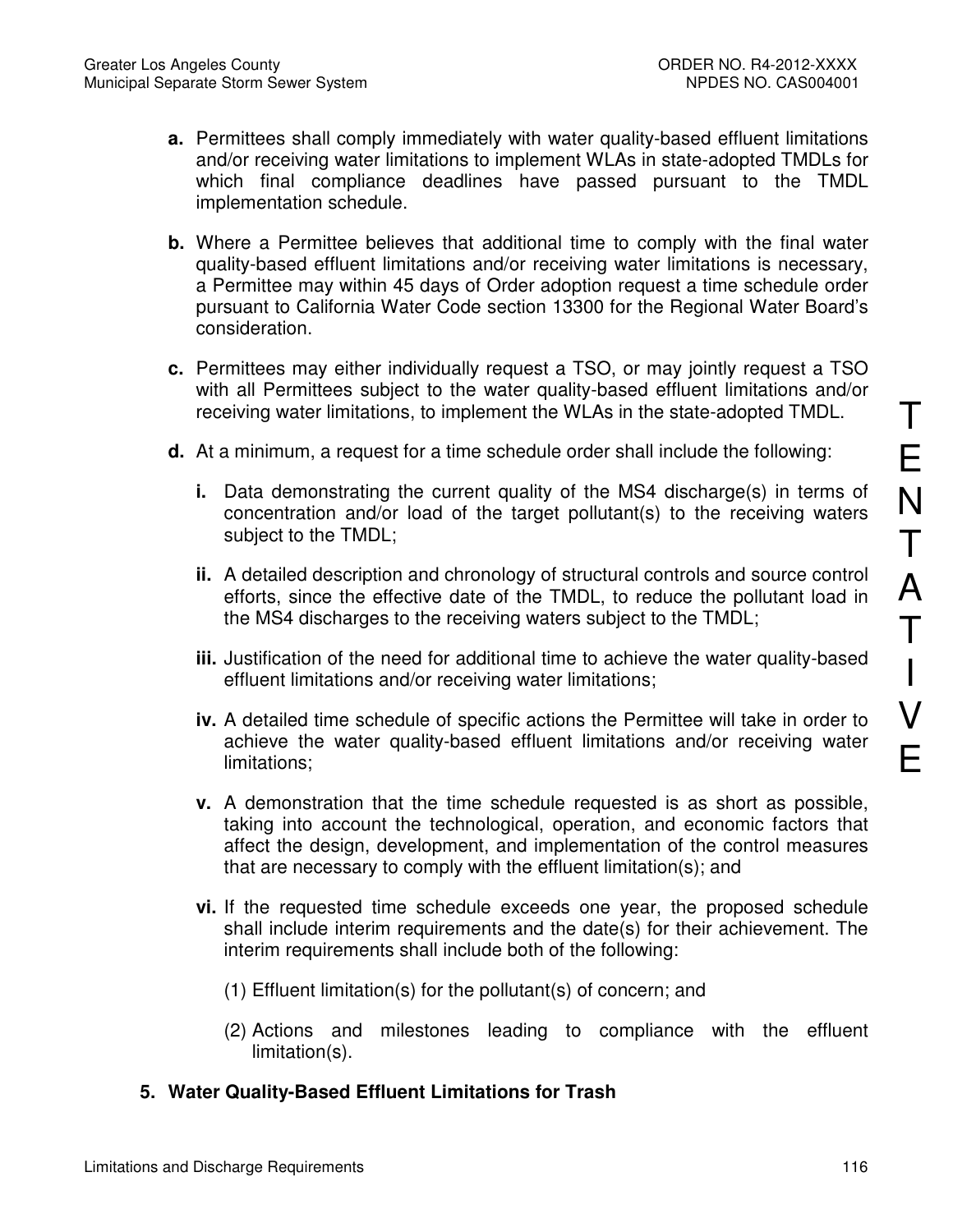Permittees assigned a Waste Load Allocation in a trash TMDL shall comply as set forth below.

- **a. Effluent Limitations**: Permittees shall comply with the interim and final water quality-based effluent limitations for trash set forth in Attachments L through R for the following Trash TMDLs:
	- **i.** Lake Elizabeth Trash TMDL (Attachment L)
	- **ii.** Santa Monica Bay Nearshore and Offshore Debris TMDL (Attachment M)
	- **iii.** Malibu Creek Watershed Trash TMDL (Attachment M)
	- **iv.** Ballona Creek Trash TMDL (Attachment M)
	- **v.** Machado Lake Trash TMDL (Attachment N)
	- **vi.** Los Angeles River Trash TMDL (Attachment O)
	- **vii.** Peck Road Park Lake Trash TMDL (Attachment O)
	- **viii.** Echo Park Lake Trash TMDL (Attachment O)
	- **ix.** Legg Lake Trash TMDL (Attachment P)

## **b. Compliance**

- **i.** Pursuant to California Water Code section 13360(a), Permittees may comply with the trash effluent limitations using any lawful means. Such compliance options are broadly classified as full capture, partial capture, institutional controls, or minimum frequency of assessment and collection, as described below, and any combination of these may be employed to achieve compliance:
	- (1) Full Capture Systems:
		- (a) The Basin Plan authorizes the Regional Water Board Executive Officer to certify *full capture systems*, which are systems that meet the operating and performance requirements as described in this Order, and the procedures identified in "Procedures and Requirements for Certification of a Best Management Practice for Trash Control as a Full Capture System."<sup>40</sup>
		- (b) Permittees are authorized to comply with their effluent limitations through certified full capture systems provided the requirements of

 $\overline{a}$ 

 $40$  The Regional Water Board currently recognizes eight *full capture systems*. These are: Vortex Separation Systems (VSS) and seven other Executive Officer certified full capture systems, including specific types or designs of trash nets; two gross solids removal devices (GSRDs); catch basin brush inserts and mesh screens; vertical and horizontal trash capture screen inserts; and a connector pipe screen device. See August 3, 2004 Los Angeles Regional Water Quality Control Board Memorandum titled "Procedures and Requirements for Certification of a Best Management Practice for Trash Control as a Full Capture System.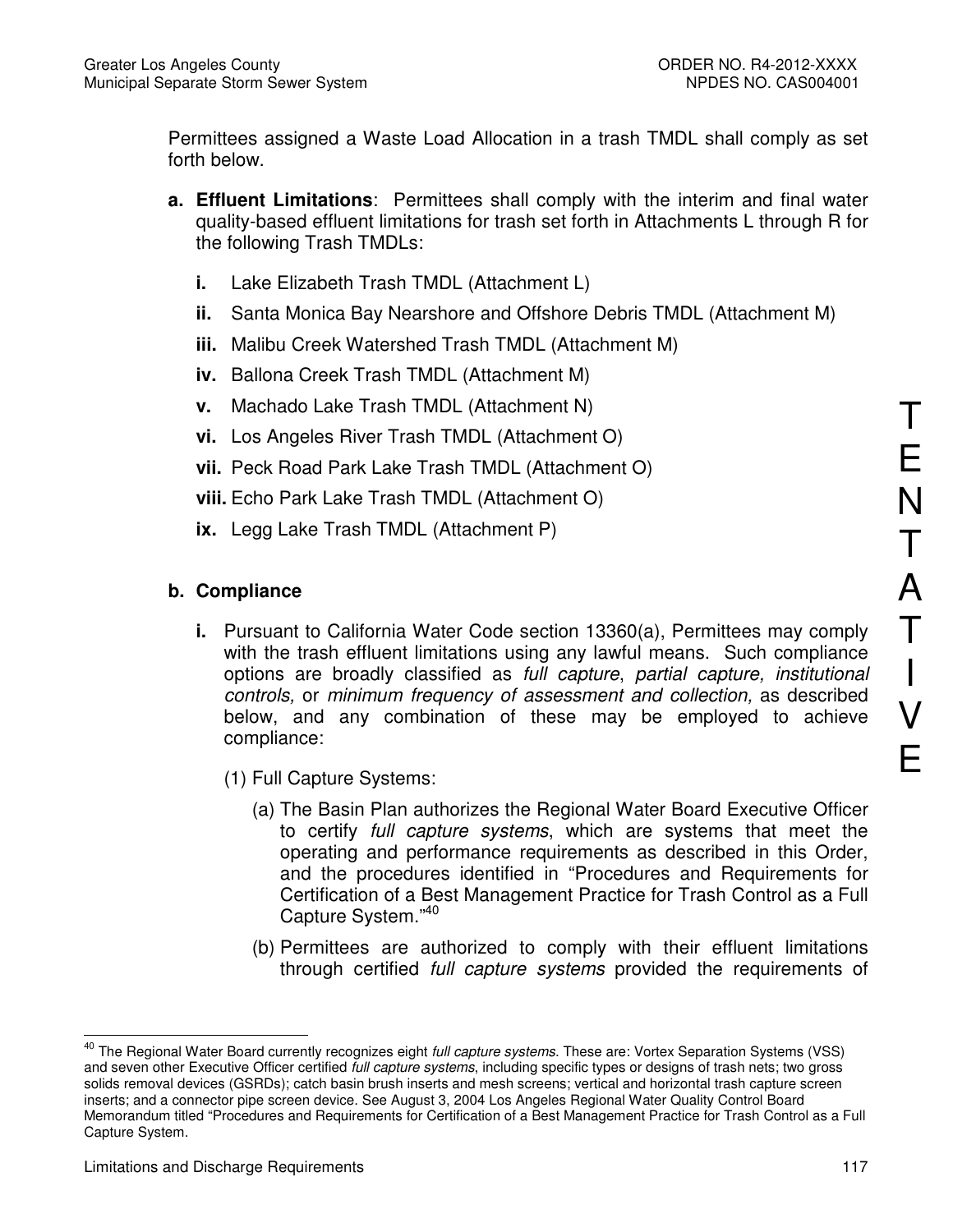paragraph (c), immediately below, and any conditions in the certification, continue to be met.

- (c) Permittees may comply with their effluent limitations through progressive installation of full capture systems throughout their jurisdictional areas until all areas draining to Lake Elizabeth, Malibu Creek, Ballona Creek, Machado Lake, the Los Angeles River system, Legg Lake, Peck Road Park Lake, and/or Echo Park Lake are addressed. For purposes of this Order, attainment of the effluent limitations shall be conclusively presumed for any drainage area to Lake Elizabeth, Malibu Creek (and its tributaries), Ballona Creek (and its tributaries), Machado Lake, the Los Angeles River (and its tributaries), Legg Lake, Peck Road Lake, Echo Park Lake, and/or Lincoln Park Lake where certified full capture systems treat all drainage from the area, provided that the full capture systems are adequately sized and maintained, and that maintenance records are up-to-date and available for inspection by the Regional Water Board.
	- (i) A Permittee shall be deemed in compliance with its final effluent limitation if it demonstrates that all drainage areas under its jurisdiction and/or authority are serviced by appropriate certified full capture systems as described in paragraph  $(1)(c)$ .
	- (ii) A Permittee shall be deemed in compliance with its interim effluent limitations, where applicable:
		- 1. By demonstrating that full capture systems treat the percentage of drainage areas in the watershed that corresponds to the required trash abatement.
		- 2. Alternatively, a Permittee may propose a schedule for installation of *full capture systems* in areas under its jurisdiction and/or authority within a given watershed, targeting first the areas of greatest trash generation, for the Executive Officer's approval. The Executive Officer shall not approve any such schedule that does not result in timely compliance with the final effluent limitations, consistent with the established TMDL implementation schedule and applicable State policies. A Permittee shall be deemed in compliance with its interim effluent limitations provided it is fully in compliance with any such approved schedule.
- (2) Partial Capture Devices and Institutional Controls: Permittees may comply with their interim and final effluent limitations through the installation of partial capture devices and the application of institutional controls. 41

 $\overline{a}$ <sup>41</sup> While interim effluent limitations may be complied with using *partial capture devices*, compliance with final effluent limitations cannot be achieved with the exclusive use of partial capture devices.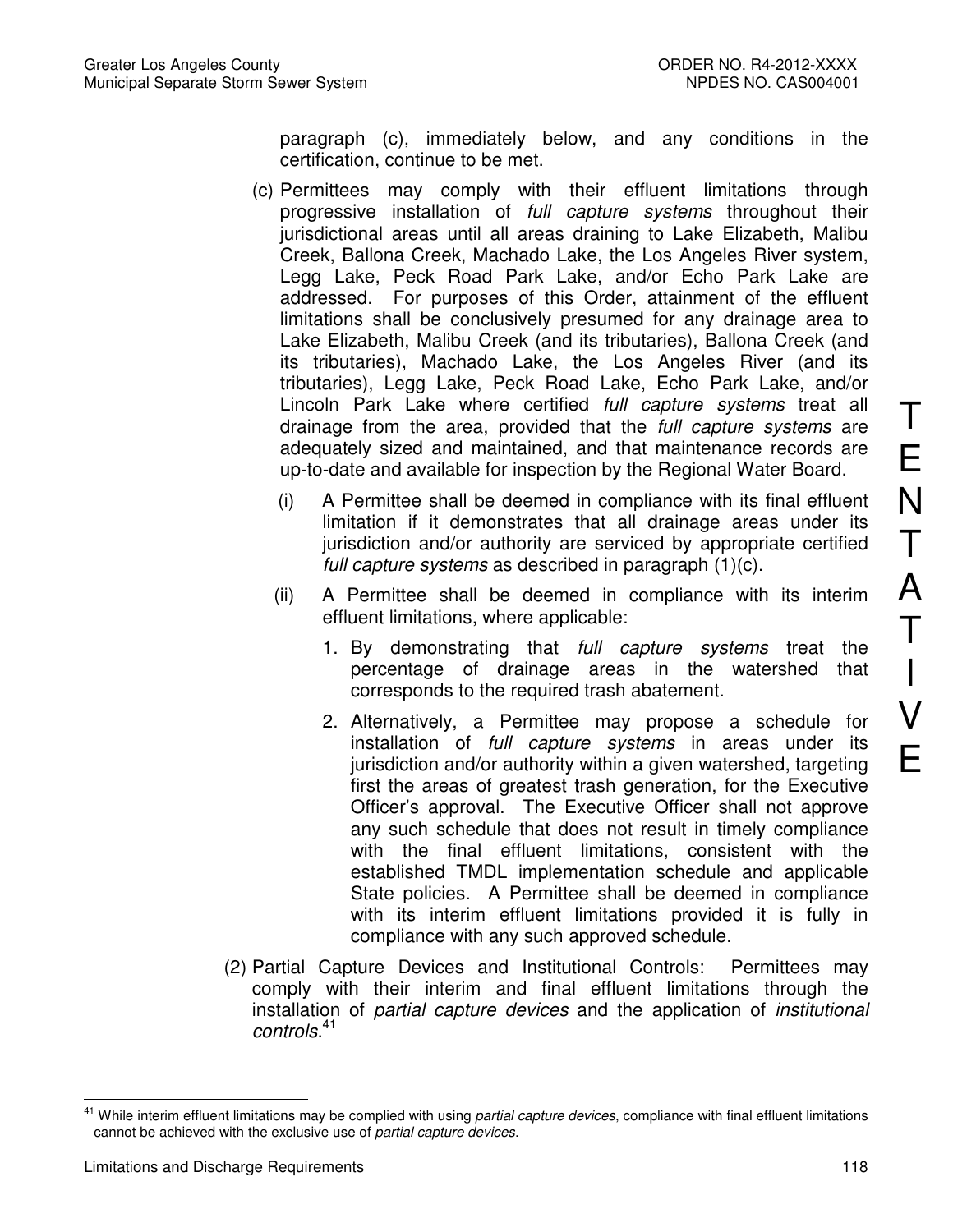- (a) Trash discharges from areas serviced solely by partial capture devices may be estimated based on demonstrated performance of the device(s) in the implementing area.<sup>42</sup> That is, trash reduction is equivalent to the *partial capture devices'* trash removal efficiency multiplied by the percentage of drainage area serviced by the devices.
- (b) Except as provided in subdivision (c), immediately below, trash discharges from areas addressed by institutional controls and/or partial capture devices (where site-specific performance data is not available) shall be calculated using a mass balance approach, based on the daily generation rate (DGR) for a representative area. $43$  The DGR shall be determined from direct measurement of trash deposited in the drainage area during any thirty-day period between June  $22<sup>nd</sup>$  and September  $22^{nd}$  exclusive of rain events<sup>44</sup>, and shall be re-calculated every year thereafter unless a less frequent period for recalculation is approved by the Regional Water Board Executive Officer. The DGR shall be calculated as the total amount of trash collected during this period divided by the length of the collection period.

## **DGR = (Amount of trash collected during a 30-day collection period<sup>45</sup> / (30 days)**

The DGR for the applicable area under the Permittees' jurisdiction and/or authority shall be extrapolated from that of the representative drainage area(s). A mass balance equation shall be used to estimate the amount of trash discharged during a storm event.<sup>46</sup> The Storm Event Trash Discharge for a given rain event in the Permittee's drainage area shall be calculated by multiplying the number of days since the last street sweeping by the DGR and subtracting the amount of any trash recovered in the catch basins. $47$  For each day of a storm event that generates precipitation greater than 0.25 inch, the Permittee shall calculate a Storm Event Trash Discharge.

## **Storm Event Trash Discharge = [(Days since last street sweeping\*DGR)] – [Amount of trash recovered from catch basins]<sup>48</sup>**

The sum of the *Storm Event Trash Discharges* for the storm year shall be the Permittee's calculated annual trash discharge.

 $\overline{\phantom{a}}$  $^{42}$  Performance shall be demonstrated under different conditions (e.g. low to high trash loading).

<sup>43</sup> The area(s) should be representative of the land uses and activities within the Permittees<sup>7</sup> authority and shall be approved by the Executive Officer prior to the 30-day collection period.

Provided no special events are scheduled that may affect the representative nature of that collection period.

 $^{45}$  Between June 22<sup>nd</sup> and September 22<sup>nd</sup>

<sup>46</sup> Amount of trash shall refer to the uncompressed volume (in gallons) or drip-dry weight (in pounds) of trash collected.

<sup>&</sup>lt;sup>47</sup> Any negative values shall be considered to represent a zero discharge.

<sup>48</sup> When more than one storm event occurs prior to the next street sweeping the discharge shall be calculated from the date of the last assessment.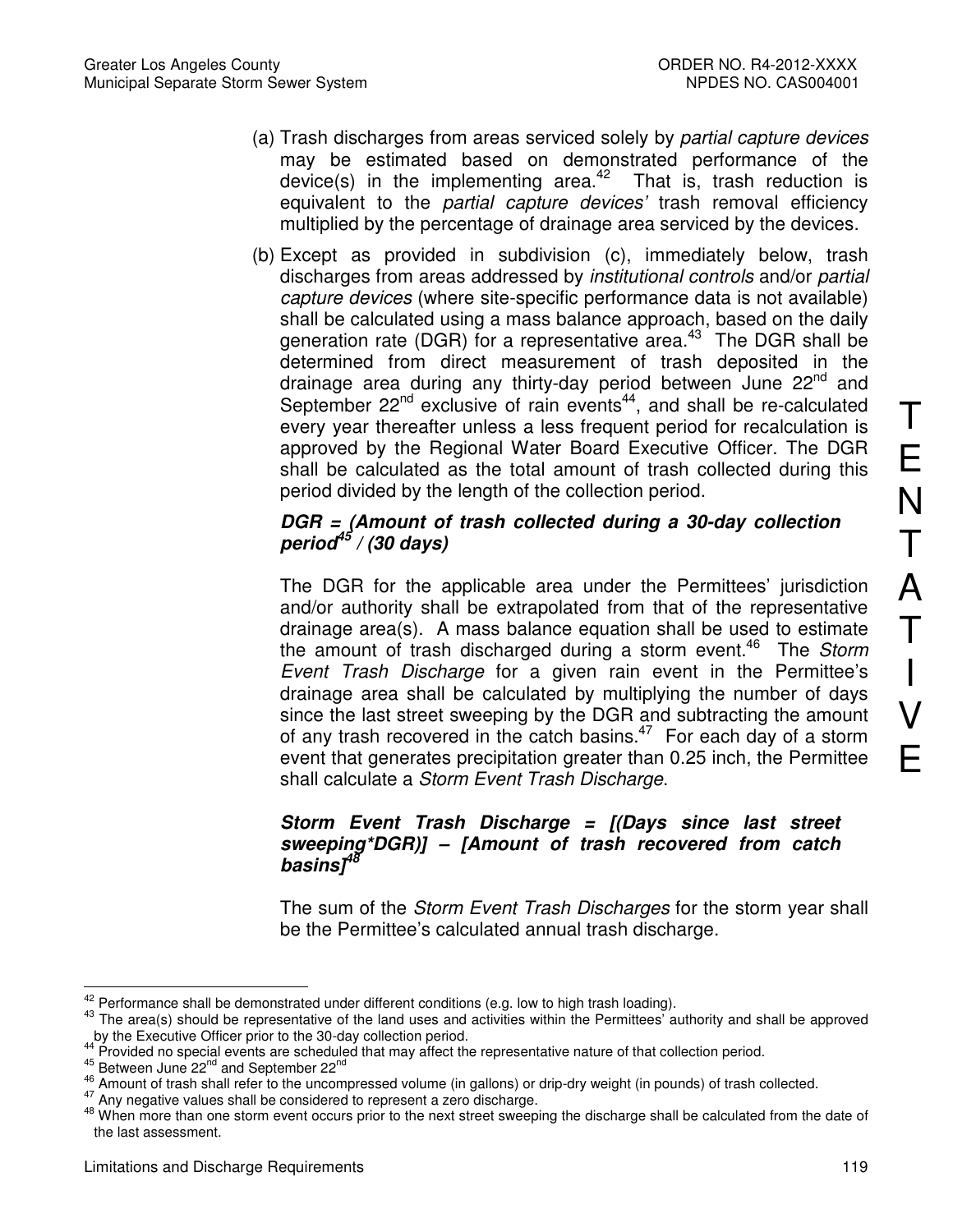## **Total Storm Year Trash Discharge =** ∑**Storm Event Trash Discharges from Drainage Area**

- (c) The Executive Officer may approve alternative compliance monitoring approaches for calculating total storm year trash discharge, upon finding that the program will provide a scientifically-based estimate of the amount of trash discharged from the Permittee's MS4.
- (3) Combined Compliance Approaches:

Permittees may comply with their interim and final effluent limitations through a combination of full capture systems, partial capture devices, and institutional controls. Where a Permittee relies on a combination of approaches, it shall demonstrate compliance with the interim and final effluent limitations as specified in (1)(c) in areas where full capture systems are installed and as specified in (2)(a) or (2)(b), as appropriate, in areas where partial capture devices and institutional controls are applied.

(4) Minimum Frequency of Assessment and Collection Approach:

If allowed in a trash TMDL and approved by the Executive Officer, a Permittee may alternatively comply with its final effluent limitations by implementing a program for minimum frequency of assessment and collection (MFAC) in conjunction with BMPs. To the satisfaction of the Executive Officer, the MFAC/BMP program must meet the following criteria:

- (a) The MFAC/BMP Program includes an initial minimum frequency of trash assessment and collection and suite of structural and/or nonstructural BMPs. The MFAC/BMP program shall include collection and disposal of all trash found in the receiving water and shoreline. Permittees shall implement an initial suite of BMPs based on current trash management practices in land areas that are found to be sources of trash to the water body. The initial minimum frequency of trash assessment and collection shall be set as specified in the following TMDLs:
	- (i) Malibu Creek Watershed Trash TMDL
	- (ii) Machado Lake Trash TMDL
	- (iii) Legg Lake Trash TMDL
- (b) The MFAC/BMP Program includes reasonable assurances that it will be implemented by the responsible Permittees.
- (c) MFAC protocols may be based on SWAMP protocols for rapid trash assessment, or alternative protocols proposed by Permittees and approved by the Regional Water Board Executive Officer.
- (d) Implementation of the MFAC/BMP program should include a Health and Safety Program to protect personnel. The MFAC/BMP program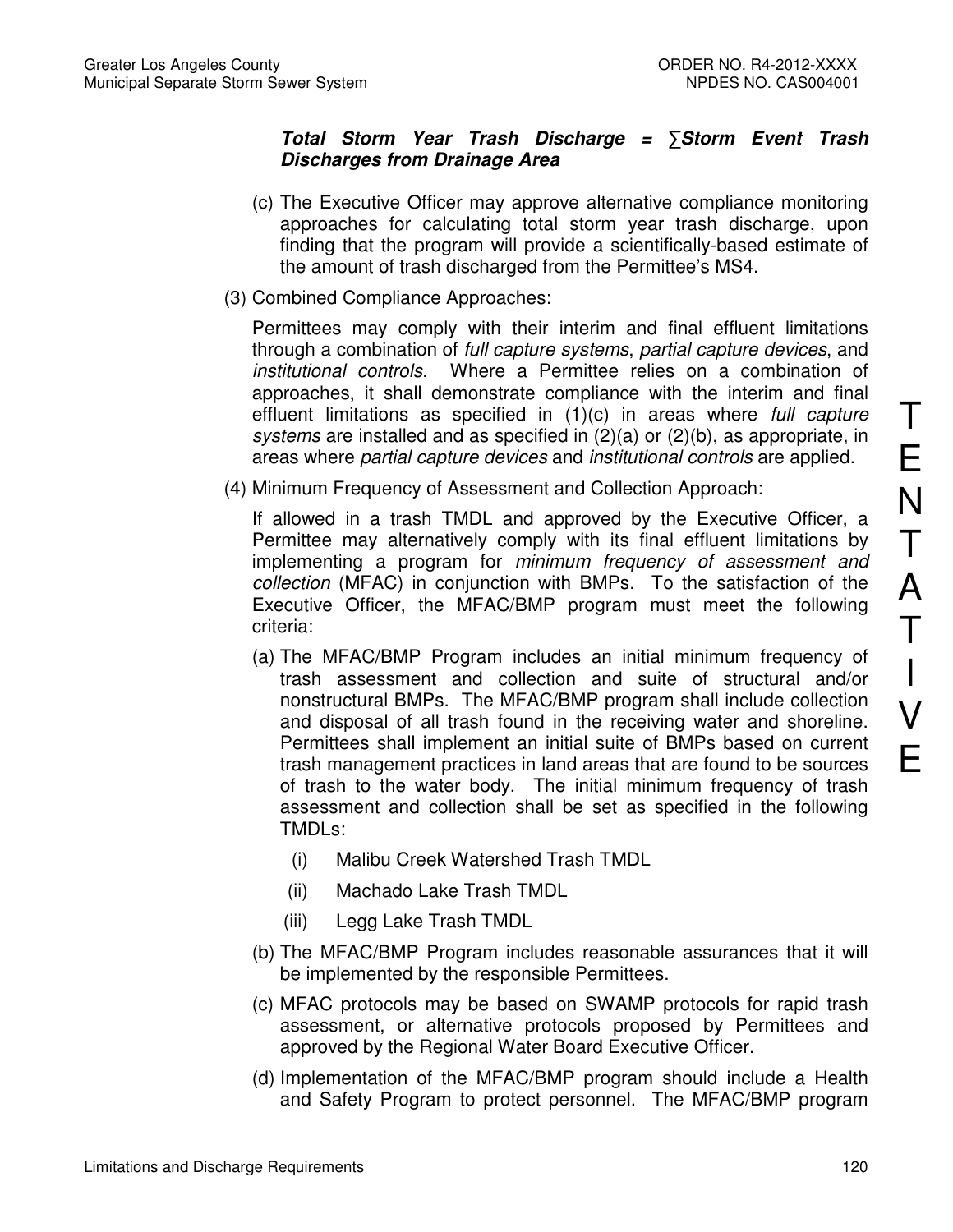shall not require Permittees to access and collect trash from areas where personnel are prohibited.

- (e) The Regional Water Board Executive Officer may approve or require a revised assessment and collection frequency and definition of the critical conditions under the MFAC:
	- (i) To prevent trash from accumulating in deleterious amounts that cause nuisance or adversely affect beneficial uses between collections;
	- (ii) To reflect the results of trash assessment and collection;
	- (iii) If the amount of trash collected does not show a decreasing trend, where necessary, such that a shorter interval between collections is warranted; or
	- (iv) If the amount of trash collected is decreasing such that a longer interval between collections is warranted.
- (f) At the end of the implementation period, a revised MFAC/BMP program may be required if the Regional Water Board Executive Officer determines that the amount of trash accumulating between collections is causing nuisance or otherwise adversely affecting beneficial uses.
- (g) With regard to  $(4)(e)(i)$ ,  $(4)(e)(ii)$ , or  $(4)(e)(iii)$ , above, the Regional Water Board Executive Officer is authorized to allow responsible Permittees to implement additional structural or non-structural BMPs in lieu of modifying the monitoring frequency.
- **ii.** If a Permittee is not in compliance with its applicable interim and/or final effluent limitation as identified in Attachments L through R, then it shall be in violation of this Order.
	- (1) A Permittee relying on partial capture devices and/or institutional controls that has violated its interim and/or final effluent limitation(s) shall be presumed to have violated the applicable limitation for each day of each storm event that generated precipitation greater than 0.25 inch during the applicable storm year, except those storm days on which it establishes that its cumulative Storm Event Trash Discharges has not exceeded the applicable effluent limitation.
	- (2) If a Permittee relying on full capture systems has failed to demonstrate that the full capture systems for any drainage area are adequately sized and maintained, and that maintenance records are up-to-date and available for inspection by the Regional Water Board, and that it is in compliance with any conditions of its certification, shall be presumed to have discharged trash in an amount that corresponds to the percentage of the baseline waste load allocation represented by the drainage area in question.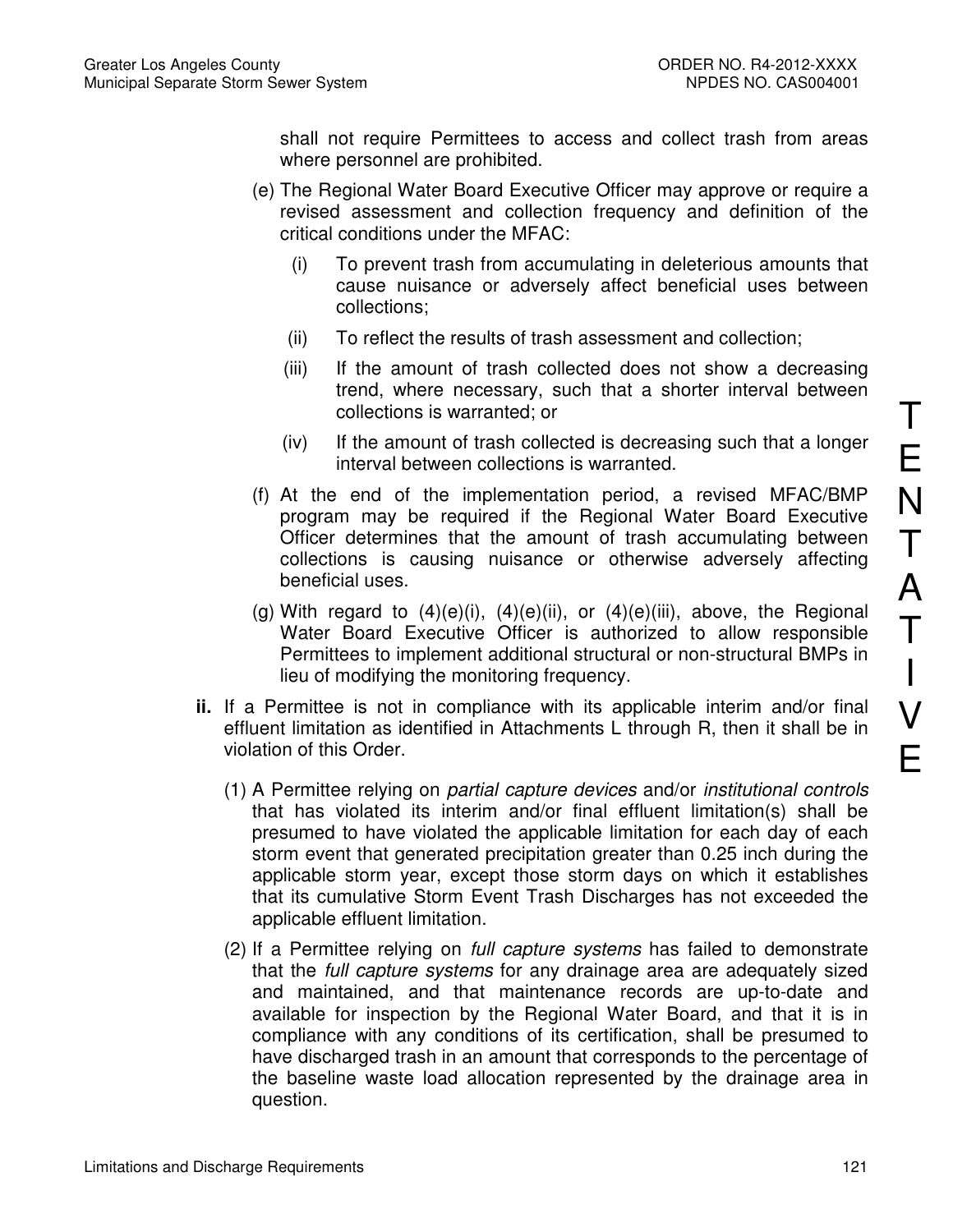- (a) A Permittee may overcome this presumption by demonstrating (using any of the methods authorized in Part VI.E.5.b) that the actual or calculated discharge for that drainage area is in compliance with the applicable interim or final effluent limitation.
- **iii.** Each Permittee shall be held liable for violations of the effluent limitations assigned to their area. If a Permittee's compliance strategy includes full or partial capture devices and it chooses to install a full or partial capture device in the MS4 physical infrastructure of another public entity, it is responsible for obtaining all necessary permits to do so. If a Permittee believes it is unable to obtain the permits needed to install a full capture or partial capture device within another Permittee's MS4 physical infrastructure, either Permittee may request the Executive Officer to hold a conference with the Permittees. Nothing in this Order shall affect the right of that public entity or a Permittee to seek indemnity or other recourse from the other as they deem appropriate. Nothing in this subsection shall be construed as relieving a Permittee of any liability that the Permittee would otherwise have under this Order.

## **c. Monitoring and Reporting Requirements (pursuant to California Water Code section 13383)**

- **i.** Each Permittee shall submit a TMDL Compliance Report as part of its Annual Report detailing compliance with the applicable interim and/or final effluent limitations. Reporting shall include the information specified below. The report shall be submitted on the reporting form specified by the Regional Water Board Executive Officer. The report shall be signed under penalty of perjury by the Permittee's principal executive officer or ranking elected official or duly authorized representative of the officer, consistent with Part V.B of Attachment D (Standard Provisions), who is responsible for ensuring compliance with this Order. Each Permittee shall be charged with and shall demonstrate compliance with its applicable effluent limitations beginning with its October 31, 2012 TMDL Compliance Report.
	- (1) Reporting Compliance based on Full Capture Systems: Permittees shall provide information on the number and location of full capture installations, the sizing of each full capture installation, the drainage areas addressed by these installations, and compliance with the applicable interim or final effluent limitation, in its TMDL Compliance Report. The Los Angeles Water Board will periodically audit sizing, performance, and other data to validate that a system satisfies the criteria established for a full capture system and any conditions established by the Regional Water Board Executive Officer in the certification.
	- (2) Reporting Compliance based on Partial Capture Systems and/or Institutional Controls:
		- (a) Using Performance Data Specific to the Permittee's Area: In its TMDL Compliance Report, a Permittee shall provide: (i) site-specific performance data for the applicable device(s); (ii) information on the